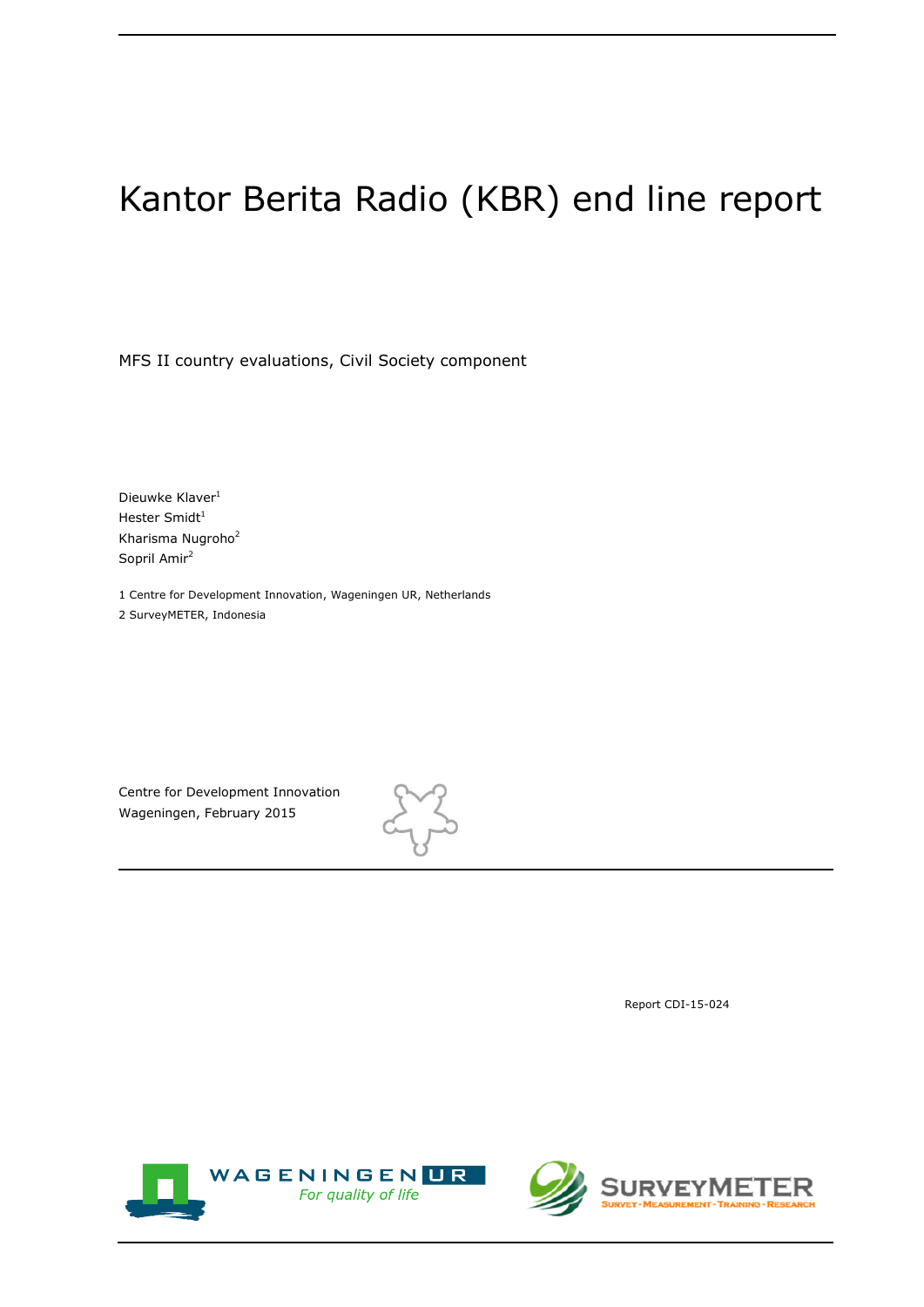Klaver, D.C., Smith H., Nugroho K., Amir S., February 2015, *KBR end line report; MFS II country evaluations, Civil Society component,* Centre for Development Innovation, Wageningen UR (University & Research centre) and SurveyMETER. Report CDI-15-024. Wageningen.

This report describes the findings of the end line assessment of the Kantor Berita Radio 68H (KBR68H), a partner of Free Press Unlimited in Indonesia.

The evaluation was commissioned by NWO-WOTRO, the Netherlands Organisation for Scientific Research in the Netherlands and is part of the programmatic evaluation of the Co-Financing System - MFS II financed by the Dutch Government, whose overall aim is to strengthen civil society in the South as a building block for structural poverty reduction. Apart from assessing impact on MDGs, the evaluation also assesses the contribution of the Dutch Co-Funding Agencies to strengthen the capacities of their Southern Partners, as well as the contribution of these partners towards building a vibrant civil society arena.

This report assesses how KBR68H has contributed towards strengthening civil society in Indonesia using the CIVICUS analytical framework. It is a follow-up of a baseline study conducted in 2012. Key questions that are being answered relate to changes in the five CIVICUS dimensions to which KBR68H contributed; the nature of its contribution; the relevance of the contribution made, and an identification of factors that explain KBR68H's role in civil society strengthening.

Keywords: Civil society, CIVICUS, theory-based evaluation, process-tracing



© 2015 Centre for Development Innovation, part of the Dienst Landbouwkundig Onderzoek foundation. P.O. Box 88, 6700 AB Wageningen, The Netherlands. T + 31 (0)317 48 68 00, E info.cdi@wur.nl, www.wageningenUR.nl/cdi.

### (ce) BY-NC

The Centre for Development Innovation uses a Creative Commons Attribution 3.0 (Netherlands) licence for its reports.

The user may copy, distribute and transmit the work and create derivative works. Third-party material that has been used in the work and to which intellectual property rights apply may not be used without prior permission of the third party concerned. The user must specify the name as stated by the author or licence holder of the work, but not in such a way as to give the impression that the work of the user or the way in which the work has been used are being endorsed. The user may not use this work for commercial purposes.

The Centre for Development Innovation accepts no liability for any damage arising from the use of the results of this research or the application of the recommendations.

Report CDI-15-024 |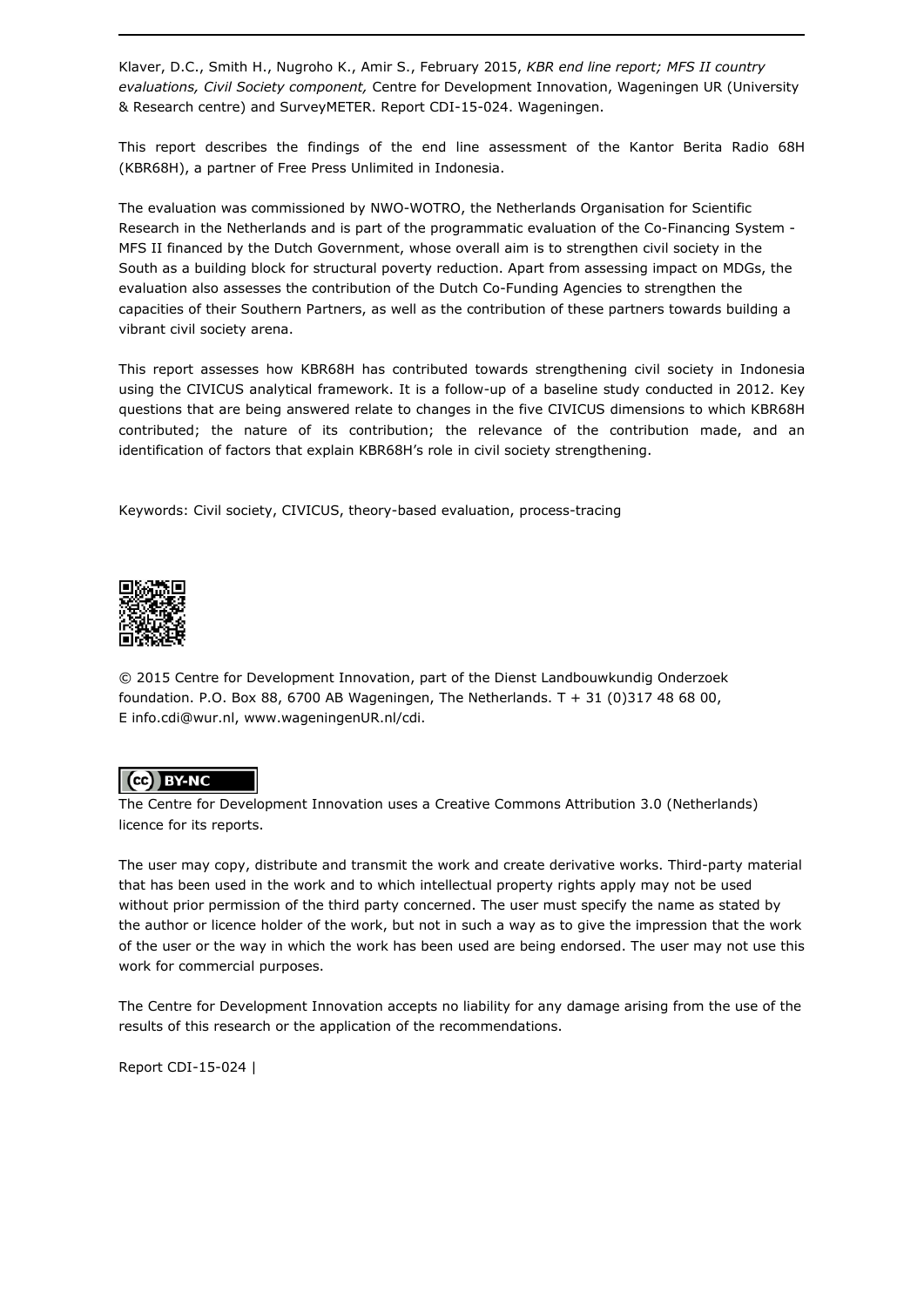# **Contents**

|   | <b>Acknowledgements</b> |                                                                                                  |     |  |
|---|-------------------------|--------------------------------------------------------------------------------------------------|-----|--|
|   |                         | List of abbreviations and acronyms                                                               | 6   |  |
| 1 |                         | <b>Introduction</b>                                                                              | 7   |  |
| 2 | <b>Context</b>          |                                                                                                  | 9   |  |
|   | 2.1                     | Political context                                                                                | 9   |  |
|   |                         | 2.1.1 Brief historical perspective                                                               | 9   |  |
|   |                         | 2.1.2 Recent trends in the political context                                                     | 10  |  |
|   | $2.2^{\circ}$           | Civil Society context                                                                            | 12  |  |
|   |                         | 2.2.1 Socio-political context                                                                    | 12  |  |
|   |                         | 2.2.2 Socio-economic context                                                                     | 13  |  |
|   |                         | 2.2.3 Socio-cultural context                                                                     | 15  |  |
|   | 2.3                     | Civil Society context issues with regards to the MDG                                             | 16  |  |
| 3 |                         | KBR and its contribution to civil society/policy changes                                         | 19  |  |
|   | 3.1                     | Background of KBR68H                                                                             | 19  |  |
|   | 3.2                     | MFS II interventions related to Civil Society                                                    | 20  |  |
|   | 3.3 <sub>1</sub>        | <b>Basic information</b>                                                                         | 21  |  |
| 4 |                         | Data collection and analytical approach                                                          | 23  |  |
|   | 4.1                     | Adjustments made in the methodology of the evaluation                                            | 23  |  |
|   | 4.2                     | Difficulties encountered during data collection                                                  | 23  |  |
|   | 4.3                     | Identification of outcomes for in-depth process tracing                                          | 23  |  |
| 5 | <b>Results</b>          |                                                                                                  | 25. |  |
|   | 5.1                     | Results obtained in relation to intervention logic                                               | 25  |  |
|   | 5.2                     | Changes in civil society in the 2012-2014 period                                                 | 26  |  |
|   |                         | 5.2.1 Civic Engagement                                                                           | 26  |  |
|   |                         | 5.2.2 Level of Organisation                                                                      | 27  |  |
|   |                         | 5.2.3 Practice of Values                                                                         | 28  |  |
|   |                         | 5.2.4 Perception of Impact                                                                       | 28  |  |
|   |                         | 5.2.5 Civil Society Environment                                                                  | 29  |  |
|   | 5.3                     | To what degree are the changes attributable to the Southern partners?                            | 30  |  |
|   |                         | 5.3.1 Civic engagement                                                                           | 30  |  |
|   | 5.4                     | What is the relevance of these changes?                                                          | 31  |  |
|   |                         | 5.4.1 Relevance of the changes in relation to the Theory of Change of 2012                       | 31  |  |
|   |                         | 5.4.2 Relevance of the changes in relation to the context in which the SPO is<br>operating       | 32  |  |
|   |                         | 5.4.3 Relevance of the changes in relation to the policies of the MFS II alliance<br>and the CFA | 32  |  |
|   | 5.5                     | <b>Explaining factors</b>                                                                        | 33  |  |
|   |                         | 5.5.1 Internal factors                                                                           | 33  |  |
|   |                         | 5.5.2 External factors                                                                           | 34  |  |
|   |                         | 5.5.3 Relations CFA-SPO                                                                          | 35  |  |
| 6 |                         | <b>Discussion</b>                                                                                | 36  |  |
|   |                         |                                                                                                  |     |  |

| 6.1<br>Design of the interventions |  |
|------------------------------------|--|
|------------------------------------|--|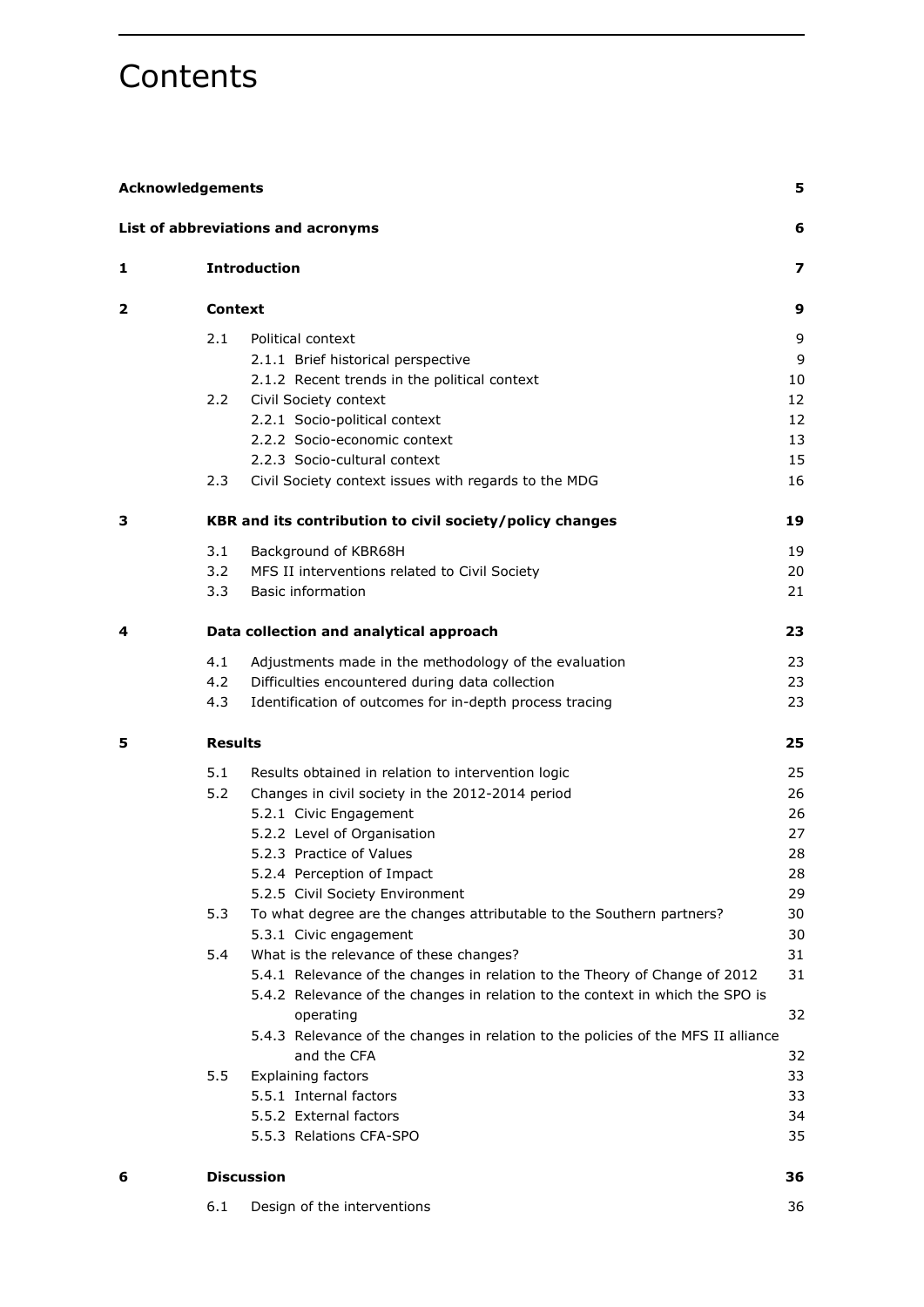| 7 |              | <b>Conclusion</b>                                                                                           | 38       |
|---|--------------|-------------------------------------------------------------------------------------------------------------|----------|
|   |              | References and resource persons                                                                             | 40       |
|   |              | <b>Appendix 1 CIVICUS and Civil Society Index</b>                                                           | 44       |
|   | 1.           | Guiding principles for measuring civil society                                                              | 44       |
|   | 2.           | Defining Civil Society                                                                                      | 45       |
|   | 3.           | Civil Society Index- Analytical Framework                                                                   | 45       |
|   |              | <b>Appendix 2 Evaluation methodology</b>                                                                    | 48       |
|   | 1.           | Introduction                                                                                                | 48       |
|   | 1.1          | Terms of reference for the evaluation                                                                       | 48       |
|   | 1.2          | Civil Society assessment - purpose and scope                                                                | 48       |
|   | 2.           | Designing the methodology                                                                                   | 49       |
|   | 2.1          | Evaluation principles and standards                                                                         | 49       |
|   | 2.2          | Sample selection                                                                                            | 50       |
|   | 2.3          | Changes in the original terms of reference                                                                  | 51       |
|   | 3.           | Answering the evaluation questions                                                                          | 52       |
|   | 3.1          | Evaluation question 1 - Changes in civil society for the relevant MDGs/topics                               | 52       |
|   | 3.2          | Evaluation question 2 - "Attribution" of changes in civil society to interventions of<br>SPO <sub>s</sub> . | 54       |
|   | 3.3          | Evaluation question $3$ – Relevance of the changes                                                          | 56       |
|   | 3.4          | Evaluation question 4, previously 5 - Factors explaining the findings                                       | 57       |
|   | 4.           | Analysis of findings                                                                                        | 57       |
|   | 5.           | Limitations to the methodology                                                                              | 58       |
|   | 5.1          | General limitations with regards to the MFS II evaluation                                                   | 58       |
|   | 5.2          | Limitations during baseline with regards to the methodology                                                 | 59       |
|   | 5.3          | Experiences during end line from in-country teams - Indonesia                                               | 60       |
|   |              | <b>Appendix 3 Civil Society Scores</b>                                                                      | 66       |
|   |              | Appendix 4 Changes in civil society indicators between 2012 and 2014                                        | 68       |
|   |              |                                                                                                             | 68       |
|   | $\mathbf{1}$ | Civic Engagement                                                                                            |          |
|   |              | 1.1<br>Needs of marginalised groups SPO<br>1.2                                                              | 68<br>68 |
|   |              | Involvement of target groups SPO<br>1.3                                                                     | 69       |
|   | 2            | Intensity of political engagement SPO                                                                       | 69       |
|   |              | Level of Organisation<br>Relations with other organisations SPO                                             | 69       |
|   |              | 2.1<br>2.2                                                                                                  | 69       |
|   |              | Frequency of dialogue with closest civil society organisation SPO                                           |          |
|   |              | 2.3<br>Defending the interests of marginalised groups SPO<br>2.4                                            | 70       |
|   |              | Composition financial resource base SPO<br>Practice of Values                                               | 70<br>71 |
|   | 3            |                                                                                                             |          |
|   |              | Downward accountability SPO<br>3.1                                                                          | 71       |
|   |              | 3.2<br>Composition of social organs SPO                                                                     | 71       |
|   | 4            | Perception of Impact                                                                                        | 71       |
|   |              | 4.1<br>Client satisfaction SPO                                                                              | 71       |
|   |              | 4.2<br>Civil society impact SPO                                                                             | 72       |
|   |              | 4.3<br>Relation with public sector organisations SPO                                                        | 72       |
|   |              | Relation with private sector agencies SPO<br>4.4                                                            | 72       |
|   |              | Influence upon public policies, rules, regulations SPO<br>4.5                                               | 73       |
|   |              | 4.6<br>Influence upon private sector agencies' policies, rules, regulations SPO                             | 73       |
|   | 5            | Civil Society context                                                                                       | 73       |
|   |              | 5.1<br>Coping strategies                                                                                    | 73       |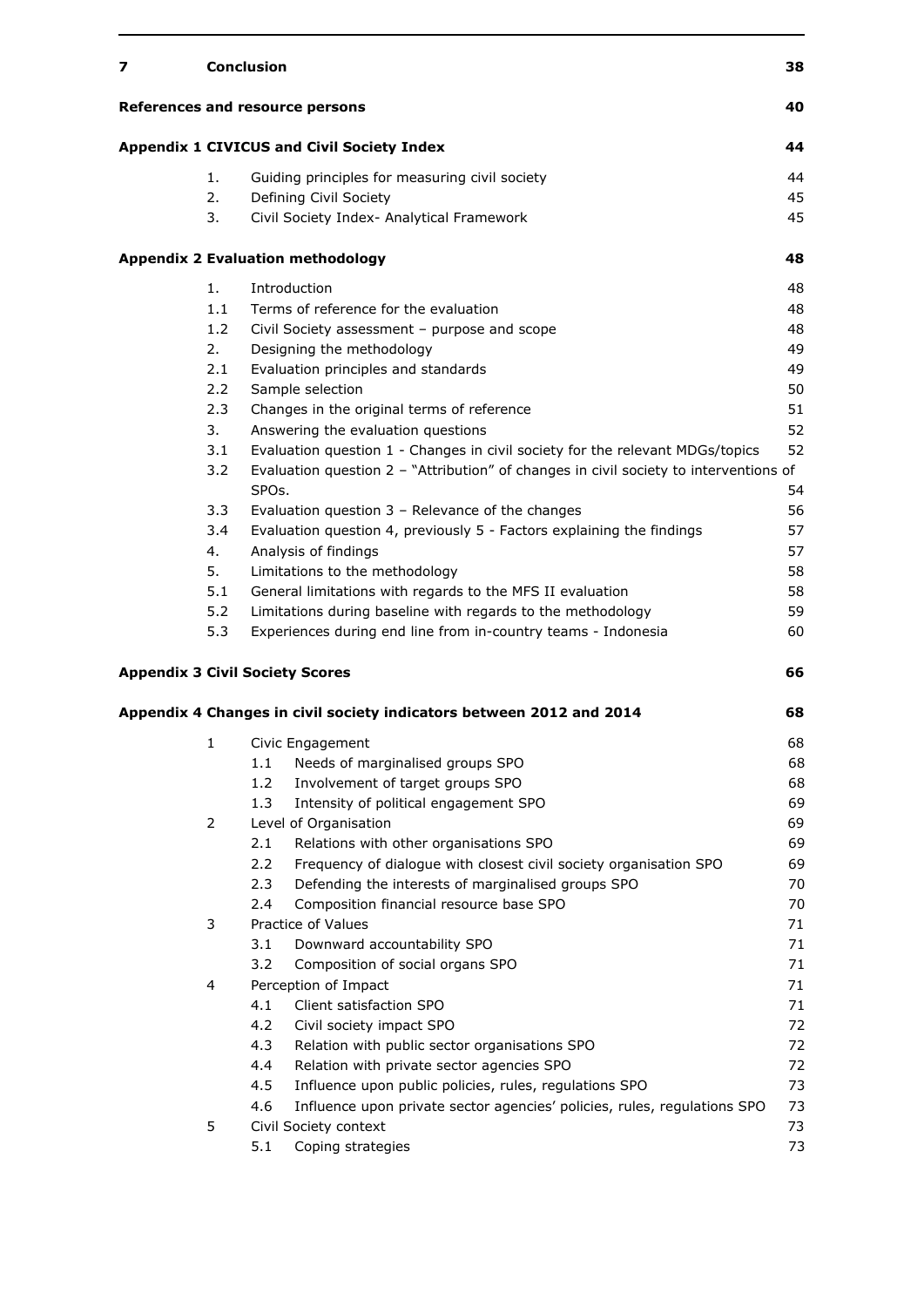# <span id="page-4-0"></span>Acknowledgements

SurveyMETER and CDI are thanking the staff and the leaders of all Southern Partner Organisations that participated in collecting information for the evaluation of the contribution of these partner organisations to creating a vibrant civil society in India. They also thank the Co-Funding Agencies and the Dutch Consortia they are a member of for making background documents available. We hope that this evaluation can support you in better positioning yourself in the Civil Society Arena of Indonesia.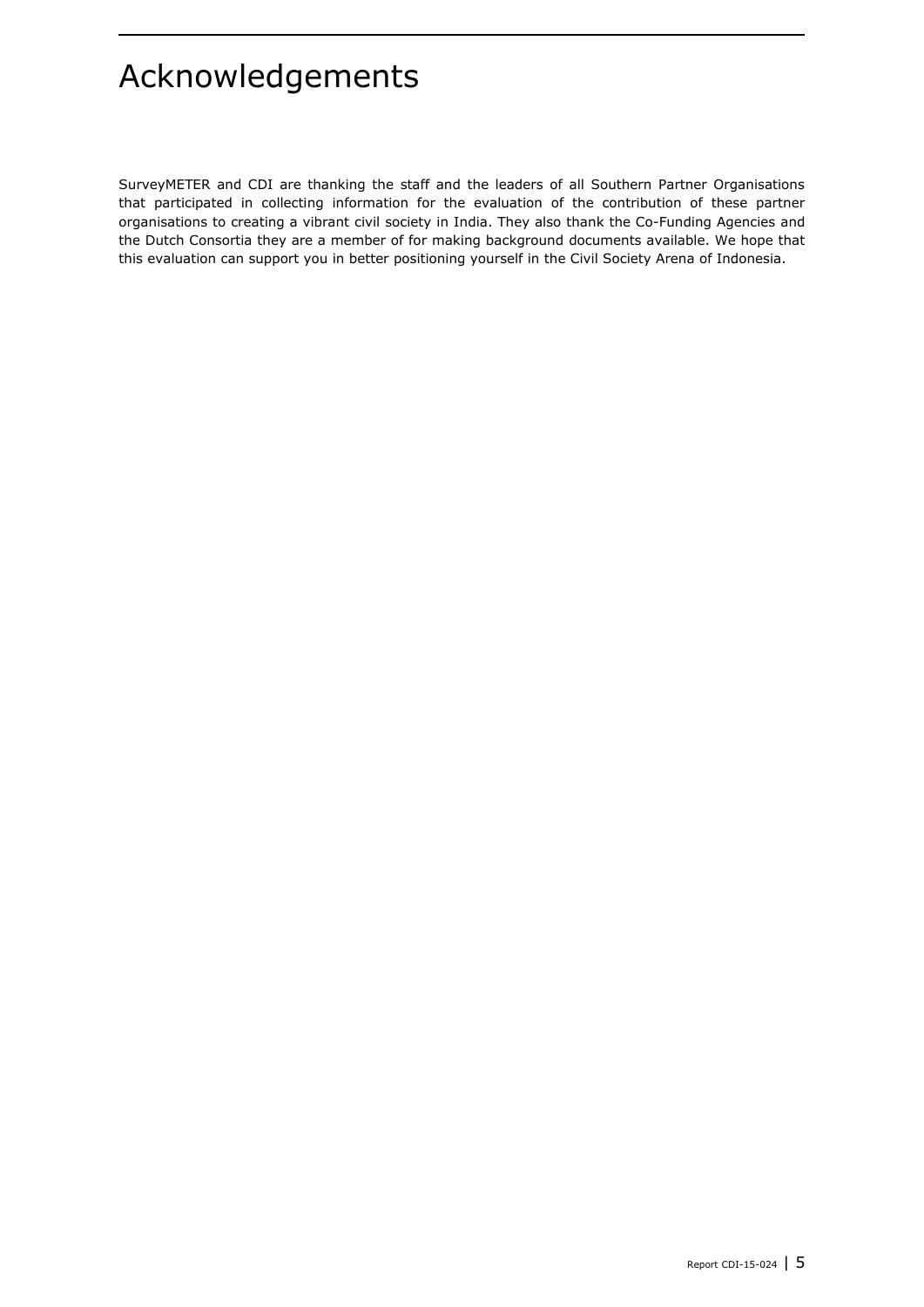# <span id="page-5-0"></span>List of abbreviations and acronyms

| AJI.          | Aliansi Jurnalis Independen (Independent Journalist Alliance)            |
|---------------|--------------------------------------------------------------------------|
| <b>CDI</b>    | Centre for Development Innovation, Wageningen UR                         |
| <b>CFA</b>    | Co-Financing Agency                                                      |
| <b>CFO</b>    | Co-Financing Organisation                                                |
| CS            | Civil society                                                            |
| <b>CSR</b>    | Corporate social responsibility                                          |
| <b>FPU</b>    | Free Press Unlimited                                                     |
| <b>ILO</b>    | International Labour Organization                                        |
| <b>ISAI</b>   | Institut Studi Arus Informasi (Institute for the Studies on Free Flow of |
|               | Information)                                                             |
| JIL           | Jaringan Islam Liberal (Liberal Islamic Network)                         |
| <b>MFS</b>    | Dutch co-financing system                                                |
| KBR68H        | Kantor Berita Radio 68H (Radio News Office)                              |
| <b>KKN</b>    | Kids News Network                                                        |
| <b>NGO</b>    | Non-governmental organisation                                            |
| NWO-WOTRO     | Netherlands Organisation for Scientific Research                         |
| PT.           | Perseroan terbatas (limited liability company)                           |
| <b>RRI</b>    | Radio Republik Indonesia (Radio Republic Indonesia)                      |
| <b>SPO</b>    | Southern Partner Organisation                                            |
| <b>ToC</b>    | Theory of Change                                                         |
| <b>UNICEF</b> | United Nations Children's Fund                                           |
| Wageningen UR | Wageningen University & Research Centre                                  |
| <b>WKN</b>    | World Kids News                                                          |
| <b>YPMA</b>   | Yayasan Pengembangan Media Anak (Children Media Development              |
|               | Foundation)                                                              |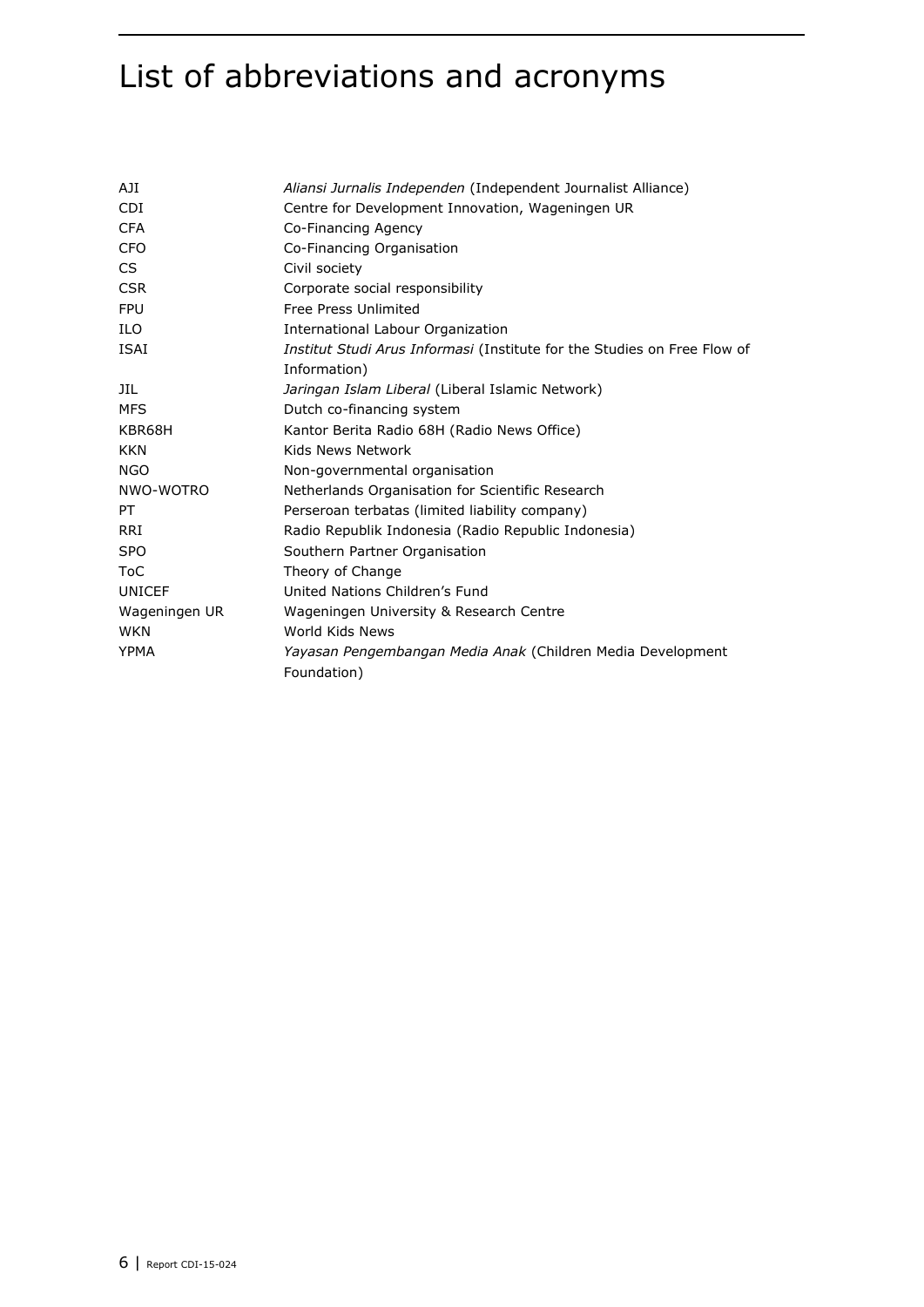# <span id="page-6-0"></span>1 Introduction

This report presents the civil society end line findings of KBR, a partner of Free Press Unlimited. It is a follow-up to the baseline assessment carried out in 2012. According to the information provided during the baseline study, KBR is working on the theme 'governance'.

These findings are part of the overall joint MFS II evaluations carried out to account for results of MFS II-funded or co-funded development interventions implemented by Dutch Co-Funding Agencies (CFAs) and/or their Southern Partner Organisations (SPO). They are also intended to contribute to the improvement of future development interventions. The civil society evaluation uses the CIVICUS framework (see Appendix 1) and seeks to answer the following questions:

- What are the changes in civil society in the 2012-2014 period, with particular focus on the relevant MDGs & themes in the selected country?
- To what degree are the changes identified attributable to the development interventions of the Southern partners of the MFS II consortia (i.e. measuring effectiveness)?
- What is the relevance of these changes?
- What factors explain the findings drawn from the questions above?

The CIVICUS framework that comprises five dimensions (civic engagement, level of organization, practice of values, perception of impact, and context influencing agency by civil society in general) has been used to orient the evaluation methodology.

#### **Changes in the civil society arena of the SPO**

In the 2012 – 2014 period the most important change that took place in KBR's civil society arena is related to Civic Engagement. Between 2011 and 2013 Teen Voice expanded through televised and radio broadcasted programs. According to KBR68H's own estimated the relay of the show through 52 radio stations and 22 television stations relayed an estimated 1.17 million youth and teenagers. This number is impressive. The content was produced involving youth reporters and presenters with a focus on presenting issues through the viewpoints of teenagers. As the audience survey, covering 300 children showed, the audience was enthusiastic about the content of the shows. Children enjoyed the content and felt that it was of use in their daily lives. In the second period, Teen Voice television and radio was discontinued due to a lack of interest from potential funders. Fortunately, KBR68H had already begun to expand Teen Voice online through a portal. KBR succeeded to disseminate content through its KBR68H portal and through social media ensuring that Teen Voice continues until today. The online platform affords new opportunities for the show to engage audiences. Two-way communication has improved through Twitter and Facebook.

Throughout 2012-2014, KBR68H also expanded its networks with radio stations. The network grew from 850 to 900 radio stations in this period. KBR68H maintains a reputable position as an independent media source known for its high-quality content and has the infrastructure to broadcast in the Asia-Pacific region. For Teen Voice the network expansion did not have measurable positive consequences, rather it signifies positive trends for KBR68H as an organization. This implies that it improved it 'level of organisation' in CIVICUS terms.

These findings were obtained through an analysis of documents, a workshop with the SPO, and several interviews. These interviews were conducted with: KBR; external resources persons working in civil society organisations that receive support from KBR; other civil society organisations with whom KBR is collaborating; public or private sector agents and; external resource persons with knowledge of the MDG or theme on which KBR is concentrating.

#### **Contribution analysis**

Based upon an analysis of the projects and programmes financed by the Dutch CFAs a selection was made of SPOs to be included in an in-depth process tracing trajectory and those to be included for a quick contribution assessment. KBR68H was selected for a quick assessment.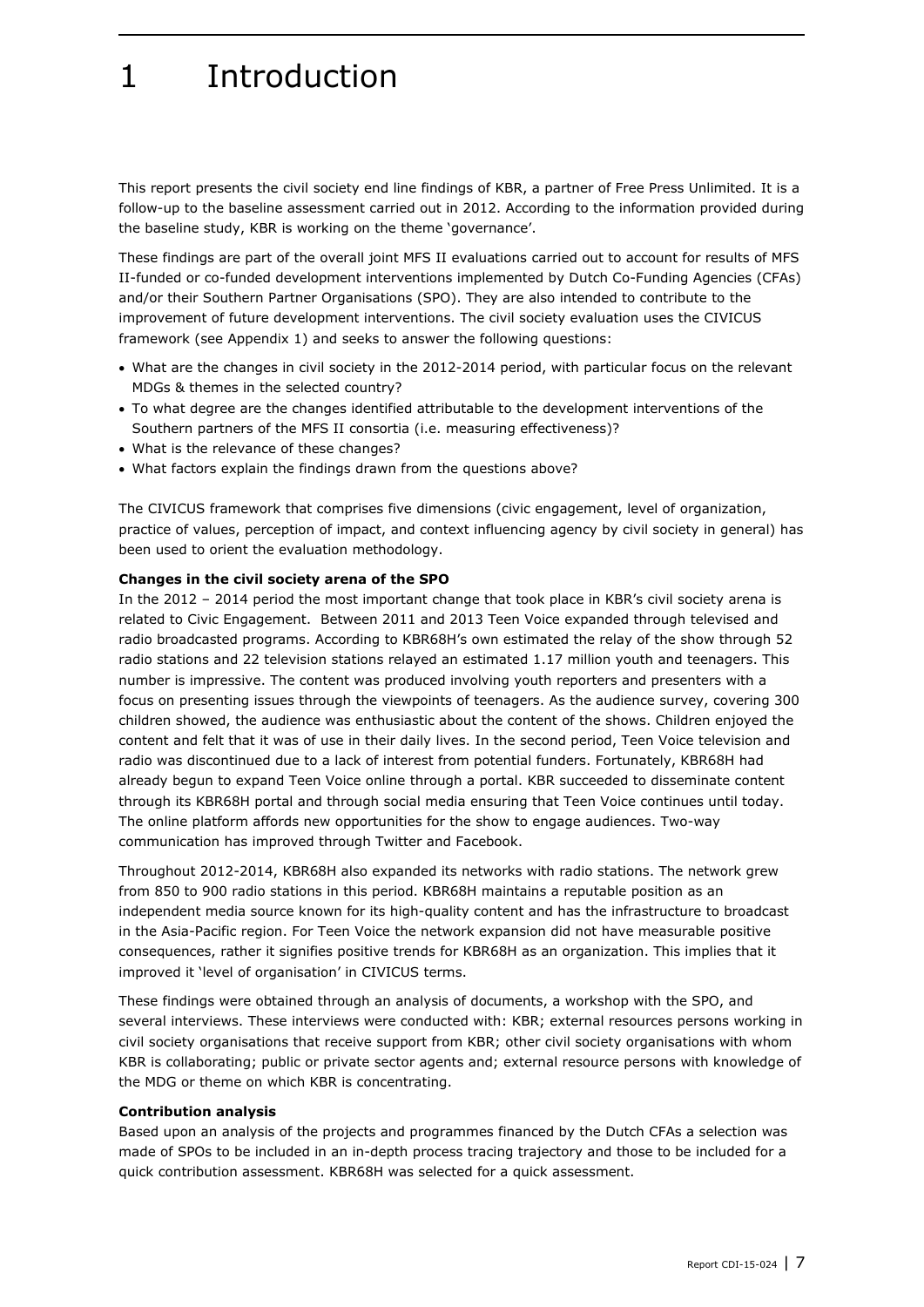The above mentioned changes can be attributed to KBR68H and partially to FPU funding during the first period. Although the televised and radio shows have been discontinued due to a lack of funds, including those from FPU, KBR68H has managed to adapt and make use of the opportunities available through the internet. KBR's intention with Teen Voice is that it remains an interactive platform that would allow for the seeds of democratic traits, such as freedom of expression and constructive dialogue, to be planted. Unfortunately the Teen Voice programme discontinued on radio and television in 2014 and its portal is neither frequently visited nor social media are being used by children to continue raising their voice. The interventions were not sustainable.

#### **Relevance**

Interviews with staff of KBR, with external resource person, with the liaison officer of FPU, as well as contextual information helped to assess the relevance of KBR's interventions in terms of: its Theory of Change (ToC) for Civil Society (SC) as designed during the baseline study; the context in which KBR is operating; the CS policies of FPU.

With regards to the baseline ToC, the interventions and outcomes achieved are relevant since KBR68H was able to produce quality content, target an underserved age group, and engage its network disseminate content through television and radio up until 2013.

With regards to the context in which KBR68H is operating, its interventions and outcomes achieved are relevant because media plays a critical role in shaping opinions. Online media and television are the main media outlets in the country programs like Teen Voice fill an important gap in an adult dominated space.

With regards to the CS policies of Free Press Unlimited (FPU), KBR's interventions and outcomes were relevant, but not sustainable. KBR continued to engage with the international Kids News Network, but FPU did not react to a request for a short interview on this network and KBR's role in it.

#### **Explaining factors**

Interviews with staff of KBR, external resource persons, as well as contextual information helped to assess the relevance of its interventions in terms of; its Theory of Change (ToC) for Civil Society (CS) as designed during the baseline study; the context in which KBR is operating; the CS policies of KBR

Internal factors that explain the findings are KBR68H's migration of the Teen Voice radio and television programs to a web portal and social media platform and the fact that it did not succeed to develop a business plan capable of financing the further mainstreaming children's programmes into ongoing activities. External factors that explain the findings are the drop of commercial television and radio interest in the continuation of Teen Voice. Factors that explain the findings that are related to the relation between FPU and KBR68H are the support FPU provided through trainings, Teen Voice's membership to the Kids News Network (KKN). FPU supports its partners by means of project packages that last 18 months. KBR was not able to find alternative sources to continue the Teen Voice programme that ended in 31 December 2012

The following chapter briefly describes the political context, the civil society context and the relevant background with regards to the governance issues KBR is working on. Chapter 3 provides background information on KBR, the relation of its MFS II interventions with the CIVICUS framework and specific information on the contract with Free Press Unlimited. An evaluation methodology has been developed for the evaluation of the Civil Society component which can be found in Appendix 2; however, deviations from this methodology, the choices made with regards to the selection of the outcomes for contribution analysis, as well as difficulties encountered during data collection are to be found in Chapter 4. The answers to each of the evaluation questions are being presented in Chapter 5, followed by a discussion on the general project design in relation to CS development; an assessment of what elements of the project design may possibly work in other contexts or be implemented by other organisations in Chapter 6. Conclusions are presented in Chapter 7.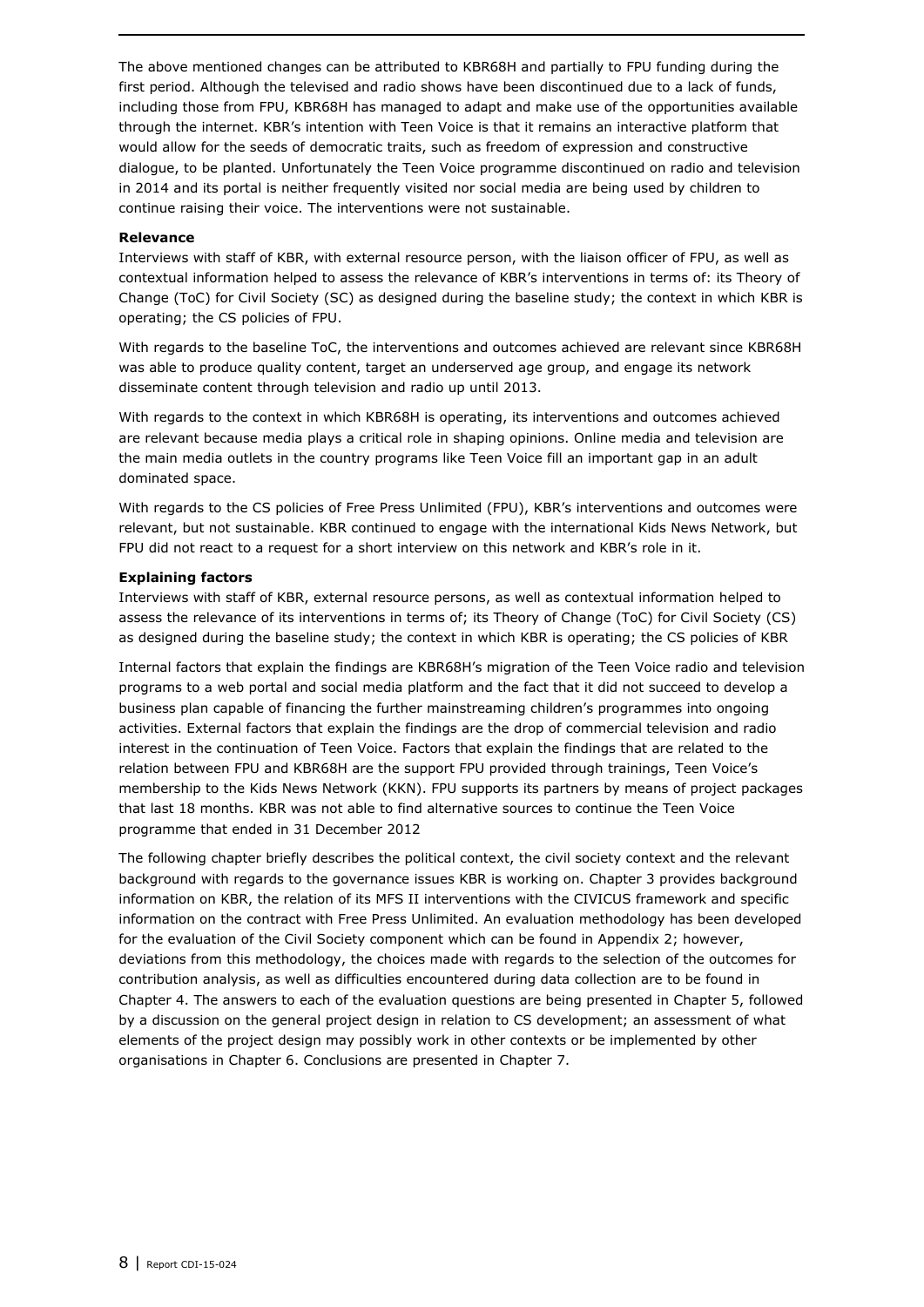# <span id="page-8-0"></span>2 Context

### <span id="page-8-1"></span>2.1 Political context

This paragraph briefly describes the context KBR68H is working in. A description of the Civil Society Context assessed according to the CIVICUS framework is provided in appendix 1.

### <span id="page-8-2"></span>2.1.1 Brief historical perspective

Indonesia's rise to being the world's third largest democratic nation has been lauded by many world leaders. The county is often considered to be a model Muslim democracy. As the fourth most populous nation with an estimated 250 million people<sup>1</sup>, Indonesia has sustained its democratic commitment since transitioning from an authoritarian leadership to a democracy in 1998. The decentralized administration now consists of 34 provinces and 508 districts and municipalities.

Prior to 1998, Indonesia was under strict authoritarian regime. Suharto, known for his so-called New Order (1966-1998) regime, ushered in radical transformations that would place social and political forces under direct state supervision. The defining characteristics of the Suharto era were a focus on economic growth and controlled consensus and political stability devoid of dissent. A series of tumultuous economic and political transitions in the nineties severely diminished the credibility of ageing President Suharto, who was forced to resign amidst mass street protests.

His departure in 1998 laid bare three decades of social inequalities, state-perpetuated abuses against human rights, and a lack of civilian liberties. The regime change opened the way for a period of *Reformasi* started under the presidency of B. J. Habibie (1998-1999) and continued by Abdurrahman Wahid (1999–2001), Megawati Soekarnoputri (2001–2004), and Susilo Bambang Yudhoyono (2004– 2014). Restrictions on citizen participation, press freedom and association were removed. Democratic reforms and decentralization led to direct elections, portioned authority, devolution of authority to regional authorities, formation of new political parties and ended the military's parliamentary influence. The distinct historical periods of the New Order Regime and *Reformasi* (1998-present) have shaped the emergence of civil society. Defining characteristics are summarized in table 1.

With political reforms came greater freedom and space for civic engagement. In the *Reformasi* period, there was a remarkable increase in the number of civil society organizations, many of which were Islamic in character. In 2000, the Central Agency on Statistics (BPS) recorded around 70,000 registered organizations, compared to just 10,000 in 1996.<sup>2</sup> New groups sprung up with donors encouraging activists to establish NGOs they could fund. These organizations were eager to distance themselves from state and often took an anti-government stance. Proliferating CSOs and NGOs have taken advantage of decentralization and greater regional autonomy to engage in public affairs. Civil society and government relations have improved, although both sides remain sceptical of the others' intentions.

<sup>2</sup> Wahid, Marzuki. 2010. *LSM, Islam, dan Perempuan di Indonesia Paska Orde Baru*. Presentation at the Asian Dialogues: Open Seminars in Asian Languages. Melbourne, 22 April. Available from

http://intranet.law.unimelb.edu.au/staff/events/files/Microsoft%20PowerPoint%20-

-

<sup>1</sup> In 2010 the population was estimated to be around 237 million people (BPS 2010 Population Census). The current figure is an estimate from BKKBN and similar figures are cited in the CIA's World Fact Book and the World Bank.

<sup>%20</sup>LSM%20dan%20Islam%20di%20Indonesia%20--Melbourne%202010-FINAL.pdf (accessed 25 October 2014)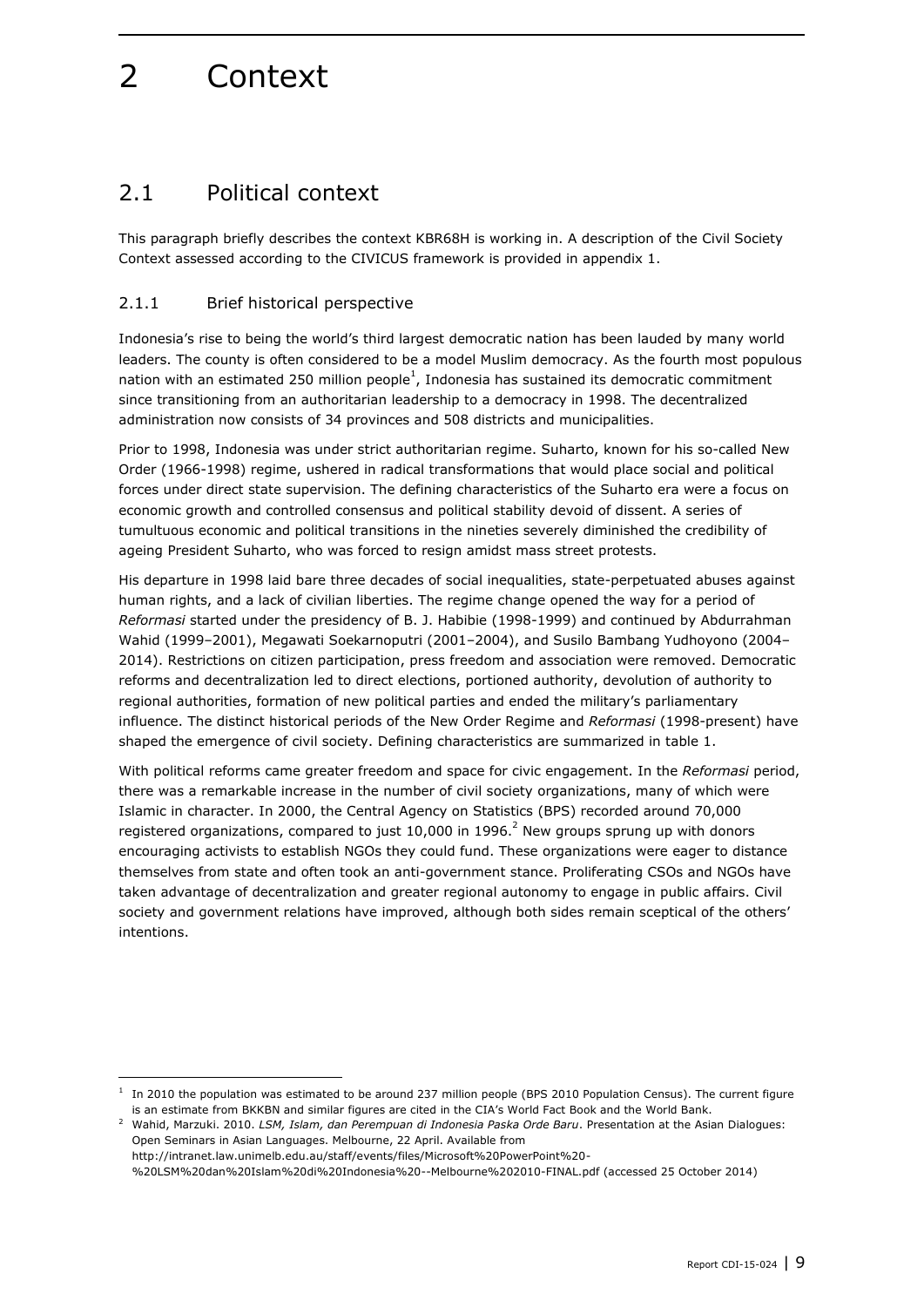### Table 1

*Characteristics that have defined the emergence of civil society in Indonesia*

| <b>Characteristics</b>                          | New Order, authoritarian period (1966 -<br>1998)                                                                                                                                 | Reformasi (1998 - present)                                                                                                                                                                                                                                                                                      |
|-------------------------------------------------|----------------------------------------------------------------------------------------------------------------------------------------------------------------------------------|-----------------------------------------------------------------------------------------------------------------------------------------------------------------------------------------------------------------------------------------------------------------------------------------------------------------|
| <b>Political system</b>                         | Centralized, authoritarian characterized by<br>unipolarity. Golkar as the dominant political<br>party.                                                                           | Decentralized, democratic. Fragmentation of<br>power and atomization of patronage<br>relationships. Emergence of numerous political<br>parties. Direct presidential elections since 1999.                                                                                                                       |
|                                                 | In 1999 there were 27 provinces, 306 districts<br>and around 60,000 villages.                                                                                                    | Decentralization altered the political and<br>administrative landscape: 34 provinces, 410<br>districts, 98 municipalities, 6,944 sub-districts<br>and 81,253 villages. $3$                                                                                                                                      |
| State-citizen<br>interaction                    | Benevolent leader, obedient population. Down<br>to the village level, the state permeated society.                                                                               | Modern political culture marked by diminishing<br>hierarchy between the state and citizens,<br>allowing for citizens to interact more freely.                                                                                                                                                                   |
| Citizen<br>representation and<br>voice          | Strict control of speech, expression and<br>association.                                                                                                                         | Burgeoning of CSOs, pressure groups and NGOs<br>following the political euphoria after Suharto's<br>fall.                                                                                                                                                                                                       |
|                                                 | CSOs and their networks largely "hiding behind<br>the screen", and operating under state<br>surveillance. A period of growth occurred in<br>1995-98, as resistance was building. | Indonesian CSOs began to establish new<br>networks internationally. Up until the early<br>2000s the focus was on state-centrist issues.<br>Later, issues that CSOs were tackling became<br>more diverse, ranging from pluralism, poverty<br>reduction to fulfilment of economic, social and<br>cultural rights. |
| <b>Media</b>                                    | No free press, censorship and state-control.<br>Suharto had firm grasp over how to use print &<br>broadcast medias to promote political<br>ideologies.                           | More vibrant media environment, flourishing of<br>media businesses albeit in control of 12 main<br>conglomerates that are mostly profit-driven and<br>often have political ties.                                                                                                                                |
|                                                 | Limited public and CS use and access to<br>internet until mid-90s.                                                                                                               | Twitter nation, widespread social media use.                                                                                                                                                                                                                                                                    |
|                                                 |                                                                                                                                                                                  | Growing realization of the importance of<br>media/free press as the fourth pillar of<br>democracy.                                                                                                                                                                                                              |
| <b>Artistic forms of</b><br>expression          | Art and literary censorship conducted by the<br>state. Art forms were a means to reinforce<br>political order.                                                                   | Greater freedom of the arts and cultural<br>sectors. Organizations able to hold art events<br>more freely. Freedom of expression a<br>catchphrase amongst individuals and artistic<br>groups, but challenged by more conservative<br>members of society.                                                        |
| <b>Religious expression</b><br>and organization | Regime repressed religious groups, especially<br>radical forms.                                                                                                                  | Emergence of religious groups seeking to<br>restore Islamic values and defend Muslim<br>values.                                                                                                                                                                                                                 |

### <span id="page-9-0"></span>2.1.2 Recent trends in the political context

Indonesia is considered to be a story of democratic success, but it still struggles to realize the benefits of sustained and equitable economic growth. In the political context, the main challenges lie in governing such geographically vast and decentralized country, applying principles of good governance and the enormous task of reforming the country's bureaucracy.

Although, Indonesia's 'big bang' decentralization initiated at the turn of the century narrowed the gap between local government and citizens, it has also localized political power struggles. While the devolution of authorities relieved tensions between the central government and the regions, it has also created opportunities for corrupt and rent-seeking practices, at the local level. As indicated by Transparency International's corruption index scores, perceived corruption in Indonesia remains high.

-

<sup>&</sup>lt;sup>3</sup> Rumah Pemilu, "Gambaran Singkat Pemilihan Umum 2014 di Indonesia", 3 July 2014. Available from http://www.rumahpemilu.org/in/read/3351/Gambaran-Singkat-Pemilihan-Umum-2014-di-Indonesia (accessed 25 October 2014)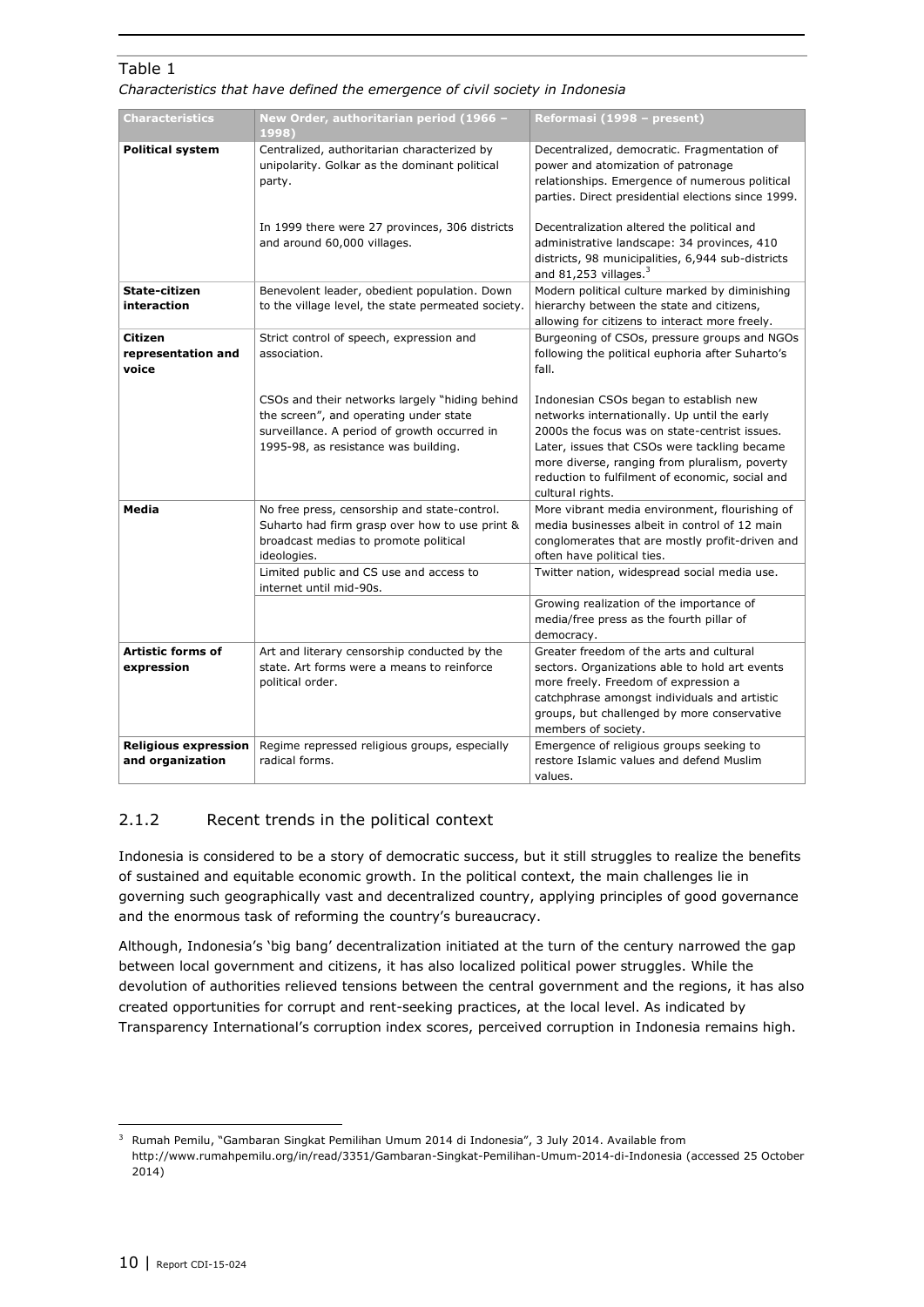### Table 2 *Transparency International's Global Corruption Barometer survey: Indonesia*

| l Year | <b>Corruption perceptions Index Score</b>                  | Rank    |
|--------|------------------------------------------------------------|---------|
|        | (0 perceived as highly corrupt and 100 perceived as clean) |         |
| 2011   | 30                                                         | 100/182 |
| 2012   | 32                                                         | 118/174 |
| 2013   |                                                            | 114/177 |

Source: Transparency International

In 2013, decentralization was taken a step further with the approval of the Village Law, intended to address weak governance arrangements and empower rural communities to participate politically. The new law could also lead to village elites distorting power relations and misusing government funding if not properly monitored.

Indonesia is still transitioning politically and many challenges lie ahead. According to the 2012 Indonesia Governance Index's Executive Report, "Indonesia is witnessing a paradox in its democracy. On one hand, a successful opening-up of civil liberty has led to the avalanche of democratic demands across the nation, however on the other hand, democratic institutions' are inadequately respond to those demands." Nonetheless, the Indonesian Governance Index, which focuses on measuring provincial governance, does show a general improvement in the performance of the government (political office) bureaucracy, civil society and economic society based on principles of participation, transparency, fairness, accountability, efficiency, and effectiveness between 2008 and 2012. Civil society scores improved the most significantly, while scores for bureaucracy rose slightly<sup>4</sup>.

#### Table 3

ł

*Indonesia Governance Index: Average provincial scores*

| l Arena                 | 2008 | 2012 |
|-------------------------|------|------|
| Government              | 4.93 | 5.46 |
| Bureaucracy             | 5.53 | 5.58 |
| Civil Society           | 4.85 | 6.33 |
| <b>Economic Society</b> | 4.77 | 5.71 |

Source: http://www.kemitraan.or.id/igi

In the past decade, Indonesians have generally enjoyed a freedom to participate in the political process through a direct-election mechanism. However, in September 2014 lawmakers voted in favour of a bill reviving indirect elections of regional heads. The controversial vote provoked public outcry which saw peaceful protests and the public voicing their discontent through social media. In early October, just before the end of his term, president Yudhoyono issued a regulation in lieu of the law, effectively repealing the law until further judicial review.

The recent 2014 elections which marked the end of Yudhoyono's 10-year term, demonstrated that Indonesian voters are increasingly voting for popular figures irrespective of political party alliances. While practices of corruption, vote-buying and poor voter administration remained in the recent election, the public seems to have matured politically, indicated by the enormous interest in televised debates between the leading candidates. The appeal of the newly sworn in President Joko Widodo, popularly known as Jokowi, has come from his hands-on, man-of-the-people approach. As Jokowi begins his five-year term he will need to start addressing a myriad of challenges that include corruption, stagnant economic growth, and human rights concerns, particularly with respect to the rights to freedom of expression, peaceful assembly, and religious intolerance. If left unaddressed, these challenges could seriously undermine Indonesia's stability and democratic reforms.

<sup>4</sup> The IGI uses a scale of 1 (lowest) to 10 (highest). Data is available online through their website. Indonesia Governance Index, Data, "IGI Executive Report". Available from

http://www.kemitraan.or.id/igi/index.php/data/publication/factsheet/275-igi-executive-report (accessed 25 October 2014)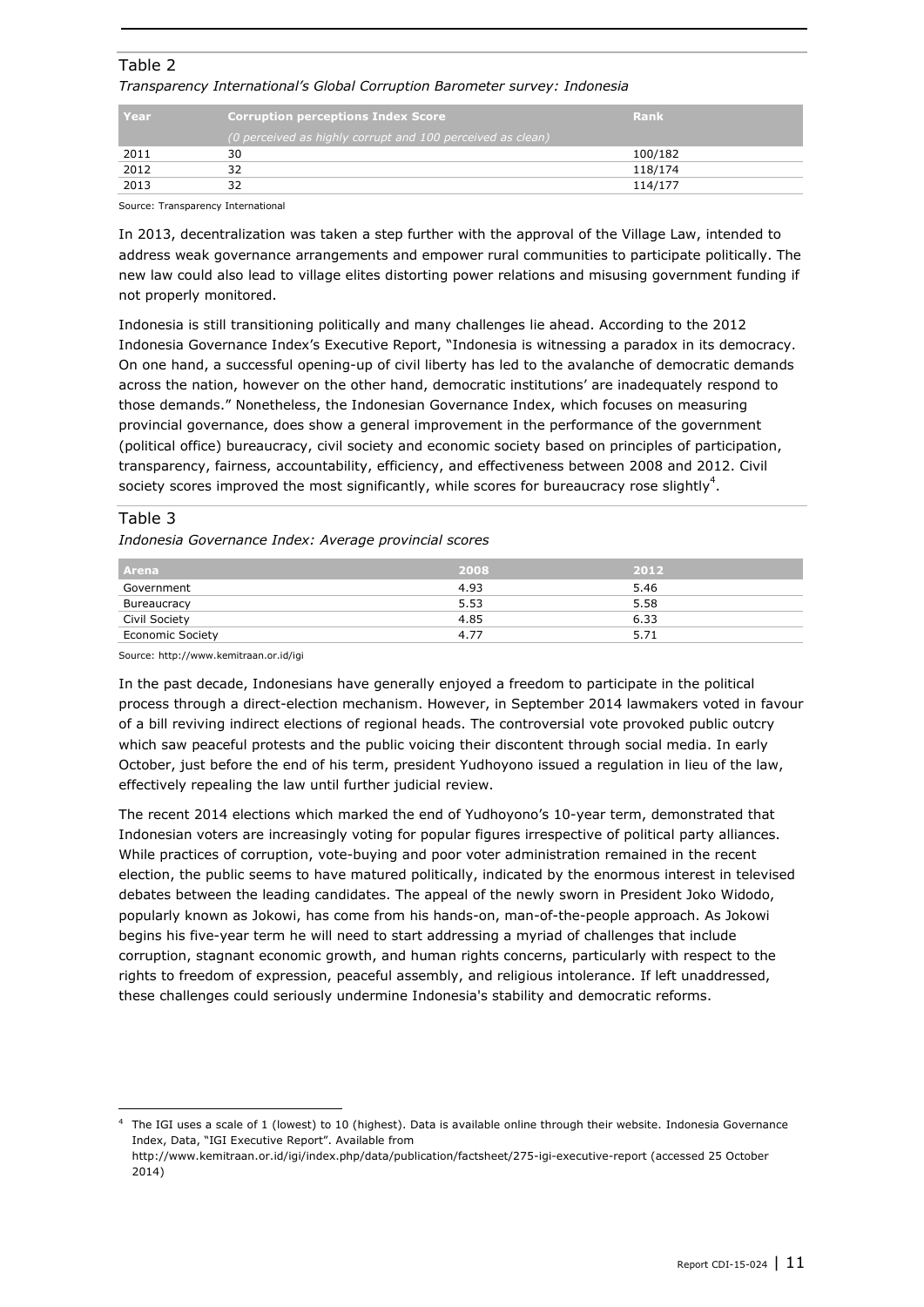## <span id="page-11-0"></span>2.2 Civil Society context

This section describes the civil society context in Indonesia that is not SPO specific but in line with the information source used by CIVICUS.<sup>5</sup>

### <span id="page-11-1"></span>2.2.1 Socio-political context

Today, there are tens of thousands of civil organisations in the country $^6$ , comprising of religious organisations, unions, mass-based membership organisations, ethnic groups, professional associations, politically affiliated organisations, NGOs, and other community organisations.<sup>7</sup> CSOs in Indonesia work on wide range of themes. Thematic areas recently prominent include democratization and human rights; issue-based campaigns; protecting economic, social and cultural rights; promoting community access to basic services; environmental and natural resources management, and; climate change and disaster risk reduction. In 2012, the Ministry of Home Affairs documented more than 65,000 organisations, of which around 9,000 were officially registered with the Ministry.  $8$  A year later, the figure increased to more than 130 thousand foundations, associations, NGOs, research institutions, and other organisations. $^9$  It is worth noting that NGOs in Indonesia are also allowed to establish cooperatives or SMEs, of which there are 203,701 with a membership reaching 35.2 million people.<sup>10</sup> Under recently reinstated Law No. 25/1992 concerning cooperatives, the cooperatives' objectives are to improve the welfare of its members and participate in developing the economy.<sup>11</sup> Given these regulations it is possible to expand the definition of civil society to include cooperatives.<sup>12</sup>

The civil society stage has become more diverse; the stage is now "shared with more players, like political parties, religious organisations and universities, all able to speak out and publicize their views in a multitude of media outlets that have sprung up in recent years. $^{13}$ " NGOs and civil society in Indonesia are now starting to deal with the dissolve of traditionally-compartmentalized roles and responsibilities as their activities begin to overlap with those of the government and private sector. As one recent report stated, "NGOs that were united against Suharto are now without a common enemy and something to unite them to a common vision.<sup>14</sup>" While the government has come to recognize that "a strong civil society is an important contributor to both launching and sustaining a transition to democratic governance"<sup>15</sup>, NGOs and CSO networks continue to be scrutinized and criticized for being vehicles of foreign intervention.

Despite the considerable number of organisations, those operating effectively are likely to be a small proportion.<sup>16</sup> The accountability and transparency of CSOs and NGOs themselves has also come under greater scrutiny. "Donors have started to become impatient with some of their NGO counterparts, who have difficulties accepting that they now have to fulfil much greater demands"<sup>17</sup>. In recent years

<sup>&</sup>lt;sup>5</sup>Mati J.M., Silva F., Anderson T., April 2010, Assessing and Strengthening Civil Society Worldwide; An updated programme description of the CIVICUS Civil Society Index: Phase 2008 to 2010., CIVICUS

<sup>6</sup> Under state law, there are two forms of organisation recognized legally: "yayasan" or foundations, and "perkumpulan" or associations. The main difference between foundations and associations is that the latter is member-based and in the way they are governed internally and under law. A large majority of NGOs in Indonesia are private foundations.

 $7$  NGO Accountability: Politics, Principles and Innovations edited by Lisa Jordan, Peter van Tuijl

<sup>8</sup> Source: [http://www.koran-jakarta.com/?112-1000-ormas-perbarui-pendaftaran.](http://www.koran-jakarta.com/?112-1000-ormas-perbarui-pendaftaran) This figure is similar to 2010 data provided by Rustam Ibrahim in An ASEAN Community for All: Exploring the Scope for Civil Society Engagement, FES 2011. <sup>9</sup> [http://kesbangpol.kemendagri.go.id/index.php/subblog/read/2013/2515/Pemerintah-Ada-Ormas-yang-Diperalat-untuk-](http://kesbangpol.kemendagri.go.id/index.php/subblog/read/2013/2515/Pemerintah-Ada-Ormas-yang-Diperalat-untuk-Kepentingan-Asing/2330)[Kepentingan-Asing/2330](http://kesbangpol.kemendagri.go.id/index.php/subblog/read/2013/2515/Pemerintah-Ada-Ormas-yang-Diperalat-untuk-Kepentingan-Asing/2330) & [www.kesbangpolbulukumba.info/berita-sambutan--dirjen-kesbangpol------pada-----pertemuan-](http://www.kesbangpolbulukumba.info/berita-sambutan--dirjen-kesbangpol------pada-----pertemuan--sosialisasi-undangundang--nomor-17-tahun-2013-.html) [-sosialisasi-undangundang--nomor-17-tahun-2013-.html](http://www.kesbangpolbulukumba.info/berita-sambutan--dirjen-kesbangpol------pada-----pertemuan--sosialisasi-undangundang--nomor-17-tahun-2013-.html)

<sup>&</sup>lt;sup>10</sup> Article entitled: Pemerintahan Jokowi Diminta Terus Beber Koperasi dan UMKM, 20 October 2014, Available at: http://www.depkop.go.id/

<sup>&</sup>lt;sup>11</sup> A cooperative is defined in Article 3 as: "an economic organisation of the people with a social content (character) having persons or legal cooperative societies as members, farming economic entity as a collective endeavor based upon mutual help" (FAO, A study of cooperative legislation in selected Asian and Pacific countries).

<sup>&</sup>lt;sup>12</sup> The World Economic Forum has adopted such a definition in 2013. See: The Future Role of Civil Society, available at: http://www3.weforum.org/docs/WEF\_FutureRoleCivilSociety\_Report\_2013.pdf

<sup>13</sup> NGO Accountability: Politics, Principles and Innovations, Edited by Lisa Jordan and Peter van Tuijl (2006)

<sup>&</sup>lt;sup>14</sup> STATT NGO Sector Review 2012

<sup>&</sup>lt;sup>15</sup> Evolution and Challenges of Civil Society Organisations in Promoting Democratization in Indonesia

<sup>16</sup> Rustam Ibrahim comments on this in FES 2011

 $17$  Ibid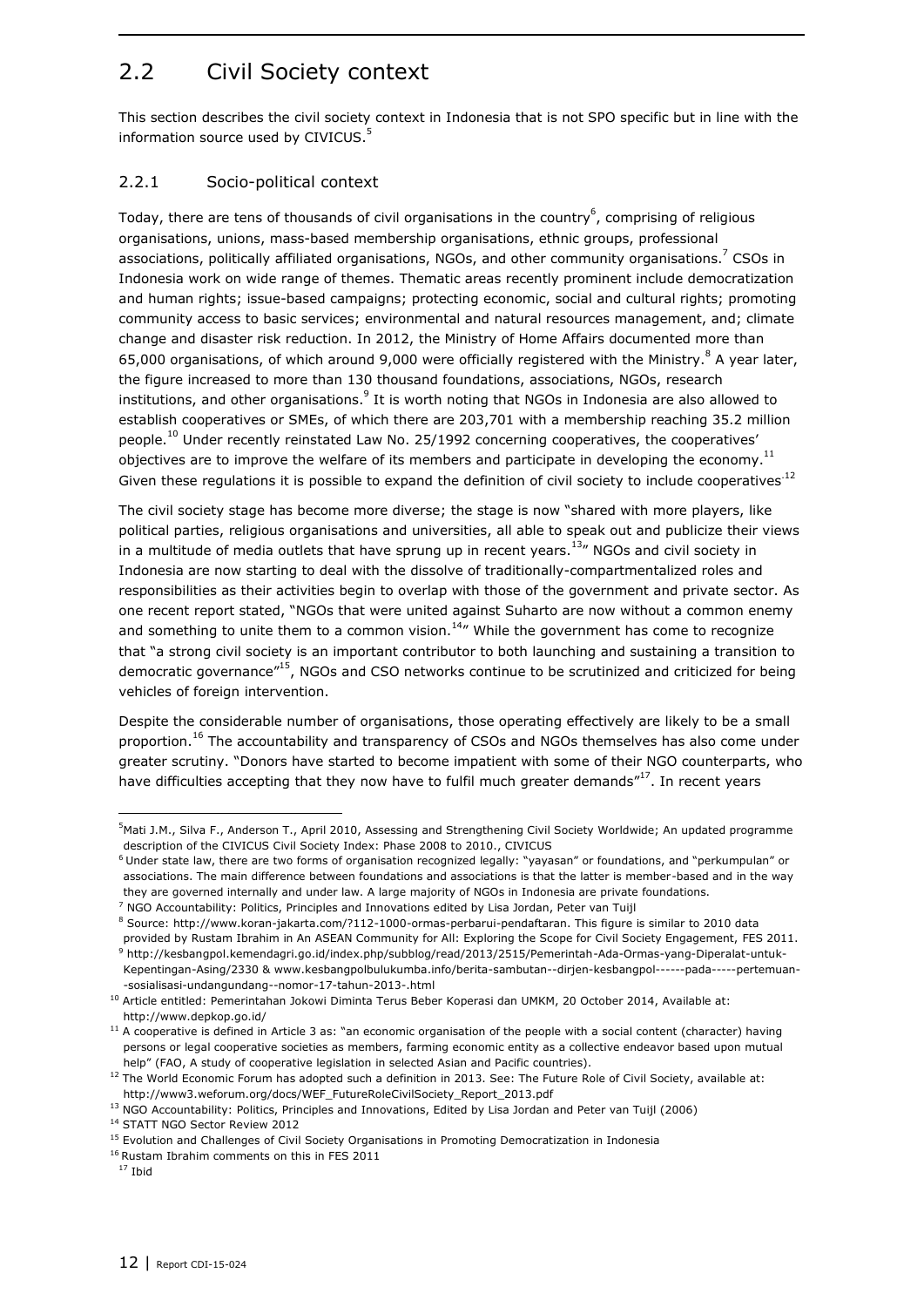foreign donor funding has depleted, which has led to more organisations turning to the private sector and government programmes.

Since 1985 the state has regulated member-based, citizen organisations under a Mass Organisations Law making it obligatory for social organisations to register with government. This law was largely ignored in the period of reform following 1998. However, in 2013 the law was replaced by a new controversial Mass/Societal Organisations (*Ormas*) Law No. 17, reinforcing control of foundations and associations. The Law could be used to prohibit or dissolve CSOs. Many NGOs and civil society networks deplored the Law for constricting democratic space and the freedom of civil society. The 2014 Freedom House Index's ratings for civil liberties in Indonesia declined from Free to Partly Free as a result of the new law<sup>18</sup>.

#### Table 4

*Indonesia's Rank & Score: Freedom House Indices*

| l Arena          | 2011 | 2012 | 2013 | 2014           |
|------------------|------|------|------|----------------|
| Freedom status   | Free | Free | Free | Partially Free |
| Political rights |      |      |      |                |
| Civil liberties  |      |      |      |                |

Source: http://www.freedomhouse.org

The 2013 CIVICUS report hinted that the legislation could be part of the state's reaction to a perceived threat that environmental, land rights and indigenous activists pose to political and economic interests due to the "shadowy connections that can exist between transnational corporations and politicians" in the agriculture extractive and construction industries.

The annual Freedom of the Press Index produced by Freedom House illustrates that Indonesia's media remains "partly free". From 2011 to 2012 there was significant numerical improvement from 53 points to 49 with the reduction of restrictions and a greater ability of journalists to cover news more freely. From 2012 to 2014, the country's rating remained steady at 49, with slight changes in global ranking  $(2012: 97<sup>th</sup>, 2013: 96<sup>th</sup>, 2014: 98<sup>th</sup>).<sup>19</sup>$ 

Overall, the press system in Indonesia is vibrant, with a wide range of news sources and perspectives, further growing with the developments in digital media. "Indonesia's online growth in recent years is recognised as nothing short of phenomenal" (Matt Abud 2012). While the Internet is seen as a new space for debate and participation, current laws still curtail openness, accessibility, inclusiveness and place limits on its use for expression. Only a limited number of organisations like ICT Watch are addressing freedom of expression and online rights. Nonetheless, citizens are using cyber space to set up online communities and organize campaigns. Some recent examples include the commuter movement 'masukbusway.com' aimed to capture and shame traffic violators in Jakarta.

Less progressive sources of rhetoric can be found amongst a number of hard-line religious groups and leaders, such as *Front Pembela Islam* (Islamic Defenders Front or FPI), who have links with traditional religious schools (pesantren) and recruit members through these and online networks. Radical groups organize frequent protests to apply pressure on the government and are a threat to diversity and freedom.<sup>20</sup>

### <span id="page-12-0"></span>2.2.2 Socio-economic context

1

At a macro-level, Indonesia's socio-economic situation has been improving. The country is a regional and global economic force, and has recently graduated to lower-middle income country (LMIC) status.

 $^{18}$  http://www.freedomhouse.org/report/freedom-world/freedom-world-2014#.VE4BahbarZk

<sup>&</sup>lt;sup>19</sup> Freedom House. Freedom of the Press 2011, Freedom of the Press 2012, Freedom of the Press 2013, Freedom of the Press 2014.

<sup>&</sup>lt;sup>20</sup> The Limits of Civil Society in Democratic Indonesia: Media Freedom and Religious Intolerance, Kikue Hamayotsu. Journal of Contemporary Asia, March 2013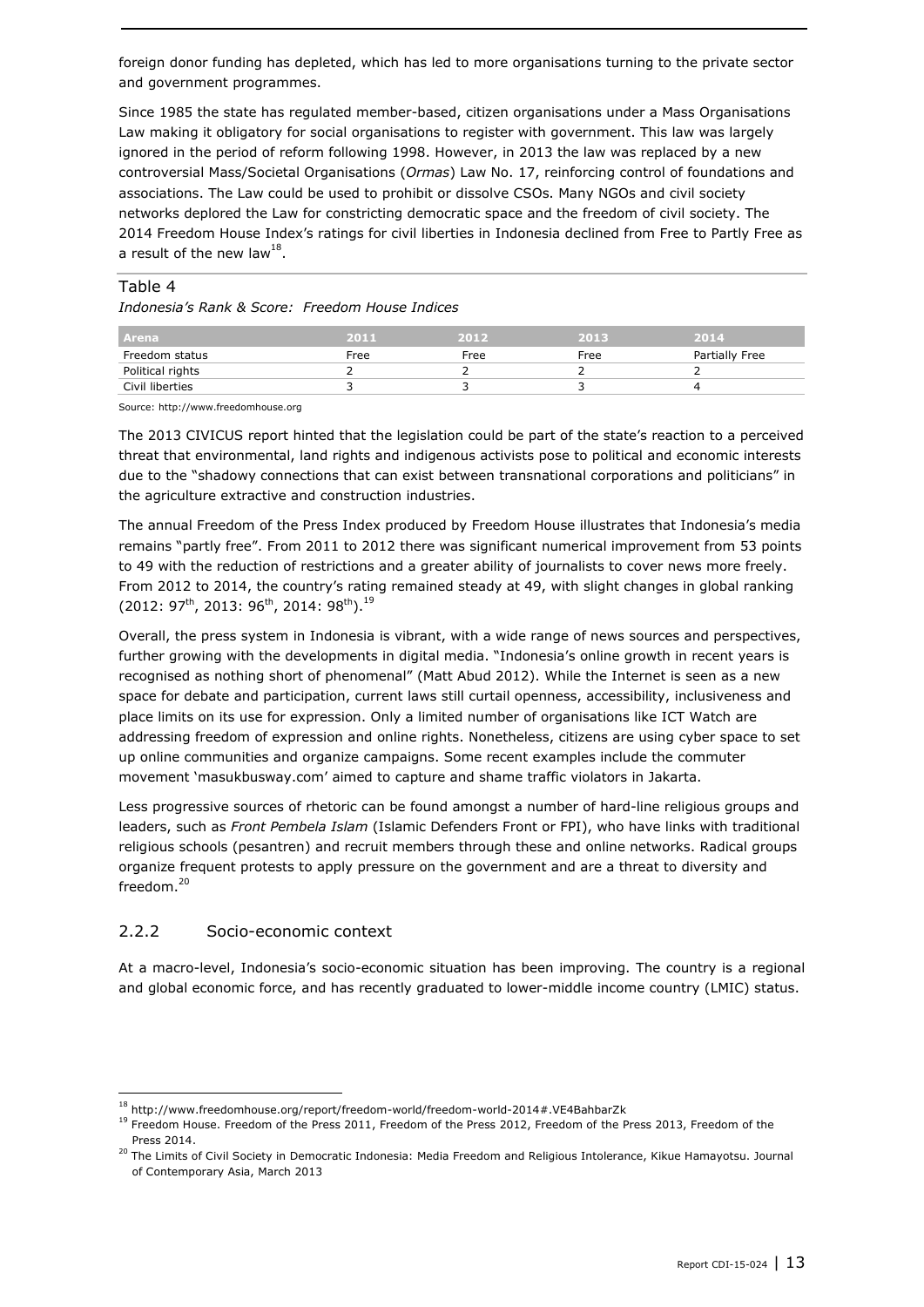### Table 5

*Indonesia's Rank & Score: UN Human Development Reports*

|                                                                    | 2010                        | 2011         | 2012                     | 2013         |
|--------------------------------------------------------------------|-----------------------------|--------------|--------------------------|--------------|
| HDI Rank (scale $1 - 187$ for all years<br>except 2010 out of 169) | 108                         | 124          | 121                      | 108          |
| <b>HDI Value</b>                                                   | 0.671                       | 0.640        | 0.681                    | 0.684        |
| Category                                                           |                             |              | Medium human development |              |
| Life expectancy at birth (years)                                   | 70.2                        | 70.4         | 70.6                     | 70.8         |
| Mean years of schooling (years)                                    | 7.4                         | 7.5          | 7.5                      | 7.5          |
| Expected years of schooling                                        | 12.5                        | 12.7         | 12.7                     | 12.7         |
| GNI per capita (2011 PPP\$)                                        | 7,802                       | 8,201        | 8,601                    | 8,970        |
| Gender Inequality Index (value & rank)                             | 0.680<br>100<br>(2008 data) | 0.505<br>100 | 0.494<br>106             | 0.500<br>103 |

Source: Human Development Report 2014 & Explanatory Note for Indonesia

In recent years, Indonesia has consistently been ranked in the medium development category of the UN's Human Development Index (HDI) measuring a long and healthy life, access to knowledge and a decent standard of living. In 2013, the HDI value was 0.684 with a rank of 108 out of 187 countries and territories. However, the value falls to 0.553, or 19.2 percent, when taking into account inequality. Indonesia's HDI is above its peers in the medium development category but below the average of 0.703 in East Asia and the Pacific. The Gross National Income (GNI) per capita is steadily rising to US\$ 8,970, a remarkable feat considering it was just 2,931 in 1980. Despite improvements, the 2014 report and its explanatory note show that growth is slowing and the country has yet to achieve equitable growth. For example, women only hold 18.6 percent of the seats in parliament, 10 percent fewer women reach secondary education compared to men, and women's labour market participation is 51.3 percent compared to 84.4 percent for men. $^{21}$ 

The Basic Capabilities Index (BCI) produced by Social Watch offers a picture of the status of key human capabilities of accessing basic services. It utilizes three main indicators: under-five mortality rate, births attended by skilled personnel, and enrolment of children up to the 5th grade. Countries are categorized into five groups accordingly based on their BCI values: 1) Basic: 98 and over; 2) Medium: from 91 to 97; 3) Low: from 81 to 90; 4) Very Low: from 71 to 80, and; 5) Critical: values below 70. Results for Indonesia saw stable or improving scores for child and maternal health, but a regression for education. While no data beyond 2011 is available, other data sources confirm that Indonesia still has high maternal mortality rates but basic education through primary school enrolment is improving. $^{22}$ 

#### Table 6

#### *Indonesia's Rank & Score: Basic Capabilities Index*

| Year | Children reaching 5 <sup>th</sup> grade | Survival up to 5 | <b>Births attended by skilled</b><br>health personnel | <b>BCI</b>    |
|------|-----------------------------------------|------------------|-------------------------------------------------------|---------------|
| 2011 | 87 (low)                                | 96 (medium)      | 73 (very low)                                         | 88 (low)      |
| 2010 | 94 (medium)                             | 96 (medium)      | 79 (very low)                                         | 90 (low)      |
| 2000 |                                         |                  |                                                       | 86 (low)      |
| 1990 |                                         |                  |                                                       | 74 (very low) |

Source: Social Watch

ł

Indonesia does not fare too well on the Social and Economic Rights Fulfilment (SERF) Index. In 2012 Indonesia achieved 67.86 percent of protecting social and economic rights. Although there was an improvement compared to 2011 values, performance worsened when compared to 2010. The country consistently preforms poorly in the areas of right to food and right to work, although it improved in fulfilling rights to education.

 $21$  Human Development Report 2014, 'Sustaining Human Progress: Reducing Vulnerabilities and Building Resilience': Explanatory note on the 2014 Human Development Report composite indices Indonesia

<sup>&</sup>lt;sup>22</sup> See: Social Progress Index 2014 Country Scorecards published by the Social Progress Imperative; and the World Bank's Indonesia Development Policy Review 2014.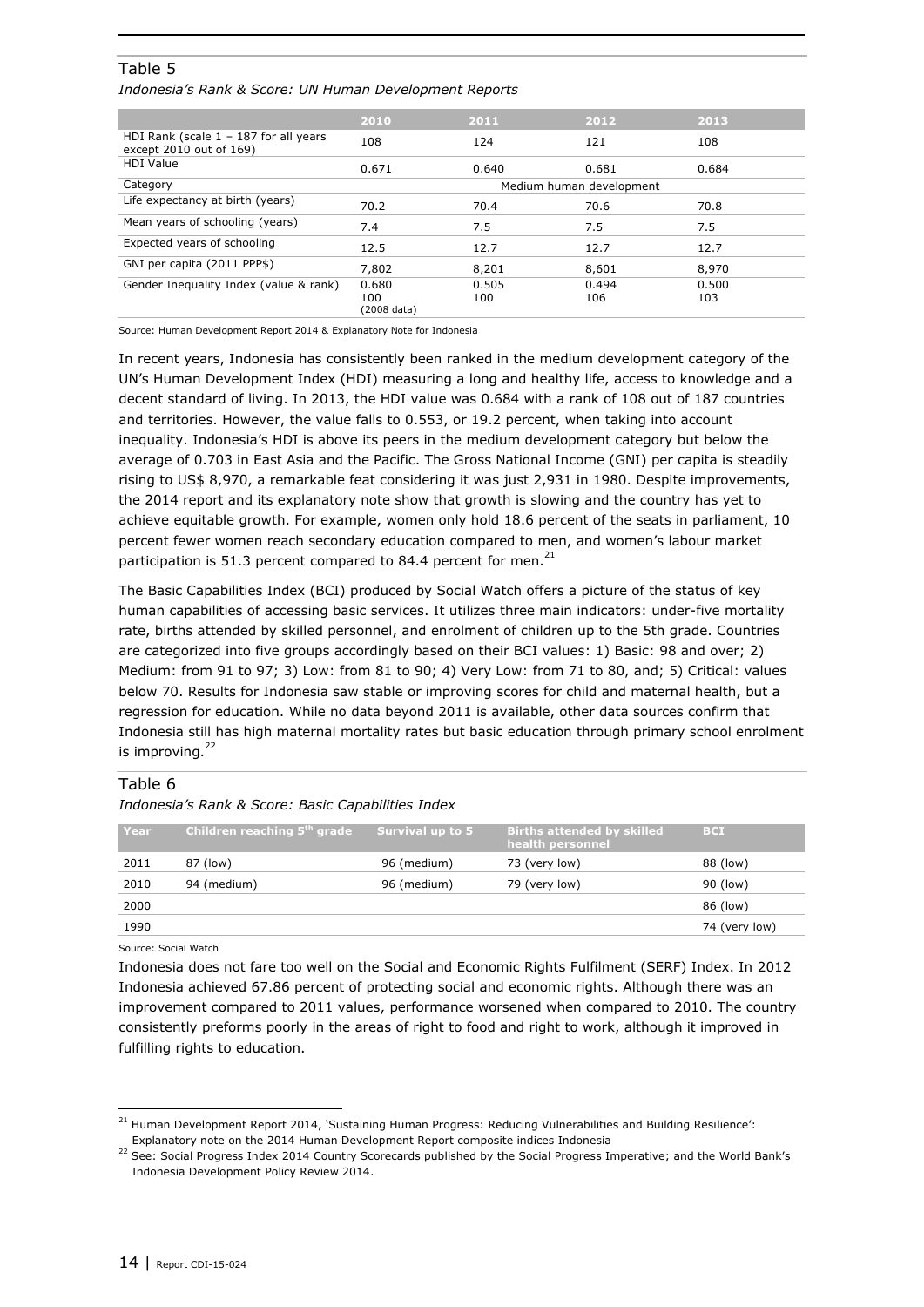| Year | <b>SERF Index</b><br><b>Value</b> | <b>Right to Food</b> | <b>Right to Heath</b> | <b>Right to</b><br><b>Education</b> | <b>Right to</b><br>Housing | <b>Right to Work</b> |
|------|-----------------------------------|----------------------|-----------------------|-------------------------------------|----------------------------|----------------------|
| 2012 | 67.86                             | 45.33                | 83.95                 | 95.19                               | 64.26                      | 50.56                |
| 2011 | 65.71                             | 45.01                | 85.16                 | 93.43                               | 63.88                      | 41.09                |
| 2010 | 69.29                             | 45.75                | 85.95                 | 93.82                               | 65.88                      | 54.72                |

### Table 7 *Social and Economic Rights Fulfilment (SERF) Index Values: Indonesia*

Source: Social Watch, Core Country SERF Indices 2010, 2011 and 2012 (Note that 2010 data was adjusted in 2013).

Trends in the country's Economic Freedom Scores produced by The Heritage Foundation and The Wall Street Journal are also rather bleak. From 2010 to 2014 the country has been categorized as 'Mostly Unfree', with only a small increase in its score from 55.5 to 58.5. $^{23}$ 

These macro-level figures illustrate the complexity of the socio-economic context. While the economy has grown, 65 million people remain highly vulnerable to shocks. Disparities in income and geographic areas remain, made more complex by the number of people 'floating' between the poor and middle class'. $^{24}$ 

### <span id="page-14-0"></span>2.2.3 Socio-cultural context

With respect to the socio-cultural context it is of interest to look at global indices that provide some insight into the level of trust between ordinary people and the extent to which tolerance exists. On a

|                                                   | <b>Score</b><br>(100) | Rank<br>(132) |  |
|---------------------------------------------------|-----------------------|---------------|--|
| <b>OPPORTUNITY</b>                                | 43.86                 | 92            |  |
| <b>Personal Rights</b>                            | 49.47                 | 78            |  |
| Political rights                                  |                       |               |  |
| Freedom of speech                                 |                       |               |  |
| Freedom of assembly/association                   |                       |               |  |
| Freedom of movement                               |                       |               |  |
| Private property rights                           |                       |               |  |
| Personal Freedom and Choice                       | 63.09                 | 79            |  |
| Freedom over life choices                         |                       |               |  |
| Freedom of religion                               |                       |               |  |
| Modern slavery, human trafficking, child marriage |                       |               |  |
| Satisfied demand for contraception<br>Corruption  |                       |               |  |
| <b>Tolerance and Inclusion</b>                    | 29.56                 | 127           |  |
| Women treated with respect                        |                       |               |  |
| Tolerance for immigrants                          |                       |               |  |
| Tolerance for homosexuals                         |                       |               |  |
|                                                   |                       |               |  |
| Discrimination and violence against minorities    |                       |               |  |
| Religious tolerance<br>Community safety net       |                       |               |  |

*Figure 1 Indonesia's 2014 Social Progress Index Scorecard illustrating selected elements of the Opportunity* 

whole, Indonesia has been able to maintain peace as indicated in the improvements in scores recorded by the annual Global Peace Index. In 2010, the country scored 1.950 on a scale of 1 to 5, with 1 being the best score. This has gradually improved to 1.853 in 2014, with a rank of 54 out of 162 countries. Nonetheless, inequality, socio-economic conditions and rights claims (especially land rights) are still a source of localized incidences of conflict in Indonesia. Between 2010 and 2014 there has been a rising incidence of resource and identity-based conflicts as well as vigilantism. 25

Amongst other components, the Social Progress Index published in 2014 examines whether there is opportunity for individuals to reach their full potential by scoring four different components: personal rights; personal freedom and choice; tolerance and inclusion; and access to advanced education. Indonesia scores low in this regard, at just 43.86 out of 100 and ranking 92<sup>nd</sup> out of 132 countries. Freedom of religion, tolerance for immigrants and religious intolerance are all considered to be weak (red), while the majority of the components are scored as neutral (yellow).

The Edelman Trust Barometer Survey, which collects annual data from 33,000 respondents in 27 countries

has shown that on aggregate, Indonesians' confidence in nongovernmental organisations, government, media and businesses increased by 10 percent in the 2014 trust index. Interestingly, businesses, with 82 percent, are the most trusted of the four sectors compared to 73 percent for NGOs, 53 percent for government and 73 percent of respondents putting their trust in the media.

-

<sup>23</sup> http://www.heritage.org/index/

<sup>&</sup>lt;sup>24</sup> World Bank's Indonesia Development Policy Review 2014

 $25$  Data from the National Violence Monitoring System: www.snpk-indonesia.com/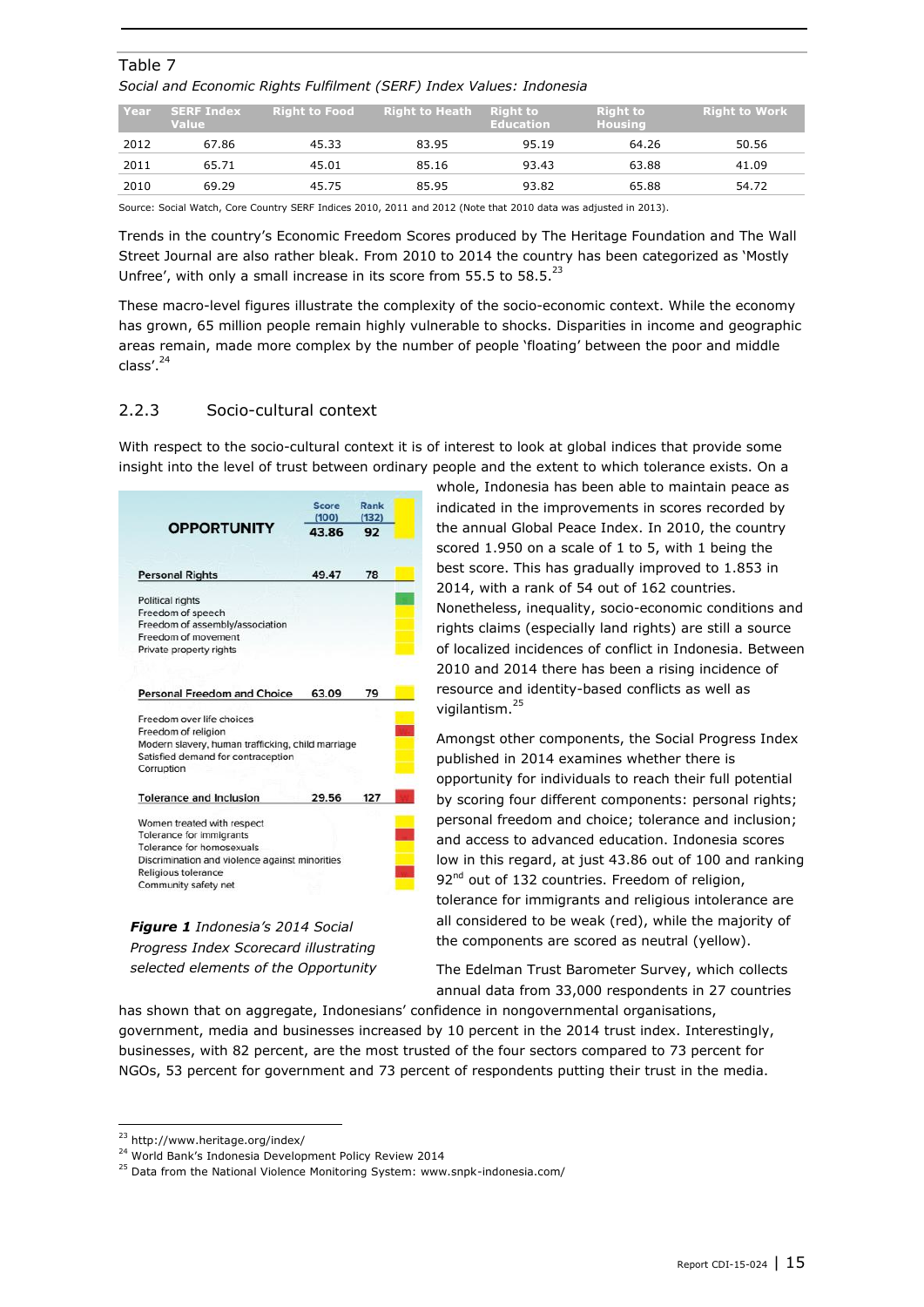According to survey results, Indonesians believe businesspeople are more inclined to tell the truth than their government counterparts and three times more likely to fix problems.<sup>26</sup>

The trends in levels of trust in NGOs over the past four years are noteworthy. In 2011, the trust level was at 61 percent, decreasing to 53 percent in 2012 and 51 percent in 2013. Reports claimed this was due to a lack of transparency and accountability. Edelman reported that the trust levels in 2013 were the lowest amongst eight Asia Pacific countries surveyed, ascribed to the growth of horizontal, peerto-peer networks and a preference for social media.<sup>27</sup> The most recent results released in 2014 show substantial jump to 73 percent in 2014 which is attributed to NGOs now being able to 'walk the talk' in accountability and transparency, as well as the emergence of 'corporate NGOs'.<sup>28</sup>

### <span id="page-15-0"></span>2.3 Civil Society context issues with regards to the MDG

Several important changes took place during the 2011 and 2014 period. First, the global financial crisis and Indonesia's rise to a middle-income country led to a decrease in international donor funding. Development actors, including CSOs and NGOs, have to compete harder for funding. Some have been more successful than others in diversifying funding by turning to the private sector or private foundations. At the expense of past idealism, local NGOs are now more disposed to receiving funding sources which in the past may have been criticized as supporting neoliberalism.

Regulatory changes also affected the civil society arena positively and negatively. Amongst the more controversial laws to spark reaction was Law No. 17/2013 on Societal Organisations. In an open letter sent before the bill was enacted, CIVICUS said the law would undermine freedom of association and "prevent CSOs from working on sensitive topics related to good governance and democratic reform in the public interest"<sup>29</sup>. FORUM-ASIA deplored the repressive provisions in the law that "leave all groups vulnerable to attacks, undermining the hard-won democratic space that has been forged by civil society since the end of the New Order regime" $^{30}$ .

Other laws passed that provoked criticism were weak the State Intelligence Law (October 2011) and the Social Conflict Law (April 2012). NGOs and media see these laws as imposing further restrictions on freedom of speech, potentially leading to the criminalization of human rights defenders and signifying a tightening of state control. Discriminatory content was also an issue in discussions on the Religious Harmony Bill in 2013, for which drafting was initiated in despite not being part of the planned National Legislative Program. Late in 2013, the House of Representatives came under fire again for its stance against religious intolerance when it re-endorsed a law that limits state-recognized religions to six.

Land rights and natural resource protection have been a long-standing issue for Indonesia. While Indonesia has adopted and amended laws to improve the rights of smallholders and indigenous communities, many of these regulations have faltered in their implementation. Part of the issue lies in the overlap and lack of clarity of laws adopted that regulate different sectors and local legislation. Another issue is that there is a lack of oversight in the procedures such as granting permits and licensing. These problems, which are commonly found across development sectors, are compounded

<sup>&</sup>lt;sup>26</sup> Indonesians Trust Businesses More Than Govt, Survey Shows. By Harriet Conron & Nicole Jade Millane on Feb 05, 2014. <http://thejakartaglobe.beritasatu.com/news/indonesians-trust-businesses-more-than-govt-survey-shows/> & Further Rise in Trust in Indonesia, with Business as the Most Trusted Institution in the Country, Says the 2014 Edelman Trust Barometer, Edelman Indonesia, February 5, 2014 http://www.edelman.id/edelman-indonesia/further-rise-in-trust-inindonesia-with-business-as-the-most-trusted-institution-in-the-country-says-the-2014-edelman-trust-barometer/

<sup>27</sup> Guest Post: A Crisis of Trust in Indonesian NGOs? April 29, 2013. by David Brain http://www.edelman.com/post/guestpost-a-crisis-of-trust-in-indonesian-ngos/

<sup>28</sup> Jakarta Globe (Indonesians Trust Businesses More Than Govt Survey Shows)

<sup>&</sup>lt;sup>29</sup> Civicus, "Civicus Releases an Open Letter Requesting the Indonesian Parliament to reject the Proposed Ormas Law and Create an Enabling Environment for Civil Society", 10 April 2013. Available from [http://civicus.org/index.php/en/media](http://civicus.org/index.php/en/media-centre-129/open-letters/1581-open-letter-requesting-the-indonesian-parliament-to-reject-to-the-proposed-ormas-law-and-create-an-enabling-environment-for-civil-society)[centre-129/open-letters/1581-open-letter-requesting-the-indonesian-parliament-to-reject-to-the-proposed-ormas-law](http://civicus.org/index.php/en/media-centre-129/open-letters/1581-open-letter-requesting-the-indonesian-parliament-to-reject-to-the-proposed-ormas-law-and-create-an-enabling-environment-for-civil-society)[and-create-an-enabling-environment-for-civil-society](http://civicus.org/index.php/en/media-centre-129/open-letters/1581-open-letter-requesting-the-indonesian-parliament-to-reject-to-the-proposed-ormas-law-and-create-an-enabling-environment-for-civil-society) (accessed 27 October 2014)

<sup>&</sup>lt;sup>30</sup> Azhar, Haris. 2013. Repressive provision in the Ormas law. Statement to The Asian Forum for Human Rights and Development, in Forum-Asia, "Indonesia: Passage of Ormas Bill Condemned, Campaign to Oppose the Law to Continue", Bangkok, 4 July 2013. Available from<http://www.forum-asia.org/?p=16305> (accessed 27 October 2014)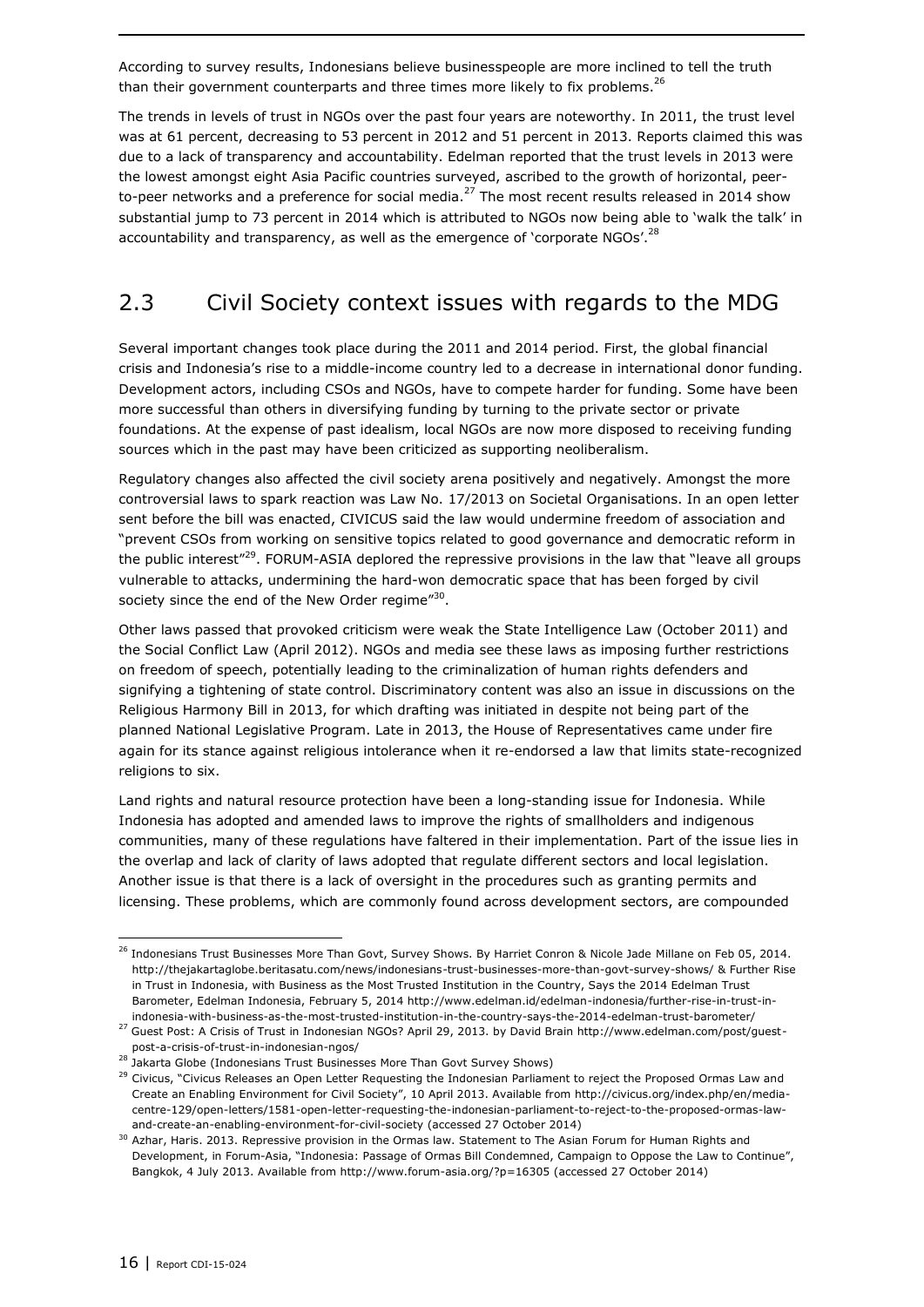by a lack of information among local communities on what the laws regulate and their rights vis-à-vis them.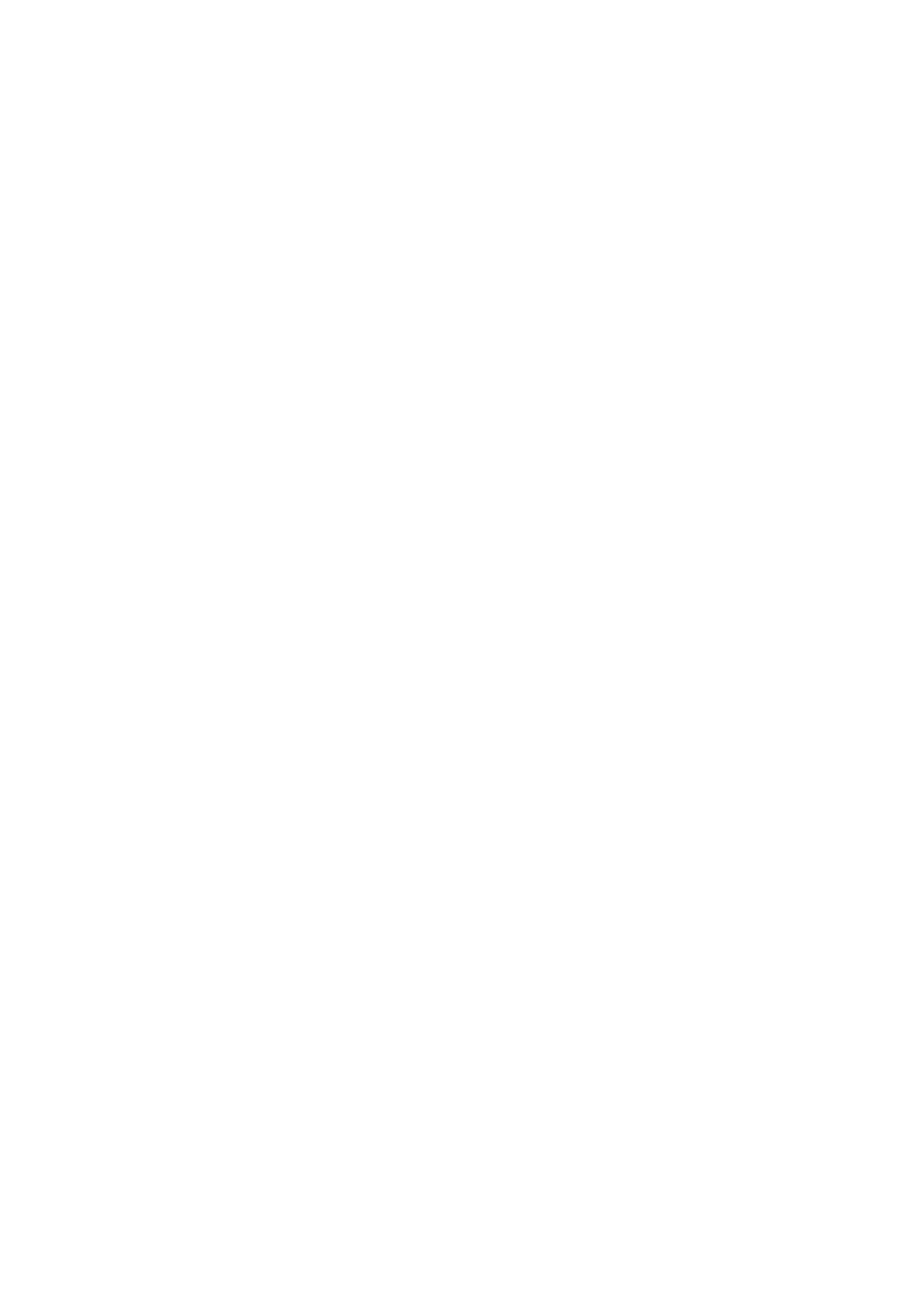# <span id="page-18-0"></span>3 KBR and its contribution to civil society/policy changes

## <span id="page-18-1"></span>3.1 Background of KBR68H

Kantor Berita Radio 68H (KBR68H) began in 1999, as a part of *Institut Studi Arus Informasi* (ISAI) 31 , in response to the closure of three vocal magazines (Tempo, Editor and Detak) by the Suharto government. During the Suharto regime, radio broadcasting suffered heavily from media restrictions, with the only source of news being the state agency. KBR68H chose radio as a medium because of its affordability and potential reach. In the transition to democracy, KBR was able to seize the opportunity to become the first radio news agency acting outside of the state.

In the same year of its establishment, KBR68H was brought under a limited company, PT. Media Lintas Inti Nusantarato to allow for greater flexibility, marketing power, and positioning within the media landscape of Indonesia. By joining the new media market, KBR has the ability to compete with private capital-driven media and has come out as the largest private radio news agency in Indonesia, producing a variety of high-quality information, based on public interest programming. PT. Media Lintas Inti Nusantara is also the parent company of Green Radio Jakarta, Pekanbaru Green Radio, Tempo TV and Portal KBR. In the end of 2013, the company further expanded its reach by signing a business partnership agreement with SmartFM $^{32}$ .

Given its position within the private sector, KBR's relations with its constituents can be considered as business exchanges. These relations, however, are quite flexible. For example, community radio stations may receive KBR services free of charge, and they also receive shares of revenue from commercial advertisements. Notwithstanding, KBR68H has an explicit public service ethos. As an independent radio news agency, KBR68H is "committed to freedom of information, good quality media, and increasing information access". It considers itself "a friend for listeners during a process of democratic transition, moving towards a better future for the country"<sup>33</sup>. Broadcasted programs serve as a medium for public education and cover critical content, such as legal reform, regional autonomy, environment, public health, small and medium enterprises, education, religion and tolerance, and democracy. KBR believes that their constituents choose them primarily for their content quality, along with the prospect of profit. Interestingly, radio stations and government-funded information campaigns often prefer KBR68H over official government radio (RRI) because of KBR's reputation for quality content.

Starting off with 30 minutes of on-air time and seven relaying partners, KBR currently serves up to eight hours of on-air programming to 900 radio stations throughout Indonesia (100 of which are community radio stations), as well as 9 countries in Asia. KBR is supported by 50 journalists in Jakarta, 100 correspondents in numerous cities in Indonesia and 20 contributors across Asia. Aside from delivering content, KBR commits itself to raising the standards of the radio industry by providing:

- 1. Training for aspiring and intermediate journalists;
- 2. Training for radio technicians;
- 3. Marketing training, and;

-

4. Support to the development of radio stations in remote areas.

<sup>&</sup>lt;sup>31</sup> ISAI itself is a member of the *Komunitas Utan Kayu* affiliation set up in 1994. The same affiliation also gave birth to *Komunitas Salihara*, who specializes in art media and *Jaringan Islam Liberal* (Liberal Islamic Network).

<sup>32</sup> Green Radio FM Pekanbaru, Radio Profile, "Perluas Jaringan Informasi, KBR68H Gandeng SmartFM Radio Network". 15 December 2014. Available from [https://greenradiofmpekanbaru.wordpress.com/2013/12/15/perluas-jaringan-informasi](https://greenradiofmpekanbaru.wordpress.com/2013/12/15/perluas-jaringan-informasi-kbr68h-gandeng-smartfm-radio-network/)[kbr68h-gandeng-smartfm-radio-network/](https://greenradiofmpekanbaru.wordpress.com/2013/12/15/perluas-jaringan-informasi-kbr68h-gandeng-smartfm-radio-network/) (accessed 15 November 2014)

<sup>&</sup>lt;sup>33</sup> "Company Profile", KBR68H, no date (probably from 2010)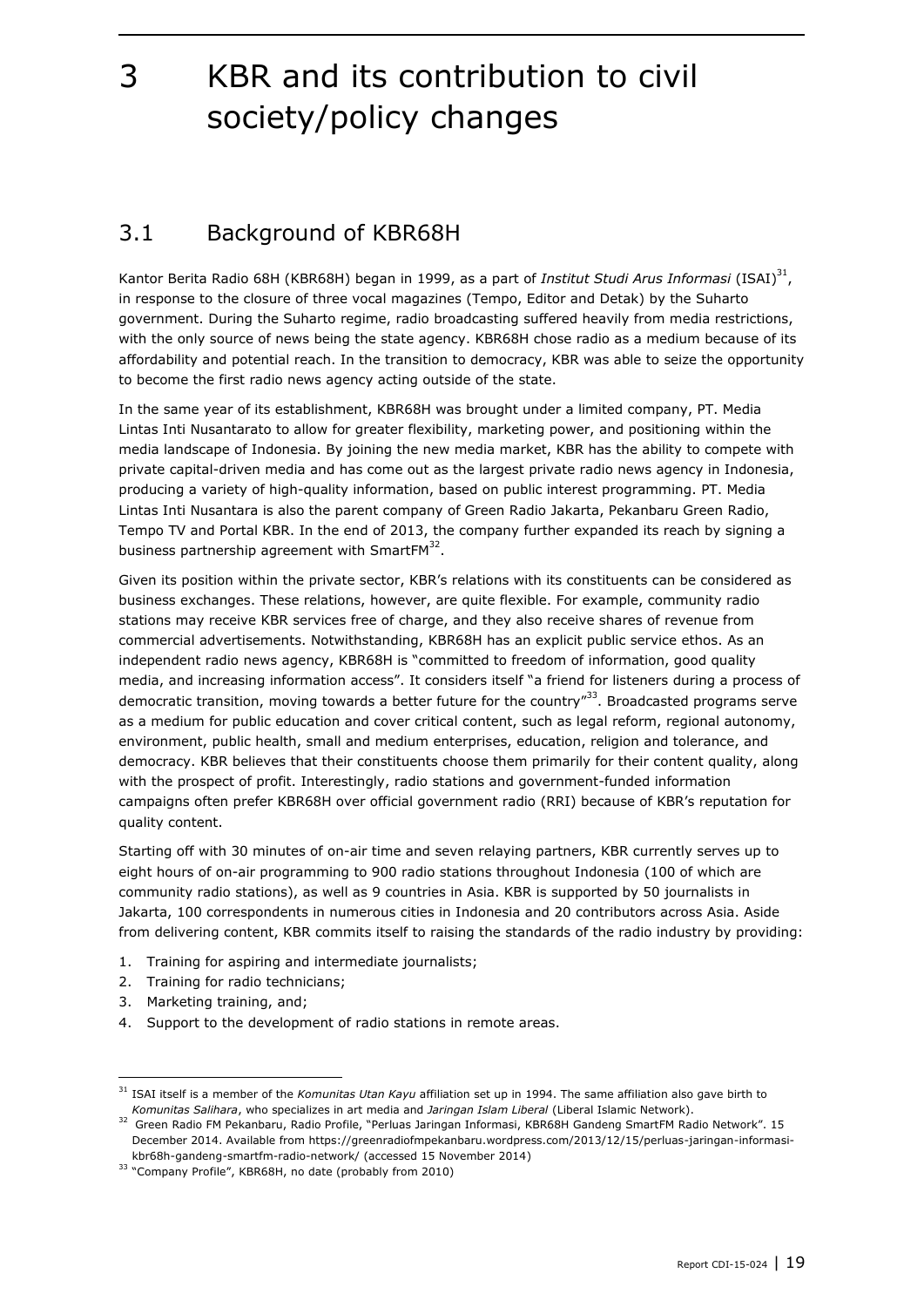KBR68H has received numerous national and international awards, both for journalists and institutional merits.

## <span id="page-19-0"></span>3.2 MFS II interventions related to Civil Society

In general, KBR68H's impact on civil society is the encouragement of democracy, tolerance and civic participation, through the production and distribution of high-quality information by a network of local radio stations as well as by promoting professionalism in the media world  $34$ .

Free Press Unlimited (FPU)'s support to KBR68H specifically falls under the Teen Voice Program, which aims to deliver news to young, teenage audiences. KBR68H considers this program to be groundbreaking, as it is one of the very few of its kind to be produced by a private news agency. For KBR it is critical to provide youth with informative programming on issues such as corruption; and to provide teens with an outlet to voice their opinions. They see this as a means to enhance teenagers' confidence and prepare them to be future actors in the national reformation process. Teen Voice, implemented by KBR with € 279,403 in funding, had two main objectives:

- Provide children and teens (target age group 10-14) in Indonesia with the tools to gain a better understanding and insight into their world, and a platform to express their opinions;
- Improve the journalistic quality of children's news reporters in Indonesia.The Teen Voice intervention relates most closely to the CIVICUS dimension of 'civic engagement' sought to deliver educational and critical content *to* teenagers *by* teenagers - telling the story through their eyes. Teen Voice was expected to give opportunities to teens to express their opinions on daily issues. As such, it was intended to plant the seeds of democratic traits such as freedom of expression and constructive dialogue.

Other aspects of the program have some relevance to 'level of organisation' of KBR68H, especially the ability to cooperate, network and build productive linkages with similar actors. FPU provided opportunities for Teen Voice and KBR to network internationally through the Kids News Network (KNN). Internally, KBR relies on the quality of networking and the organisation's relation vis-à-vis the public and private sector to maintain a balance between profitability with societal idealism.

ł

<sup>34</sup> King Baudouin Foundation. 2009. *Press Release: The 2008-2009 King Baudouin International Development Prize has been awarded to the radio press agency KBR68H (Indonesia) in recognition of its contribution to democratic development*. Brussel, 19 May. Available from

[https://www.google.com/url?sa=t&rct=j&q=&esrc=s&source=web&cd=5&cad=rja&uact=8&ved=0CDUQFjAE&url=http%3](https://www.google.com/url?sa=t&rct=j&q=&esrc=s&source=web&cd=5&cad=rja&uact=8&ved=0CDUQFjAE&url=http%3A%2F%2Fwww.kbprize.org%2FuploadedFiles%2FKBPrize%2F04Winners%2FAll_winners%2F2009_persbericht_Eng.doc&ei=qChoVNv7N5CMuASa8YDwCQ&usg=AFQjCNHeACVmEStIKqAOL8aNCTSF_VP2Yg&sig2=3WwQzt7IAk_4fsUH4_efxA) [A%2F%2Fwww.kbprize.org%2FuploadedFiles%2FKBPrize%2F04Winners%2FAll\\_winners%2F2009\\_persbericht\\_Eng.doc&e](https://www.google.com/url?sa=t&rct=j&q=&esrc=s&source=web&cd=5&cad=rja&uact=8&ved=0CDUQFjAE&url=http%3A%2F%2Fwww.kbprize.org%2FuploadedFiles%2FKBPrize%2F04Winners%2FAll_winners%2F2009_persbericht_Eng.doc&ei=qChoVNv7N5CMuASa8YDwCQ&usg=AFQjCNHeACVmEStIKqAOL8aNCTSF_VP2Yg&sig2=3WwQzt7IAk_4fsUH4_efxA) [i=qChoVNv7N5CMuASa8YDwCQ&usg=AFQjCNHeACVmEStIKqAOL8aNCTSF\\_VP2Yg&sig2=3WwQzt7IAk\\_4fsUH4\\_efxA](https://www.google.com/url?sa=t&rct=j&q=&esrc=s&source=web&cd=5&cad=rja&uact=8&ved=0CDUQFjAE&url=http%3A%2F%2Fwww.kbprize.org%2FuploadedFiles%2FKBPrize%2F04Winners%2FAll_winners%2F2009_persbericht_Eng.doc&ei=qChoVNv7N5CMuASa8YDwCQ&usg=AFQjCNHeACVmEStIKqAOL8aNCTSF_VP2Yg&sig2=3WwQzt7IAk_4fsUH4_efxA) (accessed 16 November 2014)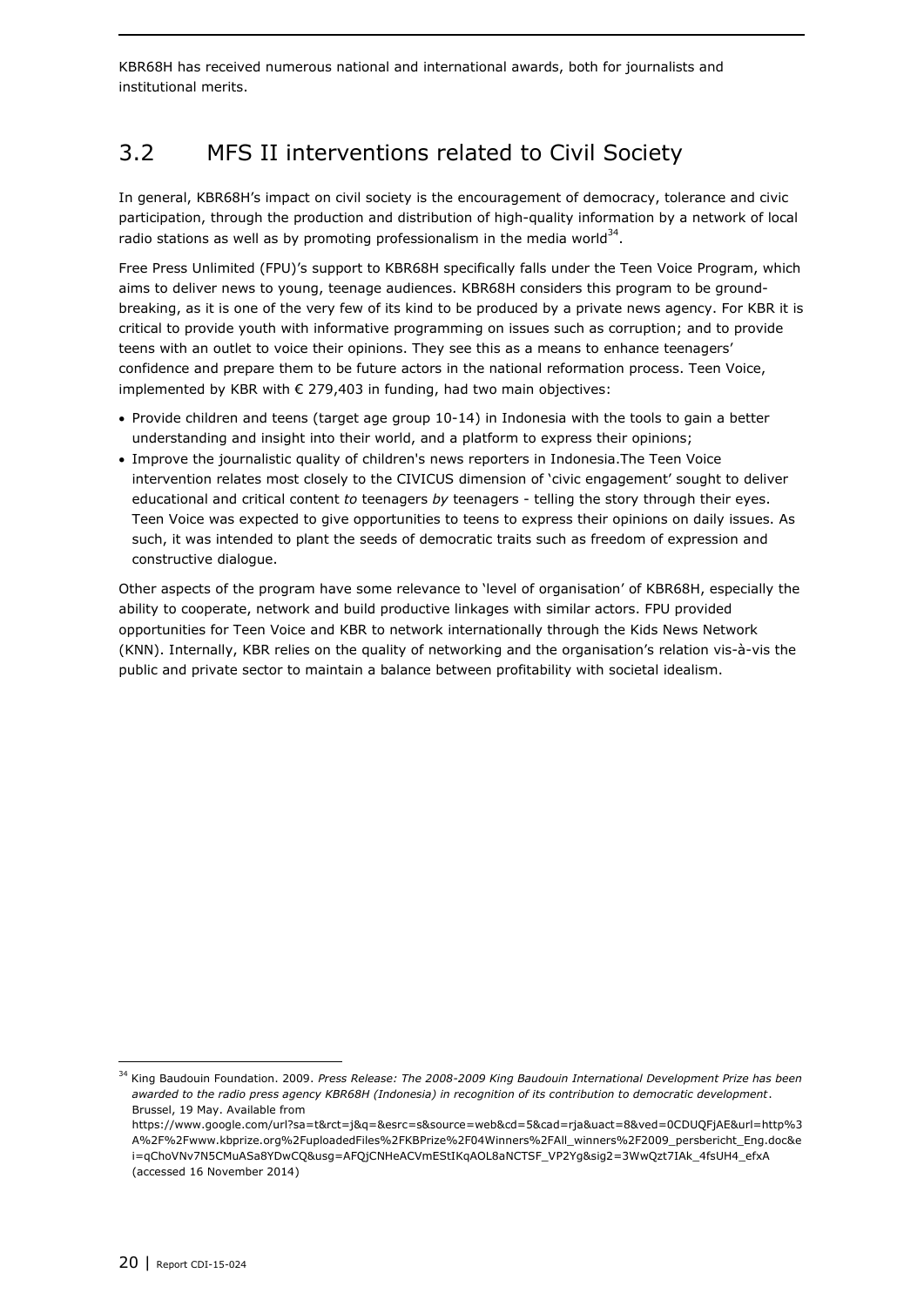# <span id="page-20-0"></span>3.3 Basic information

### Table 8

*Basic information KB68H*

|                                                           | <b>Details</b>                                                               |
|-----------------------------------------------------------|------------------------------------------------------------------------------|
|                                                           |                                                                              |
| Name of SPO                                               | Kantor Berita Radio 68H (KBR68H)                                             |
| Consortium                                                | Press Freedom 2.0                                                            |
| <b>CFA</b>                                                | Free Press Unlimited                                                         |
| Start date of cooperation                                 | 1 July 2011                                                                  |
| MDG/Theme                                                 | Governance                                                                   |
| MFS II Project Name                                       | Teen Voice (Project#: F-ID-02-11-01)                                         |
| Contract period                                           | July 1, 2011 - December 31, 2012                                             |
| Total budget FPU                                          | € 279,403                                                                    |
| Other donors if applicable                                | From the project's financing scheme, KBR68H contributed its own              |
|                                                           | resources valued at $\epsilon$ 12,268 and other donors (name not provided)   |
|                                                           | contributed a value of $\epsilon$ 19,797 specifically for equipment support. |
| Estimation of % of budget for Civil Society <sup>35</sup> | 7%                                                                           |

Sources: Project documents

 $35$  Costs that relate to civil society development or policy influence are those costs that possibly contribute to the development of the CIVICUS dimensions, excluding coordination and office costs; staff costs and financial reserves.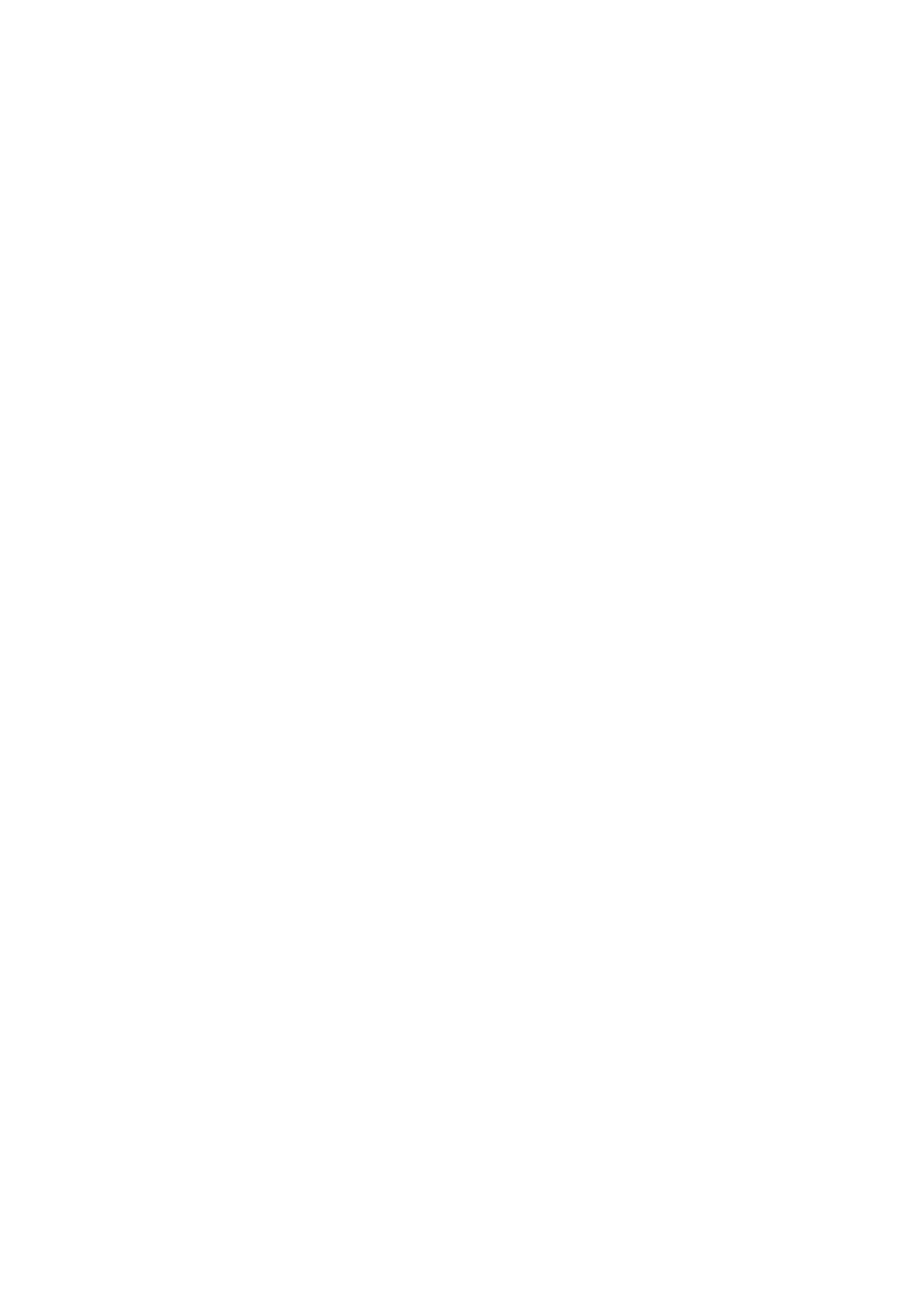# <span id="page-22-0"></span>4 Data collection and analytical approach

## <span id="page-22-1"></span>4.1 Adjustments made in the methodology of the evaluation

The documentation provided by Free Press Unlimited at the start of the end line assessment period was quite comprehensive. This allowed CDI to provide direction to the in-country team on what areas to focus the evaluation on following an input-output-outcome analysis. In addition, Free Press undertook an audience perception baseline and end line survey, which allowed the evaluation to focus on whether Teen Voice was successfully continued or mainstreamed in KBR68H's programming or networks.

The evaluation team in the field followed the operational guidelines to a great extent, but was unable to have a workshop with all KBR68H for an entire day. In practice, the workshop lasted half a day and was followed up with separate interviews with relevant staff. A separate meeting was scheduled to meet external parties and network organisations.

## <span id="page-22-2"></span>4.2 Difficulties encountered during data collection

Since the FPU-funded project ended in 2012, some key staff, with the exception of the director, have moved fromKBR68H. This presented challenges in assessing the extent to which KBR68H's level of organisation has changed. However, the team managed to contact some of the beneficiaries of the program who were also interviewed during the baseline.

Because of the time frame of the project and that of the end line, few changes occurred since the 2012 baseline. As a result, the in-country team focused on reconfirming the findings from the baseline and assessing the extent to which the changes had been sustained in the period since 2012. Ideally, the baseline assessment would have taken place earlier (in 2010) rather than during a period in which most of the SPO's activities were wrapping up. This would have made it easier to identify and track how changes occurred from base to end line.

### <span id="page-22-3"></span>4.3 Identification of outcomes for in-depth process tracing

This project was not selected for process tracing; however, in identifying the changes in 2012-2014 period, one outcome related on civic engagement was identified. Because KBR68H's program was very focused on increasing the exposure of teenagers and youth to news coverage, only one outcome was selected for evaluation. This outcome was selected because it represents major inputs of the program and taking into consideration the availability of evidence.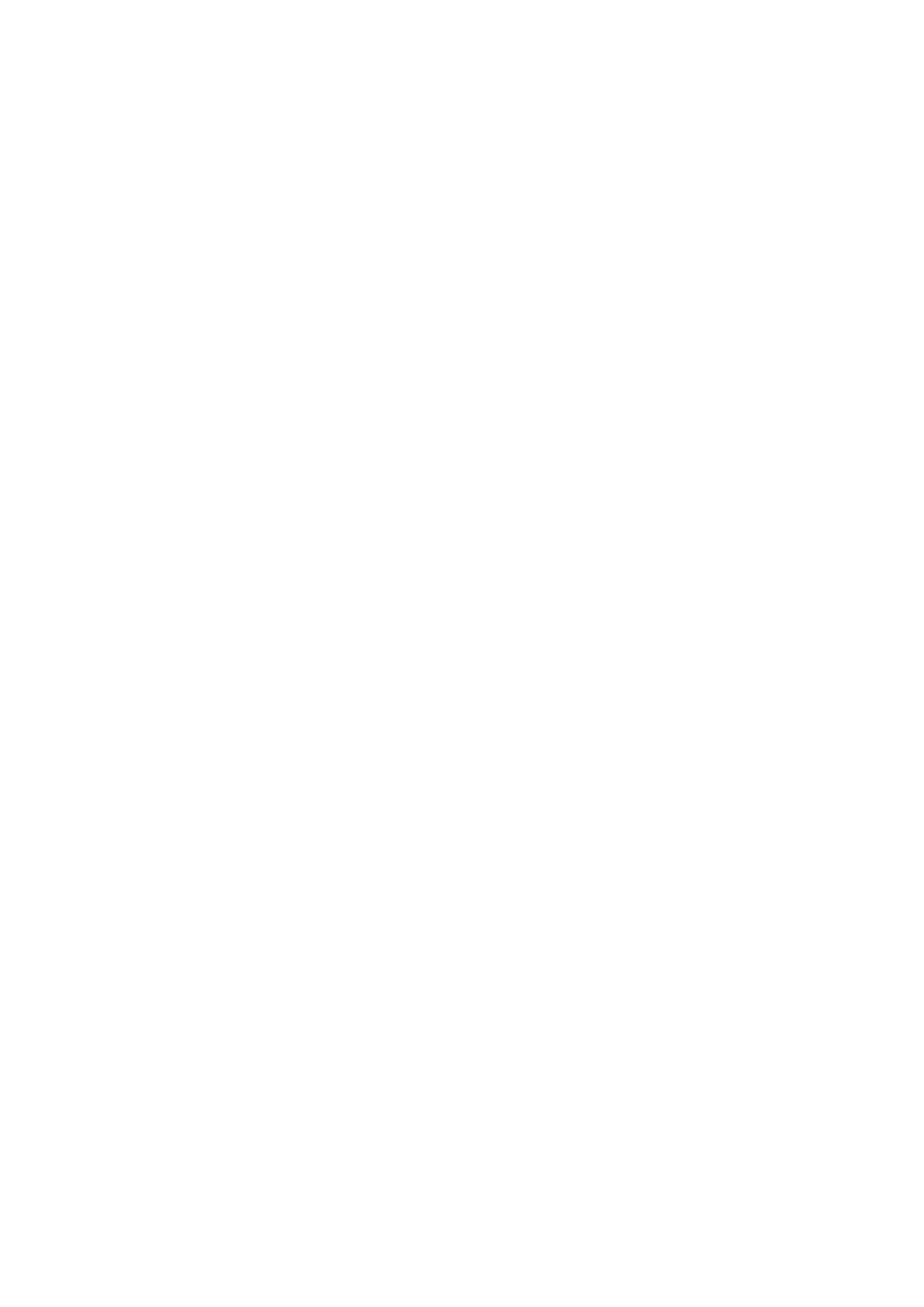# <span id="page-24-0"></span>5 Results

## <span id="page-24-1"></span>5.1 Results obtained in relation to intervention logic

### Table 9

1

*Overview of results achieved in relation to project plan KB68H*

| <b>Planned results</b> |                                                                                                                                                                                                                       | <b>Level of achievement</b>                                                                                                                                                                             |
|------------------------|-----------------------------------------------------------------------------------------------------------------------------------------------------------------------------------------------------------------------|---------------------------------------------------------------------------------------------------------------------------------------------------------------------------------------------------------|
| Objective 1            | Provide children and teens (target age group 10-14) in<br>Indonesia with the tools to gain a better understanding and<br>insight into their world, and a platform to express their opinions                           | Overall, children have positive<br>opinions about Teen Voice<br>television & radio programs                                                                                                             |
| Result 1.1             | After 18 months, at least 128 episodes of Teen Voice radio (2)<br>new episodes/week excluding reruns) and 192 episodes of Teen<br>Voice TV (3 new episodes/week excluding reruns) have been<br>produced and broadcast | Achieved, 148 episodes broadcast<br>on radio. 165 episodes of Teen<br>Voice TV completed.                                                                                                               |
| Result 1.2             | Children in Indonesia have a platform to freely express their<br>opinions and to gain understanding and knowledge of their world                                                                                      | Achieved, episodes covered<br>children's' and teen's issues. Teen<br>Voice is the kids' news programme<br>in Indonesia.                                                                                 |
| Objective 2            | Improve the journalistic quality of children's news reporters in<br>Indonesia                                                                                                                                         | Partially achieved, two awards for<br>KBR68H journalists (Ikhsan<br>Raharjo and Liza Desylanhi) on<br>child issues from UNICEF and<br>$ILO36$ .                                                         |
| Result 2.1             | A team of 6 radio reporters and 6 TV reporters are trained and<br>experienced in producing a high quality kids news program                                                                                           | Achieved, a team of 12 journalists<br>received extensive training on how<br>to produce quality news and<br>information programme (for both<br>radio and TV) aimed at children 10<br>to 14 years of age. |
| Result 2.2             | South-South exchange through network cooperation & item<br>exchange with other KNN members (via the Online Exchange<br>Server/ WKN program)                                                                           | Achieved                                                                                                                                                                                                |
| Result 2.3             | The program will be financially sustainable after the project<br>period                                                                                                                                               | Not achieved, still dependent on<br>external funding.                                                                                                                                                   |

While we can conclude that most of the planned activities were implemented and milestones were achieved, at the outcome level, specifically the first outcome, it is more difficult to draw an assessment on the level of achievement. There are three main sources of information that provide relevant insights, namely: 1) an audience survey commissioned by FPU, conducted by Yayasan Pengembangan Media Anak (YPMA), which generally concluded on the basis of surveys that children have positive opinions of Teen Voice television and radio program; 2) FPU's own assessments of the of KBR's reports that reported successful interventions with regards to the creation of radio and TV episodes and online platforms (website, Facebook, Twitter) but some discrepancies between planned and actual results, and 3) interviews conducted during the evaluation.

The main area where KBR fell short was in sustaining the Teen Voice program<sup>37</sup>. Specifically, longterm financial sustainability was not achieved despite efforts to develop a business plan of acceptable quality, which admittedly took a long time to formulate (submitted only in August 2013). This was identified as a risk from the start of the intervention, but KBR struggled to find a balance between quality programming and market or private-sector ideas of commercialisation. Fundraising and sales were not properly embedded within the organization and seemed to have lacked priority. Revenues to

<sup>&</sup>lt;sup>36</sup> Liza Desylanhi's report on traumatized Ahmadiyah children in Bogor (AJI-UNICEF)and Ikhsan Raharjo on child labour (ILO)

<sup>37 (</sup>ILO)<br>According to discussion between FPU and KBR in mid -January 2015, as a result of business split between KBR and Tempo Group as of 1 January 2015 ,Teen Voice is now under the Tempo Group with the idea, among others, to make again a TV version possible in the very near future.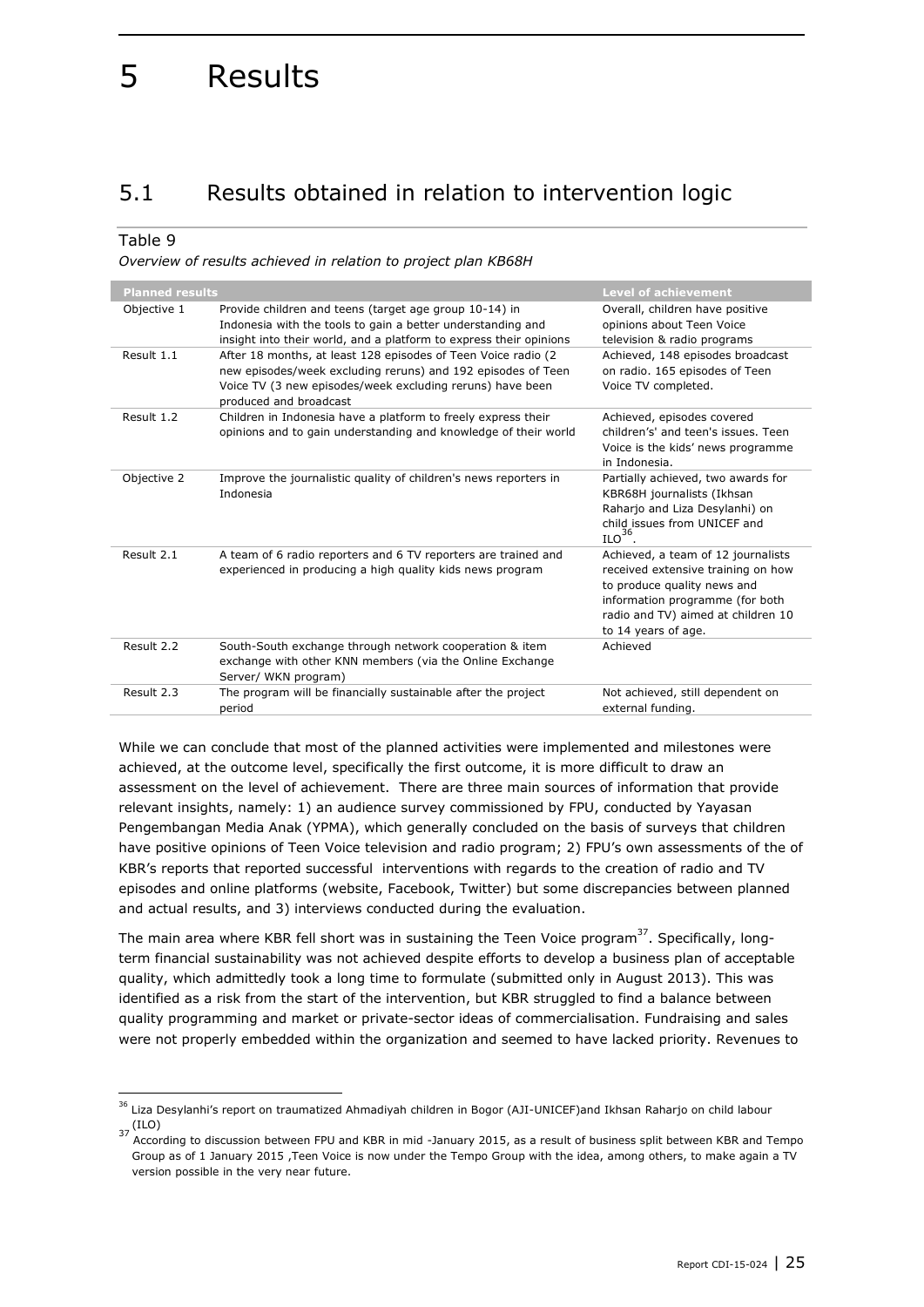continue Teen Voice were not generated because insufficient donors were found, permanent viewership was not mobilized, and off-air events did not generate sufficient visibility and awareness.

### <span id="page-25-0"></span>5.2 Changes in civil society in the 2012-2014 period

Teen Voice radio and television programs ended in December 2012, thus changes in civil society will be discussed in this section by focusing on the extent to which changes or results delivered through the project were sustained in the 2012-2014 period and how KBR has coped with current challenges.

### <span id="page-25-1"></span>5.2.1 Civic Engagement

Civic engagement describes the formal and informal activities and participation undertaken by individuals to advance shared interests at different levels. Participation within civil society is multifaceted and encompasses socially-based and politically-based forms of engagement.

From July 2011 to December 2012, KBR was able to enhance civic engagement through Teen Voice. Teen Voice is considered by many to be unique amongst commercial media in Indonesia given that there are very few programs that serve quality fare for children. According to estimates, 81 million viewers of television in Indonesia are under the age of 18, but very few programmes cater to this age group.<sup>38</sup> The broadcasted shows sought to inspire children and teenagers through compelling news content so that children would have a more active interest in issues covered by Teen Voice.<sup>39</sup> The involvement of teenage reporters helped to tell the story from the eyes of the teenagers.

In 2012, Teen Voice expanded from radio shows to the popular mediums of television and internet platforms with support from FPU. Teen Voice was (re)broadcast on 22 local television stations as well as a subscription-based TV channel (AORA TV) and social media. At its height, some 53 radio stations relayed televised versions of Teen Voice. The number of radio stations broadcasting Teen Voice dropped from 53 to 51 in November 2012.<sup>40</sup> In early 2013 the frequency of broadcasting fell to once a week after FPU project funding ended. In 2013, KBR estimated that when Teen Voice was broadcast through mainstream media, some 400,000 viewers were reached and around 770,000 young people listened to Teen Voice $^{41}$ .

In the last year of the project, Teen Voice discontinued relaying programs through mainstream media. KBR68H turned to the use of online media. Although fewer audiences have been reached, the internet and social media allowed for more interactive engagement. Teen Voice did improved its online presence through a fan page and Twitter account. It also began broadcasting on YouTube and moved its website to the parent channel of KBR68H [\(http://www.portalkbr.com/teenvoice/\)](http://www.portalkbr.com/teenvoice/).

Despite its reputable programs, Teen Voice has failed to position its program within the market and has been unable to continue to produce content and maintain an audience base. As an illustration, one of its episodes available through the WKN's WaDaDa YouTube channel [\(http://www.youtube.com/watch?v=YCYyfYzKbjA\)](http://www.youtube.com/watch?v=YCYyfYzKbjA) only received 45 views as of 16 November 2014.<sup>42</sup>

New possibilities to launch the TeenVoice programme again on television have been created when the programme was shifted to the Tempo Group since 2015<sup>43</sup>.

<sup>&</sup>lt;sup>38</sup> Free Press Unlimited, "Indonesia's Teen Voice: on the right track", 10 September 2012. Available from <https://www.freepressunlimited.org/en/article/indonesia%E2%80%99s-teen-voice-right-track> (accessed 21 November 2014)https://www.freepressunlimited.org/en/article/indonesia%E2%80%99s-teen-voice-right-track

<sup>&</sup>lt;sup>39</sup> According to the proposal submitted in early 2011, this program was expected to reach around a million radio listeners and 100 thousands television viewers from various groups. Teens and also parents are expected to obtain information from this program, be it from direct listening, from the information passed on by their children or from media reporting the content of this program.

<sup>40</sup> "Activity Report Term III Children's News Bulletin Teen Voice KBR68H Jakarta (July – December 2012)", KBR68H, 2013

<sup>41</sup> "Teen Voice Business Plan", KBR68H, 2013

<sup>&</sup>lt;sup>42</sup> 'WaDaDa' provides a selection of news items produced by members of the World Kid's Network all over the world.

<sup>&</sup>lt;sup>43</sup> Information received from FPU Program Manager South Asia on 21 January 2015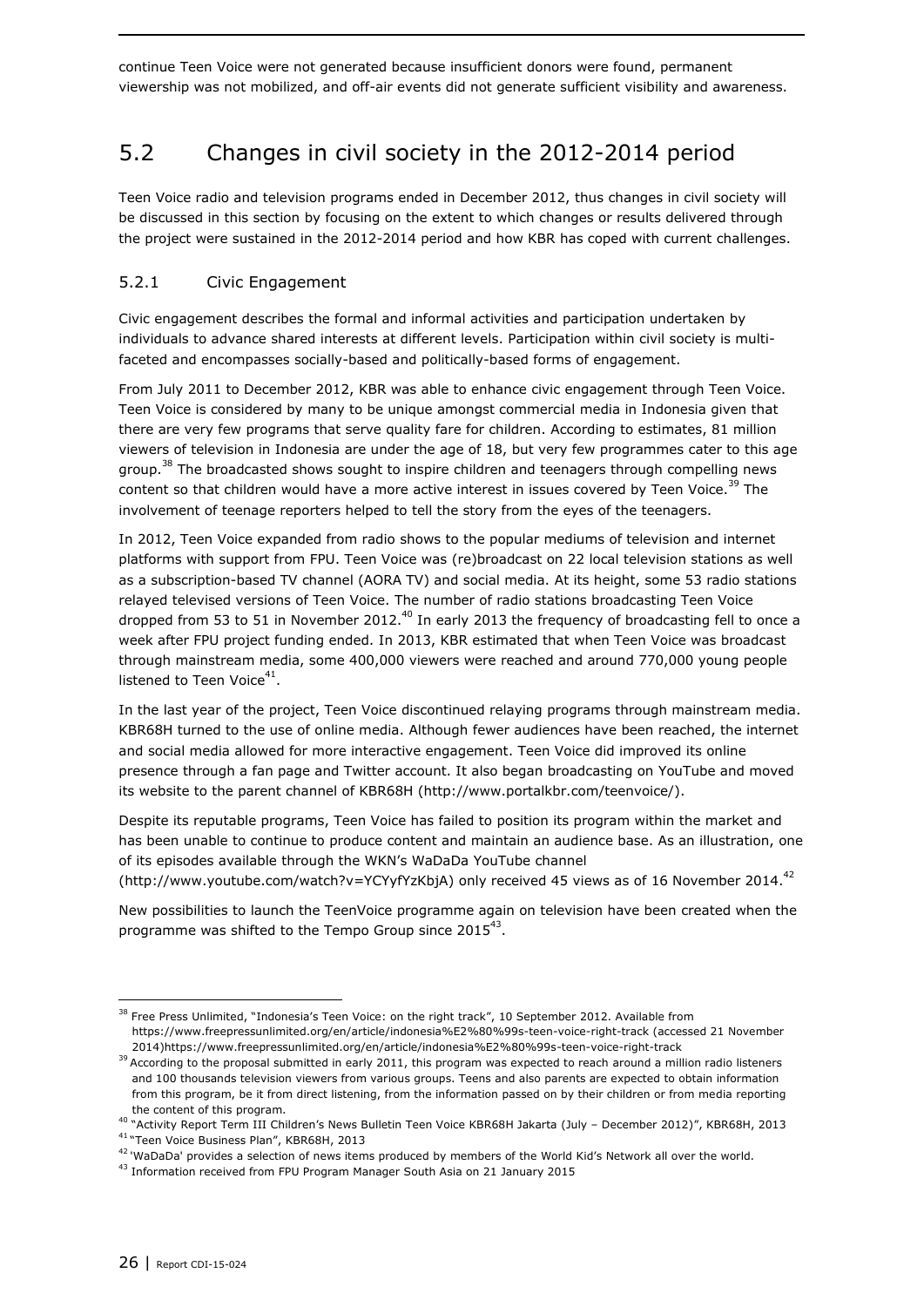With regards to its reach, Teen Voice's ability to attain a larger audience and involve more children and teenagers through its programming has diminished; fewer people have been reached since Teen Voice through radio and television was discontinued in January 2014 and continued through webportal. However, KBR remains a reliable and active member of the Kids News Network of Free Press Unlimited.

| Score baseline 2012 on an absolute scale from 0-3:              |    |
|-----------------------------------------------------------------|----|
| Score end line 2014, relative change on a scale of $(-2, +2)$ : | n. |

### <span id="page-26-0"></span>5.2.2 Level of Organisation

This dimension assesses the organisational development, complexity and sophistication of civil society, by looking at the relationships among the actors within the civil society arena.

Given how Teen Voice fared in the 2012-2014 period, the SPO's relations with other CSOs working on the concerns of teenagers and youth has decreased with the discontinuation of the televised and radio-broadcasted programmes. Due to budget constraints in 2013, the number of crew members was cut back from six to three. Compared to the baseline, KBR has thus been less effective in defending the interests of teens and youths as a marginalised group in mainstream media. FPU has recognized that the main challenge of Teen Voice laid in its long-term sustainability of the project (in terms of finances and funding, business management, viewership and audience base)<sup>44</sup>. The business plan finalized in August 2013 seems to have been unsuccessful. From the evaluation team's perspective, working to bring teen voices into mainstream media requires considerable investment and financial sustainability within the given timeframe of Teen Voice was probably not a realistic expectation.

However, KBR itself continues to be Indonesia's leading independent radio network with 900 partner radio stations across Indonesia and in nine countries in Asia and Australia. The SPO's network has grown significantly since 2000, when it encompassed just seven radio stations, and 2000 when 600 radios were part of the network. In 2013, KBR's parent company signed a business partnership agreement with SmartFM, which could also be considered a competitor of KBR. The collaboration is seen as mutually beneficial: KBR expands its audience base in the cities of Jakarta, Medan, Palembang, Semarang, Surabaya, Manado, Makassar, Balikpapan and Banjarmasin; while SmartFM is able to air its programs through KBR's extended network. However, the Teen Voice programme has not been part of this network expansion. While there is a general consensus amongst the network of the importance of teen or youth-oriented programmes, the discontinuation of Teen Voice radio and infrequent updates of the KBR web portal mean that Teen Voice is not relayed by the network.

With its activist roots, KBR68H maintains an affiliation with AJI and the Tempo group, which includes organisations such as Komunitas Utan Kayu, Salihara and international NGOs (Hivos, The Asia Foundation, Ford Foundation amongst others). The collaboration between KBR68H and its network of radio station is a demand-and-supply oriented relationship. In 2013, KBR68H launched a successful subsidiary online news portal, PortalKBR.com in partnership with TV Tempo to further extend its reach by allowing radio partners to send and receive information more effectively. "PortalKBR.com is the result of the convergence of the radio world and the online world with a specific mission to become a news portal that provides a place for the flow of information from the regions."<sup>45</sup>

This recent development is also reflected in the financial resources and internal governance of KBR. A new division for creative and marketing services has been set up since the baseline demonstrating new priorities and a need to be more business savvy. Organisationally, KBR has sought out creative ways to generate revenue, favouring a mixed business model that draws revenues from advertising, sponsorships and events<sup>46</sup>Government ministries and agencies have contributed to revenue generation by paying for the broadcast of public service announcements about family planning, AIDS prevention, forest conservation and other issues.

<sup>44</sup> See report by Chermene Fisser, 28 August 2013 p.2

<sup>45</sup> Translated from PortalKBR.com's website: http://portalkbr.com/tentangkami.html

<sup>46</sup> George, Cherian, ed. 2014. *Asia Journalism Focus: Sustaining Independent Journalism*. August 26. Available from <http://www.scribd.com/doc/237725106/Asia-Journalism-Focus-Sustaining-Independent-Journalism#scribd> (accessed 17 November 2014)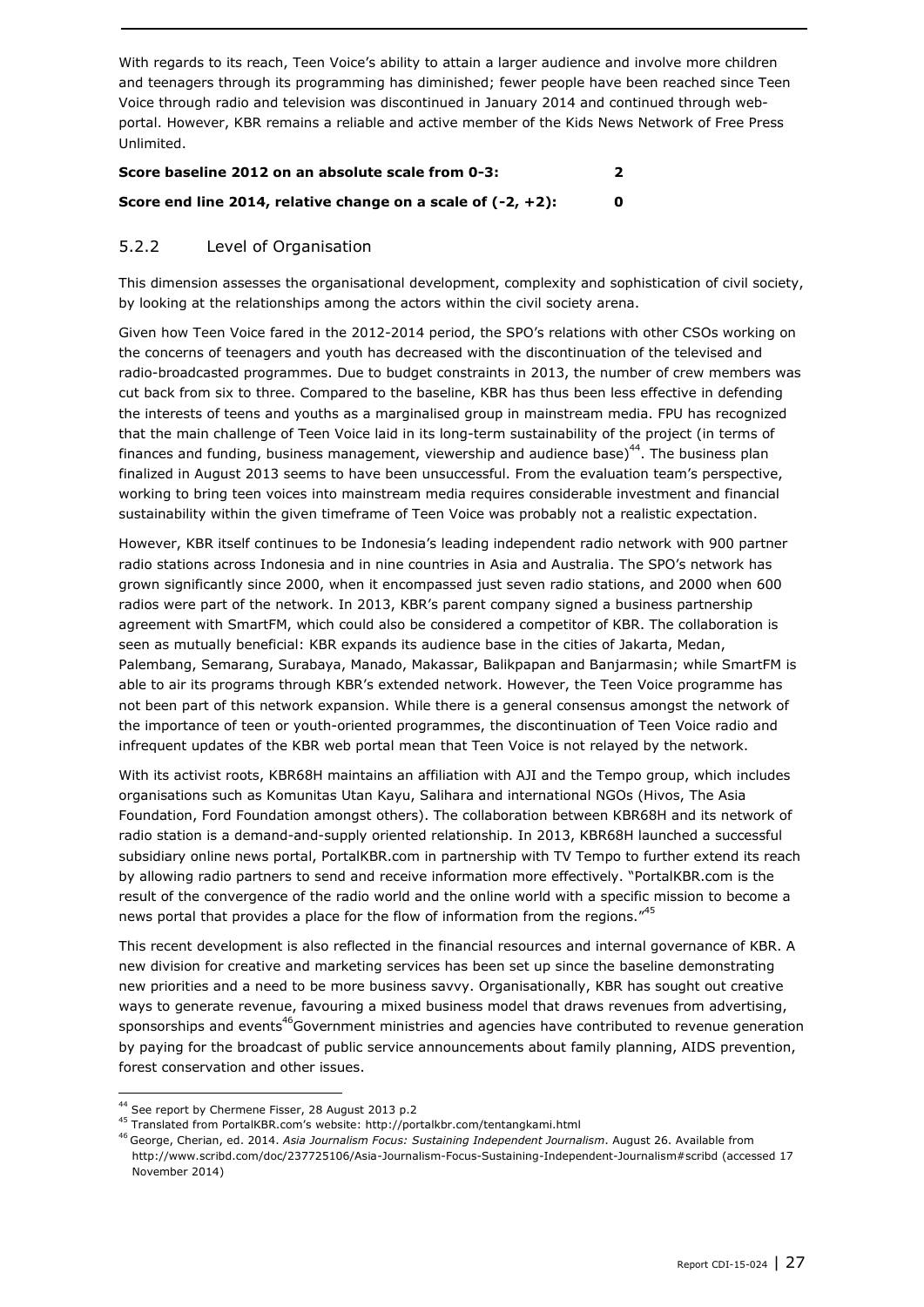The SPO has diversified the composition of its financial resources. According to information provided by KBR to the evaluation team, only 10 percent of the revenues now come from donor agencies, compared to 31 percent during the baseline<sup>47</sup>. This could also be a reflection of trend in foreign aid funding rather than the success of KBR alone. KRB has had problems with financing the continuation of several programs, not only Teen Voice. In May 2014, it was forced to take 'Asia Calling', its awardwinning program off the air due to a lack of funding. Fortunately it was able to revive the program due to a new sponsor. This illustrates that KBR68H still has some way to go in making its business model a success.

| Score baseline 2012 on an absolute scale from 0-3:              | 3 |
|-----------------------------------------------------------------|---|
| Score end line 2014, relative change on a scale of $(-2, +2)$ : |   |

### <span id="page-27-0"></span>5.2.3 Practice of Values

Practice of Values refers to the internal practice of values within the civil society arena. Important values that CIVICUS looks at such as transparency, democratic decision making, taking into account diversity that are deemed crucial to gauge not only progressiveness but also the extent to which civil society's practices are coherent with their ideals.

As during the baseline, the composition of shareholders of KBR's parent company PT. Median Lintas Inti Nusantara, remains the same, i.e. Koperasi Utan Kayu, Yayasan ISAI, other institutions and some individual shareholders. These shareholders continue to meet at least once a year to review the progress of KBR68H. As a limited company, financial audits are followed as regulated by the government. Overall, there is no change in terms of downward accountability and the public can access the company's financial information.

With KBR drawing revenue from advertising and sponsorships, the organisation has set up internal standards which forbid it to receive advertising income from tobacco companies and firms with poor environmental records as this would contradict the organisation's mission and concerns. In addition, the production teams are separate from the marketing divisions, so the latter does not influence the content of programs.<sup>48</sup> Despite claiming that revenue sources are carefully selected, KBR continued to work with private patrons, like Exxon Mobile, who sponsored talk shows on women's issues. Exxon Mobil has received criticism in the past for environmental performance and the collaboration would suggest that internal codes are not followed or implemented.

| Score baseline 2012 on an absolute scale from 0-3: |  |
|----------------------------------------------------|--|
|                                                    |  |

### <span id="page-27-1"></span>5.2.4 Perception of Impact

Perception of Impact assesses the perceived impact of civil society actors on politics and society as a whole as the consequences of collective action. In this, the perceptions of both civil society actors (internal) as well as actors outside civil society are taken into account. Specific sub-dimensions for this evaluation are the extent to which the SPO has contributed to engaging more people in social or political activities, strengthening CSOs and their networks, and has influenced public and private sector policies.

By design, KBR68H's contribution to civil society is indirect through the production of high-quality information and independent journalism in line with freedom of information. This situation did not change since the baseline. FPU's support, such as building the capacity of journalists to produce children's programs, was more relevant to KBR68H as an organisation rather than directly impacting

 $47$  According to the document cited in the previous paragraph, donor contributions still amount to 20 percent of KBR's revenues. In 1999 when KBR was founded it relied solely on foreign grants.

<sup>48</sup> George, Cherian, ed. 2014. *Asia Journalism Focus: Sustaining Independent Journalism*. August 26. Available from <http://www.scribd.com/doc/237725106/Asia-Journalism-Focus-Sustaining-Independent-Journalism#scribd> (accessed 17 November 2014)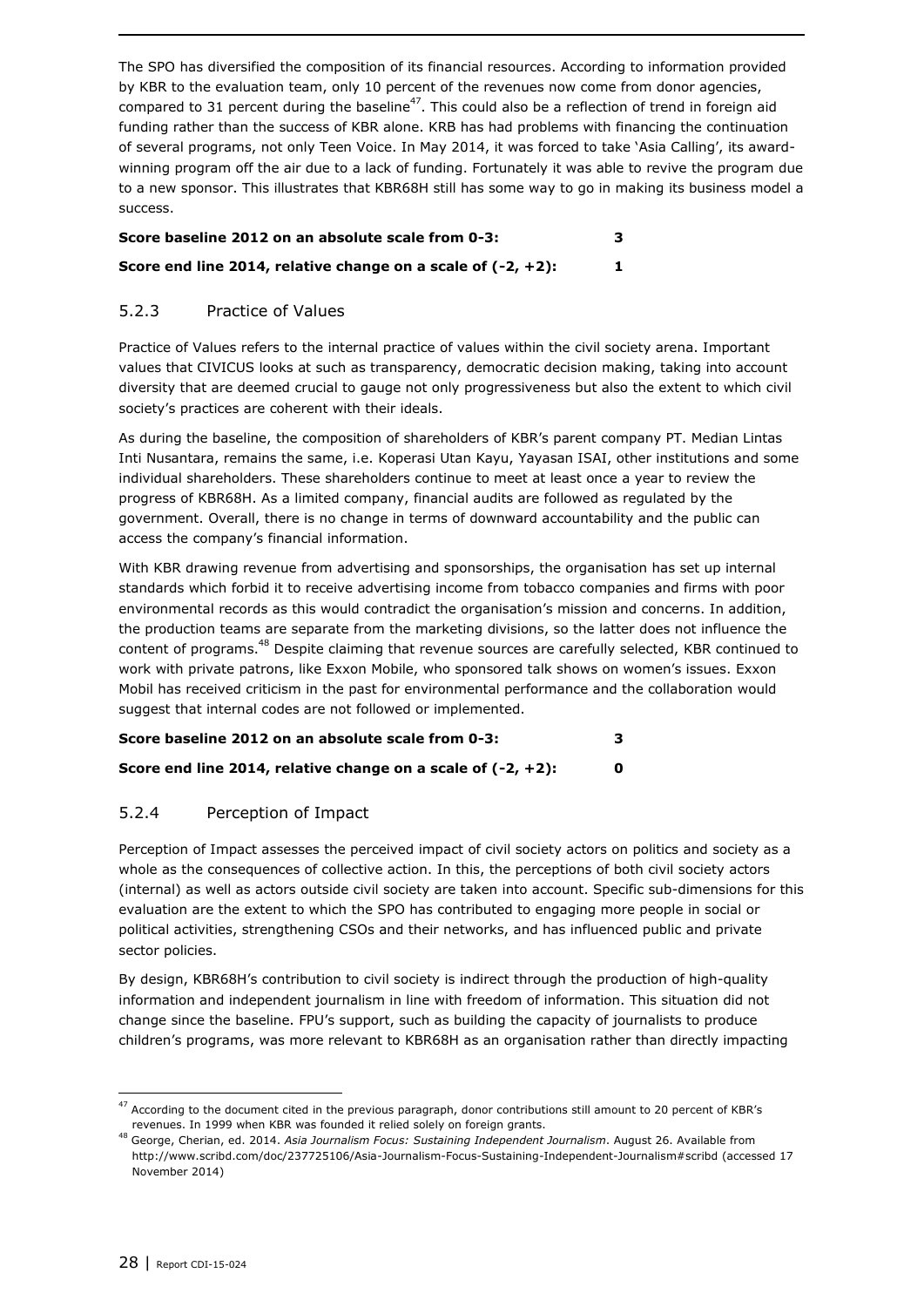teens. The discontinuation of Teen Voice is illustrative that the SPO has not been able to build a strong link with civil society to create a high demand for the continuation of the program.

With regards to assessing the change in client satisfaction in 2012-2014 period, it is worth discussing Teen Voice participants and audience. Social media is one indication of satisfaction. Since KBR initiated its @TEENVO1CE Twitter account, its followers grew to 700 in March 2013 $^{49}$  to 889 in November 2013 and 1,016<sup>50</sup> in mid-November 2014<sup>51</sup>. Although growth in followers has slowed (189 in nine months to 127 in 12 months) this is not surprising given Teen Voice's discontinuation. FPU commissioned base and end line audience surveys to collect opinions of Teen Voice target audience, intended to help Tempo TV/ KBR68H improve its program and website. Overall findings showed that the majority enjoyed watching and listening to Teen Voice. Three quarters of those surveyed said they learned from the television programs and 88 percent said they learned from radio programs. Almost all children surveyed found Teen Voice to be useful in their daily life, in for example learning and confidence building<sup>52</sup>. This evaluation was unable to conduct a similar survey, but data from interviews and former training participants reported high satisfaction of Teen Voice. The program was seen as providing a venue for the children to express themselves and open the potential for children's participation in media; this was unlike other mass media that sometimes exploited them.

Regarding KBR68H's relations with the public and private sector, and its ability to influence rules, regulations and practices, the evaluation found no significant changes occurring since the baseline. As a platform for public interaction KBR68H considers the public sector to be both a source and recipient of information, or even a client. KBR engaged a number of government representatives by inviting them to be resource persons in Teen Voice episodes. In addition, their client base included the National Family Planning Coordinating Agency, Ombudsman Commission, National Law Commission, Government-owned corporation PT. Pegadaian (Persero), and Ministry of National Education.

As mentioned before, KBR maintains relations with private sector agencies, considering them to be revenue sources. This has not changed since the baseline. KBR received corporate social responsibility (CSR) funding from Danone, Coca Cola and Exxon Mobil. There is no evidence that KBR68H has influenced private or public policies and practices. The only way it does so is indirectly, by publishing and airing credible news of issues which may concern policies and practices.

| Score baseline 2012 on an absolute scale from 0-3:              |  |
|-----------------------------------------------------------------|--|
| Score end line 2014, relative change on a scale of $(-2, +2)$ : |  |

### <span id="page-28-0"></span>5.2.5 Civil Society Environment

The social, political and economic environment in which civil society operates affects its room for manoeuvre. The civil society context has been described in chapter 3. In this section we describe how KBR68H is coping with that context.

Indonesians have come to embrace social media. Given this context, the launching of PortalKBR.com since the baseline has been a strategic move. The portal is a logical development for the radio network. As the managing director, Tosca Santoso, explained, "All mainstream media need to think about the fundamental transition to digital media". He believes that this is the next best step for KBR68H. In 2012, Teen Voice starting using Facebook and Twitter as a platform for audience interaction. Both forms of social media are popular amongst Indonesian youth.

KBR68H institutionally has been able to adapt to changes in the media environment. Through the web portal and the internet, KBR68H has changed the flow of information from being one-way to two-way communication with radio partners and audiences.

| Score baseline 2012 on an absolute scale from 0-3:              |  |
|-----------------------------------------------------------------|--|
| Score end line 2014, relative change on a scale of $(-2, +2)$ : |  |

<sup>49</sup> "Activity Report Term III Children's News Bulletin Teen Voice KBR68H Jakarta (July – December 2012)", KBR68H, 2013

ł

<sup>&</sup>lt;sup>50</sup> "Report of the Kids News Network Summit 2013", Free Press Unlimited, 2013

<sup>51</sup> Twitter, "Teen Voice". Available fro[m https://twitter.com/teenvo1ce,](https://twitter.com/teenvo1ce) (accessed 17 November 2014)

<sup>52</sup> "Final Report of Audience Survey Teen Voice", YPMA, 2013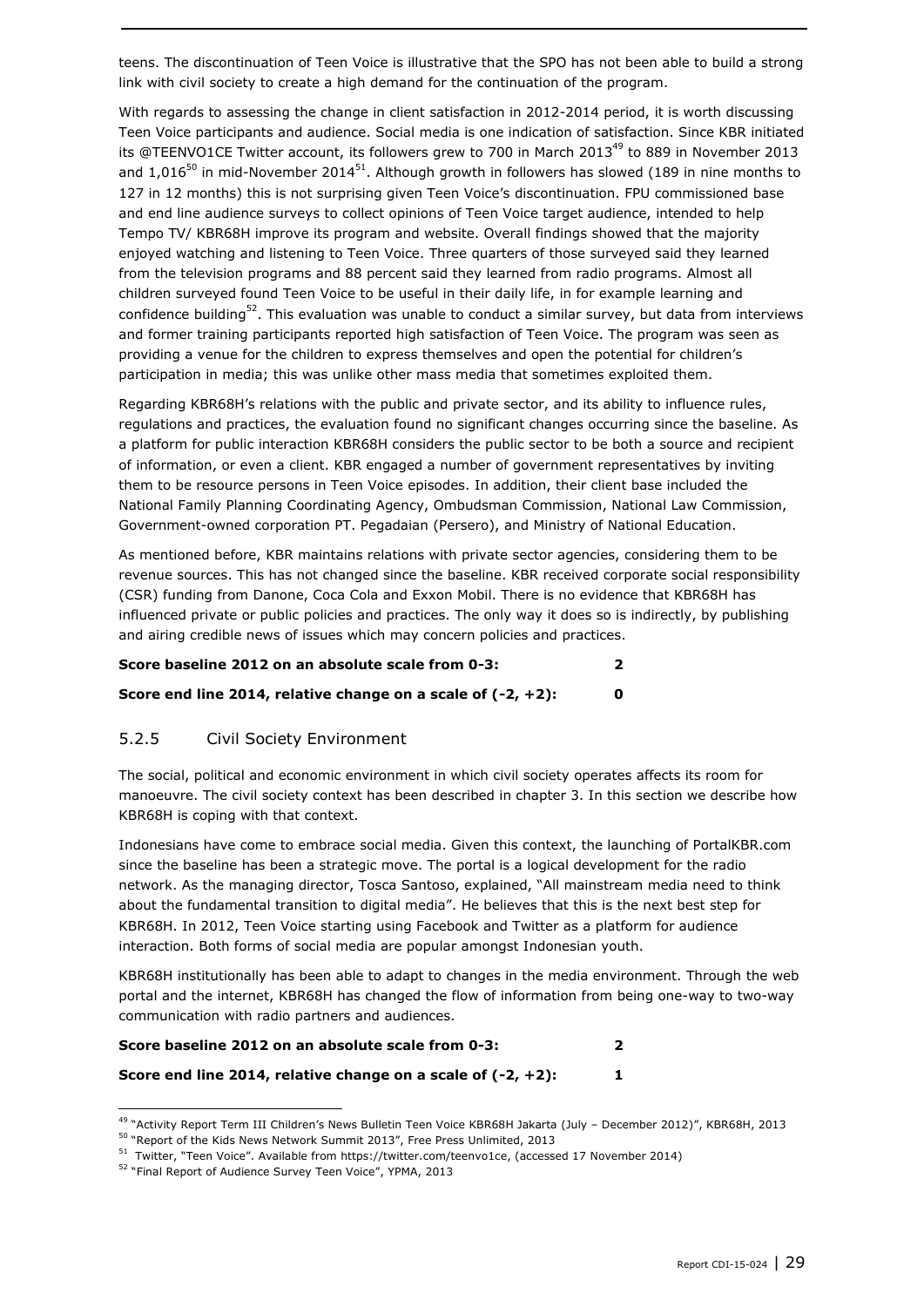### <span id="page-29-0"></span>5.3 To what degree are the changes attributable to the Southern partners?

### <span id="page-29-1"></span>5.3.1 Civic engagement

The identified change, i.e. increased participation of teenagers in the news program Teen Voice, was achieved in the period 2011 - 2013. More teenagers were exposed to independent news produced specifically for a young audience. The televised and radio broadcasted version of the program reached a wide audience by through 51 radio stations reaching some 770,000 young people and 23 television stations reaching some 400,000 viewers in 2013. In 2013, however, the audience numbers dropped with the discontinuation of Teen Voice television and radio.

Since 2012, the last year of the program, KBR expanded to web-based platforms. This new media form, although it has reached fewer audiences, has in 2013 been able to create more interactive communication with a smaller social media audience.

There are two pathways that were considered for the increased participation. The first attributed this change to the expansion of Teen Voice to digital media, whilst the later considered this as a result of traditional media forms, i.e. television and radio.

*Pathway 1:* KBR68H's use of social media platforms, Facebook and Twitter, and KBR68H's portal resulted in a larger audience.

The web-based platforms allow for an optimum utilization of social media for more interactive interaction with target groups. Social media platforms expand the opportunities for teenager viewers to be reporters and to propose story ideas, enlarging opportunities for engagement. The involvement of teenage reporters helps sharpen the story angle to capture the views of target audiences.

The following information confirms this pathway to increased participation of teenagers:

- The web portal, social media and Twitter are active and have 63,000 followers (as of 17 November 2014);
- $\bullet$  Teen Voice is part of KBR web portal (Source: PortalKBR) $^{53}$
- Participation by teenagers is documented in the portal $54$
- Content analysis of teen voice news by the evaluator in the web portal shows contents produced by teenagers (see for example interview by teen reporter as reported at http://www.portalkbr.com/teenvoice/bincang-kita/3030616\_6437.html).

The following information rejects this pathway:

- Better coverage through traditional media forms (television and radio);
- Visitor-specific information per age-group (this information was unavailable).

*Pathway 2:* The Teen Voice program was expanded through mainstream media (television and radio). The following information confirms this pathway to increased participation of teenagers:

- Broadcasting of Teen Voice television episodes broadcast three times a week with 30-minute episodes on 22 local television stations, as well as on Channel 068, subscription-based AORA TV;
- Broadcasting of live shows twice a week on two radio stations in Jakarta, which was then relayed by 51 local radio stations;
- Content produced focuses on youth/teenagers (10-17 years old) as an audience and target groups are satisfied.

 53 PortalKBR. Available from http://www.portalkbr.com/teenvoice/index.html (accessed 17 November 2014) <sup>54</sup> Ibid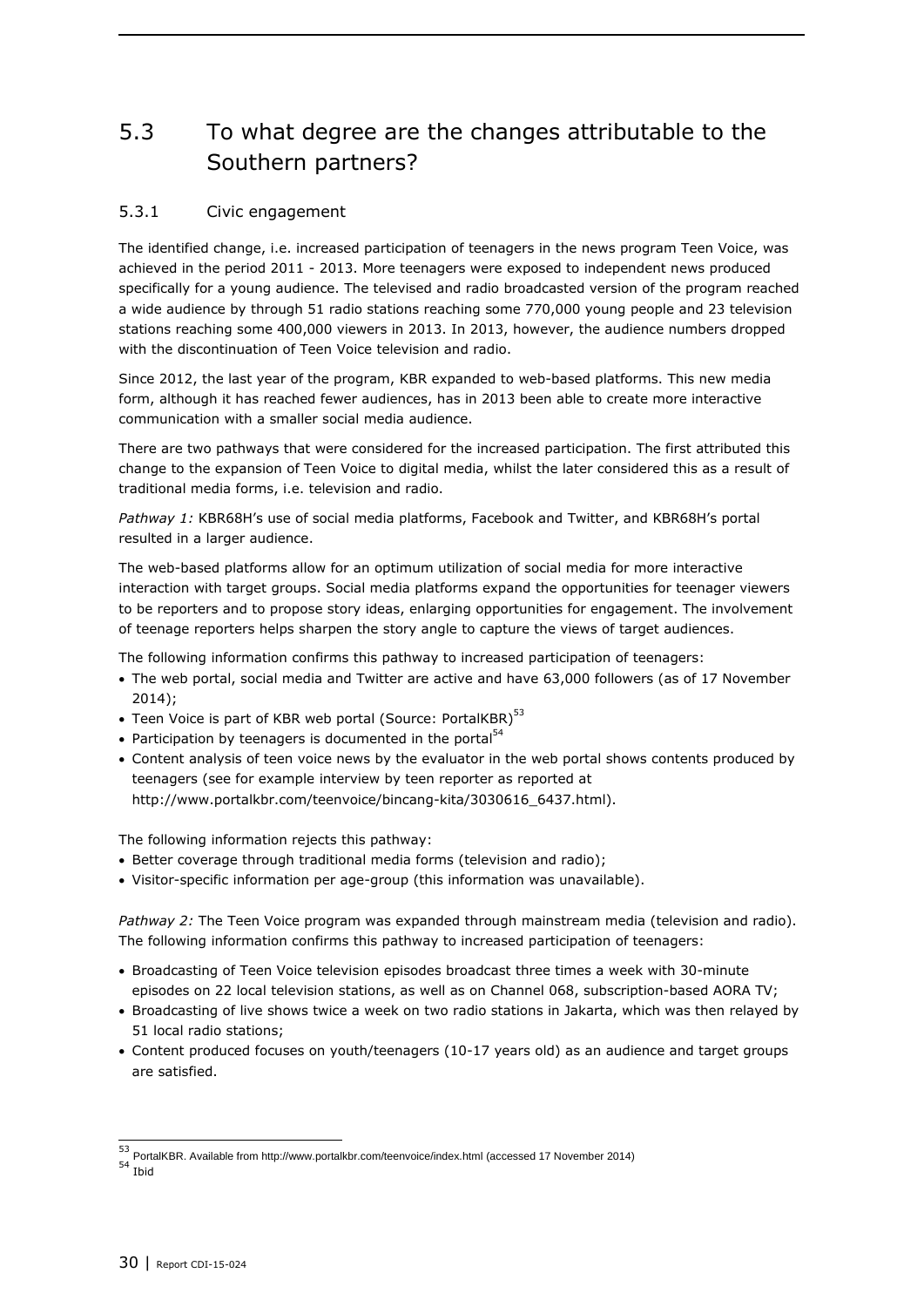The following information rejects this pathway:

- Pilot project with TransTV cancelled;
- Teen Voice program was discontinued on mainstream media.

#### **Conclusion**

1

Based upon the analysis of information available, we conclude that the most valid explanation for the increased quality of participation of the target group in Teen Voice since the baseline is the shift towards a web-based platform for Teen Voice. However, from July 2011 to December 2012, mainstream media was responsible for an increased exposure of teenagers to news broadcasts. In particular, the expansion of Teen Voice to television in 2011 created a larger audience base and more opportunities for participation. Thus, all three formats were necessary to achieve the outcome. It was the combination of both pathways that created the change from July 2011 to 2014. The role of the SPO was the production of content, the training of 12 journalists, training of young presenters, and the dissemination of content through their network and the development of a web-portal to make materials available through the internet. All these elements facilitated interaction through three different formats: television, radio and web-based.

### <span id="page-30-0"></span>5.4 What is the relevance of these changes?

### <span id="page-30-1"></span>5.4.1 Relevance of the changes in relation to the Theory of Change of 2012

The Theory of Change (ToC) of the 2012 baseline illustrated that KBR sought to provide quality news content aiming to assist the formation of an open, independent and ever growing society. The main critical assumption lay in the connection between quality of information and quality networking; and finding a balance between profitability and idealism. The second assumption rested on the government maintaining an environment that supported freedom of information and a conducive civil society that promoted positive forms of expression. Last, professional management was considered to essential in achieving desired changes.

With regards to the changes in civil society dimension in improving the network of radio stations, this is still very much relevant to the ToC. One of the preconditions of the ToC was quality networking. While no significant expansion has taken place and expectations for 2014 were not attained quantitatively (the number of radio stations in the network remains 900, falling short of the expected 1,000), the development of PortalKBR represents a significant improvement in the ability of transactions to occur between KBR and its network.

KBR's coverage remains prestigious, although it failed to secure new sponsors to enable it to sustain Teen Voice television and radio. The ToC assumed that a high level of organisation would lead to sustainability. The end line found that KBR68H is pushing the boundaries with regards to how it disseminated content, expanding to social and digital media. Nonetheless, KBR still needs to find innovative ways of raising its own funds in order to attract new sponsorship and investment, which has become even more critical given that traditional donors are phasing out of Indonesia since the country became a LMIC.

As for quality of information, success of delivering independent, accurate, credible and sought information was to be rated from KBR's recognition as a reputable organisation. Since the baseline, KBR continued to hold a unique and undisputed position as the largest independent station. In 2013, KBR's subsidiary, Green Radio, successfully encouraged off-air re-forestry actions in West Java that gained support from prominent Indonesians including the former President Susilo Bambang Yudhoyono; writer Ayu Utami; social activist and Ramon Magsaysay Awardee, Teten Masduki; and presenter Olga Lidya. Recently in 2014 Luvi Ana, an editor for Portalkbr.com, was nominated as a candidate for the N-PEACE awards for her work in advocating peace, tolerance, and striving against the women and minority marginalization<sup>55</sup>.

<sup>55</sup> N-Peace Network, N-Peace Awards, Nominees 2014, "Luvi Ana: A powerful voice for equality". Available from [http://n](http://n-peace.net/candidate/candidate-300)[peace.net/candidate/candidate-300](http://n-peace.net/candidate/candidate-300) (accessed 22 November 2014)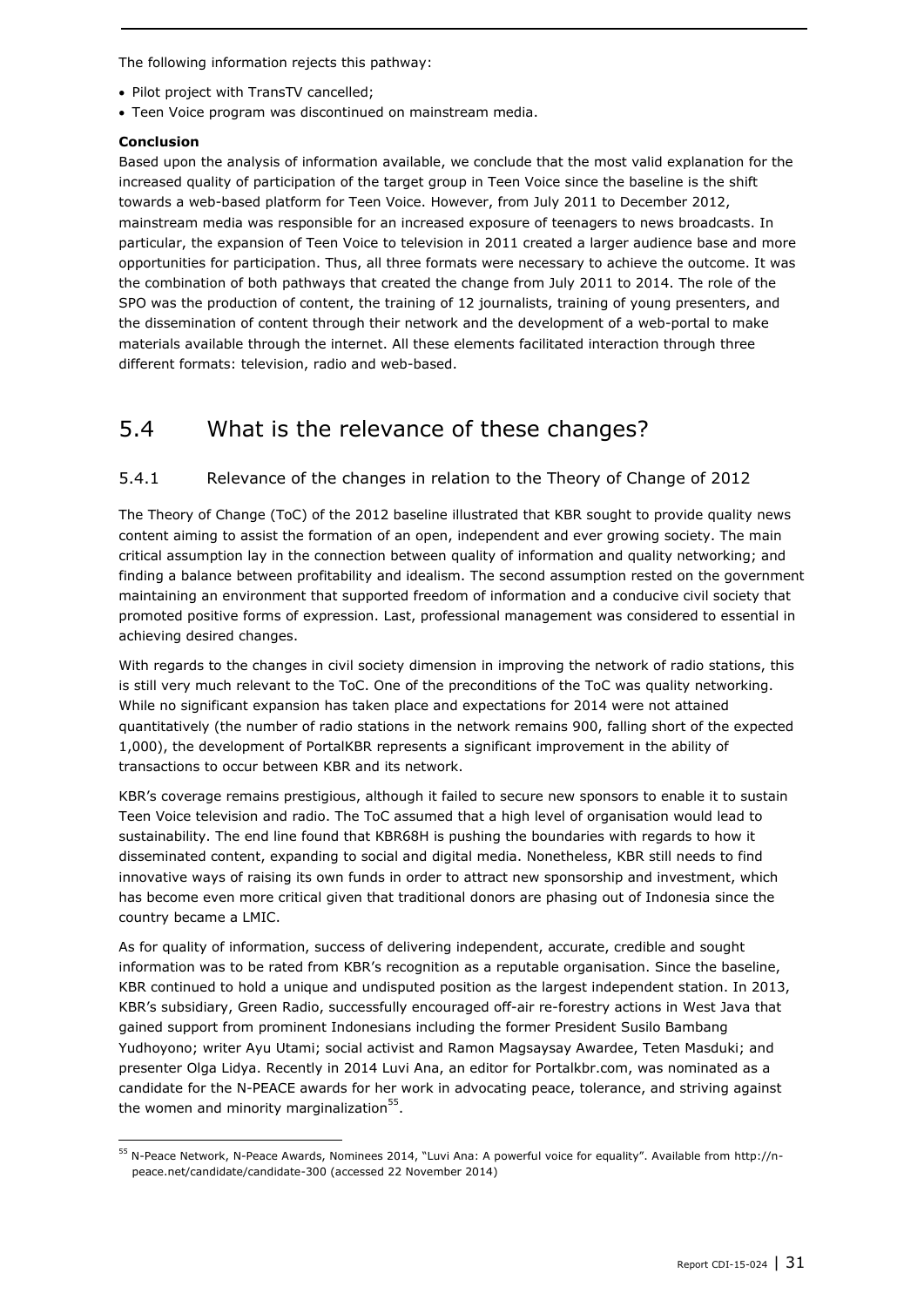As far as Teen Voice is concerned, external stakeholders interviewed during the evaluation positively confirmed the quality of information produced for Teen Voice, and quantitatively, the program reached a wide audience by being broadcast on 51 radio stations and 23 television stations. Furthermore, the audience survey commissioned by FPU showed that target groups were satisfied with the content produced.

Although the changes in civil society are still relevant to the ToC in 2012, KBR continued to struggle to find its position as a private sector agent with a triangular model of cooperation with the public sector, private sector and civil society. Granted, KBR now has an online and social media following, but this public support has not been able to create pressure and demands for continued production of civic education content on television and radio. The roles of the public and private sectors are limited as KBR's clientele and a financial resource base.

### <span id="page-31-0"></span>5.4.2 Relevance of the changes in relation to the context in which the SPO is operating

Although Teen Voice did not kick off as expected, and now only continues through online media, the interventions of KBRH68 remain relevant to civic engagement. "In comparison to the other age groups, teenagers and young adults consume more TV & radio programs; go more often to the cinemas, surf the internet and read magazines or tabloids more frequently than adults.<sup>56</sup>" The expansion of Teen Voice to television in 2011 and the transition to a web-based platform made sense considering trends in media consumption. Indonesian teens watch up to  $4.5^{57}$  to  $5^{58}$  hours of television a day. A recent 2014 UNICEF report claims that 30 million Indonesian teens are online; with most on social media. With the growing influence of media on the lives of teenagers and youth, and the numbers of internet expected to increase as technology becomes more affordable, disseminating positive and news-worthy messages can certainly have an influence on the views and opinions of the next generation. New media forms provide opportunities for engagement and ICT-based interventions are attracting more recognition.

In Indonesia's current media landscape, media ownership is concentrated in the hands of a few large multi-media conglomerates. The owners of these conglomerates are politically connected, some even running for presidential candidacy in 2014.<sup>59</sup> Mergers and acquisitions have led to media groups expanding their control in telecommunications. For instance, the CT Group acquired detik.com, one of the largest online media platforms, expanding its influence beyond television to online media.<sup>60</sup>

The Tempo Media Group, which operates KBR68H, unlike its more commercial, advertisement-oriented peers, is renowned for maintaining a high quality of journalism, focusing on the production of documentaries and producing content for local television stations.<sup>61</sup> As such, KBR68H and Tempo fill an important niche in Indonesia by providing quality content.

### <span id="page-31-1"></span>5.4.3 Relevance of the changes in relation to the policies of the MFS II alliance and the CFA

The official terms of reference for sending in MFS II proposals did not mention the requirement to report on Civil Society Outcomes and was only communicated after consortia started to implement

<sup>56</sup> Tjahjono, Godo. 2006. *Teenagers, Young Adults and the Media: A Study of Media Behavior in Jakarta*. Jakarta: University of Indonesia.

<sup>57</sup> Nielsen. 2009. *How Teens Use Media: A Nielsen report on the myths and realities of teen media trends*. Available from <http://www.universitycircle.org/downloads/How%20Teens%20Use%20Media.pdf> (accessed 22 November 2014)

<sup>&</sup>lt;sup>58</sup> Free Press Unlimited, "Indonesia's Teen Voice: on the right track", 10 September 2012. Available from https://www.freepressunlimited.org/en/article/indonesia%E2%80%99s-teen-voice-right-track (accessed 21 November 2014)

<sup>59</sup> *Indonesia Media and Telecoms Landscape Guide*. Available from [http://www.cdacnetwork.org/contentAsset/raw](http://www.cdacnetwork.org/contentAsset/raw-data/0df69be9-1727-43af-8e97-c3e72bb9596f/attachedFile)[data/0df69be9-1727-43af-8e97-c3e72bb9596f/attachedFile](http://www.cdacnetwork.org/contentAsset/raw-data/0df69be9-1727-43af-8e97-c3e72bb9596f/attachedFile) (accessed 22 November 2014)

<sup>60</sup> Nugroho, Y., Putri, D. N., Laksmi, S. 2012. *Mapping the landscape of the media industry in contemporary Indonesia*. Report Series. Engaging Media, Empowering Society: Assessing media policy and governance in Indonesia through the lens of citizens' rights. Research collaboration of Centre for Innovation Policy and Governance and HIVOS Regional Office Southeast Asia, funded by Ford Foundation. Jakarta: CIPG and HIVOS

 $61$  Ibid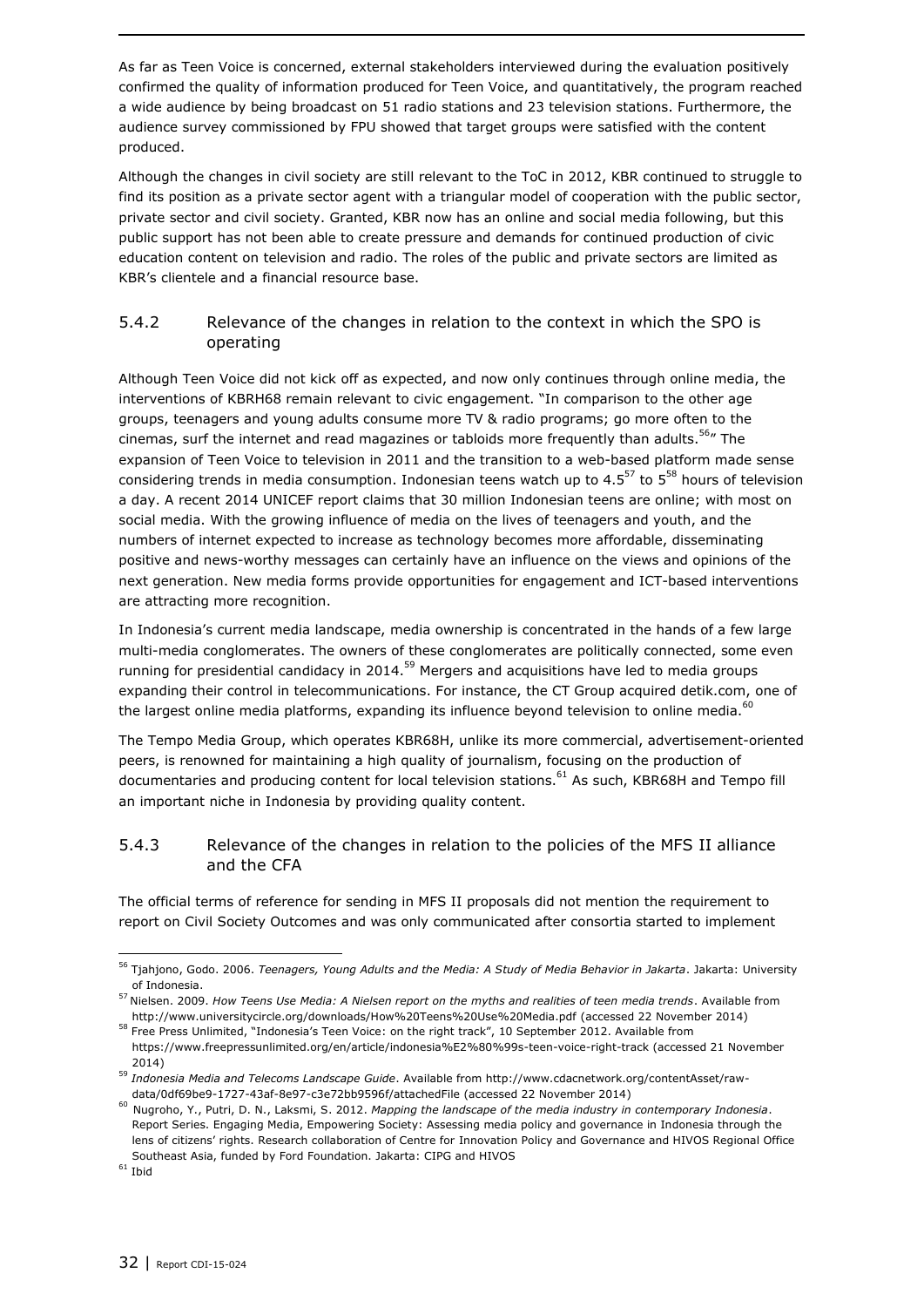their programme. There programme included a programmatic line on Governance with two specific objectives: SPOs including media play an effective role in terms of providing checks and balances related to legislative processes, policymaking and/or policy implementation and; SPOs including media participate more actively, have a stronger voice in political processes at different societal levels and/or deliver more quality. The KBR Teen Voice programme links to this second objective.

In Indonesia, Press Freedom 2.0 has three objectives: To promote gender equality in the Indonesian society with a focus on the prevention of women trafficking and support for its victims; To promote a free and professional media landscape with a focus on the development of high quality news and information programs aimed at children and youth (through Kids News Network), as well as independent journalists; To strengthen the capacities of and links and synergy between civil society organizations and media initiatives. The Teen Voice programme links to the second objective.

The KBR programme hence has been relevant in the light of these programmatic frameworks. After the project ended KBR continued to engage with the international Kids News Network, but Free Press Unlimited did not react to a request for a short interview on this network and KBR's role in it.

As noted by FPU, the biggest challenge with KBR was to develop and implement a sound business strategy that would ensure sufficient income to cover production and broadcast costs, which however did not materialize.

## <span id="page-32-0"></span>5.5 Explaining factors

### <span id="page-32-1"></span>5.5.1 Internal factors

When the project ended in December 2012, the number of crew members was cut back from six to three, hence decreasing KBR's capacity to ensure that children's voices continued to be heard and seen in Teen Voice Program. KBR was not successful in making a business plan in 2013 that would ensure the continuation of the Teen Voice Programme. However mainstreaming these voices requires considerable investments and financial sustainability which was not guaranteed with the MFS II project.

KBR68H is run by a respected media group, Tempo. Tempo started out in 1971 as a magazine by current affairs critic Goenawan Mohamad and the journalist Yusril Djalinu. The media group is known for publishing and producing critical content, sometimes making it unpopular amongst those with power. KBR68H's longstanding history, links with the Tempo Group, and large network have allowed it to continue to broadcast, able to pay the substantial fees required for frequency leasing.

FPU used the five capacities framework to assess the baseline capacities of KBR68H, later repeated at the end of 2011 (unfortunately no further assessments were made available to the evaluation team).

The following scores were reported:

#### Table 10

*FPU assessment of KBR68H against the 5C framework.*

| No. | <b>Capacity</b>                                                           | <b>Baseline value</b> | $2011$ score |
|-----|---------------------------------------------------------------------------|-----------------------|--------------|
| 1C  | The Southern organisation is capable to commit and act.                   | 3.0                   | 3.2          |
| 2C  | The partner organisation is capable to deliver on development objectives. | 3.3                   | 3.6          |
| 3C  | The partner organisation is capable to relate.                            | 3.0                   | 3.0          |
| 4C  | The partner organisation is capable to adapt and self-renew.              | 2.4                   | 2.9          |
| 5C  | The partner organisation is capable to achieve coherence.                 |                       |              |

Source: Free Press Unlimited Annual Report 2011 – Result Area Capacity Strengthening

The assessment shows that KBR68H scored relatively well during the baseline, with slight increasing capacities when implementation was underway. Its online presence was strengthened and training was delivered to staff to improve the quality and information of radio broadcasts. In some elements relevant to civil society, the scores of KBR68H were high (range from 3.5-4, with 4 being the highest score). This partially explains why the networking activities with local radio stations were implemented smoothly. These detailed indicators under the core capacities illustrate this point.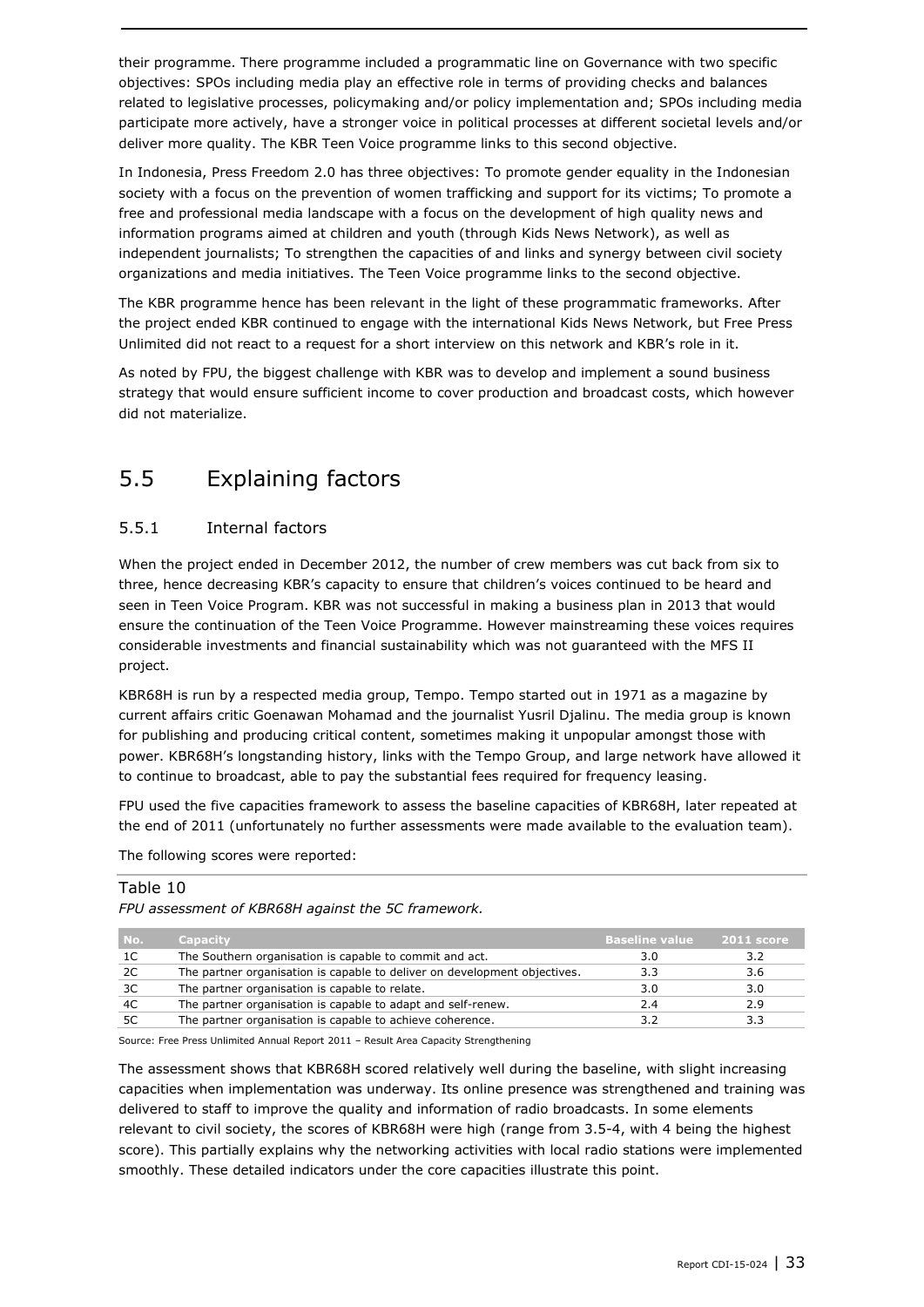### Table 11

*FPU assessment of KBR68H against the 5C framework.*

| (5C) | <b>Core Capacity Press Freedom Consortium Sub-indicator</b>                                                                                        | 2011 score |
|------|----------------------------------------------------------------------------------------------------------------------------------------------------|------------|
|      | Strategy to engage with the media.                                                                                                                 | 4          |
|      | Organisation's infrastructure is considered sufficient and relevant for its<br>core tasks.                                                         | 3.8        |
|      | The organisation supports the development of quality media, participation<br>of civil society and/or the accountability of democratic institutions | 4          |
|      | The organisation enters into coalition with relevant stakeholders and<br>maintains them.                                                           | 3.5        |
|      | The organisation has a balanced approach towards engaging in media -<br>civil society co-operations.                                               | 3.8        |

Source: Free Press Unlimited 5C Scan 2011

We may need to acknowledge support from other donor such as MDIF (Media Development Investment Fund) that since year 2000 has been a constant partner, providing a variety of finance and business support to develop KBR68H's content and geographic coverage.<sup>62</sup>

Another internal factor contributing to KBR68H's success is the distribution of its radio content to its partners via satellite. In the past, there was no way for partners to return information back to KBR68H apart from through telephone. The online portal has also acted as a hub, allowing radio partners to send back information daily.

### <span id="page-33-0"></span>5.5.2 External factors

KBR68H has proved to be reasonably capable of adjusting its programs to developments in the external environment. It has been able to find appropriate resource people to be part of the Teen Voice program and has keep abreast with issues that dominate the public discourse. One area where perhaps the SPO was unable to respond sufficiently was the migration of Teen Voice to the web and social media platform of KBR68H. This decision was made amidst financial challenges faced by Teen Voice<sup>63</sup>. The Chief Editor of KBR68H admitted that his organisation responded late and that the move was perhaps not innovative enough.

The number of internet users in Indonesia continues to grow. This trend is very likely to be a contributing factor to an increased popularity of PortalKBR. In 2011, Indonesia counted 55 million internet users<sup>64</sup>. According to the same survey company, MarkPlus Insight, user numbers grew to 61 million in 2012 and 75 million in 2013 (roughly 30 percent of the population)<sup>65</sup>. Amongst the respondents, who used internet more than three hours a day, the 15-30 year-old age group dominated.

Internet in Indonesia has great potential if media is used as a means to improve the quality of life and information distribution. But distribution is still marked by a digital divide. According to a report produced by Internews, "This is not only a result of geography, but also a consequence of government policy and programs, and of business practices<sup>66</sup>." More citizens may be using internet but those who are internet literate tend to reside in urban areas as 65 percent of the country's villages have no access to any network<sup>67</sup>. In the future, mobile internet usage has the potential to lessen this divide.

 $62$  Media Development Investment Fund, Case stories, "KBR68H, Indonesia: Opening Indonesia to the world". Available from <http://www.mdif.org/kbr68h-indonesia/> (accessed 25 November 2014)

<sup>63</sup> Vivi Zabkie, "Heru Hendratmoko: Eh, siapa anak itu namanya?", *PortalKBR*, 23 October 2014. AvilableAvailable from [http://www.portalkbr.com/offair/3360132\\_4227.html](http://www.portalkbr.com/offair/3360132_4227.html) (accessed 25 November 2014)

<sup>64</sup> Amir Karimuddin, "MarkPlus Insight Survey: Indonesia Has 55 million Internet Users", *Daily Social*, 1 November 2011. Available from<http://en.dailysocial.net/post/markplus-insight-survey-indonesia-has-55-million-internet-users> (accessed 25 November 2014)

<sup>&</sup>lt;sup>65</sup> MarkPlus Insight, "Indonesian Netizen Monitoring 2013". Available from [http://www.markplusinsight.com/product/research\\_report/detail/44/indonesia-netizen-report-2013](http://www.markplusinsight.com/product/research_report/detail/44/indonesia-netizen-report-2013) (accessed 25 November 2014)

<sup>66</sup> Page 3, Abud, Matt. 2012. *Indonesia: New Digital Nation?*. Internews Center for Innovation and Learning, p. 3. Available from [https://internews.org/sites/default/files/resources/Internews\\_Indonesia\\_DigitalNation\\_2012-07.pdf](https://internews.org/sites/default/files/resources/Internews_Indonesia_DigitalNation_2012-07.pdf) (accessed 25 November 2014)

 $67$  Ibid, p.8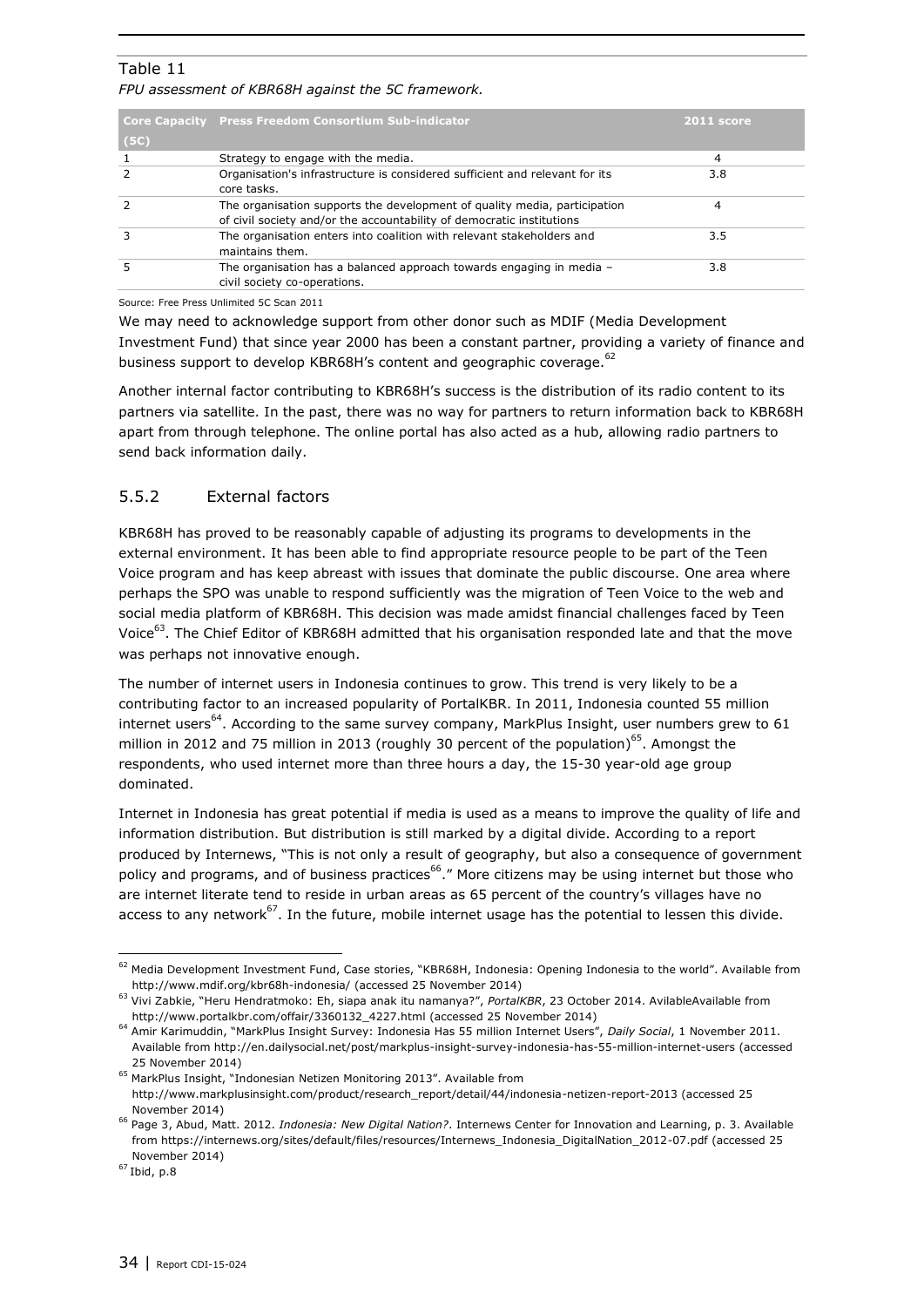By comparison, the penetration of television is higher, with almost 100 percent of household owning a television in 2011 $^{68}$ . What this means is that with Teen Voice now only being broadcast through the Internet, its audiences are likely to be the urban rather than rural youth.

In March 2011, a book-pack edged bomb was sent to KBR68H's office. The package was suspected to be targeting a moderate Islamic scholar with links to ISAI and a reaction to KBR68H's show on religious tolerance. Concerns over a conducive media environment remain. At the policy level, there are many overlapping regulations on the access to information but no revisions to laws regulating the media since the baseline. Law No. 32/2002 on Broadcasting is seen to create unfair advantages to large media conglomerates and there is a risk that ownership may become too concentrate at the expense of diversity of opinions<sup>69</sup>. Additionally, the application of the Electronic Information and Transaction (ITE) Law No. 11/2008 has drawn concern from groups like Amnesty International for criminalizing freedom of expression and potential paving the way for restrictions to online media<sup>70</sup>.

### <span id="page-34-0"></span>5.5.3 Relations CFA-SPO

FPU undertook a series of trainings to support the Teen Voice project. The aim was to assist KBR68H in capacitating Teen Voice staff to produce news content for children, which required a different journalistic approach<sup>71</sup>. Most of the trainings received positive feedback from KBR68H.

A second element of support from FPU was in the form of creating linkages between Teen Voice and the World Kids Network and Kids News Network. These linkages were intended to create a platform for cooperation and generate revenues for Teen Voice. The exchanges with WKN came quiet late in the intervention and it is unclear how effective the KNN platform was in generating revenues. Inputs from FPU were considered by KBR68H as the facilitating factors to their achievement.

<http://www.amnesty.ca/sites/default/files/indonesiahumanrightsagenda29april14.pdf> (accessed 25 November 2014)

ł

<sup>68</sup> Nugroho, Yanuar and Syarif, S. Shinta. 2012. *Beyond Click-Activism? New Media and Political Processes in Contemporary Indonesia*. Fesmedia Asia series. Berlin: Friedrich-Ebert-Stiftung. Available from [http://library.fes.de/pdf](http://library.fes.de/pdf-files/bueros/asia-media/09240.pdf)[files/bueros/asia-media/09240.pdf](http://library.fes.de/pdf-files/bueros/asia-media/09240.pdf) (accessed 25 November 2014)

<sup>69</sup> Ambardi, K., Parahita, G., Lindawati, L., Sukarno, A., Aprilia, N. 2014. Mapping Digital Media: Indonesia. Country Report. London: Open Society Foundations. Available from http://www.opensocietyfoundations.org/sites/default/files/mappingdigital-media-indonesia-20140326.pdf (accessed 16 November 2014)

<sup>70</sup> Amnesty International. 2014. *Indonesia, Setting The Agenda: Human Rights Priorities For The New Government*. London: Amnesty International Publications. Available from

<sup>71</sup> "Consulting Agreement F-ID-02-11-05.",", KBR68H, 5 July 2011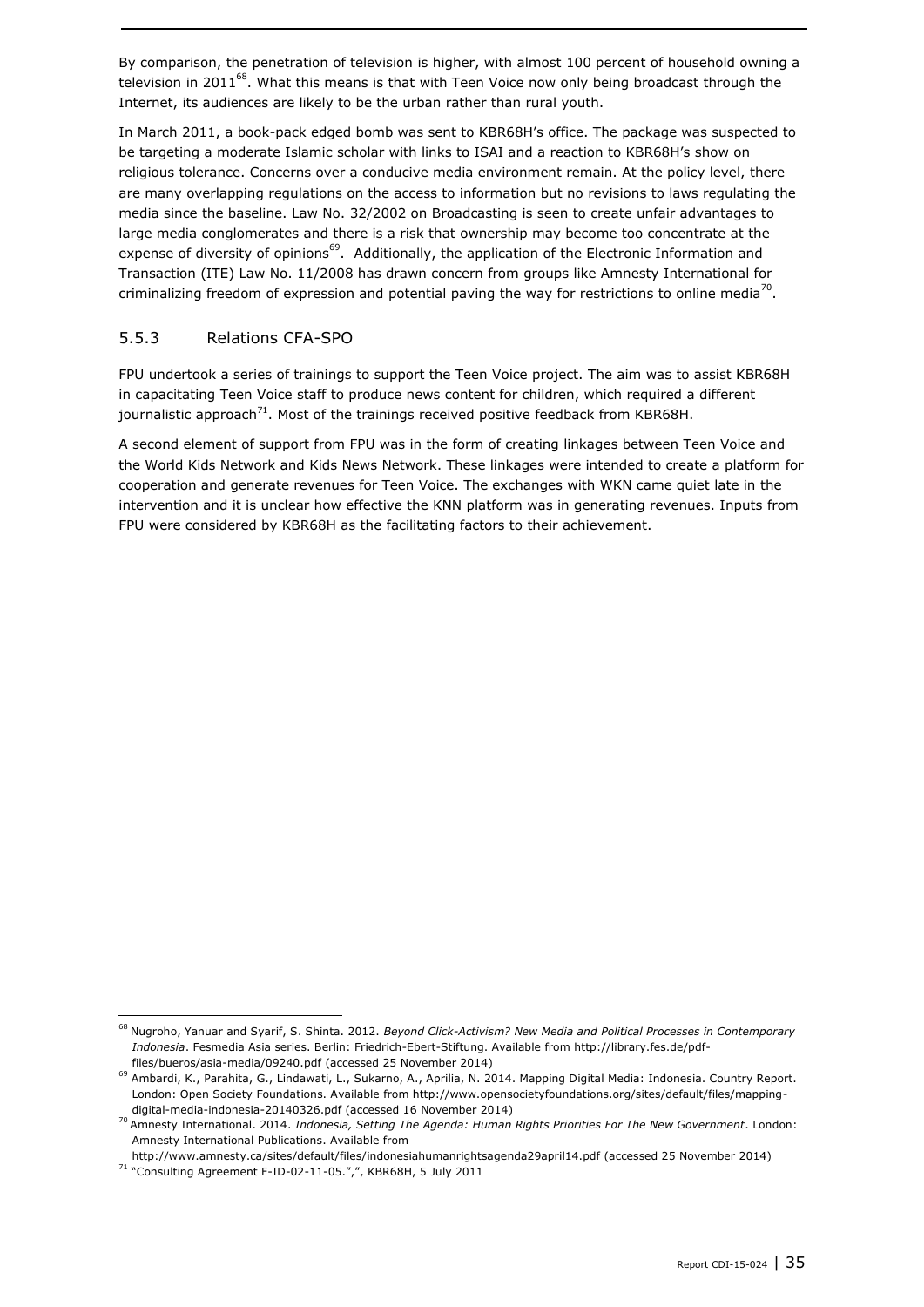# <span id="page-35-0"></span>6 Discussion

### <span id="page-35-1"></span>6.1 Design of the interventions

KBR68H's interventions were based on the assumption that youth and teenagers are underrepresented in Indonesian media, and that were very few programs that cater to this under-served target group. KBR's Teen Voice was based on the premise that television and radio programing could provide venue for civic education that in turn would promote civic engagement by creating a well-informed and engaged youth/teenage public who promoted democratic ideals.

While this assumption was valid, the program design and interventions would have benefited from a more in-depth assessment of the links between civic participation and media usage among youth, factoring in specific age groups, types of media used, and identifying information gaps. This kind of assessment would of course require financial resources and a willingness on the part of the funding agencies to invest as well as consensus between SPO and the CFA that the choice of the target group made by the SPO, not the CFA

Another feature of the design which could have been stronger was the targeted age group. This seemed to vary from one report and document to another; some mentioning 10 to 14, others 10-17 and 12-17). The audience survey also found that younger, elementary school-aged children were more impressed with Teen Voice than older children. Content could have expressly targeted an even more specific age bracket. This would facilitate the development of appropriate content, selection of prime-times for this age group, as well as taking into account media habits (such as the distancing of urban adolescents from radio and the growing usage of mobile phones and internet).

A majority of the respondents in the audience survey reported to watch Teen Voice with friends and classmates, and many said it helped them at school. The end line survey also goes on to recommend a better linkage between Teen Voice content and school lessons. This is probably a worthwhile suggestion for improving future designs, especially since it offers a link with the most widespread source of civic education, namely formal school systems. At a regional level, this could then be linked to KBR's radio network, promoting youth activism in local radio stations. Additionally, it would potentially provide KBR with a means to promote public or government financing of such a program.

At the design stage, KBR68H expected support and sponsorship for Teen Voice from the commercial sector and government to sustain the program. FPU also linked it to KNN to derive revenues from uploaded content on the web platform. But KBR was unable to maintain the operations and benefits of Teen Voice beyond 2013. This is partly because planning for sustainability happened too late. The business plan development began late in 2012 and wasn't completed until after the project life time. Other interventions were not sufficiently timely. For example, the Kids News Summit held in November 2013 included a session on business plan development, but this came too late for Teen Voice. The issue of financial sustainability should have been addressed from the start and integrated into the way the project was implemented. For instance, the linking and networking activities supported by FPU, as well as the trainings, should have been focused equally developing quality programming as on KBR's institutional ability to attract long-term public and private funding for such programs.

If Teen Voice, or similar interventions, is considered for replication, then development partners will need to take the ever-changing media landscape into account. More specifically, the internet should be considered as both a source for sharing and promoting and a source of revenue. PortalKBR.com and KNN are already using this concept. Nonetheless, the power of the internet is still underutilized. For instance, KBR68H could be pushing the boundaries in developing mobile technology or web-based applications to spur greater engagement of their target youth audiences. Even in countries like Indonesia, schools are using online platforms and Internet tools for course content and home work. Getting involved in this area through web-based content or applications is a potential worth exploring. This would also drive an interest from private and public sector players to invest in KBR and contribute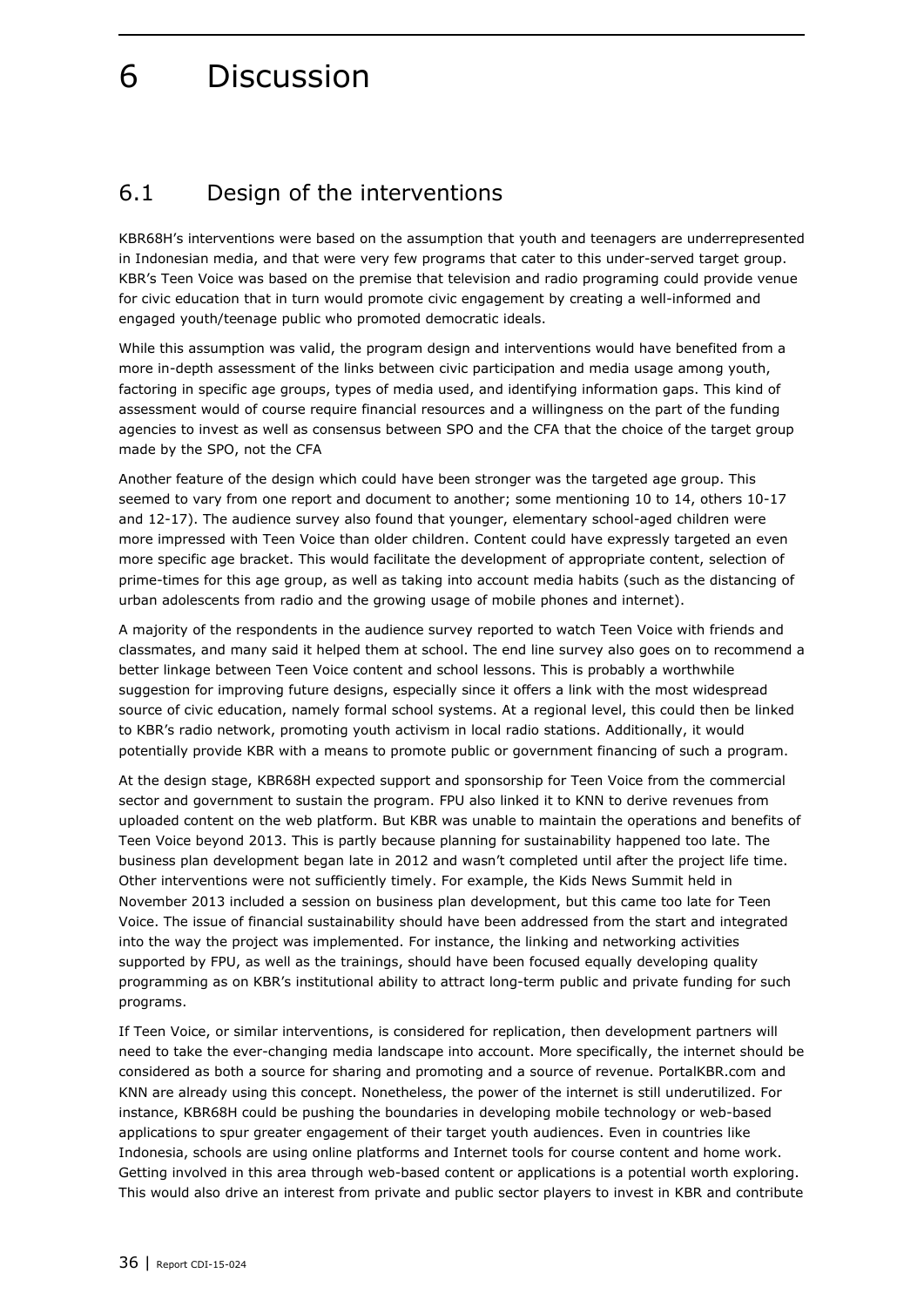to sustainability. A solid sustainability plan should be drawn up from the start, identifying what resources may be needed to build the capacity of the SPO and make the program financially viable.

KBR68H will need to start pushing the boundaries of how to integrate traditional media and internet. Some options could include exploring podcasting and developing YouTube channels that appeal more to a young target audience. YouTube stars may start to rival television stars in Indonesia and are attracting youth interest. Promoting young television and radio presenters coming from KBR's regional network on YouTube would be a way to tap into the new medium. This would also offer an opportunity to promote more youth leadership, rather than just focusing on promoting participation as was done by the Teen Voice intervention.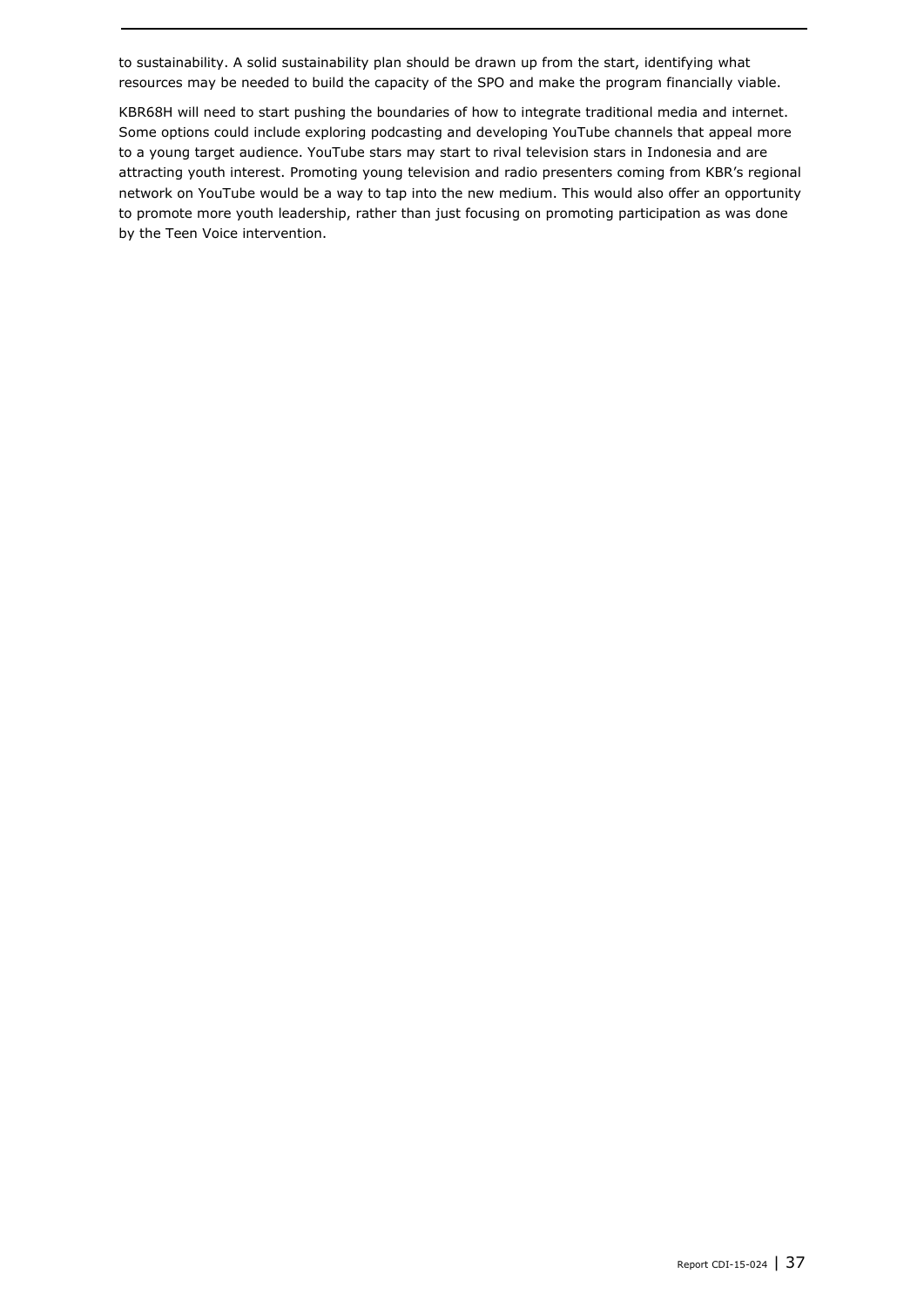# 7 Conclusion

In this chapter we summarise our findings in relation to each of the evaluation questions:

### **Changes in the civil society arena of the SPO**

In the 2012 – 2014 period the most important change that took place in KBR's civil society arena is related to Civic Engagement. Between 2011 and 2013 Teen Voice expanded through televised and radio broadcasted programs. According to KBR68H's own estimated the relay of the show through 52 radio stations and 22 television stations relayed an estimated 1.17 million youth and teenagers. This number is impressive. The content was produced involving youth reporters and presenters with a focus on presenting issues through the viewpoints of teenagers. As the audience survey, covering 300 children showed, the audience was enthusiastic about the content of the shows. Children enjoyed the content and felt that it was of use in their daily lives. In the second period, Teen Voice television and radio was discontinued due to a lack of interest from potential funders. Fortunately, KBR68H had already begun to expand Teen Voice online through a portal. KBR succeeded to disseminate content through its KBR68H portal and through social media ensuring that Teen Voice continues until today. The fact that more and more Indonesian youth are consuming media content through their computers and mobile devices justifies the decision to shift the Teen Voice to an online version, in addition to financial constraints. However, there is still a plan to televise the Teen Program by the Tempo Group. Teen Voice has been brought under the Tempo Group since January 2015.<sup>72</sup>. The online platform affords new opportunities for the show to engage audiences. Two-way communication has improved through Twitter and Facebook. Apart from this, initiatives have developed to start the television programme again because Teen Voice is now under the Tempo Group<sup>73</sup>.

Throughout 2012-2014, KBR68H also expanded its networks with radio stations. The network grew from 850 to 900 radio stations in this period. KBR68H maintains a reputable position as an independent media source known for its high-quality content and has the infrastructure to broadcast in the Asia-Pacific region. This implies that it improved it 'level of organisation' in CIVICUS terms. There is no evidence that this network expansion had positive consequences for Teen Voice since the programme has not become part of KBR68H's core programme, nor has it been institutionalized by its radio network.

#### **Contribution analysis**

The above mentioned changes can be attributed to KBR68H and partially to FPU funding during the first period. Although the televised and radio shows have been discontinued due to a lack of funds, including those from FPU, KBR68H has managed to adapt and make use of the opportunities available through the internet. KBR's intention with Teen Voice is that it remains an interactive platform that would allow for the seeds of democratic traits, such as freedom of expression and constructive dialogue, to be planted. Unfortunately the Teen Voice programme discontinued on radio and television in 2014 and its portal is neither frequently visited nor social media are being used by children to continue raising their voice. The interventions were not sustainable.

#### **Relevance**

-

With regards to the baseline ToC, the interventions and outcomes achieved are relevant since KBR68H was able to produce quality content, target an underserved age group, and engage its network disseminate content through television and radio up until 2013.

<sup>&</sup>lt;sup>72</sup> Information received from FPU Program Manager South Asia on 21 January 2015

<sup>&</sup>lt;sup>73</sup> Information received from FPU Program Manager South Asia on 21 January 2015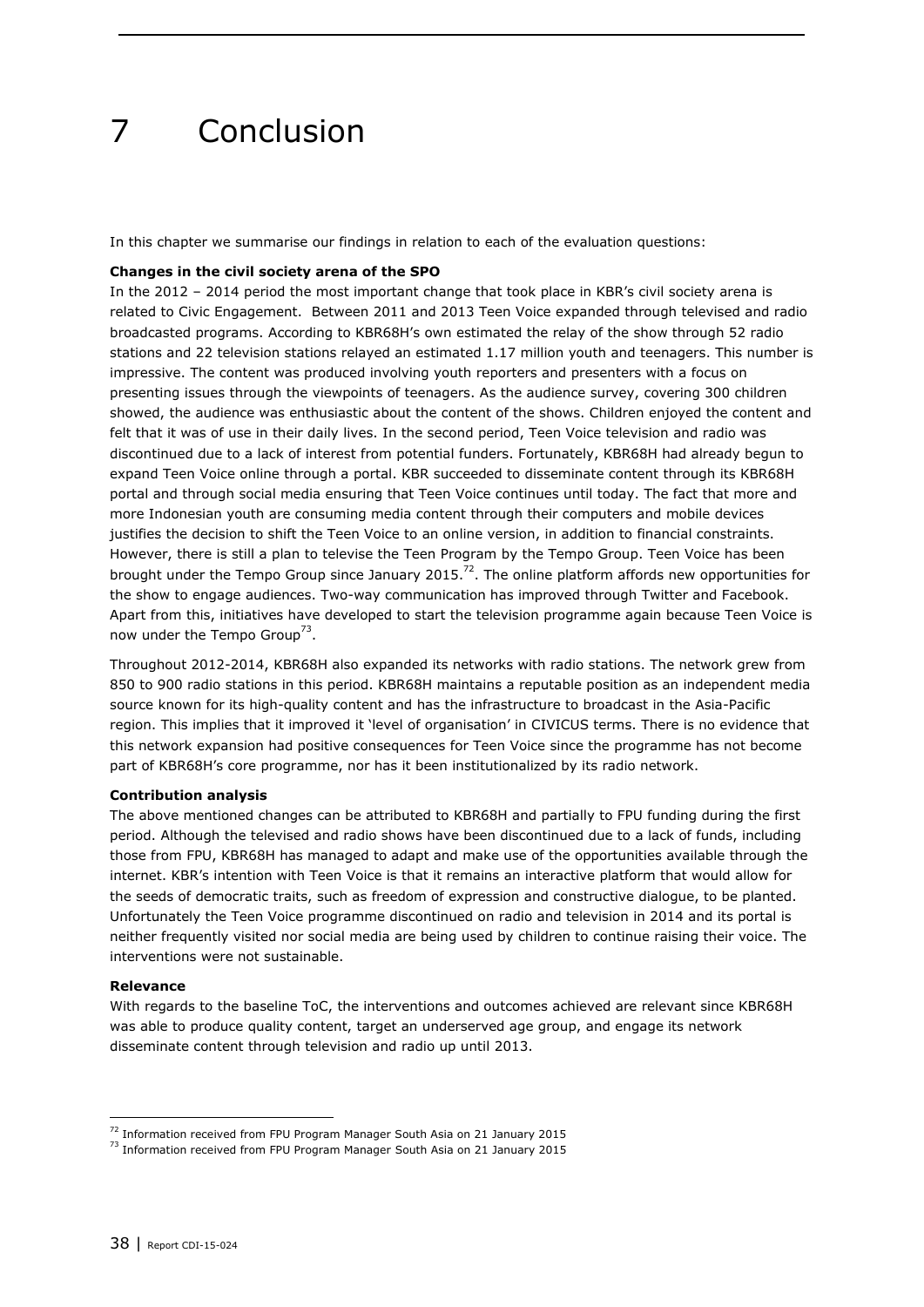With regards to the context in which KBR68H is operating, its interventions and outcomes achieved are relevant because media plays a critical role in shaping opinions. Online media and television are the main media outlets in the country programs like Teen Voice fill an important gap in an adult dominated space.

With regards to the CS policies of Free Press Unlimited (FPU), KBR's interventions and outcomes were relevant, but not sustainable. KBR continued to engage with the international Kids News Network, but FPU did not react to a request for a short interview on this network and KBR's role in it.

#### **Explaining factors**

Internal factors that explain the findings are KBR68H's migration of the Teen Voice radio and television programs to a web portal and social media platform and the fact that it did not succeed to develop a business plan capable of financing the further mainstreaming children's programmes into ongoing activities. External factors that explain the findings are the drop of commercial television and radio interest in the continuation of Teen Voice. Factors that explain the findings that are related to the relation between FPU and KBR68H are the support FPU provided through trainings, Teen Voice's membership to the Kids News Network (KKN), and the discontinuation of FPU funding support to the Teen Voice program.

#### **Design of similar interventions**

Future similar interventions need to take the ever-changing media landscape into account and in particular possibilities to use internet as a source for sharing and promoting children's programmes as well as a possibility to raise revenues. This could be accompanied by the use of mobile technologies that further engage youth.

### Table 12

#### *Summary of findings.*

| When looking at the MFS II interventions of this SPO to strengthen civil society and/or policy<br>influencing, how much do you agree with the following statements? | <i>S</i> core |
|---------------------------------------------------------------------------------------------------------------------------------------------------------------------|---------------|
| The CS interventions were well designed                                                                                                                             | 6             |
| The CS interventions were implemented as designed                                                                                                                   | 6             |
| The CS interventions reached their objectives                                                                                                                       | 5             |
| The observed outcomes are attributable to the CS interventions                                                                                                      |               |
| The observed CS outcomes are relevant to the beneficiaries of the SPO                                                                                               |               |

Score between 1 to 10, with 1 being "not at all" and 10 being "completely".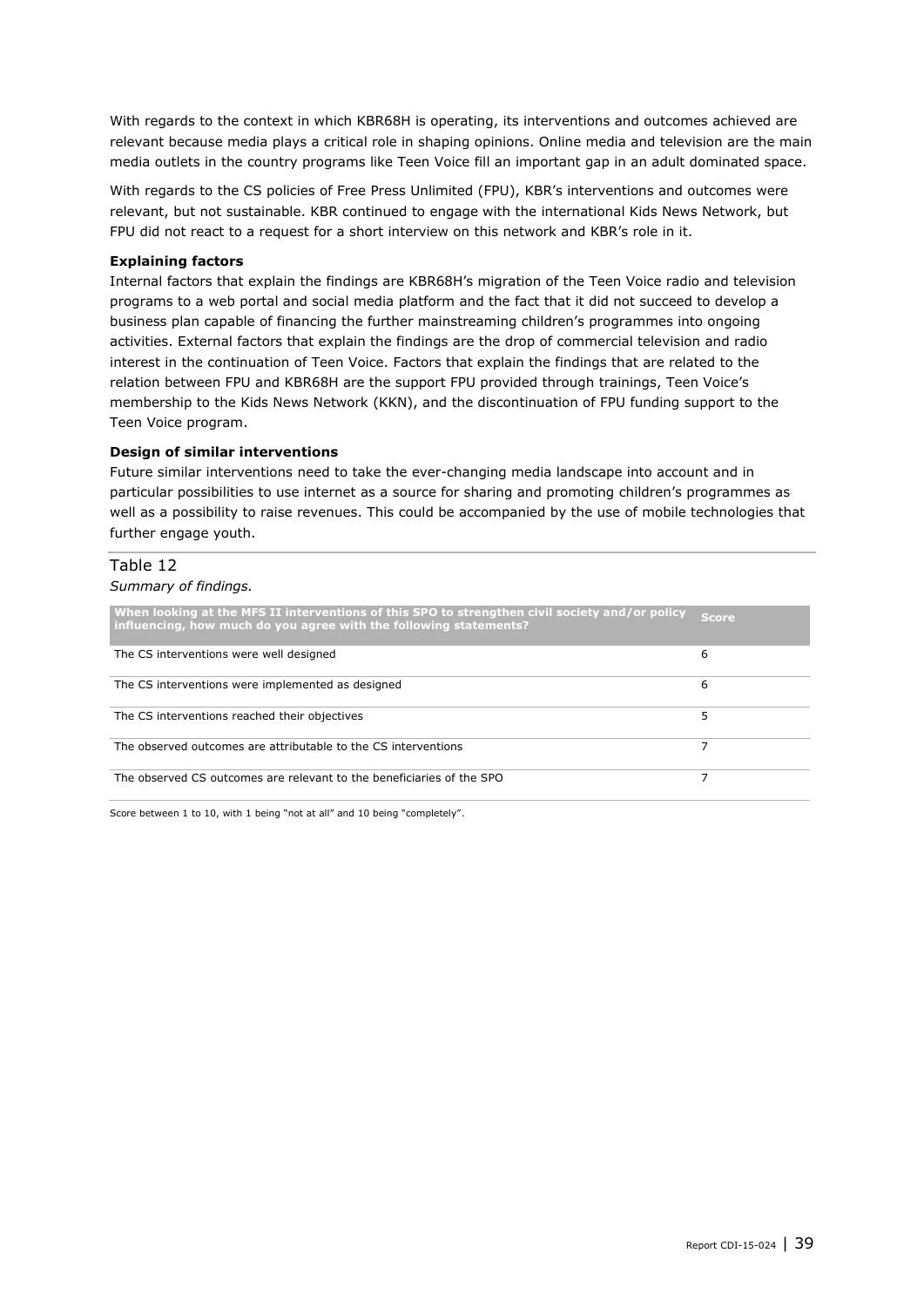## References and resource persons

#### **Documents by SPO**

"Activity Report Term III Children's News Bulletin Teen Voice KBR68H Jakarta (July – December 2012)", KBR68H, 2013

"Company Profile", KBR68H, 2010

"KBR Proposal", KBR68H, 2012. Available from

http://wikimedia.or.id/w/images/5/56/Proposal\_KBR68H.pdf (accessed 16 November 2014) "Teen Voice Business Plan", KBR68H, 2013

#### **Documents by CFA**

"5C Scan Indonesia 2011 KBR68H", Free Press Unlimited, 2011

"Annual Report Good Governance Voice and Participation 2011 - Indonesia v2", Free Press Unlimited, 2011

"Consulting Agreement F-ID-02-11-05", Free Press Unlimited, 5 July 2011

"F-ID-02-11-01 Assessment 1st midtermTV2-Teen Voice Final Narrative Report \_Dec 2012\_v2\_11 March", Free Press Unlimited, 2012

"F-ID-02-11-01 Final report assessment\_CFKM", Free Press Unlimited, 2012

"F-ID-02-11-01 Final audit draft", Free Press Unlimited, 2012

"F-ID-02-11-01 Teen Voice assessment 2nd midterm July 2012, Free Press Unlimited, 2012

"F-ID-02-11-01 Teen Voice Final Financial Report July 2011-Dec 2012", Free Press Unlimited, 2012

"F-ID-02-11-01 Teen Voice KBR68H Midterm Report June 2012\_V3\_July 12", Free Press Unlimited, 2012 "Final Report of Audience Survey Teen Voice", YPMA, 2013

"Financing Agreement between Free Press Unlimited and KBR68H", Free Press Unlimited, 2012 "Free Press Unlimited Annual Report 2011 - Result Area Capacity Strengthening", Free Press Unlimited, 2011

"Free Press Unlimited 5C Scan 2011", Free Press Unlimited, 2011

"Report of the Kids News Network Summit 2013", Free Press Unlimited, 2013

"Teen Voice Final Financial Report Dec 12", Free Press Unlimited, 2012

"TV2-Teen Voice Midterm Report Dec 2011 vFINAL", Free Press Unlimited, 2011

#### **Documents by Alliance**

N/A

#### **Other documents**

Abud, Matt. 2012. *Indonesia: New Digital Nation?*. Internews Center for Innovation and Learning, p. 3. Available from

https://internews.org/sites/default/files/resources/Internews\_Indonesia\_DigitalNation\_2012-07.pdf (accessed 25 November 2014)

Ambardi, K., Parahita, G., Lindawati, L., Sukarno, A., Aprilia, N. 2014. *Mapping Digital Media: Indonesia*. Country Report. London: Open Society Foundations. Available from http://www.opensocietyfoundations.org/sites/default/files/mapping-digital-media-indonesia-

20140326.pdf (accessed 16 November 2014)

- Amnesty International. 2014. *Indonesia, Setting The Agenda: Human Rights Priorities For The New Government*. London: Amnesty International Publications. Available from http://www.amnesty.ca/sites/default/files/indonesiahumanrightsagenda29april14.pdf (accessed 25 November 2014)
- Azhar, Haris. 2013. Repressive provision in the Ormas law. Statement to The Asian Forum for Human Rights and Development, in Forum-Asia, "Indonesia: Passage of Ormas Bill Condemned, Campaign to Oppose the Law to Continue", Bangkok, 4 July 2013. Available from http://www.forumasia.org/?p=16305 (accessed 27 October 2014)
- George, Cherian, ed. 2014. *Asia Journalism Focus: Sustaining Independent Journalism*. August 26. Available from http://www.scribd.com/doc/237725106/Asia-Journalism-Focus-Sustaining-Independent-Journalism#scribd (accessed 17 November 2014)

Hadi, Suprayoga. 2014. *Evolution and Challenges of Civil Society Organizations in Promoting Democratization in Indonesia*. Presentation at the Partnership for Development Knowledge Conference. Sana'a, Yemen, 4 March. Available from http://www.worldbank.org/content/dam/Worldbank/Event/MNA/yemen\_cso/english/Yemen\_CSO\_co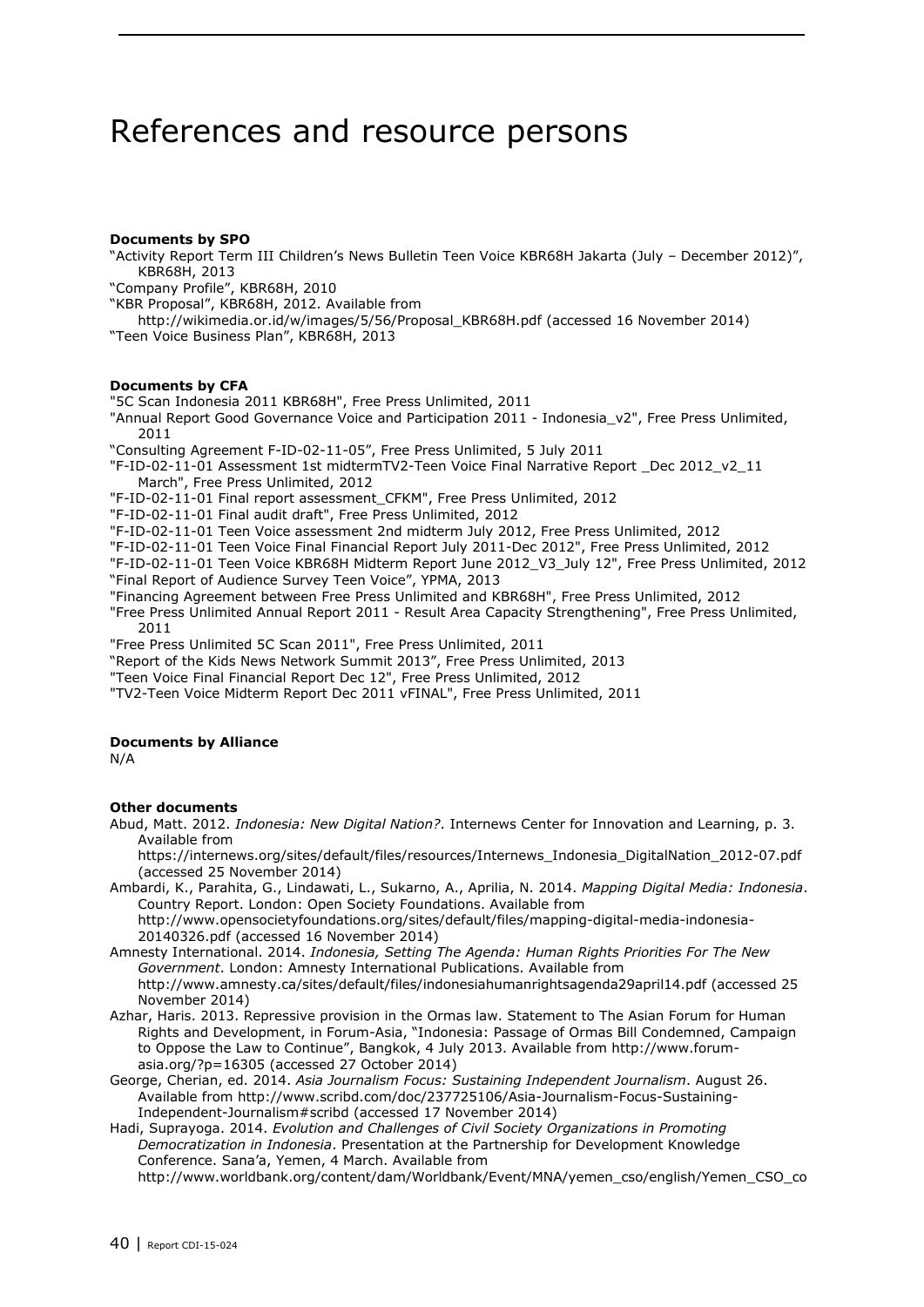nf\_Pres\_Indonesia\_ENG.pdf (accessed 25 October 2014)

- Hamayotsu, Kikue. 2013. *The Limits of Civil Society in Democratic Indonesia: Media Freedom and Religious Intolerance*. Journal of Contemporary Asia. London: Routledge
- HRWG. 2013. *Indonesia: Civil Society Report on the Implementation of the ICCPR (Replies to the List of Issues CCPR/C/IND/Q/1)*. Available from

http://tbinternet.ohchr.org/Treaties/CCPR/Shared%20Documents/IDN/INT\_CCPR\_NGO\_IDN\_14339\_ E.pdf (accessed 16 November 2014)

Ibrahim, Rustam. 2011. "Civil Society in Indonesia", in Chong, Terence and Elies, Stefanie, eds. 2011. *An Asean Community for All: Exploring the Scope for Civil Society Engagement*. Singapore: Friedrich-Ebert-Stiftung

Infoasaid. 2012. *Indonesia Media and Telecoms Landscape Guide*. Available from http://www.cdacnetwork.org/contentAsset/raw-data/0df69be9-1727-43af-8e97 c3e72bb9596f/attachedFile (accessed 22 November 2014)

Jordan, Lisa and van Tuijl, Peter, eds. 2006. *NGO Accountability: Politics, Principles and Innovations*. London: Earthscan

King Baudouin Foundation. 2009. *Press Release: The 2008-2009 King Baudouin International Development Prize has been awarded to the radio press agency KBR68H (Indonesia) in recognition of its contribution to democratic development*. Brussel, 19 May. Available from https://www.google.com/url?sa=t&rct=j&q=&esrc=s&source=web&cd=5&cad=rja&uact=8&ved=0C DUQFjAE&url=http%3A%2F%2Fwww.kbprize.org%2FuploadedFiles%2FKBPrize%2F04Winners%2FAl l\_winners%2F2009\_persbericht\_Eng.doc&ei=qChoVNv7N5CMuASa8YDwCQ&usg=AFQjCNHeACVmES tIKqAOL8aNCTSF\_VP2Yg&sig2=3WwQzt7IAk\_4fsUH4\_efxA (accessed 16 November 2014)

Nielsen. 2009. *How Teens Use Media: A Nielsen report on the myths and realities of teen media trends*. Available from http://www.universitycircle.org/downloads/How%20Teens%20Use%20Media.pdf (accessed 22 November 2014)

- Nugroho, Yanuar and Syarif, S. Shinta. 2012. *Beyond Click-Activism? New Media and Political Processes in Contemporary Indonesia*. fesmedia Asia series. Berlin: Friedrich-Ebert-Stiftung. Available from http://library.fes.de/pdf-files/bueros/asia-media/09240.pdf (accessed 25 November 2014)
- Nugroho, Y., Putri, D. N., Laksmi, S. 2012. *Mapping the landscape of the media industry in contemporary Indonesia*. Report Series. Engaging Media, Empowering Society: Assessing media policy and governance in Indonesia through the lens of citizens' rights. Research collaboration of Centre for Innovation Policy and Governance and HIVOS Regional Office Southeast Asia, funded by Ford Foundation. Jakarta: CIPG and HIVOS
- Social Progress Imperative. 2014. *Social Progress Index 2014 Country Scorecards*. 21 April. Available from

http://www.socialprogressimperative.org/system/resources/W1siZiIsIjIwMTQvMDQvMjEvMjIvMTYvMj UvOTg1L1NvY2lhbF9Qcm9ncmVzc19JbmRleF8yMDE0X1Njb3JlY2FyZHMucGRmIl1d/Social%20Progres s%20Index%202014\_Scorecards.pdf (accessed 26 October 2014)

- STATT. 2012. *NGO Sector Review*. Jakarta
- Tjahjono, Godo. 2006. *Teenagers, Young Adults and the Media: A Study of Media Behavior in Jakarta*. Jakarta: University of Indonesia
- United Nation Development Programme. 2014. *Human Development Report 2014: Sustaining Human Progress: Reducing Vulnerabilities and Building Resilience*. United States: PBM Graphics
- Wahid, Marzuki. 2010. *LSM, Islam, dan Perempuan di Indonesia Paska Orde Baru*. Presentation at the Asian Dialogues: Open Seminars in Asian Languages. Melbourne, 22 April. Available from http://intranet.law.unimelb.edu.au/staff/events/files/Microsoft%20PowerPoint%20- %20LSM%20dan%20Islam%20di%20Indonesia%20--Melbourne%202010-FINAL.pdf (accessed 25 October 2014)
- World Economic Forum. 2013. *The Future Role of Civil Society*. World Scenario Series. Switzerland. Available from http://www3.weforum.org/docs/WEF\_FutureRoleCivilSociety\_Report\_2013.pdf (accessed 25 October 2014)

#### **Webpages**

- Amir Karimuddin, "MarkPlus Insight Survey: Indonesia Has 55 million Internet Users", *Daily Social*, 1 November 2011. Available from http://en.dailysocial.net/post/markplus-insight-survey-indonesiahas-55-million-internet-users (accessed 25 November 2014)
- Civicus, "Civicus Releases an Open Letter Requesting the Indonesian Parliament to reject the Proposed Ormas Law and Create an Enabling Environment for Civil Society", 10 April 2013. Available from http://civicus.org/index.php/en/media-centre-129/open-letters/1581-open-letter-requesting-theindonesian-parliament-to-reject-to-the-proposed-ormas-law-and-create-an-enabling-environmentfor-civil-society (accessed 27 October 2014)
- David Brain, "Guest Post: A Crisis of Trust in Indonesian NGOs?", *Edelman*, 29 April 2013. Available from http://www.edelman.com/post/guest-post-a-crisis-of-trust-in-indonesian-ngos/ (accessed 26 October 2014)
- Direktorat Jenderal Kesatuan Bangsa dan Politik Kementerian Dalam Negeri Republik Indonesia, "Pemerintah: Ada Ormas yang Diperalat untuk Kepentingan Asing", 1 November 2013. Available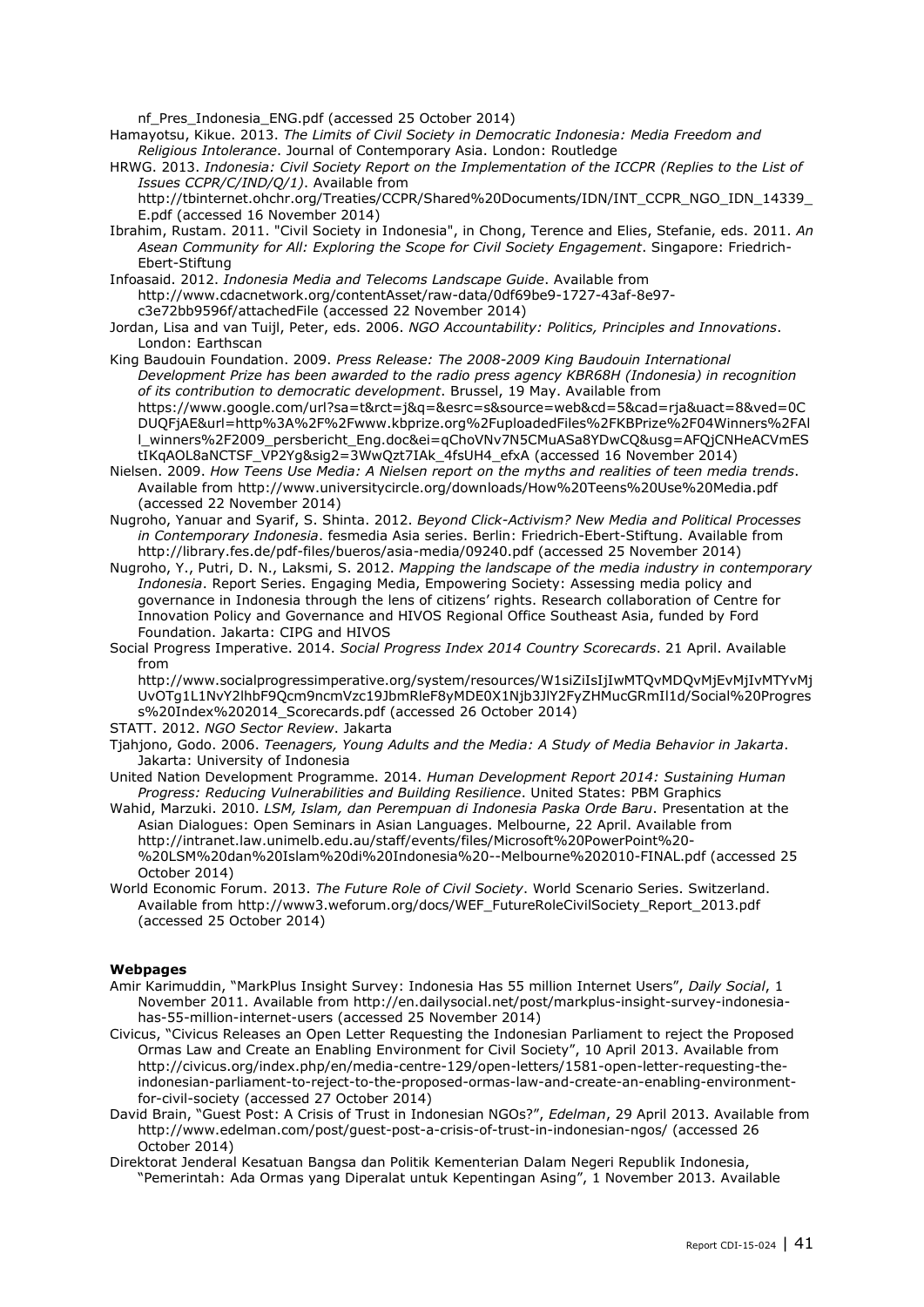from http://kesbangpol.kemendagri.go.id/index.php/subblog/read/2013/2515/Pemerintah-Ada-Ormas-yang-Diperalat-untuk-Kepentingan-Asing/2330 (accessed 25 October 2014)

- Edelman Indonesia, "Further Rise in Trust in Indonesia, with Business as the Most Trusted Institution in the Country, Says the 2014 Edelman Trust Barometer", 5 February 2014. Available from http://www.edelman.id/edelman-indonesia/further-rise-in-trust-in-indonesia-with-business-as-themost-trusted-institution-in-the-country-says-the-2014-edelman-trust-barometer/ (accessed 26 October 2014)
- Free Press Unlimited, "Indonesia's Teen Voice: on the right track", 10 September 2012. Available from https://www.freepressunlimited.org/en/article/indonesia%E2%80%99s-teen-voice-right-track (accessed 21 November 2014)
- Freedom House, Reports, Freedom In The World, "Freedom in the World 2014". Available from http://www.freedomhouse.org/report/freedom-world/freedom-world-2014#.VE4BahbarZk (accessed 25 October 2014)
- Freedom House, Reports, Freedom Of The Press, "Freedom of the Press 2011". Available from https://freedomhouse.org/report/freedom-press/freedom-press-2011#.VI\_qF8mRKgw (accessed 25 October 2014)
- Freedom House, Reports, Freedom Of The Press, "Freedom of the Press 2012". Available from https://freedomhouse.org/report/freedom-press/freedom-press-2012#.VI\_rGMmRKgw (accessed 25 October 2014)
- Freedom House, Reports, Freedom Of The Press, "Freedom of the Press 2013". Available from https://freedomhouse.org/report/freedom-press/freedom-press-2013#.VI\_qksmRKgw (accessed 25 October 2014)
- Freedom House, Reports, Freedom Of The Press, "Freedom of the Press 2014". Available from https://freedomhouse.org/report/freedom-press/freedom-press-2014#.VI\_q5cmRKgw (accessed 25 October 2014)
- Green Radio FM Pekanbaru, Radio Profile, "Perluas Jaringan Informasi, KBR68H Gandeng SmartFM Radio Network". 15 December 2014. Available from

https://greenradiofmpekanbaru.wordpress.com/2013/12/15/perluas-jaringan-informasi-kbr68hgandeng-smartfm-radio-network/ (accessed 15 November 2014)

- Harriet Conron and Nicole Jade Millane, "Indonesians Trust Businesses More Than Govt, Survey Shows", *The Jakarta Globe*, 5 February 2014. Available from
	- http://thejakartaglobe.beritasatu.com/news/indonesians-trust-businesses-more-than-govt-surveyshows/ (accessed 26 October 2014)
- Heritage, "2014 Index of Economic Freedom". Available from
- http://www.heritage.org/index/country/indonesia (accessed 26 October 2014)
- Indonesia Governance Index, Data, "IGI Executive Report". Available from
- http://www.kemitraan.or.id/igi/index.php/data/publication/factsheet/275-igi-executive-report (accessed 25 October 2014)
- Kementerian Koperasi dan Usaha Kecil dan Menengah Republik Indonesia, "Pemerintahan Jokowi Diminta Terus Beber Koperasi dan UMKM", 20 October 2014. Available from http://www.depkop.go.id/index.php?option=com\_content&view=article&id=1471:pemerintahan-
- jokowi-diminta-terus-beber-koperasi-dan-umkm&catid=50:bind-berita&Itemid=97 (accessed 25 October 2014)
- Kesbang Pemkab Bulukumba, "Sambutan Dirjen Kesbangpol Pada Pertemuan Sosialisasi Undang-Undang Nomor 17 Tahun 2013", 18 November 2013. Available from

http://www.kesbangpolbulukumba.info/berita-sambutan--dirjen-kesbangpol------pada---- pertemuan--sosialisasi-undangundang--nomor-17-tahun-2013-.html (accessed 25 October 2014)

- Koran Jakarta, "1.000 Ormas Perbarui Pendaftaran", 23 November 2013. Available from http://www.koran-jakarta.com/?112-1000-ormas-perbarui-pendaftaran (accessed 25 October 2014)
- MarkPlus Insight, "Indonesian Netizen Monitoring 2013". Available from http://www.markplusinsight.com/product/research\_report/detail/44/indonesia-netizen-report-2013 (accessed 25 November 2014)
- Media Development Investment Fund, Case stories, "KBR68H, Indonesia: Opening Indonesia to the world". Available from http://www.mdif.org/kbr68h-indonesia/ (accessed 25 November 2014)
- National Violence Monitoring System Indonesia, Reports, "SNPK Monthly Report (September 2014)". Available from http://www.snpk-indonesia.com/AnalysisReport/Index?lang=en&randdo=d25debd9- 516a-4c3b-bef5-69077a80219a&userid=7427839&type=2 (accessed 26 October 2014)
- PortalKBR, "Perluas Jaringan Informasi, KBR68H Gandeng Smartfm Radio Network", 11 December 2013. Available from http://www.portalkbr.com/berita/nasional/3053880\_4202.html (accessed 16 November 2014)
- PortalKBR, "Tentang Kami". Available from http://portalkbr.com/tentangkami.html (accessed 17 November 2014)
- Rumah Pemilu, "Gambaran Singkat Pemilihan Umum 2014 di Indonesia", 3 July 2014. Available from http://www.rumahpemilu.org/in/read/3351/Gambaran-Singkat-Pemilihan-Umum-2014-di-Indonesia (accessed 25 October 2014)
- Twitter, "Teen Voice". Available from https://twitter.com/teenvo1ce (accessed November 17 November 2014)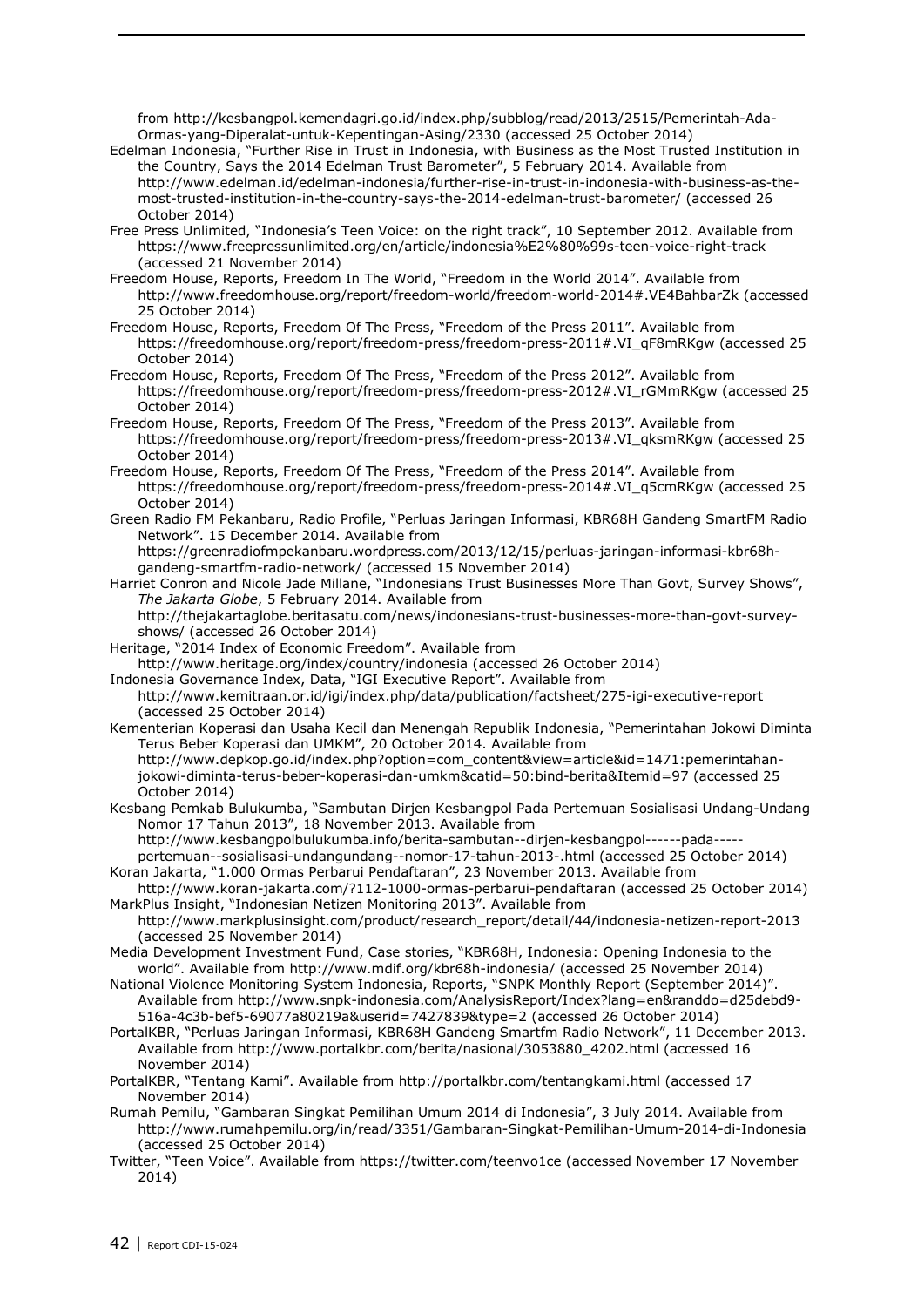Vivi Zabkie, "Heru Hendratmoko: Eh, siapa anak itu namanya?", *PortalKBR*, 23 October 2014. Available from http://www.portalkbr.com/offair/3360132\_4227.html (accessed 25 November 2014) World Bank, News, "Indonesia Development Policy Review 2014", 23 June 2014. Available from http://www.worldbank.org/en/news/feature/2014/06/23/indonesia-2014-development-policy-review (accessed 26 October 2014)

|                          | Resource persons consulted               |                                  |                             |                                                |
|--------------------------|------------------------------------------|----------------------------------|-----------------------------|------------------------------------------------|
| Name of key<br>informant | Organisation                             | Function in<br>organisation      | Relation with<br><b>SPO</b> | Contact details including e-<br>mail.          |
| Santoso                  | <b>KBR</b>                               | Director KBR                     | <b>Staff</b>                | 0811-149916;<br>tosca68h@yahoo.com             |
| Heru<br>Hendratmoko      | <b>KBR</b>                               | Chief Editor                     | Staff                       | 0811 851083,<br>heru@kbr68h.com                |
| Felica                   | Tempo TV                                 | Producer Teen<br>Voice           | Group Tempo                 | 0821 22853334,<br>chicha.tea@yahoo.com         |
| Eko Maryadi              | AJI/South East<br>Asia Press<br>Alliance | Chairperson                      | Journalist network          | 0811852857,<br>itemic@gmail.com                |
| Sandra Hamid             | The Asia<br>Foundation                   | Country<br>Representative        | NGO network                 | 0811840797,<br>sandra.hamid@asiafoundation.org |
| Febriana Sari            | <b>KBR</b>                               | Contributor                      | Contributor                 | 0811258658,<br>namakusinta@yahoo.com           |
| Melodva                  |                                          | Former<br>reporter Teen<br>Voice |                             | 089635977665 -<br>melo.apriliana@gmail.com     |
| Michael Pavicic          | <b>Free Press</b><br>Unlimited           | Liaison officer                  | Liaison officer             | pavicic@freepressunlimited.org                 |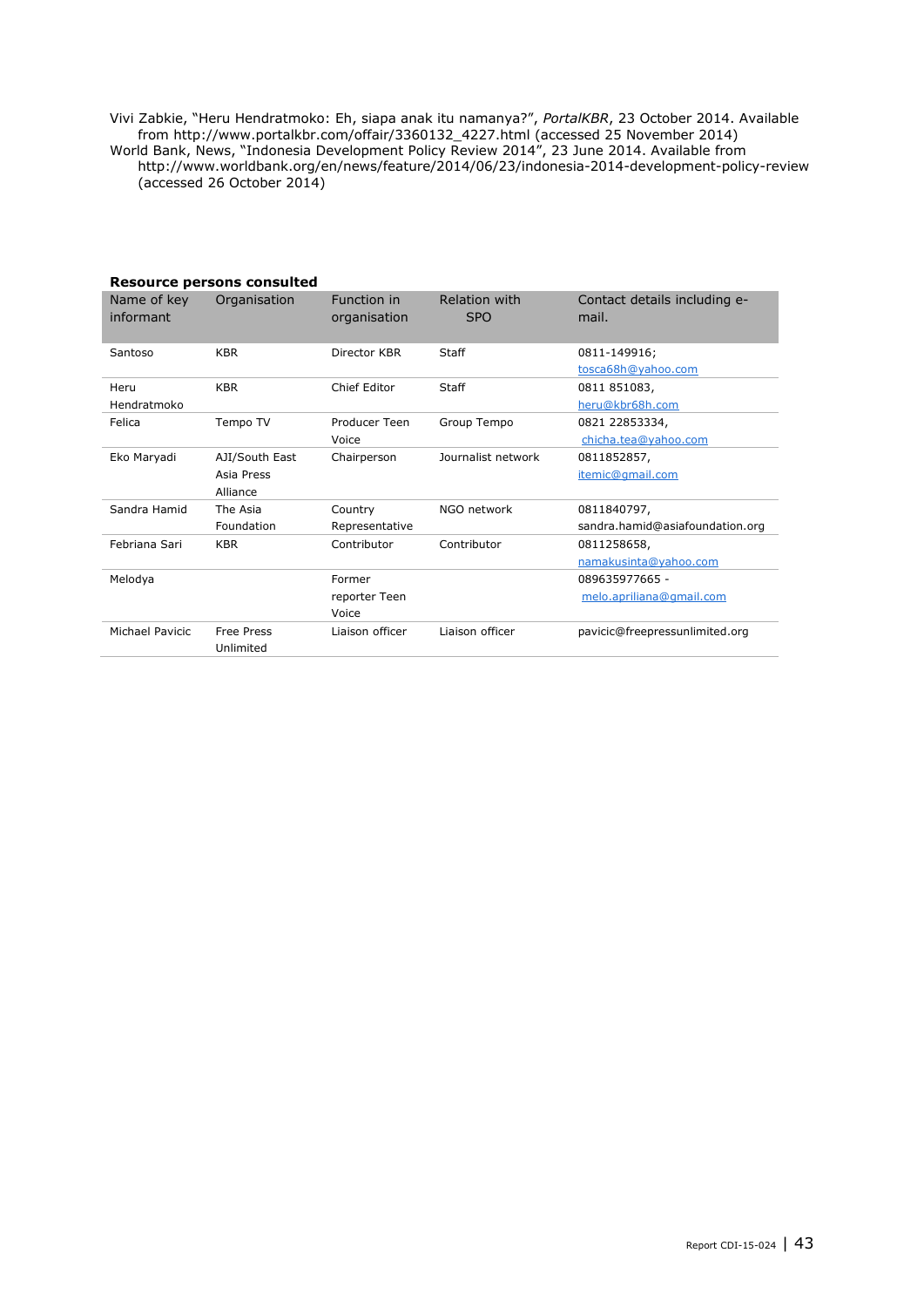## Appendix 1 CIVICUS and Civil Society Index

CIVICUS, the World Alliance for Citizen Participation is an international alliance of members and partners which constitutes an influential network of organisations at the local, national, regional and international levels, and spans the spectrum of civil society. It has worked for nearly two decades to strengthen citizen action and civil society throughout the world. CIVICUS has a vision of a global community of active, engaged citizens committed to the creation of a more just and equitable world. This is based on the belief that the health of societies exists in direct proportion to the degree of balance between the state, the private sector and civil society.

One of the areas that CIVICUS works in is the Civil Society Index (CSI). Since 2000, CIVICUS has measured the state of civil society in 76 countries. In 2008, it considerably changed its CSI.

### 1. Guiding principles for measuring civil society

*Action orientation*: the principal aim of the CSI is to generate information that is of practical use to civil society practitioners and other primary stakeholders. Therefore, its framework had to identify aspects of civil society that can be changed, as well as generate knowledge relevant to action-oriented goals.

*CSI implementation must be participatory by design*: The CSI does not stop at the generation of knowledge alone. Rather, it also actively seeks to link knowledge-generation on civil society, with reflection and action by civil society stakeholders. The CSI has therefore continued to involve its beneficiaries, as well as various other actors, in this particular case, civil society stakeholders, in all stages of the process, from the design and implementation, through to the deliberation and dissemination stages.

This participatory cycle is relevant in that such a mechanism can foster the self-awareness of civil society actors as being part of something larger, namely, civil society itself. As a purely educational gain, it broadens the horizon of CSO representatives through a process of reflecting upon, and engaging with, civil society issues which may go beyond the more narrow foci of their respective organisations. A strong collective self-awareness among civil society actors can also function as an important catalyst for joint advocacy activities to defend civic space when under threat or to advance the common interests of civil society vis-à-vis external forces. These basic civil society issues, on which there is often more commonality than difference among such actors, are at the core of the CSI assessment.

*CSI is change oriented*: The participatory nature that lies at the core of the CSI methodology is an important step in the attempt to link research with action, creating a diffused sense of awareness and ownerships. However, the theory of change that the CSI is based on goes one step further, coupling this participatory principle with the creation of evidence in the form of a comparable and contextually valid assessment of the state of civil society. It is this evidence, once shared and disseminated, that ultimately constitutes a resource for action.

*CSI is putting local partners in the driver's seat*: CSI is to continue being a collaborative effort between a broad range of stakeholders, with most importance placed on the relationship between CIVICUS and its national partners.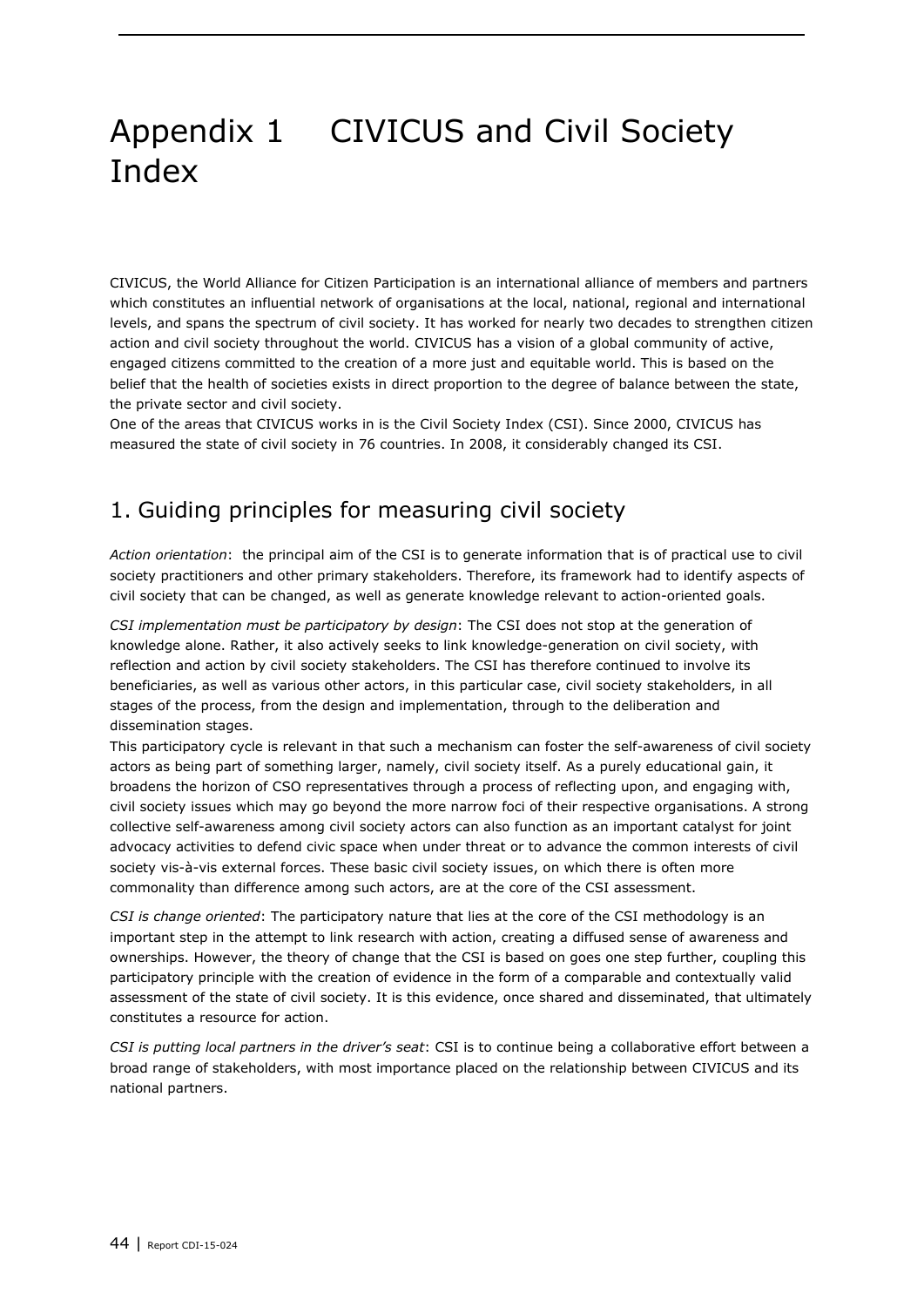### 2. Defining Civil Society

The 2008 CIVICUS redesign team modified the civil society definition as follows:

*The arena, outside of the family, the state, and the market – which is created by individual and collective actions, organisations and institutions to advance shared interests.*

*Arena*: In this definition the arena refers to the importance of civil society's role in creating public spaces where diverse societal values and interests interact (Fowler 1996). CSI uses the term 'arena' to describe the particular realm or space in a society where people come together to debate, discuss, associate and seek to influence broader society. CIVICUS strongly believes that this arena is distinct from other arenas in society, such as the market, state or family.

Civil society is hence defined as a political term, rather than in economic terms that resemble more the 'non-profit sector'.

Besides the spaces created by civil society, CIVICUS defines particular spaces for the family, the state and the market.

*Individual and collective action, organisations and institutions*: Implicit in a political understanding of civil society is the notion of agency; that civil society actors have the ability to influence decisions that affect the lives of ordinary people. The CSI embraces a broad range of actions taken by both individuals and groups. Many of these actions take place within the context of non-coercive organisations or institutions ranging from small informal groups to large professionally run associations.

*Advance shared interests*: The term 'interests' should be interpreted very broadly, encompassing the promotion of values, needs, identities, norms and other aspirations.

They encompass the personal and public, and can be pursued by small informal groups, large membership organisations or formal associations. The emphasis rests however on the element of 'sharing' that interest within the public sphere.

### 3. Civil Society Index- Analytical Framework

The 2008 Civil Society Index distinguishes 5 dimensions of which 4 (civic engagement, level of organisation, practice of values and perception of impact), can be represented in the form of a diamond and the fifth one (external environment) as a circle that influences upon the shape of the diamond. *Civic Engagement*, or 'active citizenship', is a crucial defining factor of civil society. It is the hub of civil society and therefore is one of the core components of the CSI's definition. Civic engagement describes the formal and informal activities and participation undertaken by individuals to advance shared interests at different levels. Participation within civil society is multi-faceted and encompasses socially-based and politically-based forms of engagement.

*Level of Organisation*. This dimension assesses the organisational development, complexity and sophistication of civil society, by looking at the relationships among the actors within the civil society arena. Key sub dimensions are:

- Internal governance of Civil Society Organisations;
- Support infrastructure, that is about the existence of supporting federations or umbrella bodies;
- Self-regulation, which is about for instance the existence of shared codes of conducts amongst Civil Society Organisations and other existing self-regulatory mechanisms;
- Peer-to-peer communication and cooperation: networking, information sharing and alliance building to assess the extent of linkages and productive relations among civil society actors;
- Human resources, that is about the sustainability and adequacy of human resources available for CSOs in order to achieve their objectives:
	- Financial and technological resources available at CSOs to achieve their objectives;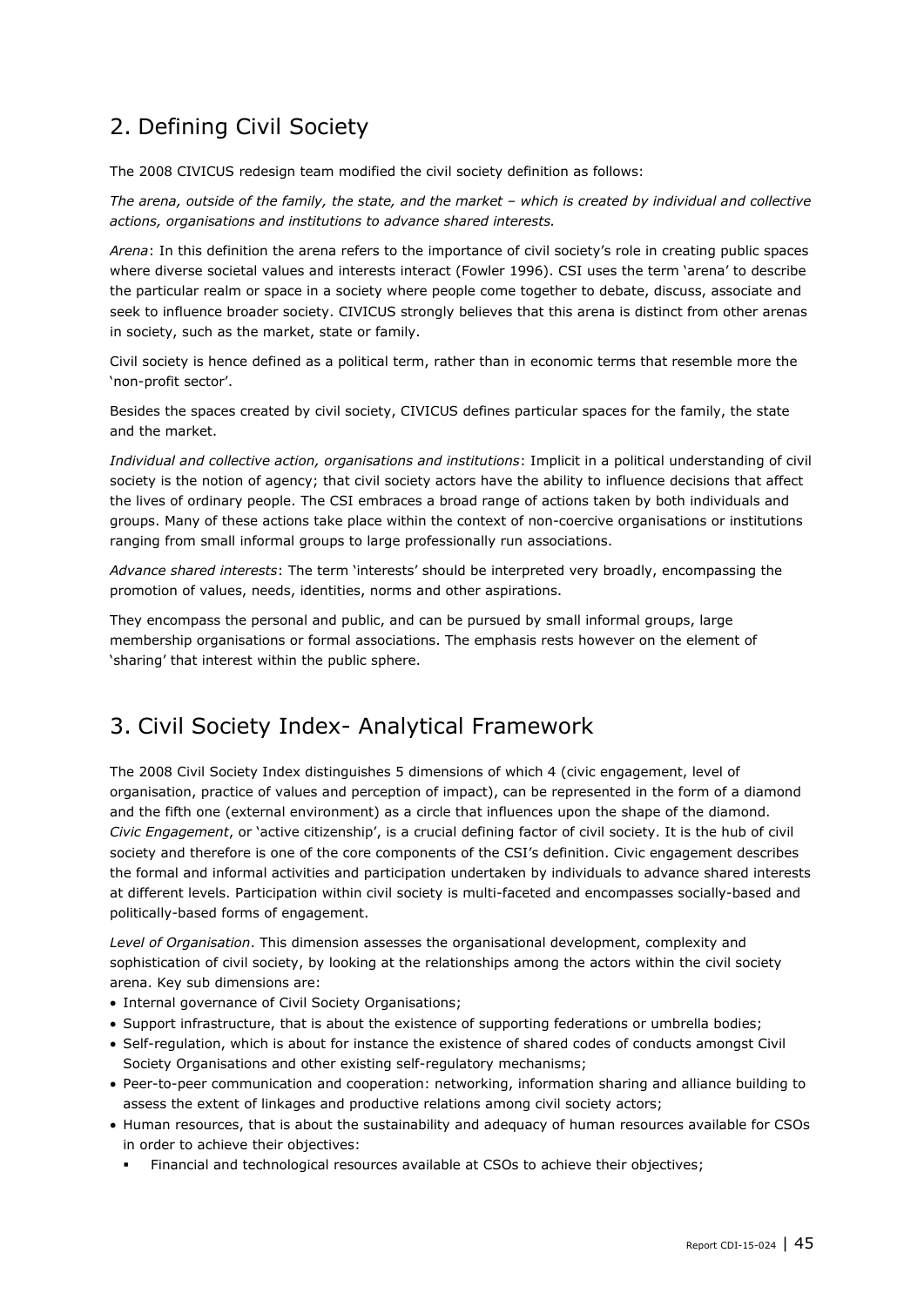International linkages, such as CSO's membership in international networks and participation in global events.

*Practice of Values*. This dimension assesses the internal practice of values within the civil society arena. CIVICUS identified some key values that are deemed crucial to gauge not only progressiveness but also the extent to which civil society's practices are coherent with their ideals. These are:

- Democratic decision-making governance: how decisions are made within CSOs and by whom;
- Labour regulations: includes the existence of policies regarding equal opportunities, staff membership in labour unions, training in labour rights for new staff and a publicly available statement on labour standards;
- Code of conduct and transparency: measures whether a code of conduct exists and is available publicly. It also measures whether the CSO's financial information is available to the public.
- Environmental standards: examines the extent to which CSOs adopt policies upholding environmental standards of operation;
- Perception of values within civil society: looks at how CSOs perceive the practice of values, such as non-violence. This includes the existence or absence of forces within civil society that use violence, aggression, hostility, brutality and/or fighting, tolerance, democracy, transparency, trustworthiness and tolerance in the civil society within which they operate.

*Perception of Impact.* This is about the perceived impact of civil society actors on politics and society as a whole as the consequences of collective action. In this, the perception of both civil society actors (internal) as actors outside civil society (outsiders) is taken into account. Specific sub dimensions are

- Responsiveness in terms of civil society's impact on the most important social concerns within the country. "Responsive" types of civil society are effectively taking up and voicing societal concerns.
- Social impact measures civil society's impact on society in general. An essential role of civil society is its contribution to meet pressing societal needs;
- Policy impact: covers civil society's impact on policy in general. It also looks at the impact of CSO activism on selected policy issues;
- Impact on attitudes: includes trust, public spiritedness and tolerance. The sub dimensions reflect a set of universally accepted social and political norms. These are drawn, for example, from sources such as the Universal Declaration of Human Rights, as well as CIVICUS' own core values. This dimension measures the extent to which these values are practised within civil society, compared to the extent to which they are practised in society at large.

*Context Dimension*: *External Environment*. It is crucial to give consideration to the social, political and economic environments in which it exists, as the environment both directly and indirectly affects civil society. Some features of the environment may enable the growth of civil society. Conversely, other features of the environment hamper the development of civil society. Three elements of the external environment are captured by the CSI:

 Socio-economic context: The Social Watch's basic capabilities index and measures of corruption, inequality and macro-economic health are used portray the socioeconomic context that can have marked



consequences for civil society, and perhaps most significantly at the lower levels of social development;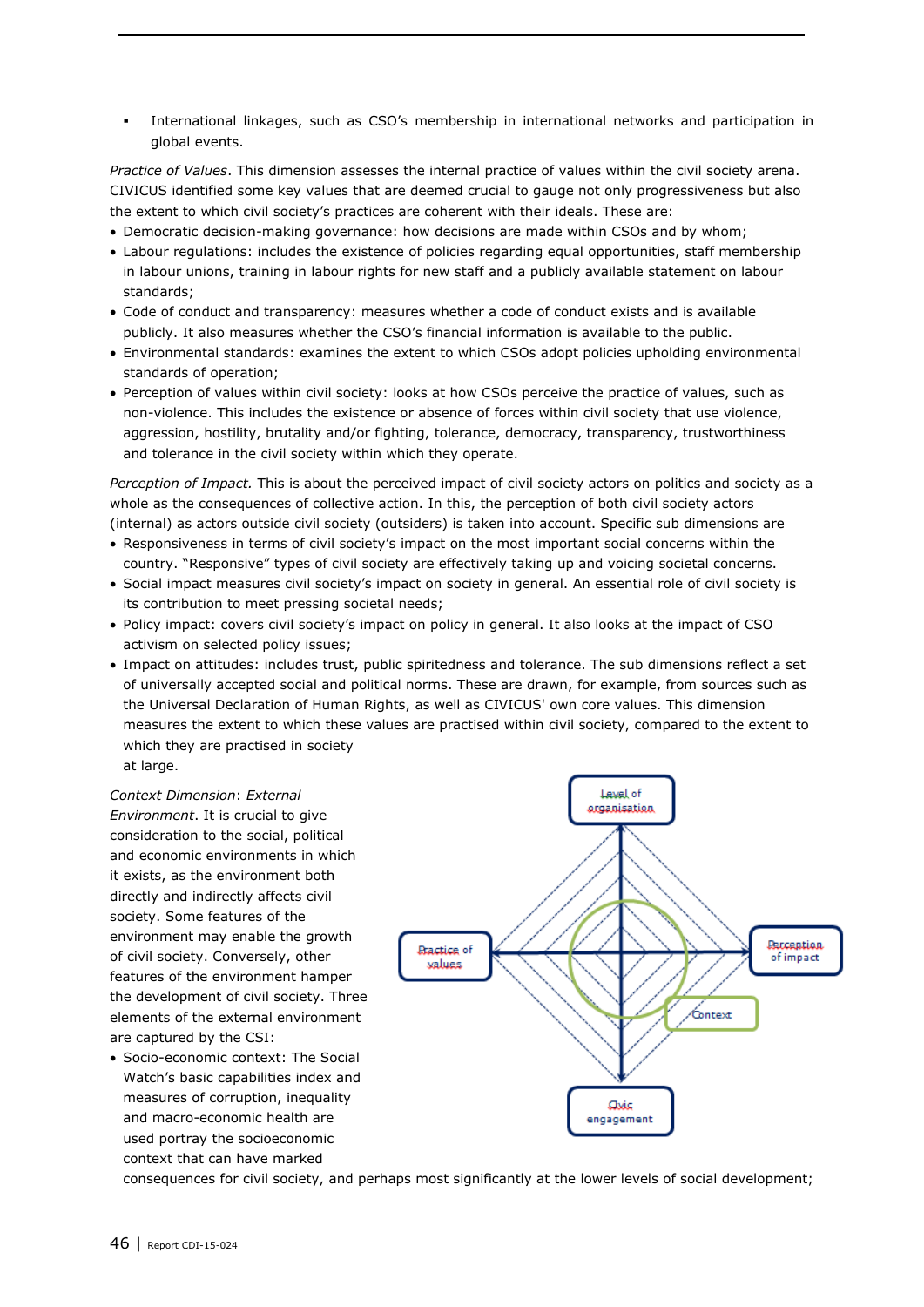- Socio-political context: This is assessed using five indicators. Three of these are adapted from the Freedom House indices of political and civil rights and freedoms, including political rights and freedoms, personal rights and freedoms within the law and associational and organisational rights and freedoms. Information about CSO experience with the country's legal framework and state effectiveness round out the picture of the socio-political context;
- Socio-cultural context: utilises interpersonal trust, which examines the level of trust hat ordinary people feel for other ordinary people, as a broad measure of the social psychological climate for association and cooperation. Even though everyone experiences relationships of varying trust and distrust with different people, this measure provides a simple indication of the prevalence of a world view that can support and strengthen civil society. Similarly, the extent of tolerance and public spiritedness also offers indication of the context in which civil society unfolds.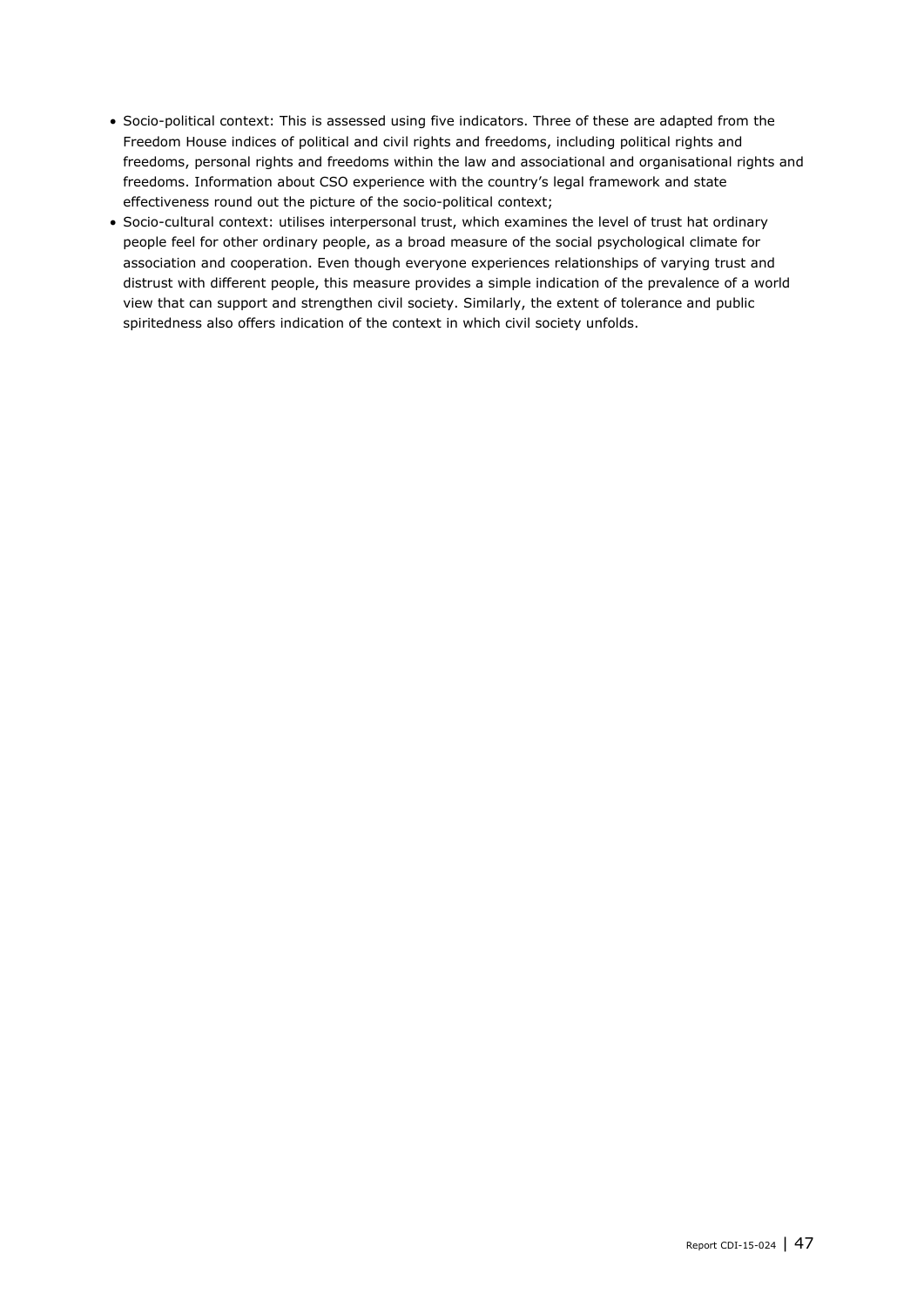## Appendix 2 Evaluation methodology

This Appendix describes the evaluation methodology that was developed to evaluate the efforts of Dutch NGOs and their Southern Partner Organisations (SPO) to strengthen Civil Society in India, Ethiopia and Indonesia. The first paragraph introduces the terms of reference for the evaluation and the second discusses design issues, including sampling procedures and changes in the terms of reference that occurred between the 2012 and 2014 assessment. The third paragraph presents the methodologies developed to answer each of the evaluation questions.

### 1. Introduction

### 1.1 Terms of reference for the evaluation

The Netherlands has a long tradition of public support for civil bi-lateral development cooperation, going back to the 1960s. The Co-Financing System ('MFS) is its most recent expression. MFS II is the 2011- 2015 grant programme which meant to achieve sustainable reduction in poverty. A total of 20 consortia of Dutch Co Financing Agencies have been awarded €1.9 billion in MFS II grants by the Dutch Ministry of Foreign Affairs (MoFA).

One component of the MFS II programme addresses the extent to which the Southern Partners of the Dutch Consortia are contributing towards strengthening civil society and this evaluation assesses this contribution for Southern Partner countries in Indonesia, India and Ethiopia. The evaluation comprised a baseline study, carried out in 2012, followed by an end line study in 2014.

The entire MFS II evaluation comprises assessments in eight countries where apart from a civil society component, also assessments towards achieving MDGs and strengthening the capacity of the southern partner organisations by the CFAs. A synthesis team is in place to aggregate findings of all eight countries. This team convened three synthesis team meetings, one in 2012, one in 2013 and one in 2014. All three meetings aimed at harmonising evaluation methodologies for each component across countries. CDI has been playing a leading role in harmonising its Civil Society and Organisational Capacity assessment with the other organisations in charge for those components in the other countries. This Annex describes the methodology that has been developed for the evaluation of the efforts to strengthen civil society priority result area. We will first explain the purpose and scope of this evaluation and then present the overall evaluation design. We will conclude with describing methodological adaptations, limitations and implications.

### 1.2 Civil Society assessment – purpose and scope

The overall purpose of the joint MFS II evaluations is to account for results of MFS II-funded or –cofunded development interventions implemented by Dutch CFAs and/or their Southern partners and to contribute to the improvement of future development interventions. The civil society evaluation is organised around 5 key questions:

 What are the changes in civil society in the 2012-2014 period, with particular focus on the relevant MDGs & themes in the selected country?

- To what degree are the changes identified attributable to the development interventions of the Southern partners of the MFS II consortia (i.e. measuring effectiveness)?
- What is the relevance of these changes?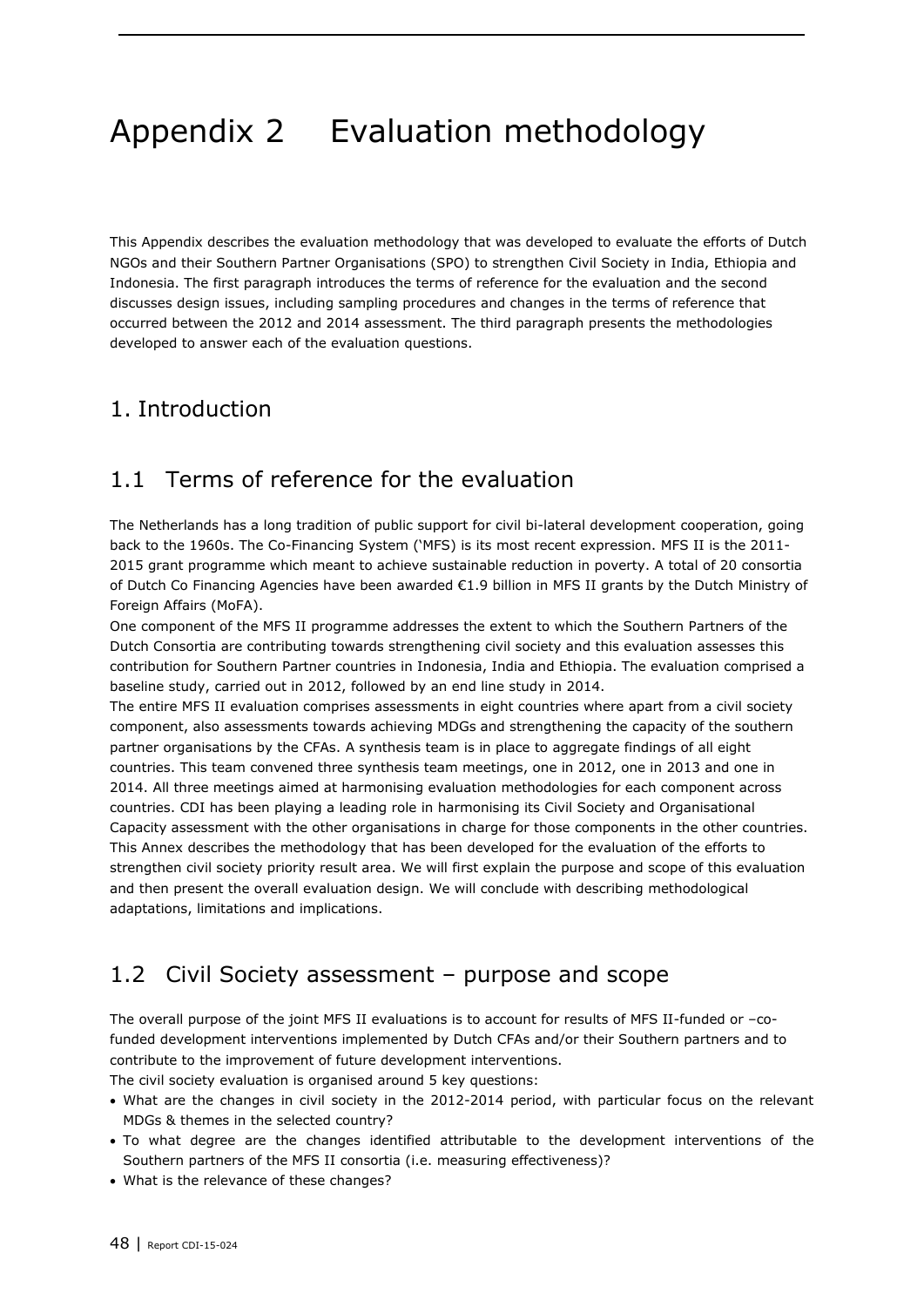- Were the development interventions of the MFS II consortia efficient?
- What factors explain the findings drawn from the questions above?

Furthermore, the evaluation methodology for efforts to strengthen civil society should:

- Describe how a representative sample of Southern partner organisations of the Dutch CFAs in the country will be taken
- Focus on five priority result areas that correspond with dimensions of the Civil Society Index (CSI) developed by CIVICUS (see paragraph 6.4 - Call for proposal). For each of those dimensions the call for proposal formulated key evaluation questions.
- Should compare results with available reference data (i.e. a CSI report or other relevant data from the country in question).

The results of this evaluation are to be used by the Dutch Ministry of Foreign Affairs, the Dutch Consortia and their partner organisations. The evaluation methodology has to be participatory in the sense that Dutch Consortia and their partner organisation would be asked to give their own perception on a range of indicators of the adjusted CIVICUS analytical framework in 2012 and in 2014.

### 2. Designing the methodology

### 2.1 Evaluation principles and standards

The overall approach selected is a participatory, theory-based evaluation through a before and after comparison. This paragraph briefly describes these principles and how these have been translated into data collection principles. It also describes how a 'representative sample' of Southern Partner Organisations was selected and how the initial terms of references were adjusted with the consent of the commissioner of the evaluation, given the nature of the evaluation component and the resources available for the evaluation.

#### **Recognition of complexity**

The issues at stake and the interventions in civil society and policy influence are complex in nature, meaning that cause and effect relations can sometimes only be understood in retrospect and cannot be repeated. The evaluation methods should therefore focus on recurring patterns of practice, using different perspectives to understand changes and to acknowledge that the evaluation means to draw conclusions about complex adaptive systems (Kurtz and Snowden, 2003)<sup>74</sup>.

Changes in the values of the Civil Society Indicators in the 2012-2014 period are then the result of conflict management processes, interactive learning events, new incentives (carrots and sticks) that mobilise or demobilise civil society, rather than the result of a change process that can be predicted from A to Z (a linear or logical framework approach)<sup>75</sup>.

#### **A theory-based evaluation**

-

Theory-based evaluation has the advantage of situating the evaluation findings in an analysis that includes both what happened over the life of the project as well as the how and why of what happened (Rogers 2004). It demonstrates its capacity to help understand why a program works or fails to work, going further than knowing only outcomes by trying to systematically enter the black box (Weiss 2004). Theory-based evaluations can provide a framework to judge effectiveness in context of high levels of complexity, uncertainty, and changeability when traditional (impact) evaluation methods are not suitable: the use of control groups for the civil society evaluation is problematic since comparable

 $74$  C. F. Kurtz, D. J. Snowden, The new dynamics of strategy: Sense-making in a complex and complicated world, in IBM Systems Journal vol 42, no 3, 2003.

<sup>75</sup> Caluwe de, L & Vermaak H. (2003) "Learning to Change. A Guide for Organisation Change Agents" Sage Publications.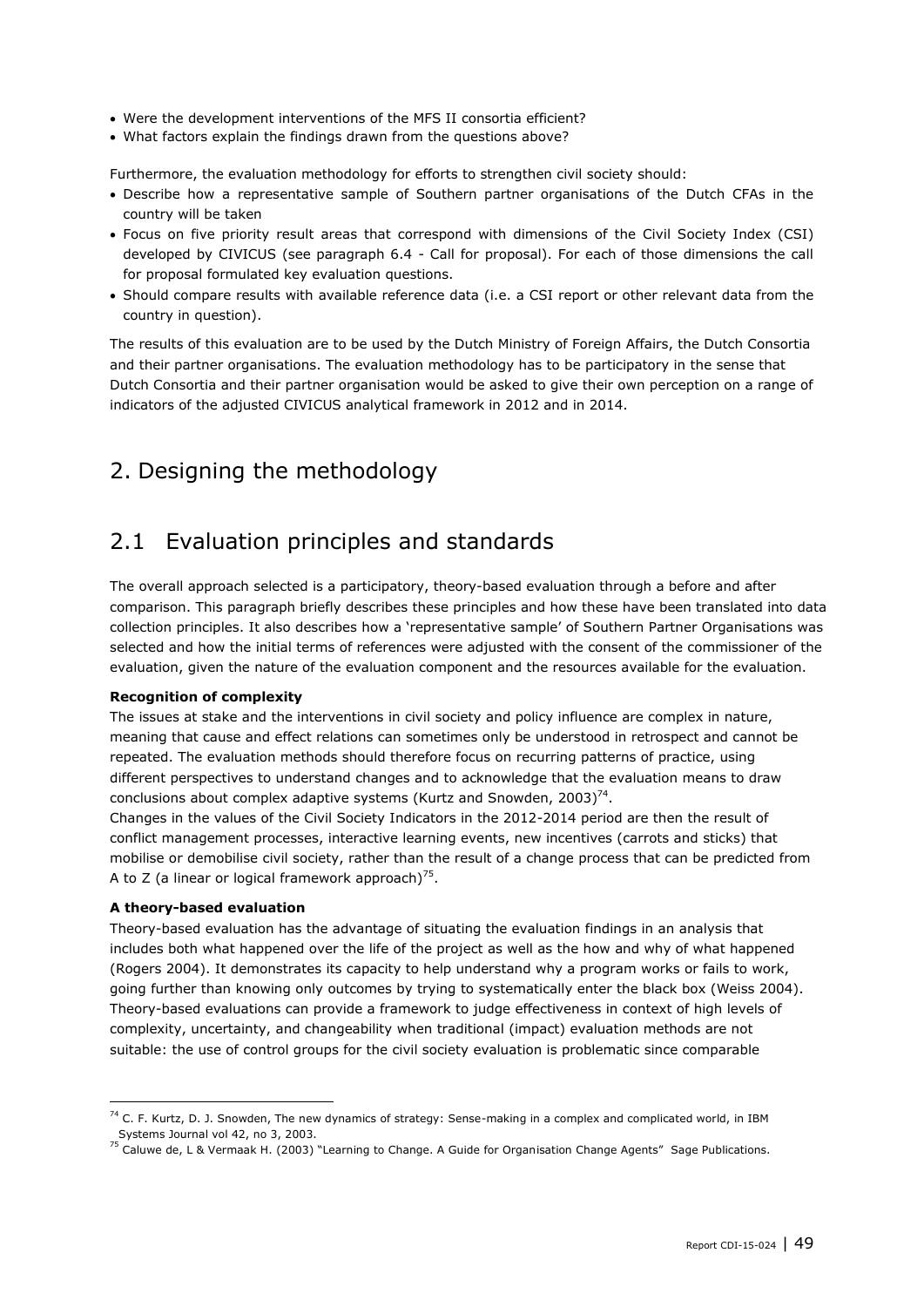organisations with comparable networks and operating in a similar external environment would be quite difficult to identify and statistical techniques of matching cannot be used because of a small n. Because SPO's theories of change regarding their efforts to build civil society or to influence policies may alter during the 2012-2014 period, it requires us to develop a deep understanding of the change process and the dynamics that affect civil society and policies. It is important to understand what has led to specific (non-) changes and (un)-expected changes. These external factors and actors, as well as the SPO's agency need to be taken into account for the attribution question. Linear input-activities-outputsoutcomes-impact chains do not suffice for complex issues where change is both the result of SPOs' interventions as those by other actors and/or factors.

Therefore, the most reasonable counterfactual that can be used for this evaluation is that of considering alternative causal explanations of change (White and Philips, 2012). Therefore the SPOs' Theory of Change constructed in 2012 is also related to a Model of Change constructed in 2014 that tries to find the ultimate explanations of what happened in reality, including other actors and factors that might possibly explain the outcomes achieved.

### **Triangulation of methods and sources of information**

For purposes of triangulation to improve the robustness, validity or credibility of the findings of the evaluation we used different types of data collection and analysis methods as well as different sources of information. The CIVICUS analytical framework was adjusted for this evaluation in terms of providing standard impact outcome indicators to be taken into account. Data collection methods used consisted of workshops with the SPO, interviews with key resource persons, focus group discussions, social network analysis (during the baseline), consultation of project documents; MFS II consortia documents and other documents relevant to assess general trends in civil society

#### **Participatory evaluation**

The evaluation is participatory in that both baseline and end line started with a workshop with SPO staff, decision makers and where possible board members. The baseline workshop helped SPOs to construct their own theory of change with regards to civil society. . Detailed guidelines and tools have been developed by CDI for both baseline and follow-up, and these have been piloted in each of the countries CDI is involved in. Country based evaluators have had a critical input in reviewing and adapting these detailed guidelines and tools. This enhanced a rigorous data collection process. Additionally, the process of data analysis has been participatory where both CDI and in-country teams took part in the process and cross-check each other's inputs for improved quality. Rigorous analysis of the qualitative data was done with the assistance of the NVivo software program.

#### **Using the evaluation standards as a starting point**

As much as possible within the boundaries of this accountability driven evaluation, the evaluation teams tried to respect the following internationally agreed upon standards for program evaluation (Yarbrough et al, 2011). These are, in order of priority: Utility; Feasibility; Propriety; Accuracy; Accountability. However, given the entire set-up of the evaluation, the evaluation team cannot fully ensure the extent to which the evaluation is utile for the SPO and their CFAs; and cannot ensure that the evaluation findings are used in a proper way and not for political reasons.

### 2.2 Sample selection

The terms of reference for this evaluation stipulate that the evaluators draw a sample of southern partner organisations to include in the assessment. Given the fact that the first evaluation questions intends to draw conclusions for the MDGs or the themes (governance or fragile states) for Indonesia a sample was drawn for the two or three most frequent MDGs or themes that the SPOs are working in. In 2012, the Dutch MFS II consortia were asked to provide information for each SPO regarding the MDG/theme it is working on, if it has an explicit agenda in the area of civil society strengthening and/or policy influence. The database then provided an insight into the most important MDG/themes covered by the partner organisations, how many of these have an explicit agenda regarding civil society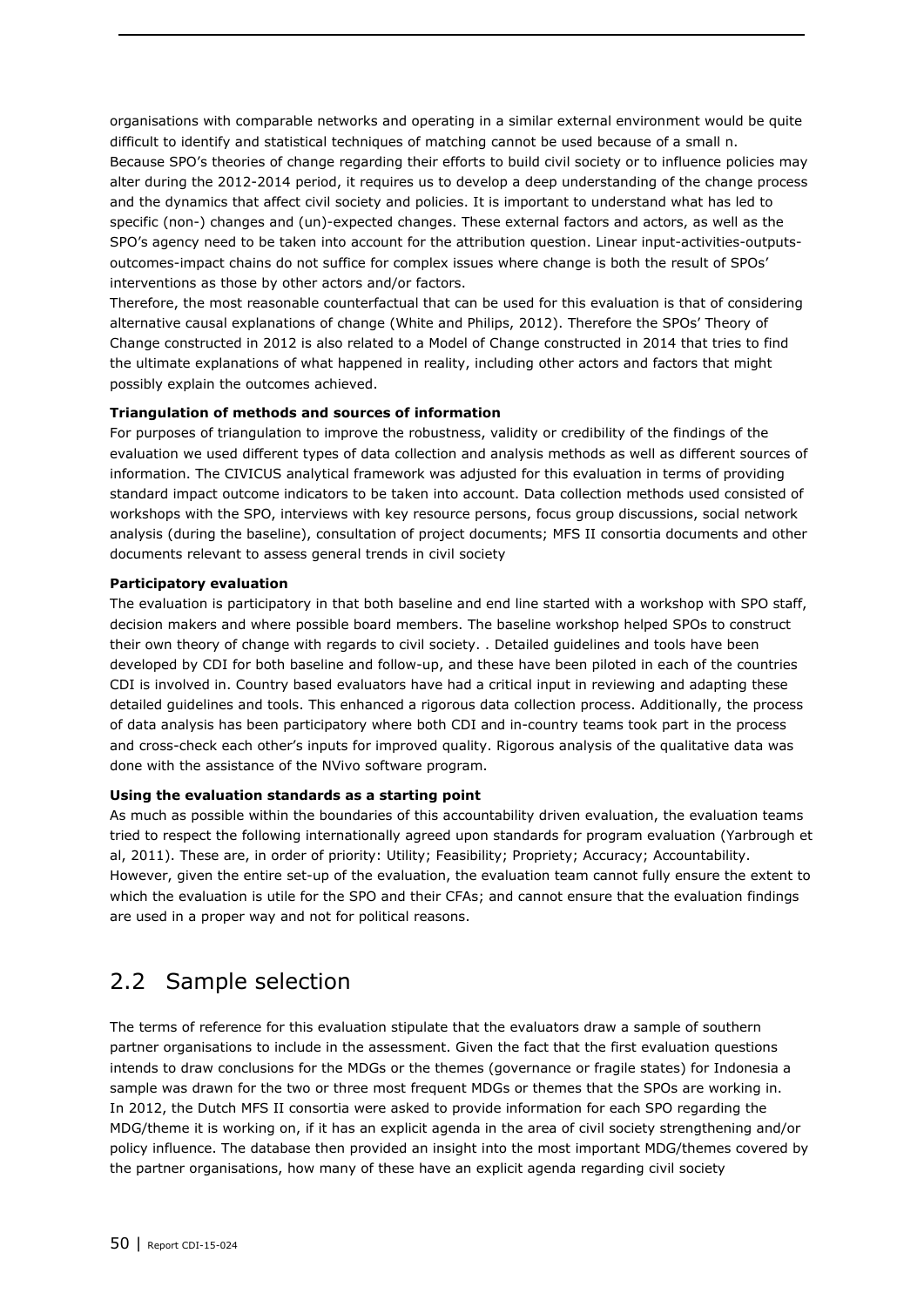strengthening and/or policy influence. The entire population of SPOs in Indonesia was 120, of which those exclusively working on the governance theme (28 SPOs), those working on MDG 7ab (26 SPOs) and on MDG 3 (26 SPOs) where the most frequent ones. With regards to MDG 3 and MDG 7ab the evaluator decided to select MDG 7ab, which is a very specific and relevant MDG for Indonesia. Five 5 partner organisations were randomly selected for respectively MDG 7 (natural resources) of a population of 26 SPOs and 5 for the governance theme from 28 SPOs<sup>76</sup>.

### 2.3 Changes in the original terms of reference

Two major changes have been introduced during this evaluation and accepted by the commissioner of the MFS II evaluation. These changes were agreed upon during the 2013 and the 2014 synthesis team meetings.

### **The efficiency evaluation question**

During the June 2013 synthesis meeting the following decision was made with regards to measuring how efficient MFS II interventions for organisational capacity and civil society are:

*[...] it was stressed that it is difficult to disentangle budgets for capacity development and civil society strengthening. SPOs usually don't keep track of these activities separately; they are included in general project budgets. Therefore, teams agreed to assess efficiency of CD [capacity development] and CS activities in terms of the outcomes and/or outputs of the MDG projects. This implies no efficiency assessment will be held for those SPOs without a sampled MDG project. Moreover, the efficiency assessment of MDG projects needs to take into account CD and CS budgets (in case these are specified separately). Teams will evaluate efficiency in terms of outcomes if possible. If project outcomes are unlikely to be observed already in 2014, efficiency will be judged in terms of outputs or intermediate results (e-mail quotation from Gerton Rongen at February 6, 2014).*

### **Attribution/contribution evaluation question**

During the June 2013 NWO-WOTRO workshop strategies were discussed to fit the amount of evaluation work to be done with the available resources. Therefore,

- 1. The number of SPOs that will undergo a full-fledged analysis to answer the attribution question, were to be reduced to 50 percent of all SPOs. Therefore the evaluation team used the following selection criteria:
	- An estimation of the annual amount of MFS II funding allocated to interventions that have a more or less direct relation with the civil society component. This implies the following steps to be followed for the inventory:
	- Covering all MDGs/themes in the original sample
	- Covering a variety of Dutch alliances and CFAs

- 2. The focus of the attribution question will be on two impact outcome areas, those most commonly present in the SPO sample for each country. The evaluation team distinguishes four different impact outcome areas:
	- The extent to which the SPO, with MFS II funding, engages more and diverse categories of society in the 2011-2014 period (Civicus dimensions "Civic engagement" and "perception of impact")
	- The extent to which the SPOs supports its intermediate organisations to make a valuable contribution to civil society in the 2011 -2014 period (Civicus dimension "Level of organisation" and "perception of impact")
	- The extent to which the SPO itself engages with other civil society organisations to make a valuable contribution to civil society in the 2011-2014 period (Civicus dimension "level of organisation")

 $76$  See the evaluation methodology for the civil society component as described in the annex of the baseline report.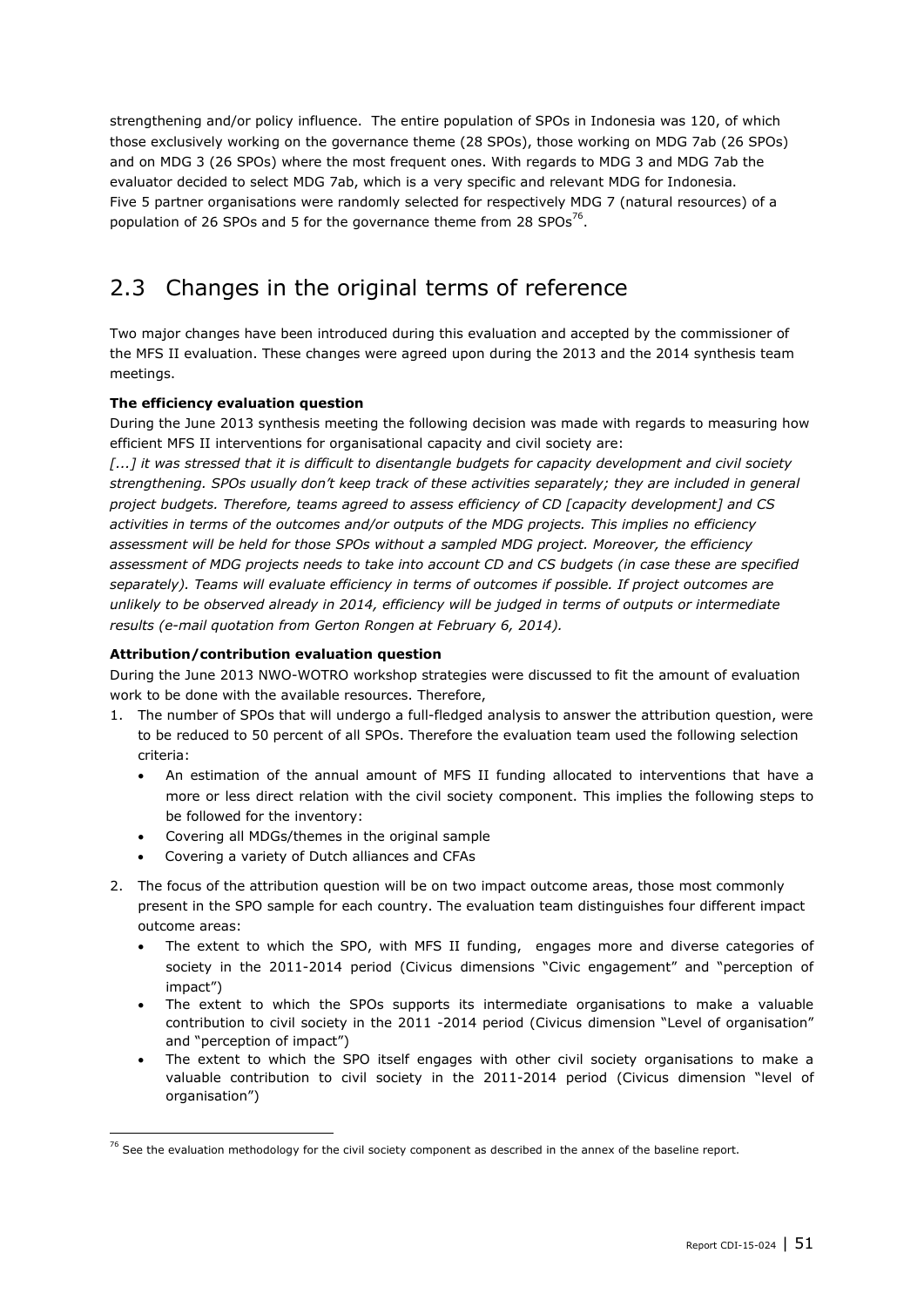- The extent to which the SPO contributes to changing public and private sector policies and practices in the 2011-2014 period (Civicus dimension "perception of impact")
- 3. The CS dimension 'Practice of Values' has been excluded, because this dimension is similar to issues dealt with for the organisational capacity assessment.

| Country          | SPO in the in-depth<br>analysis                                           | <b>Strategic CS orientation to include</b>                                                                                     |
|------------------|---------------------------------------------------------------------------|--------------------------------------------------------------------------------------------------------------------------------|
| <b>Indonesia</b> | ELSAM, WARSI, CRI,<br>NTFP-EP, LPPSLH                                     | Strengthening intermediate organisations AND influencing policies<br>1.<br>and practices                                       |
|                  |                                                                           | If only one of the two above mentioned is applicable, then select<br>2.<br>another appropriate impact outcome area to look at. |
| India            | NNET, CWM,<br>CECOEDECON, Reds                                            | Enhancing civic engagement AND strengthening intermediate<br>1.<br>organisations                                               |
|                  | Tumkur, CSA                                                               | If only one of the two above mentioned is applicable then select<br>2.<br>another appropriate impact outcome area to look at.  |
| <b>Ethiopia</b>  | OSSA, EKHC,<br>CCGG&SO, JeCCDO                                            | Strengthening the capacities of intermediate organisations AND<br>1.<br>SPO's engagement in the wider CS arena                 |
|                  | and ADAA                                                                  | If only one of the two above mentioned is applicable then select<br>2.<br>another appropriate impact outcome area to look at.  |
|                  | Carrollar Canardiation of northeat depressed and delate in February 2014. |                                                                                                                                |

The aforementioned analysis drew the following conclusions:

Source: Consultation of project documents available in February 2014

### 3. Answering the evaluation questions

### 3.1 Evaluation question 1 - Changes in civil society for the relevant MDGs/topics

Evaluation question 1: *What are the changes in civil society in the 2012-2014 period, with particular focus on the relevant MDGs & themes in the selected country?*

### **Indicators and tools used**

In line with the CIVICUS Civil Society Index, a scoring tool was developed in 2012 which comprises 17 indicators. The selection was inspired by those suggested in the terms of reference of the commissioner. Each indicator was, also in line with the CIVICUS index accompanied by an open evaluation question to be used for data collection in 2012 and 2014. In 2012 the scoring tool contained four statements describing the level of achievements of the indicator and scores ranged from 0 to 3 (low score - high score).

A comparison of the scores obtained in 2012 informed the evaluation team that there was a positive bias towards high scores, mostly between 2 and 3. Therefore during the 2014 assessment, it was decided to measure relative changes for each indicator in the 2012 – 2014 period, as well as the reasons for changes or no changes and assigning a score reflecting the change between -2 (considerable deterioration of the indicator value since 2012) and +2 (considerable improvement).

In 2012 and based upon the Theory of Change constructed with the SPO, a set of standard indicators were identified that would ensure a relation between the standard CIVICUS indicators and the interventions of the SPO. However, these indicators were not anymore included in the 2014 assessment because of the resources available and because the methodology fine-tuned for the attribution question in 2013, made measurement of these indicators redundant.

Also in 2012, as a means to measure the 'level of organisation' dimension a social network analysis tool was introduced. However this tool received very little response and was discontinued during the end line study.

#### **Key questions to be answered for this evaluation question**

In 2012, SPO staff and leaders, as well as outside resource persons were asked to provide answers to 17 questions, one per standard indicator of the scoring tool developed by CDI.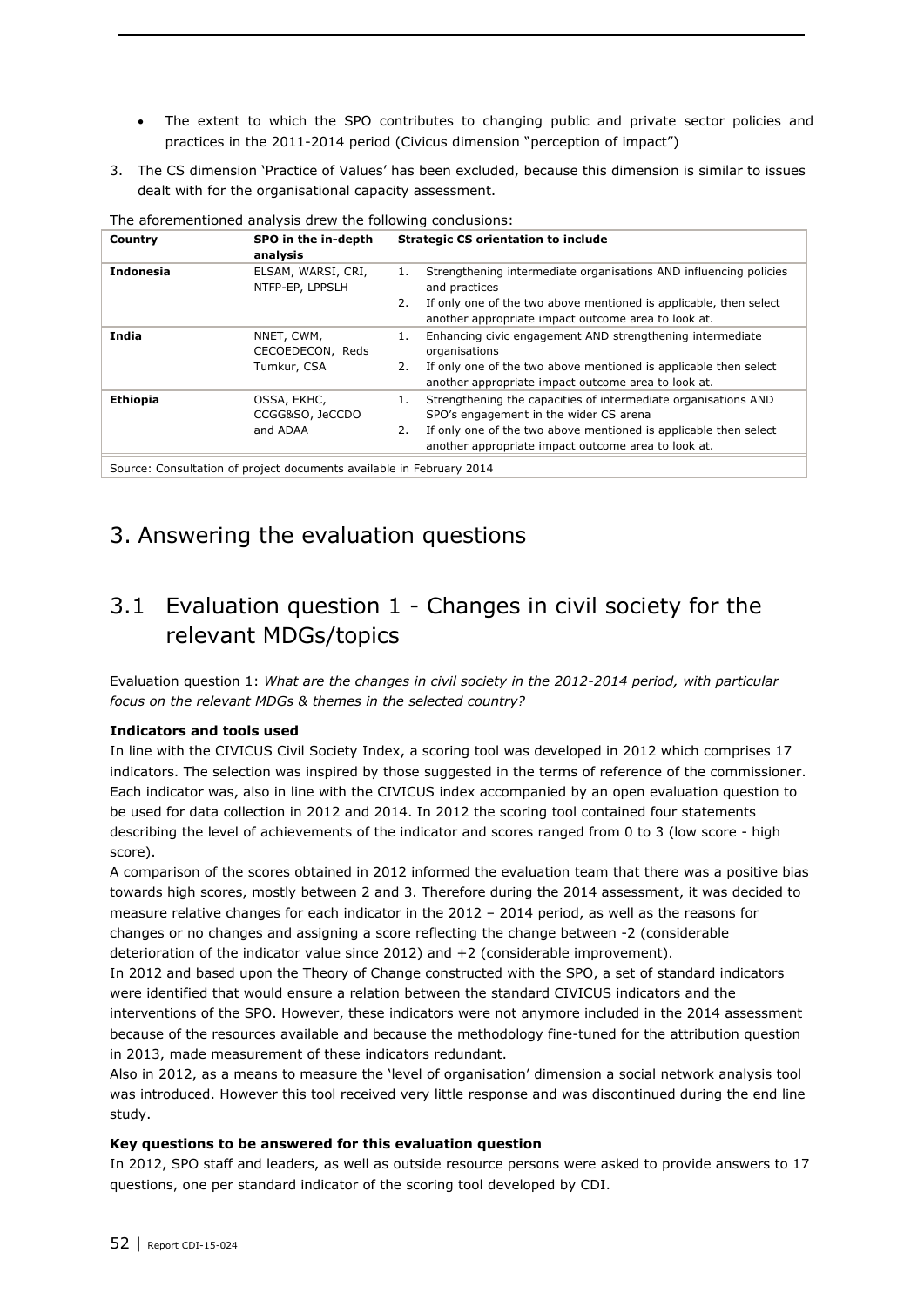In 2012, the SPO staff and leaders were given the description of each indicator as it was in 2012 and had to answer the following questions:

- 1. How has the situation of this indicator changed compared to its description of the 2012 situation? Did it deteriorate considerably or did it improve considerably  $(-2 \rightarrow +2)$
- 2. What exactly has changed since 2012 for the civil society indicator that you are looking at? Be as specific as possible in your description.
- 3. What interventions, actors and other factors explain this change compared to the situation in 2012? Please tick and describe what happened and to what change this led. It is possible to tick and describe more than one choice.
	- Intervention by SPO, NOT financed by any of your Dutch partners ………..…..
	- Intervention SPO, financed by your Dutch partner organisation ………(In case you receive funding from two Dutch partners, please specify which partner is meant here)
	- Other actor NOT the SPO, please specify…….
	- Other factor, NOT actor related, please specify……
	- A combination of actors and factors, INCLUDING the SPO, but NOT with Dutch funding, please specify…
	- A combination of actors and factors, INCLUDING the SPO, but WITH Dutch funding, please specify…
	- Don't know
- 4. Generally speaking, which two of the five CIVICUS dimensions (civic engagement, level of organisation, practice of values, perception of impact, environment) changed considerably between 2012 – 2014? For each of these changes, please describe:
	- Nature of the change
	- Key interventions, actors and factors (MFS II or non-MFS II related) that explain each change (entirely or partially).

### **Sources for data collection**

During the baseline and the end line and for purposes of triangulation, several methods were used to collect data on each (standard) indicator:

- Self-assessment per category of staff within the SPO: where possible, three subgroups were made to assess the scores: field staff/programme staff, executive leadership and representatives of the board,, general assembly, and internal auditing groups if applicable completed with separate interviews;
- Interviews with external resource persons. These consisted of three categories: key actors that are knowledgeable about the MDG/theme the SPO is working on and who know the civil society arena around these topics; civil society organisations that are being affected by the programme through support or CSOs with which the SPO is collaborating on equal footing, and; representatives of public or private sector organisations with which the SPO is interacting
- Consultation and analysis of reports that relate to each of the five CIVICUS dimensions.
- Project documents, financial and narrative progress reports, as well as correspondence between the SPO and the CFA.
- Social network analysis (SNA), which was discontinued in the end line study.

During the follow-up, emphasis was put on interviewing the same staff and external persons who were involved during the baseline for purpose of continuity.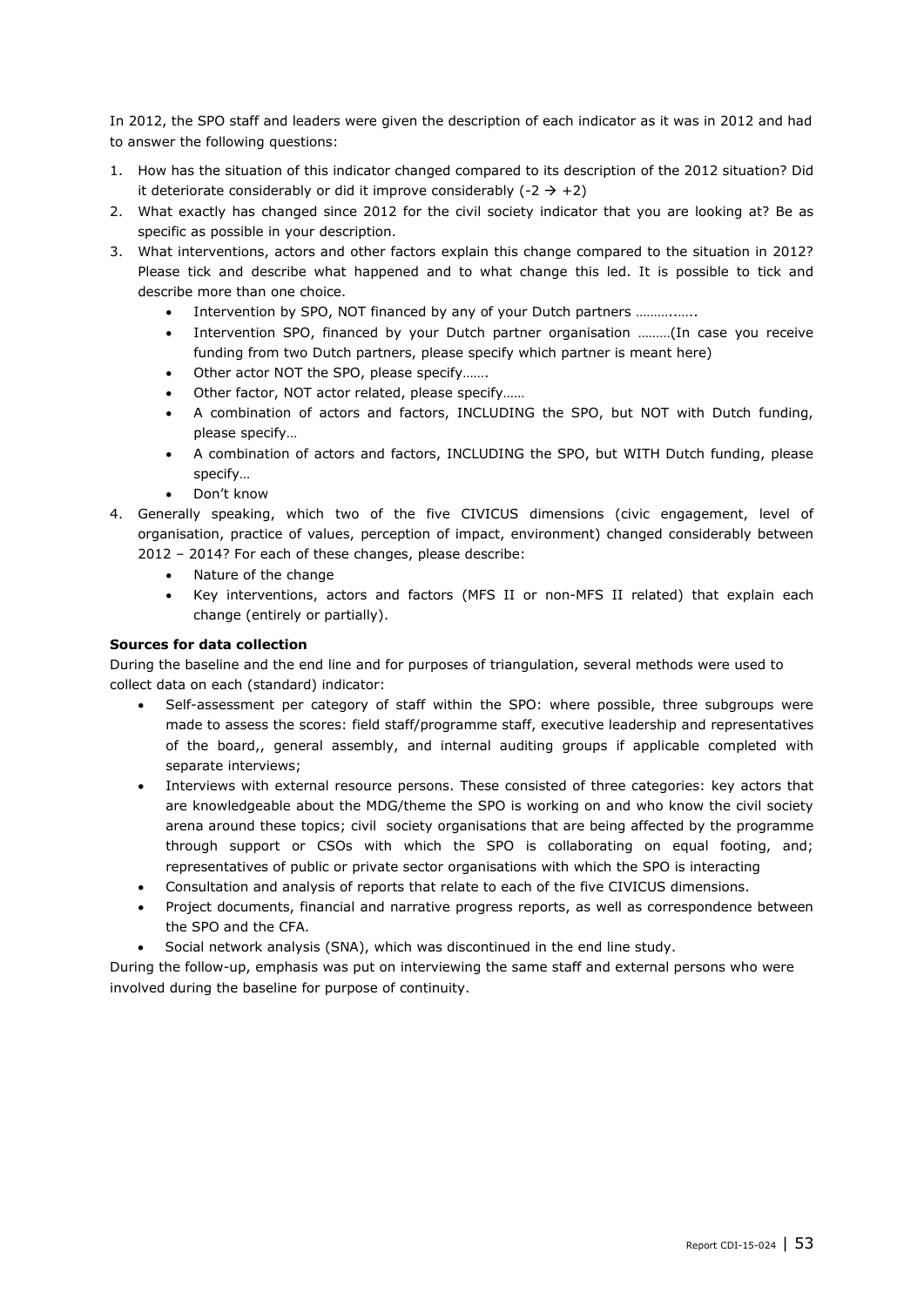### 3.2 Evaluation question 2 – "Attribution" of changes in civil society to interventions of SPOs.

Evaluation question 2: *To what degree are the changes identified attributable to the development interventions of the Southern partners of the MFS II consortia (i.e. measuring effectiveness)?*

#### **Adapting the evaluation question and introduction to the methodology chosen**

In line with the observation of Stern et al. (2012) that the evaluation question, the programme attributes, and the evaluation approaches all provide important elements to conclude on the evaluation design to select, the teams in charge of evaluating the civil society component concluded that given the attributes of the programmes it was impossible to answer the *attribution* question as formulated in the Terms of References of the evaluation and mentioned above. Therefore, the evaluation teams worked towards answering the extent *to which the programme contributed towards realising the outcomes.* For this endeavour explaining outcome process-tracing<sup>77</sup> was used. The objective of the process tracing methodology for MFS II, in particular for the civil society component is to:

- Identify what interventions, actors and factors explain selected impact outcomes for process tracing.
- Assess how the SPO with MFS II funding contributed to the changes in the selected impact outcomes and how important this contribution is given other actors and factors that possibly influence the attainment of the outcome. Ruling out rival explanations, which are other interventions, actors or factors that are not related to MFS II funding.

#### **Methodology – getting prepared**

As described before a limited number of SPOs were selected for process tracing and for each country strategic orientations were identified as a means to prevent a bias occurring towards only positive impact outcomes and as a means to support the in-country evaluation teams with the selection of outcomes to focus on a much as was possible, based upon the project documents available at CDI. These documents were used to track realised outputs and outcomes against planned outputs and outcomes. During the workshop (see evaluation question on changes in civil society) and follow-up interviews with the SPO, two impact outcomes were selected for process tracing.

#### **Steps in process tracing**

1. Construct the theoretical model of change – by in-country evaluation team

After the two impact outcomes have been selected and information has been obtained about what has actually been achieved, the in-country evaluation team constructs a visual that shows all pathways that might possibly explain the outcomes. The inventory of those possible pathways is done with the SPO, but also with external resource persons and documents consulted. This culminated in a Model of Change. A MoC of good quality includes: The causal pathways that relate interventions/parts by any actor, including the SPO to the realised impact outcome; assumptions that clarify relations between different parts in the pathway, and; case specific and/or context specific factors or risks that might influence the causal pathway, such as for instance specific attributes of the actor or socio-cultural-economic context. The Models of Change were discussed with the SPO and validated.

2. Identify information needs to confirm or reject causal pathways as well as information sources needed.

This step aims to critically reflect upon what information is needed that helps to confirm one of causal pathways and at that at same time helps to reject the other possible explanations. Reality warns that this type of evidence will hardly be available for complex development efforts. The evaluators were asked

 $^{77}$  Explaining outcome process tracing attempts to craft a minimally sufficient explanation of a puzzling outcome in a specific historical case. Here the aim is not to build or test more general theories but to craft a (minimally) sufficient explanation of the outcome of the case where the ambitions are more case centric than theory oriented. The aim of process tracing is not to verify if an intended process of interventions took place as planned in a particular situation, but that it aims at increasing our understanding about what works under what conditions and why (Beach & Pedersen, 2013).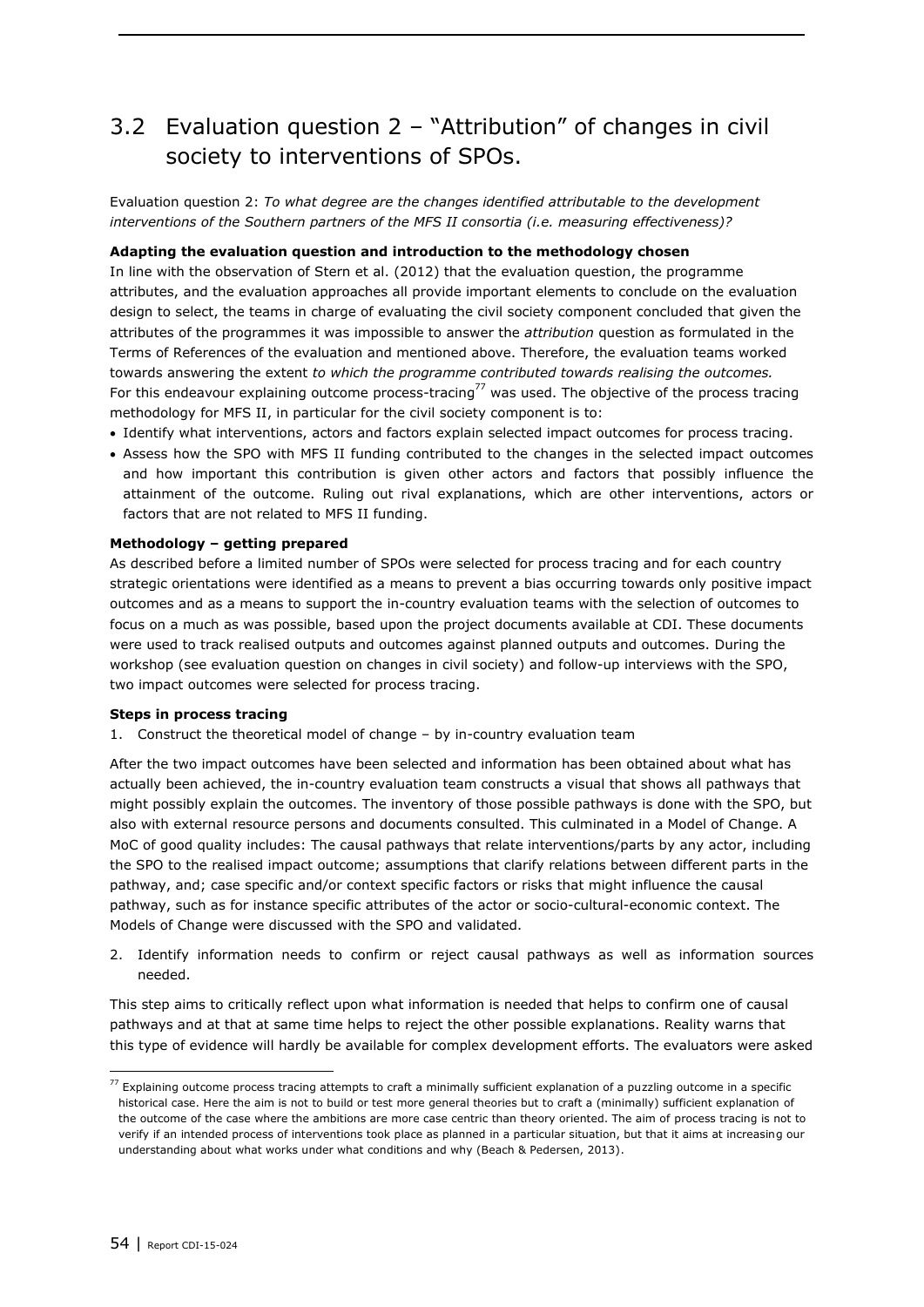to behave as detectives of Crime Scene Investigation, ensuring that the focus of the evaluation was not only on checking if parts/interventions had taken place accordingly, but more specifically on identifying information needs that confirm or reject the relations between the parts/interventions. The key question to be answered was: "What information do we need in order to confirm or reject that one part leads to another part or, that X causes Y?". Four types of evidence were used, where appropriate:<sup>78</sup>

- *Pattern evidence* relates to predictions of statistical patterns in the evidence. This may consist of trends analysis and correlations.
- *Sequence evidence* deals with the temporal and spatial chronology of events predicted by a hypothesised causal mechanism. For example, a test of the hypothesis could involve expectations of the timing of events where we might predict that if the hypothesis is valid, we should see that the event B took place after event A. However, if we found that event B took place before event A, the test would suggest that our confidence in the validity of this part of the mechanism should be reduced (disconfirmation/ falsification).
- *Trace evidence* is evidence whose mere existence provides proof that a part of a hypothesised mechanism exists. For example, the existence of meeting minutes, if authentic, provides strong proof that the meeting took place.
- *Account evidence* deals with the content of empirical material, such as meeting minutes that detail what was discussed or an oral account of what took place in the meeting.
- 3. Collect information necessary to confirm or reject causal pathways

Based upon the inventory of information needs the evaluation teams make their data collection plan after which data collection takes place.

4. Analyse the data collected and assessment of their quality.

This step consists of compiling all information collected in favour or against a causal pathway in a table or in a list per pathway. For all information used, the sources of information are mentioned and an assessment of the strength of the evidence takes place, making a distinction between strong, weak and moderate evidence. For this we use the traffic light system: **green letters mean strong evidence**, **red letters mean weak evidence** and **orange letter mean moderate evidence:** The following table

| Causal pathway  |                      | Information that confirms (parts of) this<br>pathway | Information that rejects (parts of) this<br>pathway |                       |  |  |
|-----------------|----------------------|------------------------------------------------------|-----------------------------------------------------|-----------------------|--|--|
| Pathway 1       | <b>Information 1</b> | Source of information                                | <b>Information 1</b>                                | Source of information |  |  |
| <b>Part 1.1</b> | <b>Information 2</b> | Source of information                                | <b>Information 2</b>                                | Source of information |  |  |
| <b>Part 1.2</b> | <b>Information 3</b> | Source of information                                | <b>Information 3</b>                                | Source of information |  |  |
| <b>Etc</b>      | etc.                 | etc.                                                 | etc                                                 | etc                   |  |  |
| Pathway 2       | <b>Information 1</b> | Source of information                                | <b>Information 1</b>                                | Source of information |  |  |
| <b>Part 2.1</b> | <b>Information 2</b> | Source of information                                | <b>Information 2</b>                                | Source of information |  |  |
| <b>Part 2.2</b> | <b>Information 3</b> | Source of information                                | <b>Information 3</b>                                | Source of information |  |  |
| Etc.            | etc                  | etc                                                  | etc                                                 | etc                   |  |  |
| Pathway 3       |                      |                                                      |                                                     |                       |  |  |

provides the format used to assess these issues.

5. Assessing the nature of the relations between parts in the model of change

The classification of all information collected is being followed by the identification of the pathways that most likely explain the impact outcome achieved. For this the evaluators assess the nature of the relations between different parts in the MoC. Based upon Mayne (2012) and Stern et al (2012) the following relations between parts in the MoC are mapped and the symbols inserted into the original MoC.

<sup>&</sup>lt;sup>78</sup> Beach and Pederson, 2013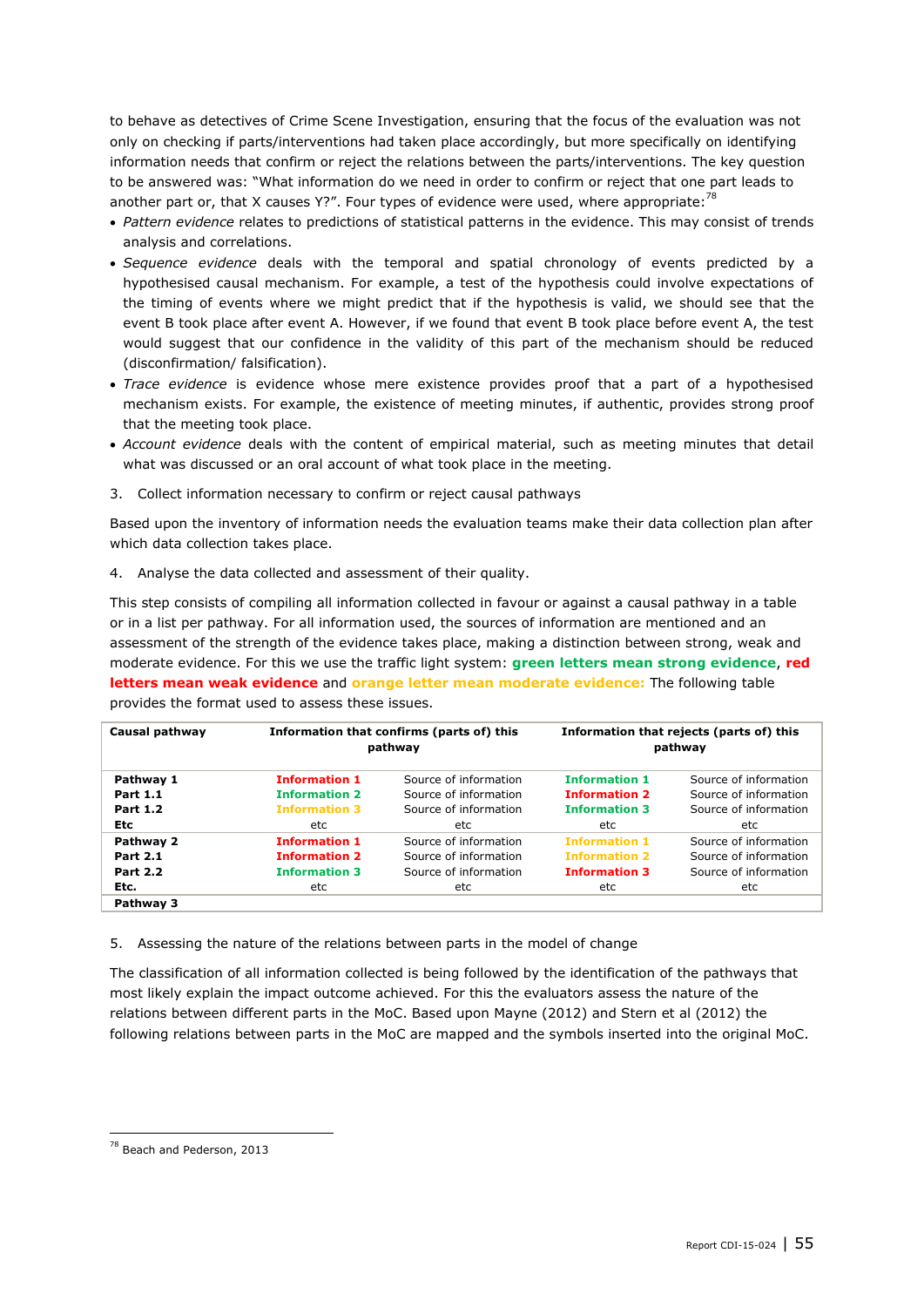| Nature of the relation between parts and other parts or outcome                                                                                                                                                         |  |
|-------------------------------------------------------------------------------------------------------------------------------------------------------------------------------------------------------------------------|--|
| The part is the only causal explanation for the outcome. No other interventions or factors explain<br>it. (necessary and sufficient)                                                                                    |  |
| The part does not explain the outcome at all: other subcomponents explain the outcomes.                                                                                                                                 |  |
| The part explains the outcome but other parts explain the outcome as well: there are multiple<br>pathways (sufficient but not necessary)                                                                                |  |
| The part is a condition for the outcome but won't make it happen without other factors (necessary<br>but not sufficient)                                                                                                |  |
| The part explains the outcome, but requires the help of other parts to explain the outcome in a<br>sufficient and necessary way (not a sufficient cause, but necessary) $\rightarrow$ it is part of a causal<br>package |  |
| Sources: Mayne, 2012; Stern et al, 2012                                                                                                                                                                                 |  |

6. Write down the contribution and assess the role of the SPO and MFS II funding

This final step consists of answering the following questions, as a final assessment of the contribution question:

- The first question to be answered is: What explains the impact outcome?
- The second question is: What is the role of the SPO in this explanation?
- The third question, if applicable is: what is the role of MFS II finding in this explanation?
- 7. Sources for data collection

Information necessary to answer this evaluation question is to be collected from:

- Interviews with resource persons inside and outside the SPO
- Project documents and documentation made available by other informants
- Websites that possibly confirm that an outcome is achieved and that the SPO is associated with this outcome
- Meeting minutes of meetings between officials
- Time lines to trace the historical relations between events
- Policy documents
- $e$  etc

### 3.3 Evaluation question 3 – Relevance of the changes

Evaluation question 3: *What is the relevance of these changes?*

The following questions are to be answered in order to assess the relevance of the changes in Civil Society.

- How do the MFS II interventions and civil society outcomes align with the Theory of Change developed during the baseline in 2012? What were reasons for changing or not changing interventions and strategies?
- What is the civil society policy of the Dutch alliance that collaborates with the SPO? And how do the MFS II interventions and civil society outcomes align with the civil society policy of the Dutch alliance that collaborates with the SPO?
- How relevant are the changes achieved in relation to the context in which the SPO is operating?
- What is the further significance of these changes for building a vibrant civil society for the particular MDG/ theme in the particular context?

### **Sources for data collection**

For this question the following sources are to be consulted:

- Review of the information collected during interviews with the SPO and outside resource persons
- The 2012 Theory of Change
- Interview with the CFA liaison officer of the SPO;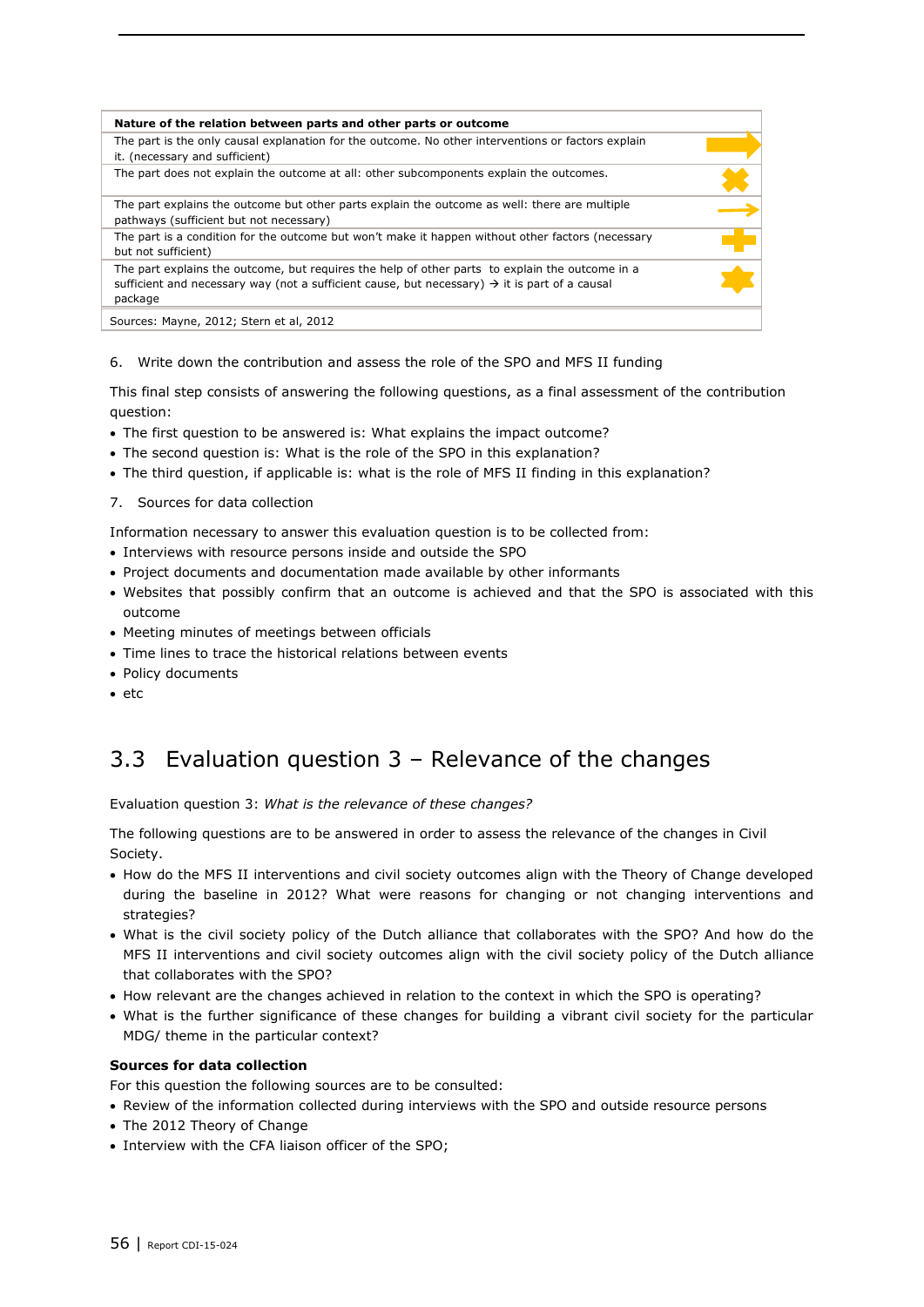Review of reports, i.e: the civil society policy document of the Dutch Alliance that was submitted for MFS II funding, relevant documents describing civil society for the MDG/ theme the SPO is working on in a given context.

### 3.4 Evaluation question 4, previously 5 - Factors explaining the findings

Evaluation question 4: *What factors explain the findings drawn from the questions above?*

To answer this question we look into information available that:

- Highlight changes in the organisational capacity of the SPO
- Highlight changes in the relations between the SPO and the CFA
- Highlight changes in the context in which the SPO is operating and how this might affect positively or negatively its organisational capacity.

#### **Sources for data collection**

Sources of information to be consulted are:

- Project documents
- Communications between the CFA and the SPO
- Information already collected during the previous evaluation questions.

### 4. Analysis of findings

A qualitative software programme NVivo 10 (2010) was used to assist in organising and making sense of all data collected. Although the software cannot take over the task of qualitative data analysis, it does 1) improve transparency by creating a record of all steps taken, 2) organise the data and allow the evaluator to conduct a systematic analysis, 3) assist in identifying important themes that might otherwise be missed, and 4) reduce the danger of bias due to human cognitive limitations, compared to "intuitive data processing" (Sadler 1981). The qualitative data in the evaluation consisted of transcripts from semi-structured interviews, focus group discussions workshops, field notes from observation, and a range of documents available at the SPO or secondary information used to collect reference data and to obtain a better understanding of the context in which the CS component evolves.

To analyse this diverse collection of data, several analytical strategies are envisioned, specifically content analysis, discourse analysis, and thematic analysis. Although each of these strategies can be understood as a different lens through which to view the data, all will require a carefully developed and executed coding plan.

Data have been coded according to: standard civil society indicator; outcome included for in-depth contribution analysis; relevance, and; explaining factors.

This qualitative analysis will be supported by a limited amount of quantitative data largely arising from the score assigned by the evaluation team to each performance indicator described in the civil society scoring tool. Other quantitative data in this study are drawn information provided in background literature and organisational documents as well as the Social Network Analysis method.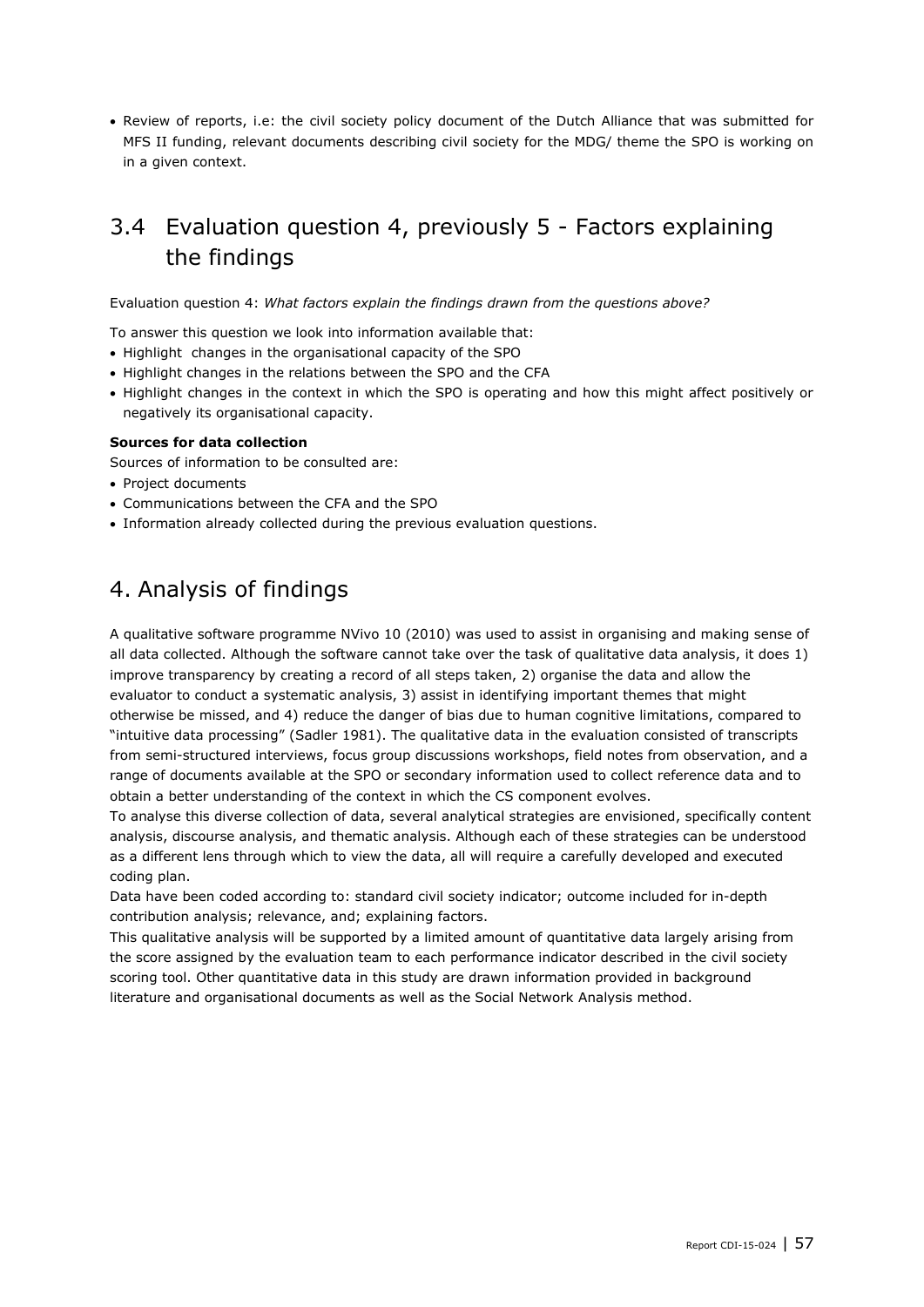## 5. Limitations to the methodology

### 5.1 General limitations with regards to the MFS II evaluation

### **The MFS II programme and CIVICUS**

Although the MFS II programme stated that all proposals need to contribute to civil society strengthening in the South<sup>79</sup>, mention was made of the use of the CIVICUS framework for monitoring purposes. The fact that civil society was to be integrated as one of the priority result areas next to that of organisational capacity and MDGs became only clear when the MoFA communicated its mandatory monitoring protocol. In consequence, civil society strengthening in the MFS II programmes submitted to the ministry is mainstreamed into different sub programmes, but not addressed as a separate entity.

This late introduction of the Civil Society component also implies that project documents and progress reports to not make a distinction in MDG or theme components vs those of civil society strengthening, leaving the interpretation of what is a civil society intervention our outcome and what not to the interpretation of the evaluation team.

At the same time the evaluation team observes that SPOs and CFAs have started to incorporate the organisational capacity tool that is being used in the monitoring protocol in their own organisational assessment procedures. None of the SPOs is familiar with the CIVICUS framework and how it fits into their interventions.

### **Differences between CIVICUS and MFS II evaluation**

CIVICUS developed a Civil Society Index that distinguishes 5 dimensions and for each of these a set of indicators has been developed. Based upon a variety of data collection methods, a validation team composed of civil society leaders provides the scores for the civil society index.

Major differences between the way the Civil Society Index is been used by CIVICUS and for this MFS II evaluation is the following:

- 1. CIVICUS defines its unit of analysis is terms of the civil society arena at national and/or subnational level and does not start from individual NGOs. The MFS II evaluation put the SPO in the middle of the civil society arena and then looked at organisations that receive support; organisations with which the SPO is collaborating. The civil society arena boundaries for the MFS II evaluation are the public or private sector organisations that the SPO relates to or whose policies and practices it aims to influence
- 2. The CIVICUS assessments are conducted by civil society members itself whereas the MFS II evaluation is by nature an external evaluation conducted by external researchers. CIVICUS assumes that its assessments, by organising them as a joint learning exercise, will introduce change that is however not planned. With the MFS II evaluation the focus was on the extent to which the interventions of the SPO impacted upon the civil society indicators.
- 3. CIVICUS has never used its civil society index as a tool to measure change over a number of years. Each assessment is a stand-alone exercise and no efforts are being made to compare indicators over time or to attribute changes in indicators to a number of organisations or external trends.

### **Dimensions and indicator choice**

The CIVICUS dimensions in themselves are partially overlapping; the dimension 'perception of impact' for instance contains elements that relate to 'civic engagement' and to 'level of organisation'. Similar overlap is occurring in the civil society scoring tool developed for this evaluation and which was highly oriented by a list of evaluation questions set by the commissioner of the evaluation.

Apart from the overlap, we observe that some of the standard indicators used for the civil society evaluation were not meaningful for the SPOs under evaluation. This applies for instance for the political

<sup>79</sup> Policy Framework Dutch Co- financing System II 2011 - 2015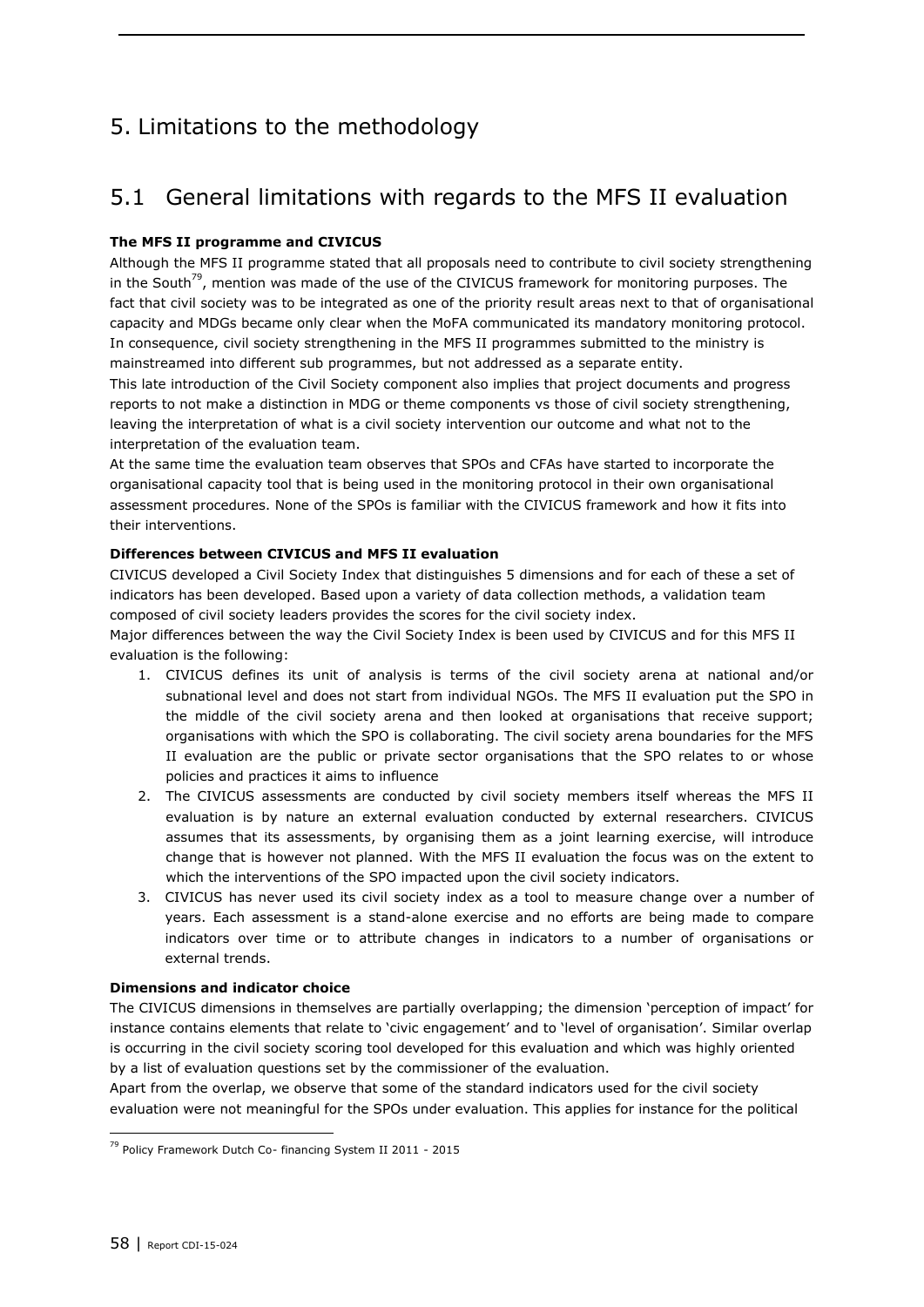engagement indicator "How intense is your (individual staff or organisational) participation in locallynationally elected bodies and/or sectoral user groups?"

#### **Measuring change over a two-year period**

The MFS II programme started its implementation in 2011 and it will finish in 2015, whereas its evaluation started mid-2012 and will end in the beginning of 2014. The period between the baseline and the end line measurement hardly covers 2 years in some cases. Civil society building and policy influence are considered the type of interventions that requires up to 10 years to reap significant results, especially when taking into account attitudes and behaviour. Apart from the fact that the baseline was done when MFS II was already operational in the field for some 1,5 years, some SPO interventions were a continuation of programmes designed under the MFS I programme, hence illustrating that the MFS II period is not a clear boundary. Contracts with other SPOs ended already in 2012, and practically coincided with the baseline assessment being conducted at the moment the relationship with the CFA had practically ended.

#### **Aggregation of findings**

Although working with standard indicators and assigning them scores creates expectations of findings being compared and aggregated at national and international level, this may lend itself to a quick but inaccurate assessment of change. Crude comparison between programs on the basis of findings is problematic, and risks being politically abused. The evaluation team has to guard against these abuses by ensuring the necessary modesty in extrapolating findings and drawing conclusions.

#### **Linking the civil society component to the other components of the MFS II evaluation**

The Theory of Change in the terms of reference assumes that CFAs are strengthening the organisational capacity of their partners, which is evaluated in the organisational capacity components, which then leads to impact upon MDGs or upon civil society. Because the evaluation methodology designed for both the organisational capacity and the civil society evaluation require considerable time investments of the SPOs, a deliberate choice was made not to include SPOs under the organisational capacity component in that of Civil Society. This may possibly hamper conclusions regarding the assumption of capacitated SPOs being able to impact upon civil society. However, where information is available and where it is relevant, the civil society component will address organisational capacity issues.

No such limitations were made with regards to SPOs in the MDG sample, however, apart from Indonesia; none of the SPOs in the civil society sample is also in that of MDG.

### 5.2 Limitations during baseline with regards to the methodology

A very important principle upon which this evaluation methodology is based is that of triangulation, which implies that different stakeholders and documents are consulted to obtain information about the same indicator from different perspectives. Based upon these multiple perspectives, a final score can be given on the same indicator which is more valid and credible.

For Indonesia this has not always been possible:

- For 7 out of 10 SPOs a Survey Monkey questionnaire was developed to assess the intensity of the interaction between stakeholders in the network. Out of 156 actors that were invited to fill in this 5 minute questionnaire, only 7 actors effectively filled in the questionnaire  $= 4.5$  %. The online Social Network Analysis aims at having both the opinion of the SPO on the intensity of the interaction with another actor, as well as the opinion of the other actor for triangulation. Important reasons for not filling in this form are that actors in the network are not technology savvy, or that they have difficulties in accessing internet. Data obtained by survey monkey were not used in the baseline. Instead the evaluation team did a social network assessment during the baseline workshop with the SPO.
- With regards to filling in offline interview forms or answering questions during interviews a number of civil society actors did not want to score themselves because they do not benefit from the interventions of the MFS II projects. Having the scores of their own organisations will help to assess the wider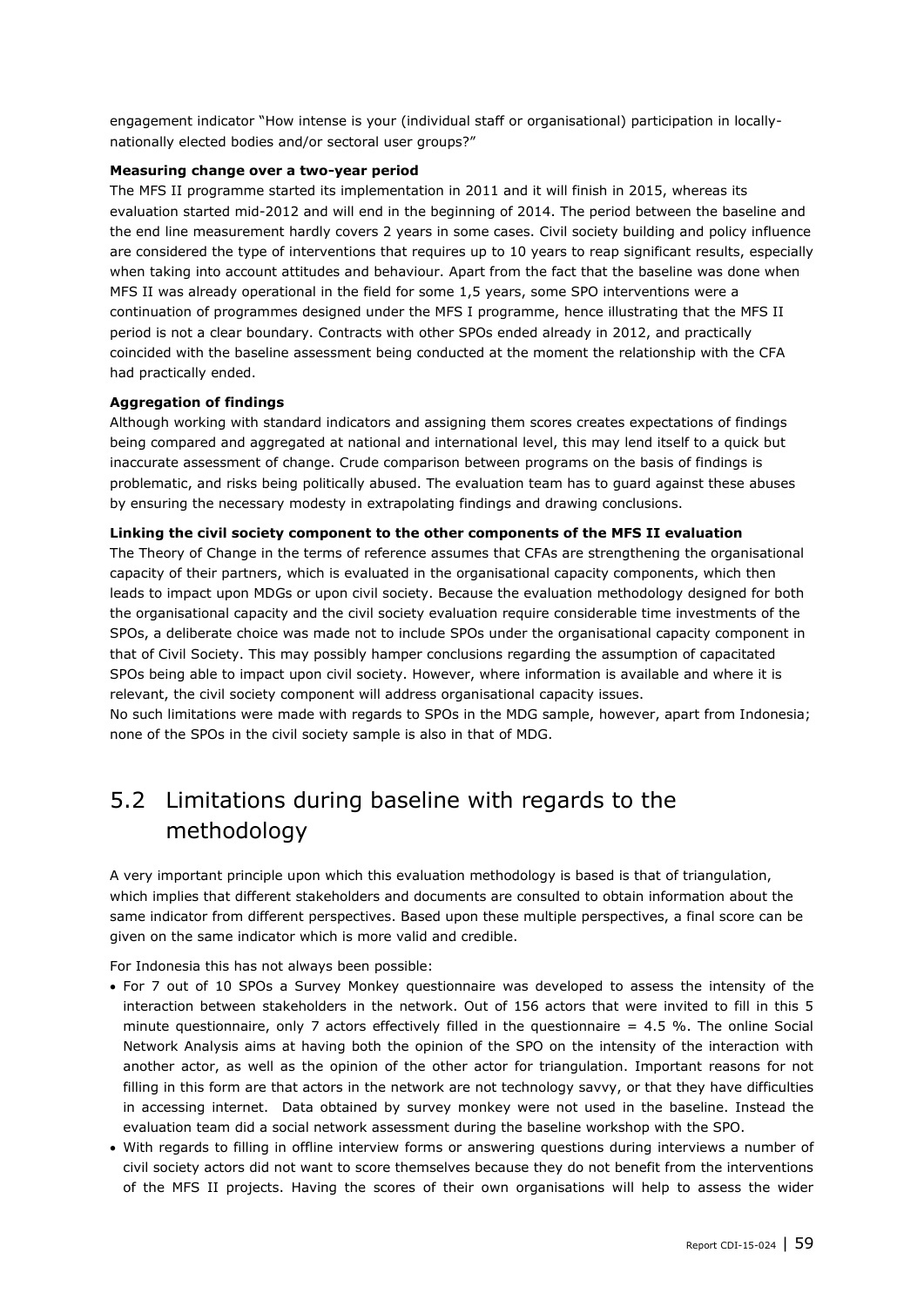environment in which the SPO operates and possibly an impact of the SPO on other civil society organisations in 2014.

 With regards to public officials the evaluation team faced difficulties to have their opinions on a certain number of indicators such as perception of impact on policy influencing and relations between public organisations and civil society. Public officials fear that they will be quoted in the assessment, which may have repercussions for their position.

### 5.3 Experiences during end line from in-country teams - Indonesia

The in-country team experienced difficulties in working on the first evaluation question regarding changes in civil society. The team would have preferred a similar workshop as during the baseline that would recapitulate the essence of the CIVICUS model and the content of each standard indicator developed. Although some members of the in-country team were also involved in the 2012 base line assessment, they and their new colleagues experienced a kind of "CS dimension shock" when these topics where not addressed during the workshop, where a lot of time was spend to work on the second evaluation question on contribution. A guidance sent later in the year was helpful but came late according to the Indonesian team.

The many appendices prepared for data collection and meant as a step-wide approach for the end line study, sometimes became a burden and a limitation when applied directly in collecting data. Like mentioned for the baseline study the questions sometimes limited the probing for information. In addition, in-country team members had to deal with the "CS dimension shock".

The organisation of the entire MFS II evaluation did provide very little opportunities for SPOs to engage with the evaluation and to feel concerned. For many of the SPOs the evaluation does not provide a strategic value in terms of drawing lessons. This lack of ownership is felt more strongly with those SPOs that already ended their contract with the Dutch MFS II organisation and with those SPOs that due to high staff turn overs were confronted with past tense issues that they did not experience. Some of the SPOs simply didn't care about the evaluation. This could have been anticipated if there had been a special workshop (for the directors, perhaps, and the CFAs) prior to the endline. Via such workshops, appointments and agreements could have been set, allowing the in-country teams to plan their time and schedule. What ended up happening was that many of the SPOs kept putting off appointments and this also affected the schedule of the team.

Many SPOs are unfamiliar with the CIVICUS framework and the in-country team tried to ease them into it by sending background information and the indicator questions regarding changes in civil society prior to the workshop. This was effective for some SPOs (Common Room, WARSI), but not very effective for LPPSLH, RUANGRUPA, and CRI. The latter three found it too difficult to answer these questions by themselves. Common Room, on the other hand dedicated a special discussion session to discuss the questions internally. The questions were however the same as those dealt with during the baseline and possibly high staff turnovers may also explain this " CS dimension shock".

Fieldwork was sometimes inefficient since the in-country team assumed that each step (workshop, interview, drafting model of change, selecting outcome, finding evidences) would neatly fall into sequence and could be packed tightly within 4 or 5 days with strong commitment from the SPO. This often did not happen.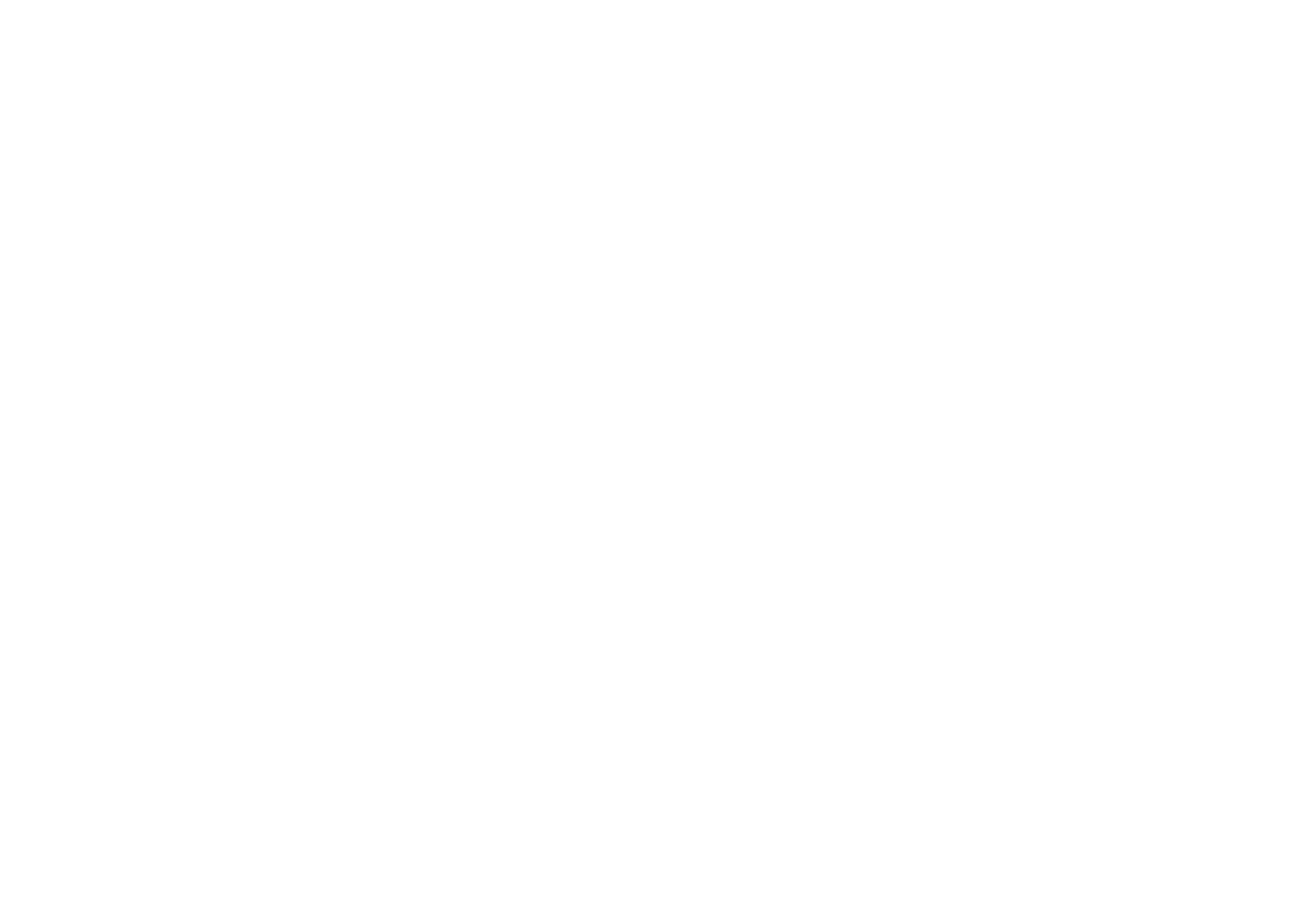|                                       |                                                               |  |                                                                                                                                                                                                                 |                                                                                                          |                                                                                                                      |                                                                                                                                                                                                |                                                                                                                                                     |                                      | <b>What are factors</b>           |
|---------------------------------------|---------------------------------------------------------------|--|-----------------------------------------------------------------------------------------------------------------------------------------------------------------------------------------------------------------|----------------------------------------------------------------------------------------------------------|----------------------------------------------------------------------------------------------------------------------|------------------------------------------------------------------------------------------------------------------------------------------------------------------------------------------------|-----------------------------------------------------------------------------------------------------------------------------------------------------|--------------------------------------|-----------------------------------|
|                                       |                                                               |  |                                                                                                                                                                                                                 | <b>Statements</b>                                                                                        |                                                                                                                      |                                                                                                                                                                                                |                                                                                                                                                     |                                      | (strengths,<br>weaknesses) that   |
| <b>Dimension</b>                      | <b>Outcome domains</b>                                        |  | Question                                                                                                                                                                                                        | $\mathbf{o}$                                                                                             | 1                                                                                                                    | $\overline{\mathbf{2}}$                                                                                                                                                                        | з                                                                                                                                                   | $\mathbf x$                          | explain the current<br>situation? |
| Civic<br>engagement                   | Needs of<br>marginalised<br>1<br>groups                       |  | How does your<br>organisation take the<br>needs of your<br>beneficiaries/target<br>groups, in particular<br>marginalised groups into<br>account in your planning,<br>actions, activities, and/or<br>strategies? | Are NOT<br>taken into<br>account                                                                         | Are POORLY taken<br>into account                                                                                     | Are PARTLY taken<br>into account                                                                                                                                                               | Are FULLY taken<br>into account                                                                                                                     | Question not<br>relevant,<br>because |                                   |
|                                       | Involvement<br>of target<br>$\overline{\mathbf{2}}$<br>groups |  | What is the level of<br>participation of your<br>beneficiaries/target<br>groups, in particular<br>marginalised groups in<br>the analysis, planning<br>and evaluation of your<br>activities?                     | They are<br><b>INFORMED</b><br>about on-<br>going and/or<br>new activities<br>that you will<br>implement | They are CONSULTED<br>by your organisation.<br>You define the<br>problems and provide<br>the solutions.              | They CARRY OUT<br>activities and/or form<br>groups upon your<br>request. They provide<br>resources (time, land,<br>labour) in return for<br>your assistance<br>(material and/or<br>immaterial) | They ANALYSE<br>PROBLEMS AND<br><b>FORMULATE</b><br>IDEAS together<br>with your<br>organisation<br>and/or take action<br>independently<br>from you. | Question not<br>relevant,<br>because |                                   |
|                                       | Political<br>$\overline{\mathbf{3}}$<br>engagement            |  | How intense is your<br>(individual staff or<br>organisational)<br>participation in locally-<br>nationally elected bodies<br>and/or sectoral user<br>groups?                                                     | No<br>participation                                                                                      | You are occasionally<br>CONSULTED by these<br>bodies                                                                 | You are a member of<br>these bodies. You<br>attend meetings as a<br>participant                                                                                                                | You are a member<br>of these bodies.<br>You are chairing<br>these bodies or<br>sub groups                                                           | Question not<br>relevant,<br>because |                                   |
| organisation<br><mark>level of</mark> | <b>Relations with</b><br>other<br>5<br>organisations          |  | In the past 12 months<br>what has been the most<br>intensive interaction you<br>had with other CSOs?                                                                                                            | No<br>interaction at<br>all                                                                              | Networking -<br>Cooperation: Inform<br>each other; roles<br>somewhat defined; all<br>decisions made<br>independently | Coordination -<br>Coalition: ideas and<br>resources shared;<br>roles defined and<br>divided; all have a<br>vote in decision<br>making                                                          | Collaboration:<br>organisations<br>belong to one<br>system; mutual<br>trust; consensus<br>on all decisions.                                         | Question not<br>relevant,<br>because |                                   |

### **Civil Society Scoring tool - baseline**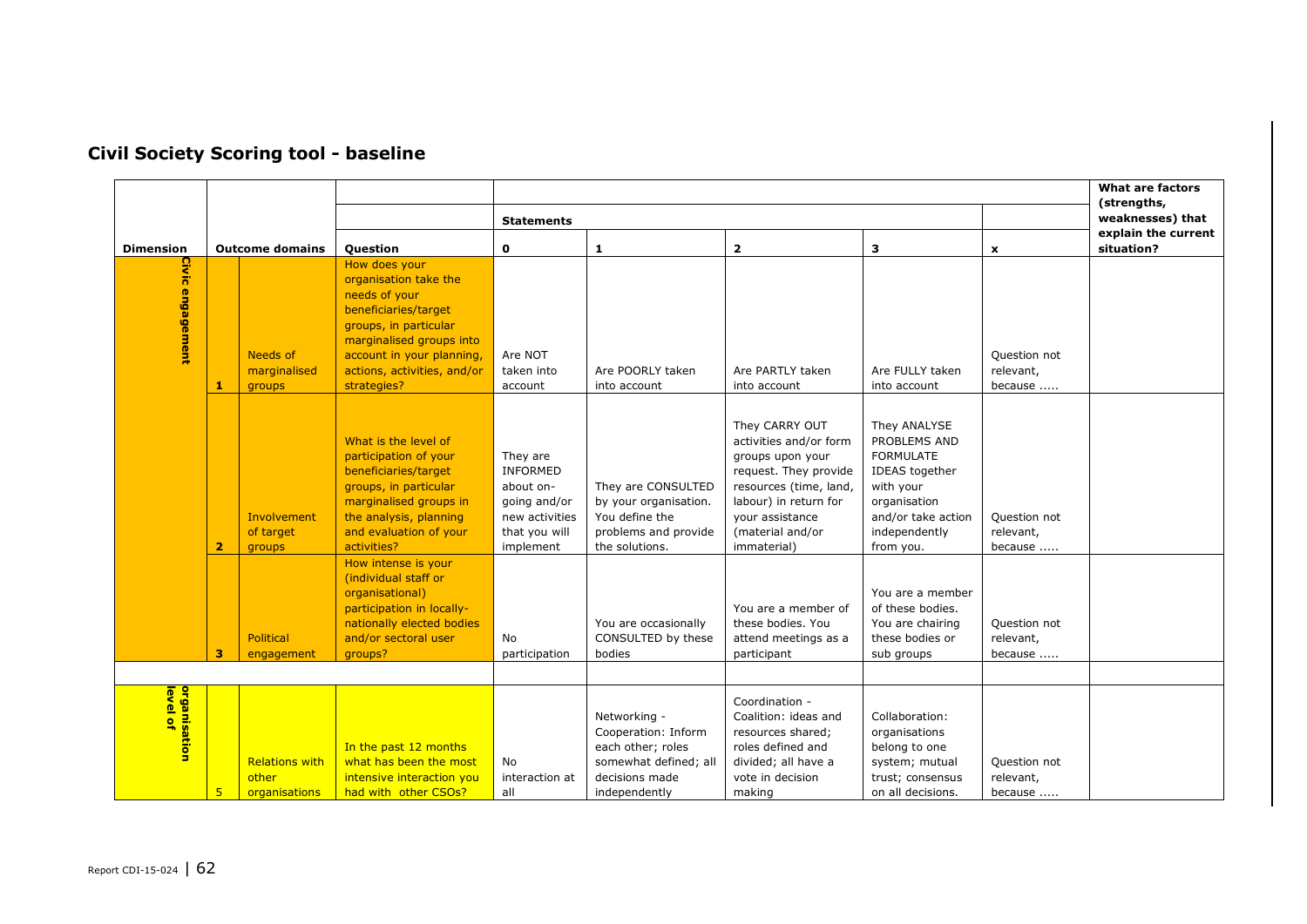|                  |   |                        |                                                |                   |                        |                         |                    |                | <b>What are factors</b>           |
|------------------|---|------------------------|------------------------------------------------|-------------------|------------------------|-------------------------|--------------------|----------------|-----------------------------------|
|                  |   |                        |                                                | <b>Statements</b> |                        |                         |                    |                | (strengths,<br>weaknesses) that   |
| <b>Dimension</b> |   |                        |                                                | $\mathbf 0$       | 1                      | $\overline{\mathbf{2}}$ | 3                  |                | explain the current<br>situation? |
|                  |   | <b>Outcome domains</b> | <b>Question</b>                                |                   |                        |                         |                    | $\pmb{\times}$ |                                   |
|                  |   |                        | In the past 12 months<br>how many meetings did |                   |                        |                         |                    |                |                                   |
|                  |   |                        |                                                |                   |                        |                         |                    |                |                                   |
|                  |   |                        | you have with the CSO                          |                   |                        |                         |                    |                |                                   |
|                  |   | <b>Frequency of</b>    | that you have most                             | No                |                        |                         |                    | Question not   |                                   |
|                  |   | dialogue with          | intensive interaction                          | interaction at    | Less thatn 2 times a   | Between 2 and 3         | More than 4 times  | relevant,      |                                   |
|                  | 5 | closest CSO            | with?                                          | all               | year                   | times a year            | a year             | because        |                                   |
|                  |   |                        |                                                |                   |                        | Coordination -          |                    |                |                                   |
|                  |   |                        | Which CSO are most                             |                   | Networking -           | Coalition: ideas and    | Collaboration:     |                |                                   |
|                  |   |                        | effective in defending the                     |                   | Cooperation: Inform    | resources shared;       | organisations      |                |                                   |
|                  |   | Defending the          | interests of your target                       |                   | each other; roles      | roles defined and       | belong to one      |                |                                   |
|                  |   | interests of           | groups? In the past 12                         | <b>No</b>         | somewhat defined; all  | divided; all have a     | system; mutual     | Ouestion not   |                                   |
|                  |   | marginalised           | months, how did you                            | interaction at    | decisions made         | vote in decision        | trust; consensus   | relevant,      |                                   |
|                  | 6 | groups:                | relate to those CSOs?                          | all               | independently          | making                  | on all decisions.  | because        |                                   |
|                  |   |                        | How does your                                  |                   |                        |                         |                    |                |                                   |
|                  |   |                        | organisation finance                           |                   |                        |                         |                    |                |                                   |
|                  |   |                        | institutional costs such as                    |                   |                        |                         |                    |                |                                   |
|                  |   |                        | workshops of the General                       |                   |                        |                         | Depends on a       |                |                                   |
|                  |   |                        | Assembly (if applicable);                      |                   |                        | Depends on a variety    | variety of sources |                |                                   |
|                  |   | Composition            | attendans to workshops                         |                   | Depends on few         | of financial sources;   | of equal           |                |                                   |
|                  |   | current                | of other CSOs; costs for                       | Depends on 1      | financial sources: one | one fund cover(s)       | importance. Wide   | Question not   |                                   |
|                  |   | financial              | organisational growth                          | indernational     | fund cover(s) more     | more than 50% of all    | network of         | relevant,      |                                   |
|                  | 7 | resource base          | and/or networking?                             | donor             | than 75% of all costs. | costs.                  | domestic funds     | because        |                                   |
|                  |   |                        |                                                |                   |                        |                         |                    |                |                                   |
|                  |   |                        | To what extent can                             |                   |                        |                         |                    |                |                                   |
|                  |   |                        | mandatory social organs                        |                   |                        |                         | Social organs use  |                |                                   |
| Practice         |   |                        | (steering committee,                           | (financial)       |                        |                         | their power to     |                |                                   |
|                  |   |                        | general assembly,                              | information       |                        | They react to           | sanction           |                |                                   |
| of Values        |   |                        | internal auditing group)                       | is made           | They fulfil their      | requests of social      | management in      |                |                                   |
|                  |   |                        | ask your executive                             | available and     | formal obligation to   | organs to               | case of            | Question not   |                                   |
|                  |   | Downward               | leaders to be accountable                      | decisions are     | explain strategic      | justify/explain actions | misconduct or      | relevant,      |                                   |
|                  | 8 | accountability         | to them?                                       | taken openly      | decisions and actions  | and decisions made      | abuse              | because        |                                   |
|                  |   |                        | What % of members of                           |                   |                        |                         |                    |                |                                   |
|                  |   |                        | your mandatory social                          | Between 0-        |                        |                         |                    |                |                                   |
|                  |   |                        | organs belong to the                           | 10 % of all       |                        |                         |                    |                |                                   |
|                  |   | Composition            | marginalised target                            | members of        | Between 11-30 % of     | Between 31-65 % of      | More than 65% of   | Question not   |                                   |
|                  |   | of social              | groups you are working                         | the social        | all members of the     | all members of the      | all members of     | relevant,      |                                   |
|                  | 9 | organs                 | with/for?                                      | organs            | social organs          | social organs           | the social organs  | because        |                                   |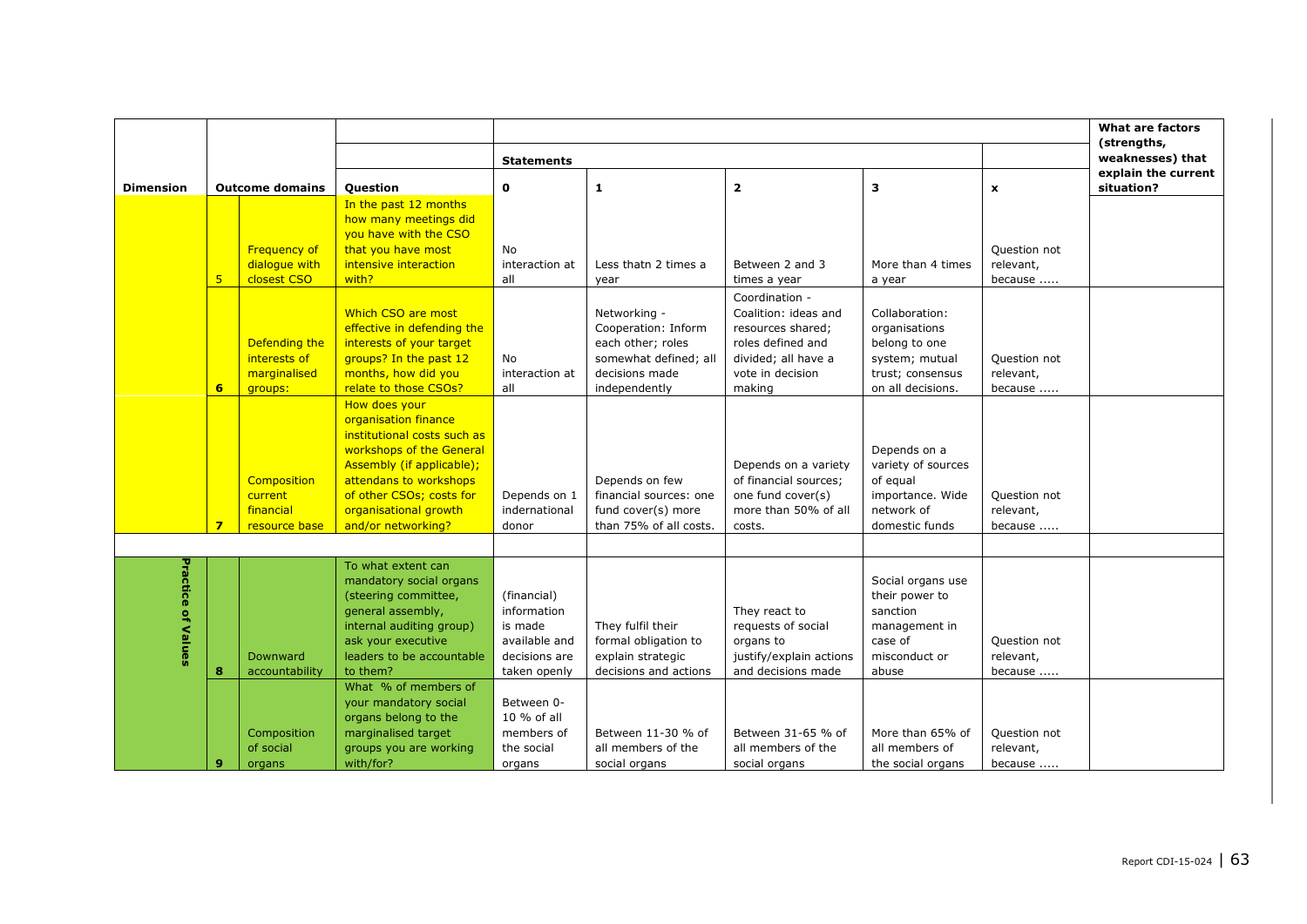|                      |    |                                       |                                                  |                              |                                                |                                                |                                 |                           | What are factors                |
|----------------------|----|---------------------------------------|--------------------------------------------------|------------------------------|------------------------------------------------|------------------------------------------------|---------------------------------|---------------------------|---------------------------------|
|                      |    |                                       |                                                  |                              |                                                |                                                |                                 |                           | (strengths,<br>weaknesses) that |
|                      |    |                                       |                                                  | <b>Statements</b>            |                                                |                                                |                                 |                           | explain the current             |
| <b>Dimension</b>     |    | <b>Outcome domains</b>                | <b>Question</b>                                  | $\mathbf 0$                  | $\mathbf{1}$                                   | $\mathbf{z}$                                   | 3                               | $\mathbf{x}$              | situation?                      |
|                      |    |                                       |                                                  |                              |                                                | Periodically and                               | Periodically and                |                           |                                 |
|                      |    | External                              | How regularly is your                            |                              |                                                | regularly, because                             | regularly, because              | Question not              |                                 |
|                      |    | financial                             | organisation audited                             |                              | Occasionally, upon                             | our external funder                            | it is part of our               | relevant,                 |                                 |
|                      | 10 | auditing                              | externally?                                      | Never                        | request of funders                             | asks for it                                    | code of conduct                 | because                   |                                 |
|                      |    |                                       |                                                  |                              |                                                |                                                |                                 |                           |                                 |
|                      |    |                                       | What are the most                                |                              |                                                |                                                |                                 |                           |                                 |
|                      |    |                                       | important concerns of                            |                              |                                                |                                                |                                 |                           |                                 |
|                      |    |                                       | your target groups? How<br>do your services take | Majority of<br>target groups | Majority of target                             | Majority of target                             | Majority of target              | Question not              |                                 |
|                      |    | <b>Client</b>                         | into account those                               | are NOT                      | groups are POORLY                              | groups are PARTLY                              | groups are                      | relevant,                 |                                 |
|                      | 11 | satisfaction                          | important concerns?                              | satisfied                    | satisfied                                      | satisfied                                      | <b>MOSTLY satisfied</b>         | because                   |                                 |
| Perception of impact |    |                                       |                                                  |                              |                                                |                                                |                                 |                           |                                 |
|                      |    |                                       |                                                  |                              |                                                |                                                | You have                        |                           |                                 |
|                      |    |                                       |                                                  |                              |                                                |                                                | undertaken                      |                           |                                 |
|                      |    |                                       | In the past 12 months,<br>what impact did you    | You have not<br>undertaken   | You have undertaken<br>activities of this kind |                                                | activities and<br>examples of   |                           |                                 |
|                      |    | Civil society                         | have on building a strong                        | any activities               | but there is no                                | You have undertaken<br>activities of this kind | significant success             | Ouestion not<br>relevant, |                                 |
|                      | 12 | impact.                               | civil society?                                   | of this kind                 | discernible impact                             | but impact is limited                          | can be detected.                | because                   |                                 |
|                      |    |                                       |                                                  |                              |                                                |                                                |                                 |                           |                                 |
|                      |    |                                       | In the past 12 months,                           |                              |                                                | You have been invited                          |                                 |                           |                                 |
|                      |    |                                       | what interaction did you                         |                              |                                                | by public sector                               | Formal and                      |                           |                                 |
|                      |    |                                       | have with public sector                          |                              | You have been invited                          | organisations for                              | regular meetings                |                           |                                 |
|                      |    | <b>Relation with</b><br>public sector | organisations to realise<br>your programme and   | No direct                    | by public sector<br>organisations for          | regular consultations<br>(but public sector    | as a multi-<br>stakeholder task | Question not<br>relevant, |                                 |
|                      | 13 | organisations.                        | organisations' objectives?                       | interaction                  | sharing of information                         | decides)                                       | force.                          | because                   |                                 |
|                      |    |                                       | In the past 12 months,                           |                              |                                                |                                                |                                 |                           |                                 |
|                      |    |                                       | what interaction did you                         |                              |                                                | You have been invited                          |                                 |                           |                                 |
|                      |    |                                       | have with private sector                         |                              |                                                | by private sector                              | Formal and                      |                           |                                 |
|                      |    |                                       | organisations to realise                         |                              | You have been invited                          | organisations for                              | regular meetings                |                           |                                 |
|                      |    | <b>Relation with</b>                  | your programme and                               |                              | by private sector                              | regular consultations                          | as a multi-                     | Question not              |                                 |
|                      |    | private sector                        | organisations'                                   | No direct                    | organisations for                              | (but public sector                             | stakeholder task                | relevant,                 |                                 |
|                      | 14 | organisations                         | perspective?                                     | interaction                  | sharing of information                         | decides)                                       | force.<br>Many activities       | because                   |                                 |
|                      |    |                                       |                                                  |                              |                                                | Many activities                                | developed in this               |                           |                                 |
|                      |    | <b>Influence</b>                      | How successful have you                          |                              | Some activities                                | developed in this                              | area and                        |                           |                                 |
|                      |    | upon public                           | been in influencing public                       | No activities                | developed but                                  | area, but impact until                         | examples of                     | Question not              |                                 |
|                      |    | policies, rules,                      | policies and practices in                        | developed in                 | without discernible                            | so far has been                                | success can be                  | relevant,                 |                                 |
|                      | 15 | regulations                           | the past 2 years?                                | this area                    | impact                                         | limited                                        | detected                        | because                   |                                 |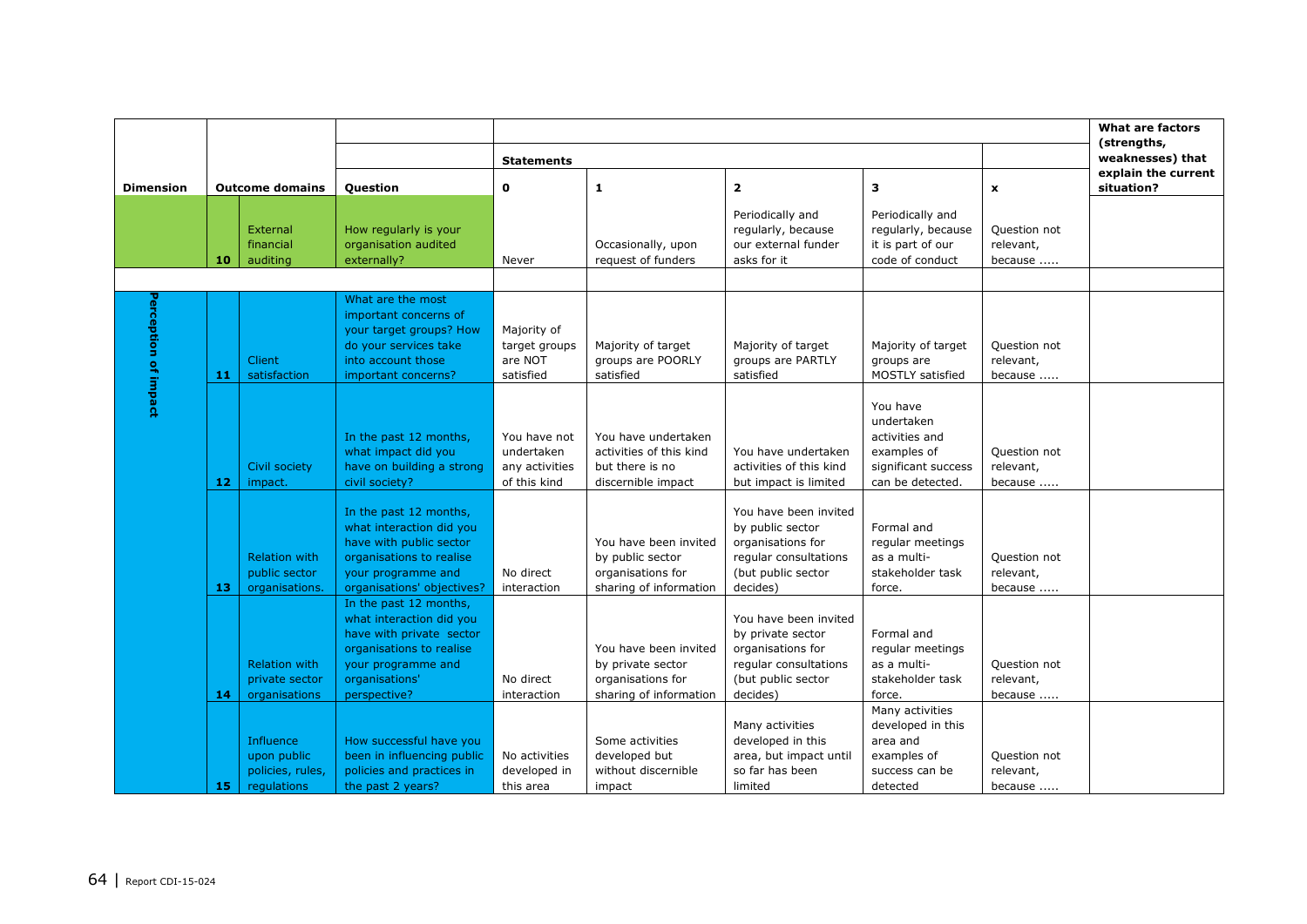|                        |                                                                                            |                      |                                                                                                                                                                                 |                                                                                  |                                                                                                                   |                                                                                                                                                                                          |                                                                                                          |                                      | <b>What are factors</b><br>(strengths, |   |                                   |
|------------------------|--------------------------------------------------------------------------------------------|----------------------|---------------------------------------------------------------------------------------------------------------------------------------------------------------------------------|----------------------------------------------------------------------------------|-------------------------------------------------------------------------------------------------------------------|------------------------------------------------------------------------------------------------------------------------------------------------------------------------------------------|----------------------------------------------------------------------------------------------------------|--------------------------------------|----------------------------------------|---|-----------------------------------|
|                        |                                                                                            |                      |                                                                                                                                                                                 | <b>Statements</b>                                                                |                                                                                                                   |                                                                                                                                                                                          | weaknesses) that                                                                                         |                                      |                                        |   |                                   |
| <b>Dimension</b>       | <b>Outcome domains</b>                                                                     |                      |                                                                                                                                                                                 |                                                                                  | Question                                                                                                          | $\mathbf 0$                                                                                                                                                                              | 1                                                                                                        | $\overline{\mathbf{2}}$              | 3                                      | x | explain the current<br>situation? |
|                        | Influence<br>upon private<br>sector<br>agencies'<br>policies, rules,<br>regulations.<br>16 |                      | How successful have you<br>been in influencing<br>private sector policies<br>and practices in the past<br>2 years?                                                              | No activities<br>developed in<br>this area                                       | Some activities<br>developed but<br>without discernible<br>impact                                                 | Many activities<br>developed in this<br>area, but impact until<br>so far has been<br>limited                                                                                             | Many activities<br>developed in this<br>area and<br>examples of<br>success can be<br>detected            | Question not<br>relevant,<br>because |                                        |   |                                   |
| Environmental<br>jonte | 17                                                                                         | Coping<br>strategies | In the past 2 years, how<br>did your organisation<br>cope with these changes<br>in the context that may<br>have been positive or<br>negative consequences<br>for civil society. | No analysis<br>of the space<br>and role of<br>civil society<br>has been<br>done. | You are collecting<br>information of the<br>space and role of civil<br>society but not<br>regularly analysing it. | You are monitoring<br>the space and role of<br>civil society and<br>analysing the<br>consequences of<br>changes in the<br>context for your own<br>activities. Examples<br>are available. | You are involved<br>in joint action to<br>make context<br>more favourable.<br>Examples are<br>available. | Question not<br>relevant,<br>because |                                        |   |                                   |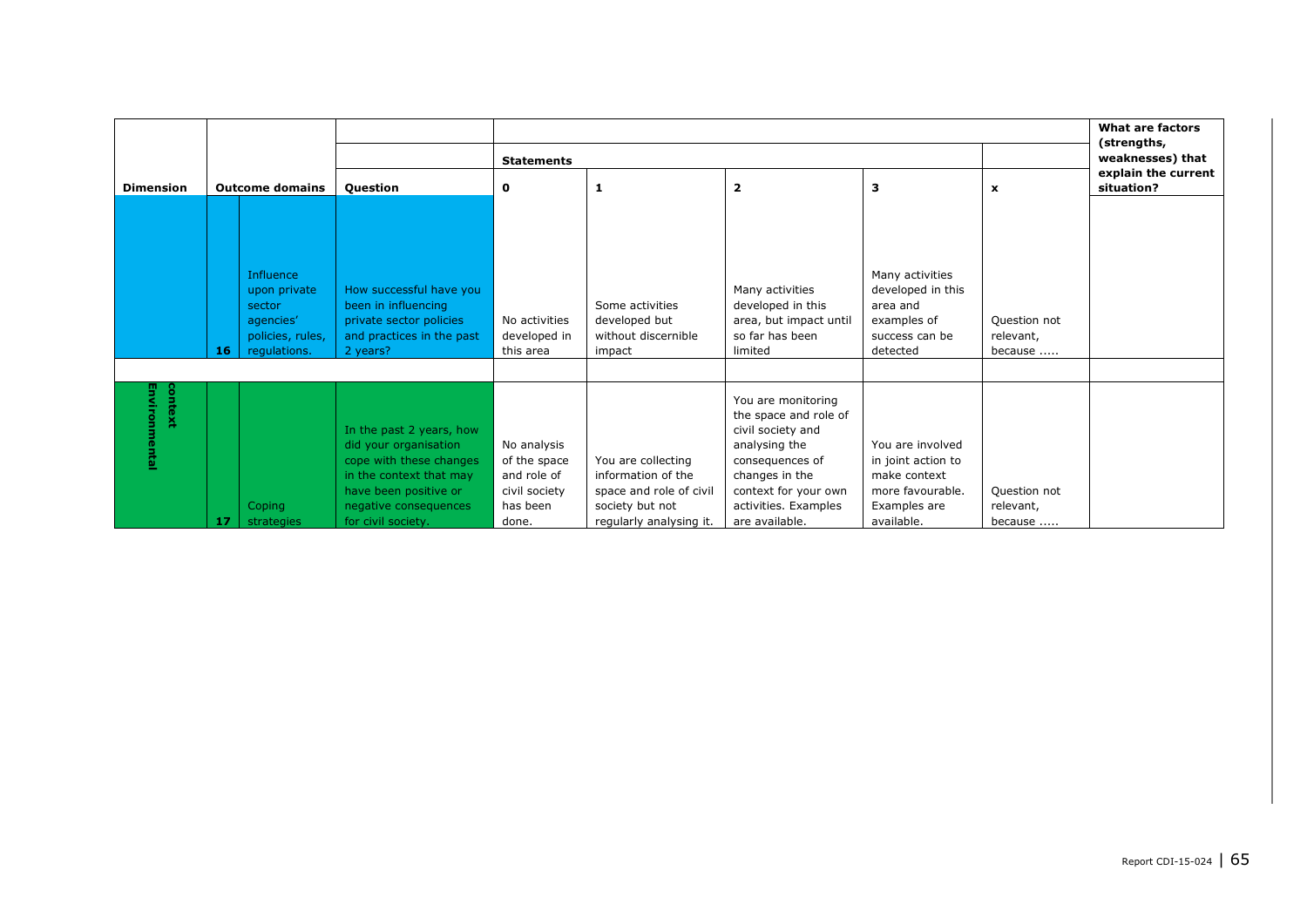## Appendix 3 Civil Society Scores

This table presents the appreciation of the evaluation team regarding changes occurred for each indicator between 2012 and 2014 on a scale of -2 to  $+2$ 

- 2 = Considerable deterioration
- $-1 = A$  slight deterioration
	- $0 =$  no change occurred, the situation is the same as in 2012
- $+1$  = slight improvement
- +2 = considerable improvement

| <b>Dimension</b>    |                | <b>Indicators</b>                  | <b>Question</b>                                                                                                                                                                                  | Change in the<br>indicators in the 2012<br>$-2014$ period |
|---------------------|----------------|------------------------------------|--------------------------------------------------------------------------------------------------------------------------------------------------------------------------------------------------|-----------------------------------------------------------|
|                     | 1              | Needs of<br>marginalised<br>groups | How does your organisation take the needs of your<br>beneficiaries/target groups, in particular marginalised<br>groups into account in your planning, actions,<br>activities, and/or strategies? | -1                                                        |
| engagement<br>Civic | $\overline{2}$ | Involvement of<br>target groups    | What is the level of participation of your<br>beneficiaries/target groups, in particular marginalised<br>groups in the analysis, planning and evaluation of<br>your activities?                  | $+1$                                                      |
|                     | 3              | <b>Political</b><br>engagement     | How intense is your (individual staff or<br>organisational) participation in locally-nationally<br>elected bodies and/or sectoral user groups?                                                   | 0                                                         |

| organisation     | 5.             | <b>Relations with</b><br>other<br>organisations                | In the past 12 months what has been the most<br>intensive interaction you had with other CSOs?                                                                                                                       | $+1$ |
|------------------|----------------|----------------------------------------------------------------|----------------------------------------------------------------------------------------------------------------------------------------------------------------------------------------------------------------------|------|
|                  | 5 <sup>5</sup> | <b>Frequency of</b><br>dialogue with<br>closest CSO            | In the past 12 months how many meetings did you<br>have with the CSO that you have most intensive<br>interaction with?                                                                                               | $+1$ |
| ō<br><u>leve</u> | 6              | Defending the<br>interests of<br>marginalised<br><b>groups</b> | Which CSO are most effective in defending the<br>interests of your target groups? In the past 12<br>months, how did you relate to those CSOs?                                                                        | -1   |
|                  | $\overline{7}$ | <b>Composition</b><br>current financial<br>resource base       | How does your organisation finance institutional<br>costs such as workshops of the General Assembly (if<br>applicable); attendance to workshops of other CSOs;<br>costs for organisational growth and/or networking? | $+2$ |

| Values              | 8            | Downward<br>accountability                              | To what extent can mandatory social organs<br>(steering committee, general assembly, internal<br>auditing group) ask your executive leaders to be<br>accountable to them? | 0        |
|---------------------|--------------|---------------------------------------------------------|---------------------------------------------------------------------------------------------------------------------------------------------------------------------------|----------|
| ö<br>ractice        | $\mathbf{Q}$ | Composition of<br>social organs                         | What % of members of your mandatory social organs<br>belong to the marginalised target groups you are<br>working with/for?                                                | 0        |
|                     | 10           | External<br>financial<br>auditing                       | How regularly is your organisation audited<br>externally?                                                                                                                 | 0        |
| ō                   | 11           | <b>Client</b><br>satisfaction                           | What are the most important concerns of your target<br>groups? How do your services take into account<br>those important concerns?                                        | $+1$     |
| erception<br>Ъ<br>鲁 | 12           | Civil society<br>impact.                                | In the past 12 months, what impact did you have on<br>building a strong civil society?                                                                                    | - 1      |
| Ξ<br>Ő.             | 13           | <b>Relation with</b><br>public sector<br>organisations. | In the past 12 months, what interaction did you have<br>with public sector organisations to realise your<br>programme and organisations' objectives?                      | $\Omega$ |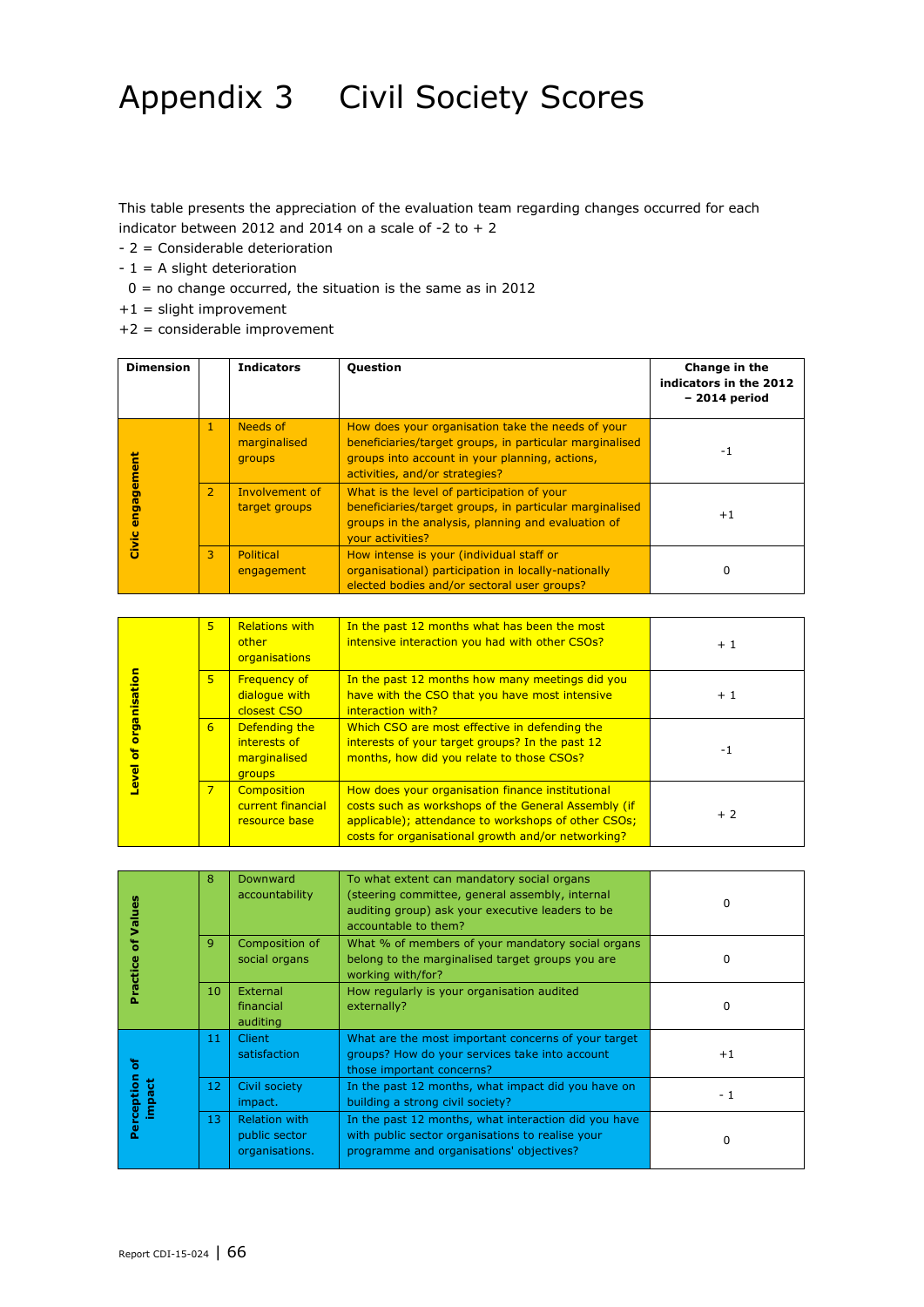|  | 14 | <b>Relation with</b><br>private sector<br>organisations                           | In the past 12 months, what interaction did you have<br>with private sector organisations to realise your<br>programme and organisations' perspective? | 0    |
|--|----|-----------------------------------------------------------------------------------|--------------------------------------------------------------------------------------------------------------------------------------------------------|------|
|  | 15 | Influence upon<br>public policies,<br>rules.<br>regulations                       | How successful have you been in influencing public<br>policies and practices in the past 2 years?                                                      | 0    |
|  | 16 | Influence upon<br>private sector<br>agencies'<br>policies, rules,<br>regulations. | How successful have you been in influencing private<br>sector policies and practices in the past 2 years?                                              | $+1$ |

|  |  | Copinal<br>strategies | In the past 2 years, how did your organisation cope<br>with these changes in the context that may have<br>been positive or negative consequences for civil<br>society. |  |
|--|--|-----------------------|------------------------------------------------------------------------------------------------------------------------------------------------------------------------|--|
|--|--|-----------------------|------------------------------------------------------------------------------------------------------------------------------------------------------------------------|--|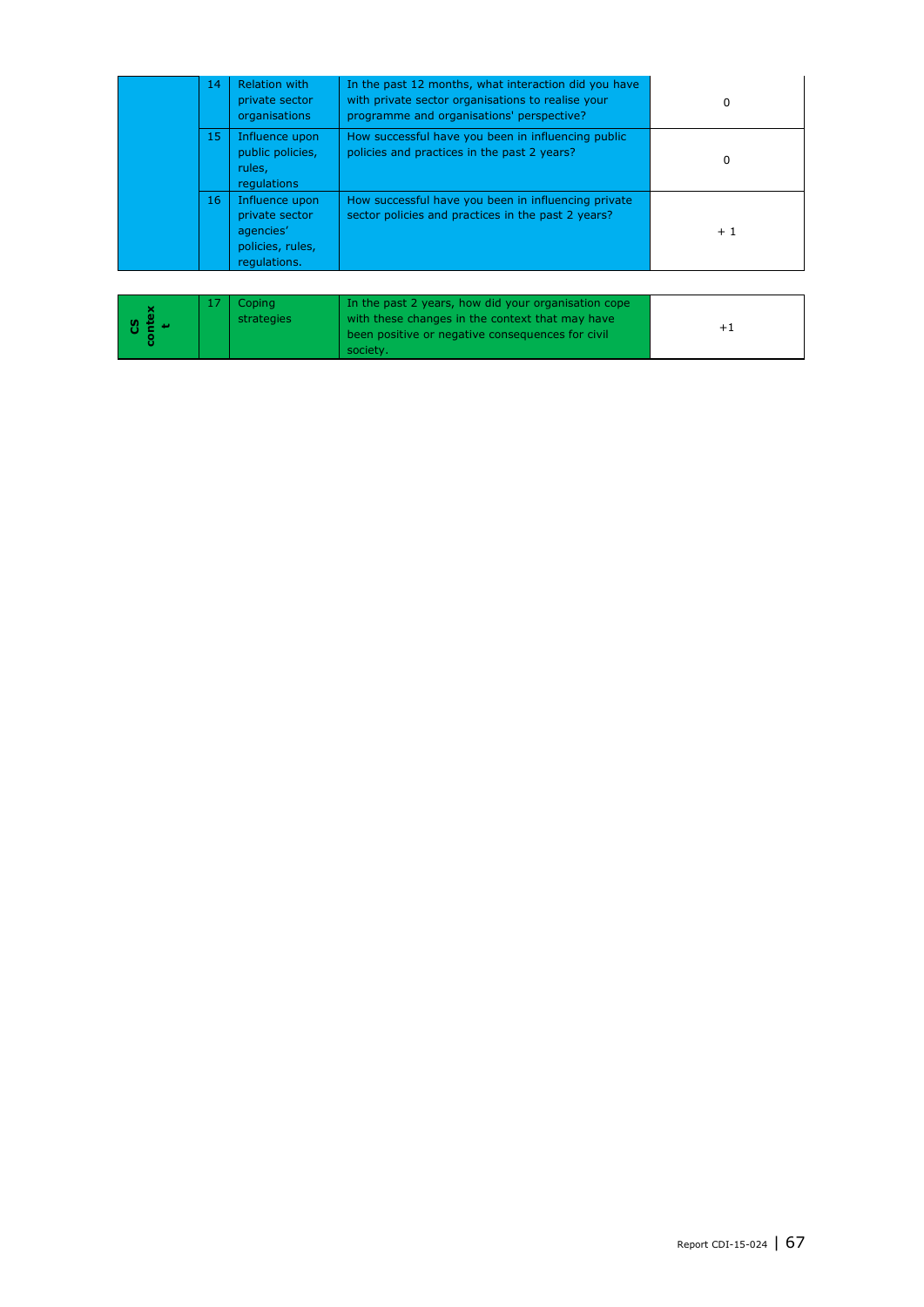## Appendix 4 Changes in civil society indicators between 2012 and 2014

### 1 Civic Engagement

### 1.1 Needs of marginalised groups SPO

In early 2013, the frequency of programing had already dropped to once a week after FPU funding ended. Due to budget constraints there was also a reduction in crew members from 6 to 3. Fewer people and fewer segments of civil society have been reached through the Teen Voice program as the television and radio program ended in January 2014. When it was still being produced for mainstream media, Teen Voice was broadcast on 52 radio stations and 22 local television stations, as well as AORA TV, a subscription-based channel. According to the proposal submitted in early 2011, this program was expected to reach around a million radio listeners and 100,000 television viewers from various groups. Teens and also parents were expected to obtain information from this program, be it from direct listening, from the information passed on by their children or from media reporting the content of this program. In 2013, KBR68H reported that Teen Voice reached 770,000 youth listeners and 400,000 youth viewers $^{80}$ . Teen Voice fell short of its radio target, but exceeded its television audience.

In 2012, Teen Voice expanded to online media with support from FPU, uploading content to internet platforms and social media. The program now only continues through an online format. Teen Voice moved from a Facebook group to a fan page (50,609 likes). Later Teen Voice was moved from its own web platform to the KBR68H portal [\(http://www.portalkbr.com/teenvoice/\)](http://www.portalkbr.com/teenvoice/). Teen Voice's own Twitter site has not grown significantly over the past year (from 889 in November 2013 to around 1,000 currently). But the number of Twitter followers of KBR68H has swelled to 64,900 followers. Teen Voice episodes were uploaded to YouTube, but viewership remains limited $^{81}$ .

Although in terms of coverage and reach Teen Voice is decreasing, the coverage of KBR68H itself amongst a general population has increased according to published figures. Portalkbr.com receives about 5,839 unique visitors, 3,920 visitors per day, and 7,591 (1.30 per visitor) page views per day (Alexa Traffic Rank).This figure is higher compared with situation in March 2013 (1,000 visitors) as reported in FPU final report assessment. . KBR68H's social media (Twitter and Facebook) now has 64,900 followers. As of November 2014, KBR as a news agency serves some 900 stations in its network across the country, compared with 850 stations in 2012 $^{82}$ .

KBR does not have any age disaggregated information to show whether the audiences reached include teenagers and youth, and other more marginalized groups.

### 1.2 Involvement of target groups SPO

KBR68H's target groups include network radio stations and teenage/youth audiences. Compared to the baseline, the situation in 2014 provides more opportunity for two-way interaction with target groups. This is mainly because of the move to online platforms where interaction is easier, and KBR68H's ability to communicate with its network via satellite, providing opportunities for two-way communication. The establishment of a web portal and the use of social media both invite more interactive contact with listeners and viewers. More participation is encouraged by getting teenage

1

<sup>80 &</sup>quot;Teen Voice Business Plan", KBR68H, 2013

<sup>81</sup> For an example of a video see[: http://www.youtube.com/watch?v=YCYyfYzKbjA](http://www.youtube.com/watch?v=YCYyfYzKbjA) --with only 45 views by 16 November 2014.

<sup>82</sup> "KBR Proposal", KBR68H, 2012. Available from [http://wikimedia.or.id/w/images/5/56/Proposal\\_KBR68H.pdf](http://wikimedia.or.id/w/images/5/56/Proposal_KBR68H.pdf) (accessed 16 November 2014)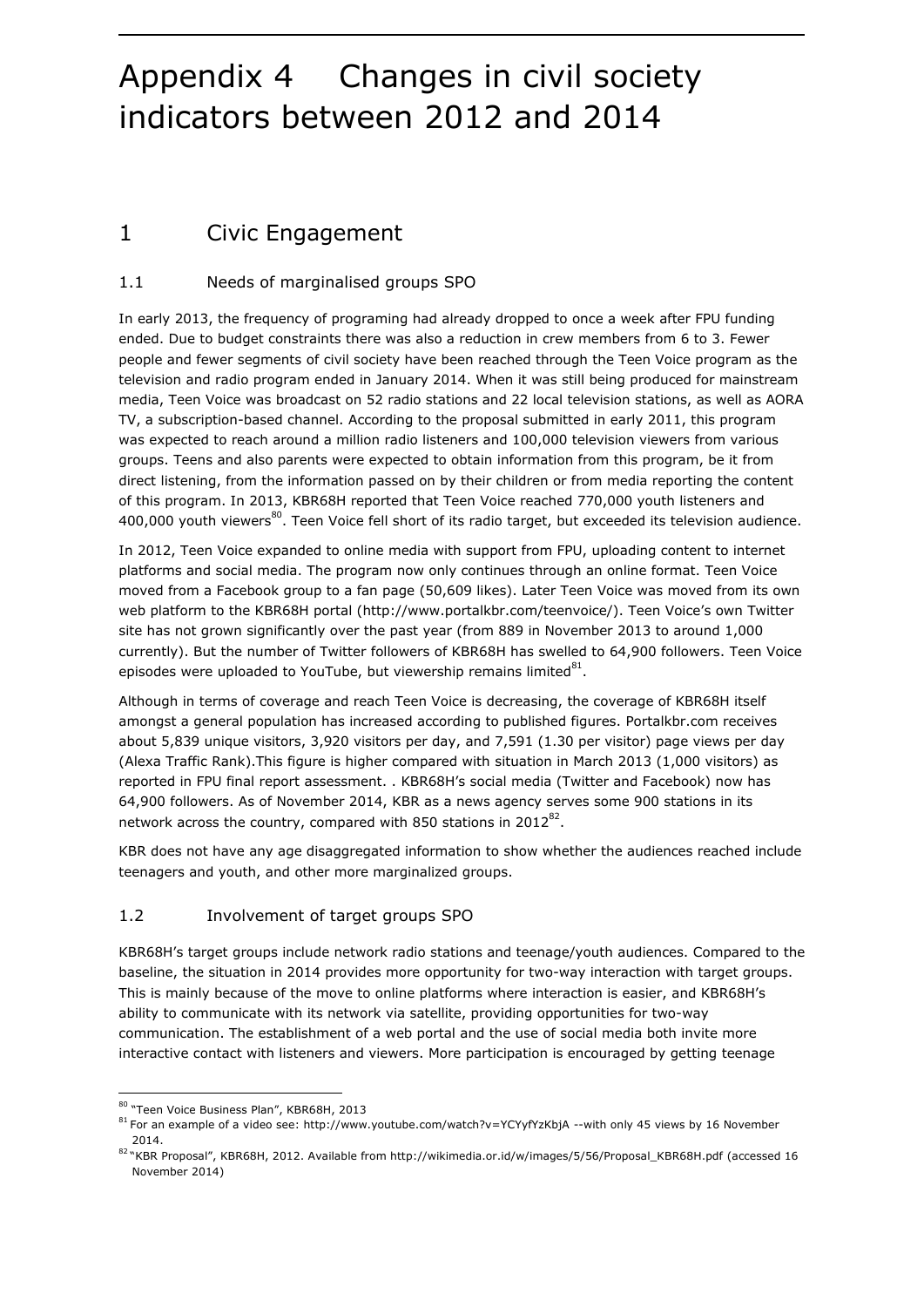viewers to check the portal, which has on-air materials, as well as other additional materials to be commented on by the viewers. This social media platform is able to give teenager viewers the opportunity to be reporters and to propose story ideas. The involvement of teenage reporters helps sharpen the story angle in terms of seeing the story through the eyes of the teenagers.

Aside from being a more efficient medium to promote involvement, the use of the internet, web portals and social media allows access to a wider audience. KBR expects this to propel the popularity of Teen Voice. Visitors to the KBR portal and social media can now receive Teen Voice updates.

### 1.3 Intensity of political engagement SPO

There is no evidence that KBR68H is more intensely politically engaged with elected agencies. However, some network journalists and local radios reported close relations with local parliament members in journalism relationship. In the workshop with the management, KBR68H claimed that they and their network radios have closer relations with political parties. This relation is one of mutual interest however: parliament members need media coverage and journalists needs news.

### 2 Level of Organisation

### 2.1 Relations with other organisations SPO

As a journalism agency, KBR68H's relations with some 900 radios in their network and other CSOs did intensify, with a larger network. KBR68H's journalists are organised in various networks/umbrella organisations. Examples of radio stations with which it is engaging are SONYA FM, GRESS FM, SP FM, PASPATI FM, KEI FM, SETIANADA FM, MAX FM, PIKON ANAI FM, SWARA ALAM FM, CHANDRA FM. Recently it expanded to partner with SMART  $FM^{83}$ . Apart from this, KBR68H continued to engage with a number CSOs for advocacy purposes or thematically. Some of these include AJI, WAHLI and ELSAM. CSOs utilize KBR68H's online portal, providing comment and feedback to Twitter feeds for example.

However, on teens and youth, their relations with CSOs who have similar concerns are decreasing as the visibility of teen issues decreases as well. At global level, as reported by FPU in September 2013, KBR is a reliable and active member of Kids News Network:

- KBR has successfully pioneered in the creation of a KNN programme with two broadcast platforms radio and television.
- KBR participated in both KNN Summits (2011, 2012) since they came on board;
- KBR contributes to WKN according to schedule;

1

 Teen Voice's editor in chief Fia Martaniah provided two weeks of training to NEFEJ, new KNN member in Nepal in 2012.

### 2.2 Frequency of dialogue with closest civil society organisation SPO

The collaboration between KBR68H and radio stations in its network is characterized by a demand-and supply relationship. As a news provider for its radio networks, KBR68H supplies content regularly to its members. With the launching of PortalKBR.com, there has been more frequent dialogue and exchange between KBR and its network. For instance, the radio networks and the portal have worked together on the design of the websites of their partners. The portal also allows radio partners to send information back to KBR68H more effectively. Right now, KBR68H distributes its radio content to its partners via satellite, but in the past, there has been no way for partners to return information back to KBR68H, apart from through the telephone. The portal acts as a hub, allowing radio partners to send back information daily and changing the nature of information flows, from being one-way to two-way (partner to KBR and KBR to partner).

<sup>83</sup> PortalKBR, "Perluas Jaringan Informasi, KBR68H Gandeng Smartfm Radio Network", 11 December 2013. Available from [http://www.portalkbr.com/berita/nasional/3053880\\_4202.html](http://www.portalkbr.com/berita/nasional/3053880_4202.html) (accessed 16 November 2014)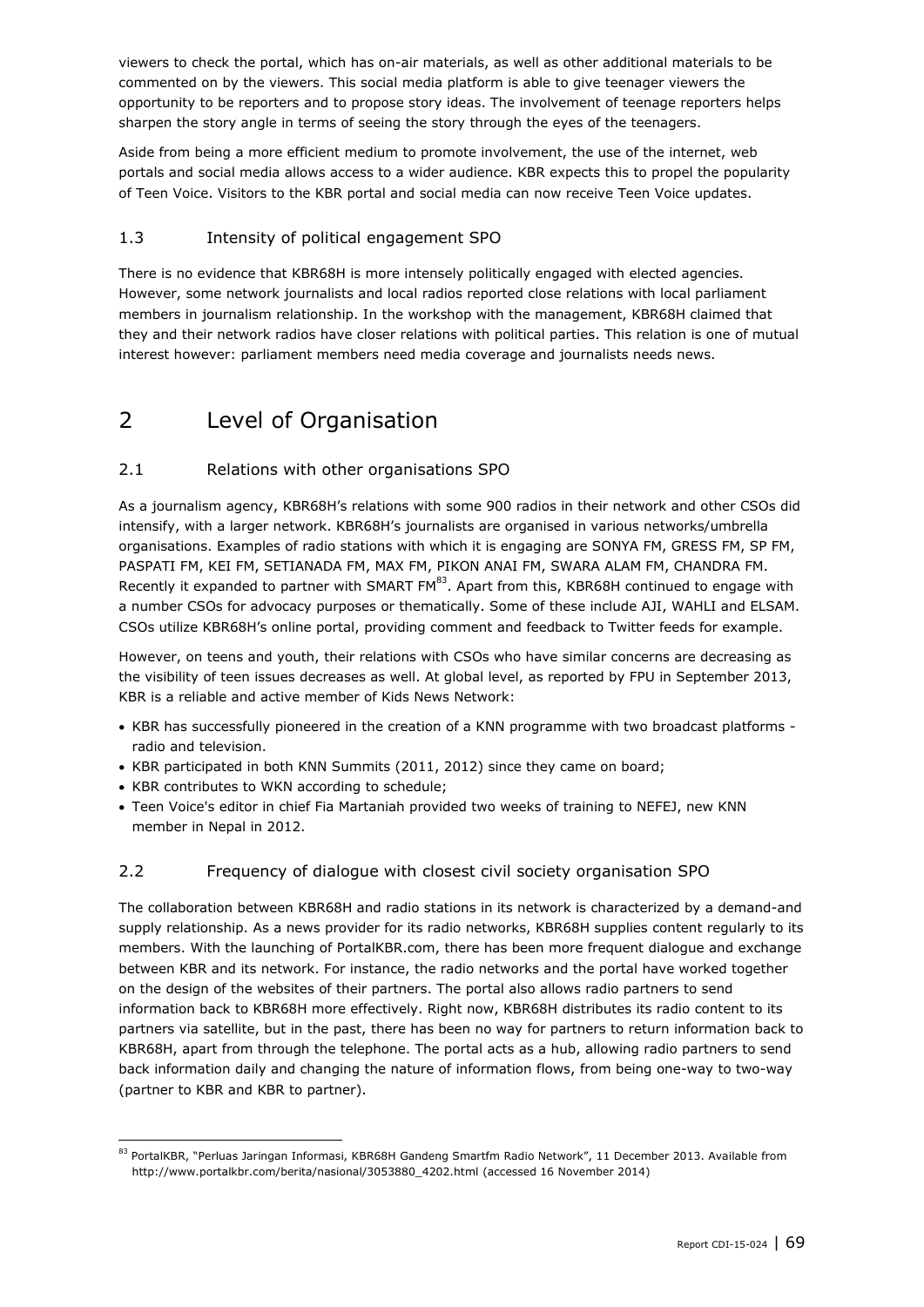It should be noted that radio stations in KBR's network are established as private sector agencies (PT), but they are the closest in nature to KBR itself. KBR also maintains relations with CSO affiliated with AJI and Tempo group, such as Komunitas Utan Kayu and Salihara. In addition, KBR has relations with international NGOs (Hivos, The Asia Foundation, Ford Foundation etc.) in promoting pluralism and freedom of expression as key elements of democracy. However, there is hard evidence showing that KBR's involvement in this network has increased structured dialogue with these CSOs.

### 2.3 Defending the interests of marginalised groups SPO

As demonstrated in KBR's Teen Voice proposal, KBR considers teenagers and youth to be marginalised groups in Indonesian media. Very few mainstream media outlets are available for this age bracket, and those that are tend to be of low quality. Through Teen Voice, KBR68H's has brought teen voices into mainstream media through TV and radio shows. In addition, KBR branched out to social media as a means to engage youth. However, since the baseline KBR has been defending the interests of fewer people because of the closure of the Teen Voice program in 2014. While some of KBR's initiatives still give space for teens to participate in radio, television, and social media, as well as in their portal (http://www.portalkbr.com/teenvoice/), the coverage of these marginalised groups is not monitored. The last data from KBR provided in their business plan (2013) state that overall Teen Voice reached 770,000 youth listeners and 400,000 viewers.

According to KBR staff one group that has been reached with the creation of the KBR portal are migrant workers in Malaysia. The portal allows them to stream content from the local radio stations of their choice. While this is relevant, the assumption can also be made that with the discontinuation of televised and radio broadcasted versions of Teen Voice, fewer rural teenagers are likely to be reached since television and radio is still more popular in urban areas.

### 2.4 Composition financial resource base SPO

In 2011, donor funds compromised 31 percent of KBR's income. In 2014, this dropped to 10 percent. This suggests that KBR is more capable of diversifying its funding sources by mobilizing domestic funds and reaching out to commercial sponsors. It should be noted though that this cannot be attributed to KBR's efforts alone as aid from development agencies in Indonesian has declined as a whole. Nonetheless, commercial funding constitutes 90 percent of KBR's income. KBR68H has succeeded in diversifying its sources of financing. Private patrons and corporations support KRB through their CSR programs. Exxon Mobile and Astra, for example, sponsor talk shows on women's issues. In addition, KBR generates revenues through advertising. KBR is looking at more creative ways to team up with other radio networks, which could be considered rivals as well, seeking areas of shared and mutual interest to expand its audience base. $^{84}$  According to a recent report, "The most successful business model in the media to date has been developed by KBR68H, which attracted foreign partners to produce and distribute radio programs." Open Society Foundations, who produced the report, credit KBR for being able to draw on inter-state market funding for their programs while at the same time maintaining their independence and quality.<sup>85</sup> Other evidence, like outcome of the Teen Voice program which was discontinued, suggests that this resource base while improving, is still on shaky ground. KBR faced challenges in securing the sustainability of Teen Voice, and almost had to discontinue its award-winning program 'Asia Calling' as well.

KBR also continues to enjoy the support of international NGOs like Plan International, Ford Foundation and The Asia Foundation, but due to changes in donors' communication strategy, support to KBR has decreased since the baseline. In 2014, most of programs from NGOs are in the forms of short-term programs. A number of ministries and sub-national government agencies also pay for the

<sup>84</sup> Cherian George, August 26, 2014. George, Cherian, ed. 2014. Asia Journalism Focus: Sustaining Independent Journalism. August 26. Available from http://www.scribd.com/doc/237725106/Asia-Journalism-Focus-Sustaining-Independent-Journalism#scribd (accessed 17 November 2014)

<sup>85</sup> Ambardi, K., Parahita, G., Lindawati, L., Sukarno, A., Aprilia, N. 2014. Mapping Digital Media: Indonesia. Country Report. London: Open Society Foundations. Available from http://www.opensocietyfoundations.org/sites/default/files/mappingdigital-media-indonesia-20140326.pdf (accessed 16 November 2014)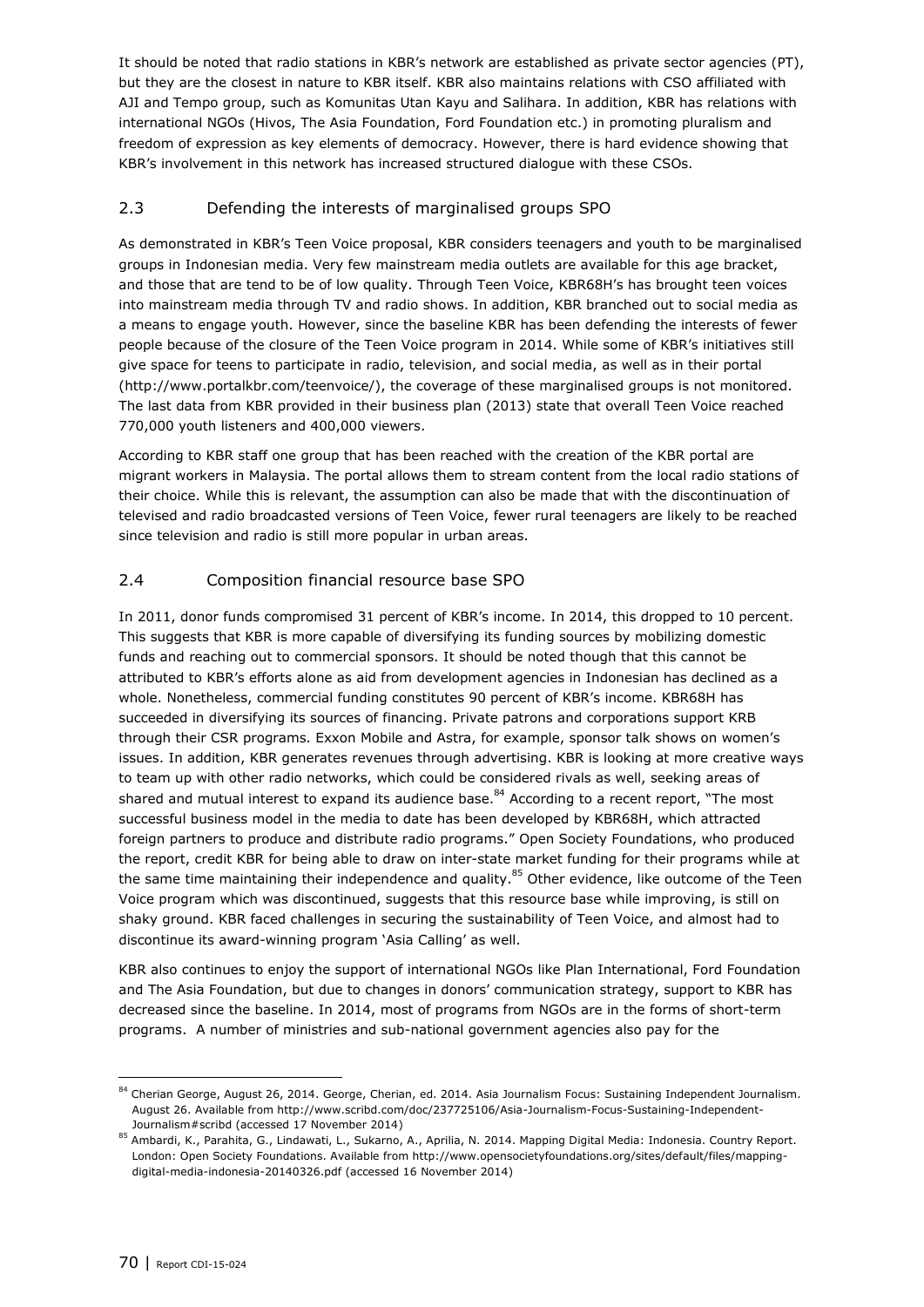broadcasting of public service announcements on family planning, AIDS prevention, forest conservation and other issues.

### 3 Practice of Values

### 3.1 Downward accountability SPO

There is no change since the baseline on financial transparency. As a limited company under PT. Media Lintas Inti Nusantara, KBR68H follows strict regulations on financial audits set by the government. In this regard, the main audience for the financial report is the shareholders (Koperasi Utan Kayu, Yayasan ISAI, individuals and other institutions), although as a limited company, the public can access financial information through the ministry law and human rights.

With regards to the internal control system, there is no difference with the baseline. As a private sector organization, KBR68H's internal control system strictly follows the commercial business standards. There are shareholders, a supervisory board, internal audits, etc. At least once a year there is a shareholders meeting to review the progress of KBR68H, examining both financial and programmatic progress. The board remains the same: representative from ISAI, Koperasi Utan Kayu and Mr. Gunawan Muhammad.

### 3.2 Composition of social organs SPO

There is no change in the organisation structure and as a limited company under PT. Media Lintas Inti Nusantara as the holding company, there are no people representing the beneficiaries (teen) or the marginalized groups as the shareholders. Composition of the shareholders remain the same i.e. Koperasi Utan Kayu, Yayasan ISAI, other institutions and minority individual shareholders.

### 3.3 External financial auditing SPO

In the in 2012-2014 period, there are no changes in the external auditing practices of the SPO. As a limited company under PT. Media Lintas Inti Nusantara, KBR68H follows strict regulations on financial audits set by the government. Their financial report is annually audited by an external auditor and 2013 audited financial report is available and seen by the evaluator.

### 4 Perception of Impact

### 4.1 Client satisfaction SPO

If we want to see whether there was a change in client satisfaction between 2012 and 2014, we need to see at two domains: 1) the network of radios that are clients of KBR68H as news provider and 2) the opinion of the children who were target audiences of Teen Voice.

In 2013, FPU commissioned a second audience survey to assess the opinions of target audiences of Teen Voice. The report found that overall children have positive opinions about Teen Voice television & radio programs. The majority enjoyed watching and listening to Teen Voice. However, many mentioned it was at times uninteresting. Three quarters of those surveyed said they learned from the television programs and 88% said they learned from radio programs. Almost all of children found Teen Voice (TV and radio) to be useful in their daily life, ex: learning and confidence building. Furthermore, the audience survey reported that a majority of children (81%) found content to be appropriate and not frightening. There is a split opinion about whether Teen Voice was sometimes boring: 17% said "yes", 43% said "a little bit", while 40% said "no". For children in the TV group, Teen Voice has several advantages compared to the 'normal' news for adults: more fun (48%); more about children (23%), easier to understand (15%).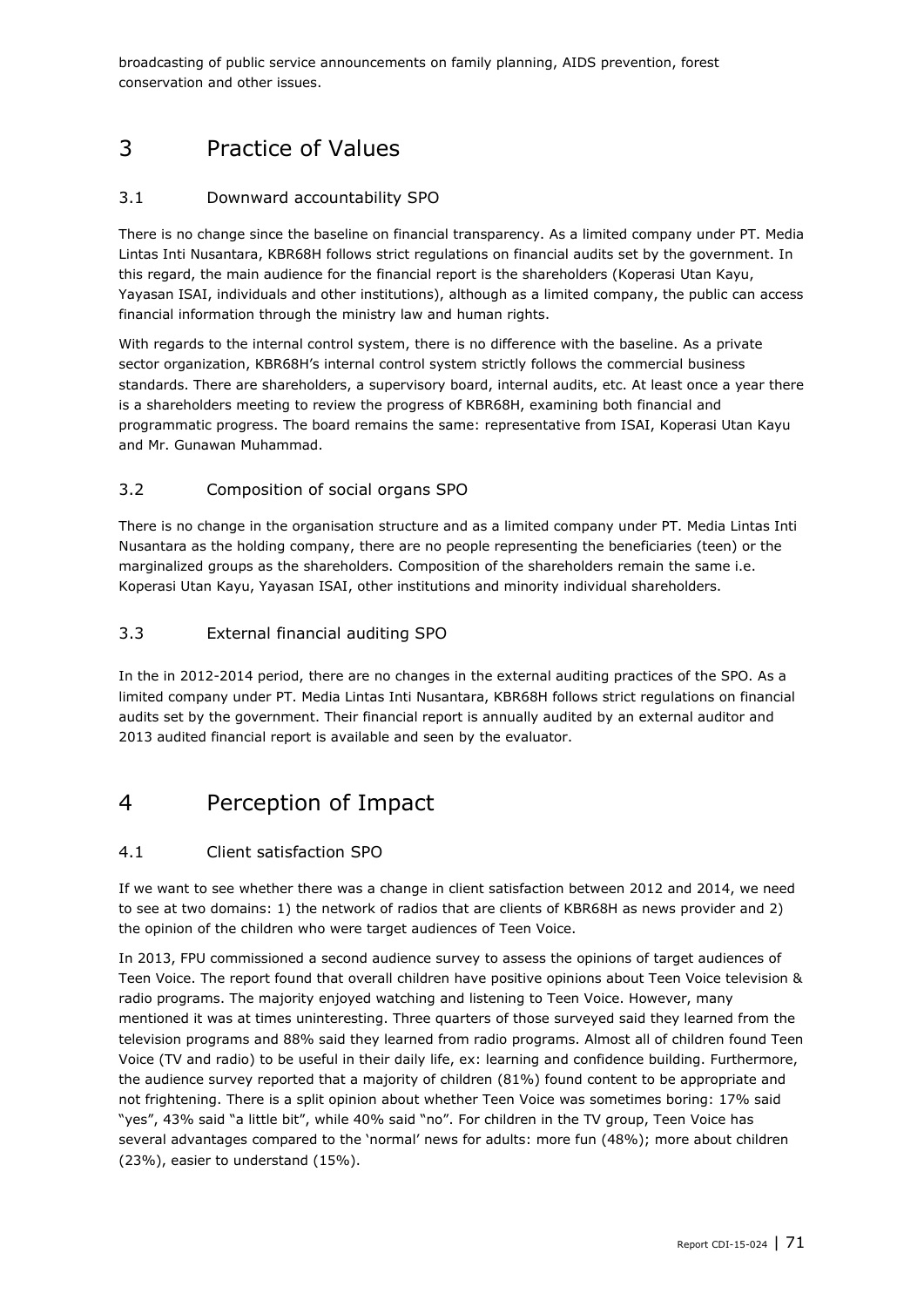This evaluation did not conduct a similar audience survey like the one commissioned by FPU, so there is no statistically representative data to confirm whether there is a change between 2013 and 2014.

What we have is data from interviews with 3 former trainees and participants of Teen Voice. They reported high satisfaction of the Teen Voice program. Unlike other program, according to the respondents, Teen Voice did not exploit youth or teen, but instead was able to go beyond just providing a venue for the children by opening horizons for the participation of youth in media.

In terms of radio network, there is a rapid change in terms of number of network radio, from 7 radios in 2000, 600 radios in 2009 and at least 900 radios over Indonesia and 9 countries in Asia and Australia plus social media networks<sup>86</sup>.

### 4.2 Civil society impact SPO

KBR68H's contribution to civil society by design is indirect through independent journalism to support freedom of information. During period 2012-2014, there is no change in this modality. The program funded by FPU added components on teen issues and capacity building for local journalists. In general, the impact on civil society is more relevant to KBR68H as an organisation, rather than the Teen Voice program. In general, KBR68H has impact on civil society through the encouragement of democracy, tolerance and civic participation. KBR also contributes through the production and distribution of highquality information disseminated throughout a network of local radio stations as well as for its promotion of professionalism in the media world $^{87}$ .

### 4.3 Relation with public sector organisations SPO

There has been no change since the baseline. As a platform for public interaction, KBR68H considers public sector organisations (PSO) to be in various positions. First, PSOs are sources of information as well as recipients of information. The public is engaged through interactive dialogue episode in radio programs, for example. In a commercial relationship, PSOs are clients of KBR68H that pay for placing news, advertisements, or public service announcements in their program. Their clients are both national and sub-national government, such as the National Family Planning Coordinating Agency, Ombudsman Commission, National Law Commission, corporation PT. Pegadaian (Persero), Ministry of National Education, etc.

### 4.4 Relation with private sector agencies SPO

There is no change during the 2012-2014 period in terms of the nature and type of relationships with private sector agencies. KBR68H maintains a company-to-company relationship and private sector agencies, who are both clients (utilizing KBR's services, such as advertising) and donors (through their corporate social responsibility programs). ASTRA, an Indonesian company and others (Danone, Coca Cola, Exxon Mobile) remain their clients in 2014.

With regards to KBR's relations with other private sector agencies in the same field, more is mentioned under indicators 2.1 and 2.2. Also worth mentioning is the expansion of KBR68H's audience reach which was a result of a new business partnership agreement signed with SmartFM in 2013, giving KBR a better footing in a number of major cities in Indonesia.

<sup>86</sup> PortalKBR, "Perluas Jaringan Informasi, KBR68H Gandeng Smartfm Radio Network", 11 December 2013. Available from http://www.portalkbr.com/berita/nasional/3053880\_4202.html (accessed 16 November 2014)

<sup>87</sup> King Baudouin Foundation. 2009. *Press Release: The 2008-2009 King Baudouin International Development Prize has been awarded to the radio press agency KBR68H (Indonesia) in recognition of its contribution to democratic development*. Brussel, 19 May. Available from

https://www.google.com/url?sa=t&rct=j&q=&esrc=s&source=web&cd=5&cad=rja&uact=8&ved=0CDUQFjAE&url=http%3 A%2F%2Fwww.kbprize.org%2FuploadedFiles%2FKBPrize%2F04Winners%2FAll\_winners%2F2009\_persbericht\_Eng.doc&e i=qChoVNv7N5CMuASa8YDwCQ&usg=AFQjCNHeACVmEStIKqAOL8aNCTSF\_VP2Yg&sig2=3WwQzt7IAk\_4fsUH4\_efxA (accessed 16 November 2014)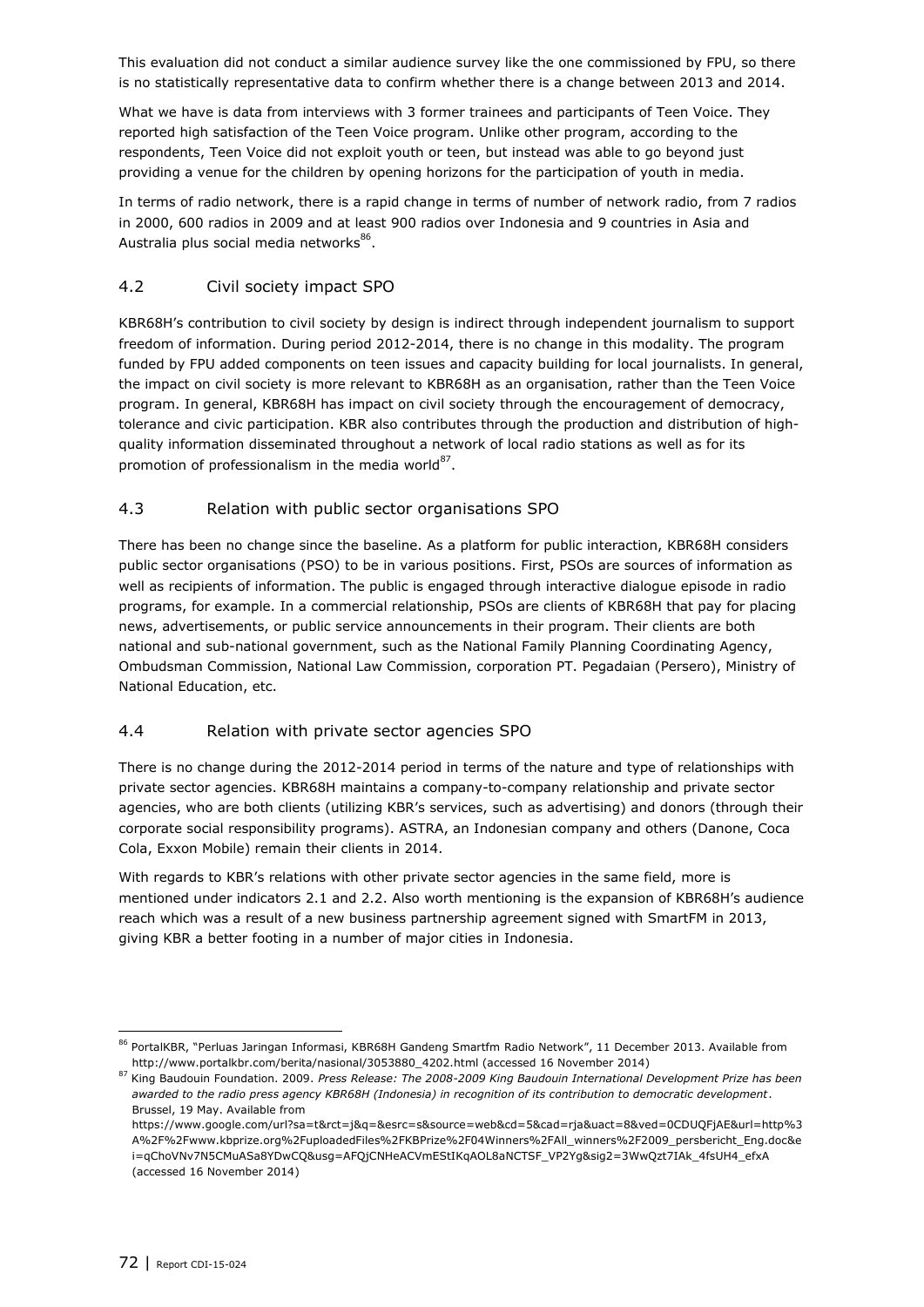## 4.5 Influence upon public policies, rules, regulations SPO

The role of KBR68H in influencing public policy remains the same as in 2012, i.e. indirect influence through setting the public discourse that later together with other factors cumulatively will build public pressure. In 2014, as in 2012, there is no mechanism to track KBR68H's contribution to developing public pressure for policy change by reporting on "headline news" through their radio network. One recent example found was a 2013 Indonesian Civil Society Report on the Implementation of the International Covenant on Civil and Political Rights (ICCPR). KBR articles posted on their website were cited as trusted news sources on events relating to religious discrimination.<sup>88</sup> This suggests, that amongst Indonesian NGOs, they have become an important source of information. Any policy influence KBR has had in the past two years has been indirect.

## 4.6 Influence upon private sector agencies' policies, rules, regulations SPO

KBR68H's main target is freedom of information and private sector agencies' policies are not their immediate target. They do not seek to influence the private sector although they wish to set an example amongst competitors of an independent company that adheres to democratic principles. This position has not changed since the baseline. Like in 2012, during 2013-2014 KBR has been strengthening their focus on environmental issues, continuing to cooperate with ASTRA and Green Radio to promote "green journalism".

## 5 Civil Society context

## 5.1 Coping strategies

ł

Indonesians have come to embrace social media. According to social media consultancy Socialbakers, some 7.6 million Indonesians joined Facebook in September 2014 alone. In this regard, KBR68H has kept abreast with the latest media developments and the pace its consumers have set, moving online and using their mobile phones at an increased frequency. The launching of PortalKBR.com since the baseline has been a strategic move. The portal is a logical development for the radio network. As the managing director, Tosca Santoso, explained, "All mainstream media need to think about the fundamental transition to digital media". He believes that this is the next best step for KBR68H.

This social media boom has had a large impact on political and social issues. With regard to civil society dynamics, the transformation of KBR68H from mainstream radio to digital and social media can be seen as good coping strategy. When interviewed, Santoso stated that social media plays a supportive, rather than simply competitive, role with respect to traditional media. Social media can be used to increase the loyalty of radio listeners by reaching out to them, involving them in stories and engaging them. According to KBR's management, social media allows them to reach out to people where terrestrial radio cannot reach, which speaks to the expanding footprint of mobile phone service in Indonesia.

The above situation is well recognised by KBR68H as an institution and the fact that KBR68H now is growing bigger in terms of number of staff and portfolio, we may say that institutionally, KBR68H can cope with the recent development in media and journalism arena. However, KBR has not yet capitalized on these developments to advance specific issues, like teenage voice and representation in the media. These concerns were also raised by FPU assessors (Chermene Fisser and Yvonne Pinxteren) who conducted an assessment of Teen Voice in August-September 2013. They noted that Teen Voice has not adequately coped with the financial and market challenges.

<sup>88</sup> HRWG. 2013. *Indonesia: Civil Society Report on the Implementation of the ICCPR (Replies to the List of Issues CCPR/C/IND/Q/1)*. Available from

[http://tbinternet.ohchr.org/Treaties/CCPR/Shared%20Documents/IDN/INT\\_CCPR\\_NGO\\_IDN\\_14339\\_E.pdf](http://tbinternet.ohchr.org/Treaties/CCPR/Shared%20Documents/IDN/INT_CCPR_NGO_IDN_14339_E.pdf) (accessed 16 November 2014)